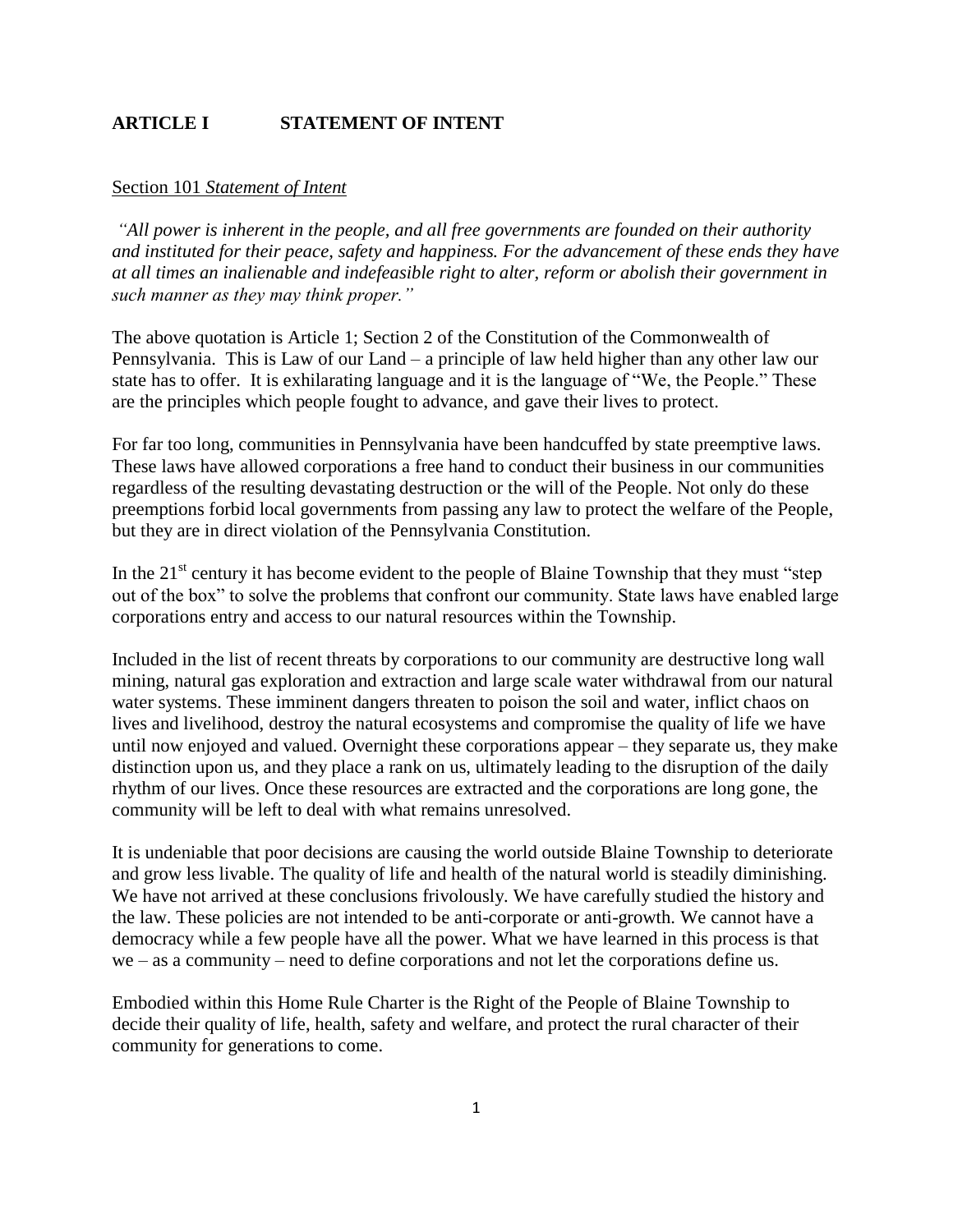This Charter is a challenge to us all, to realize and then define a future rooted in our Constitution, rather than accept a future that has been "realized" for us…by mining corporations, by state legislators and state agencies like the Department of Environmental Protection. We take this initiative through careful consideration of our heritage, the rights of nature and ecosystems to exist and flourish, and our inherent right to community local self-governance.

The People of Blaine Township believe this action to be responsible, logical, ethically and morally right and consistent with the principles of the Pennsylvania Constitution and the Declaration of Independence.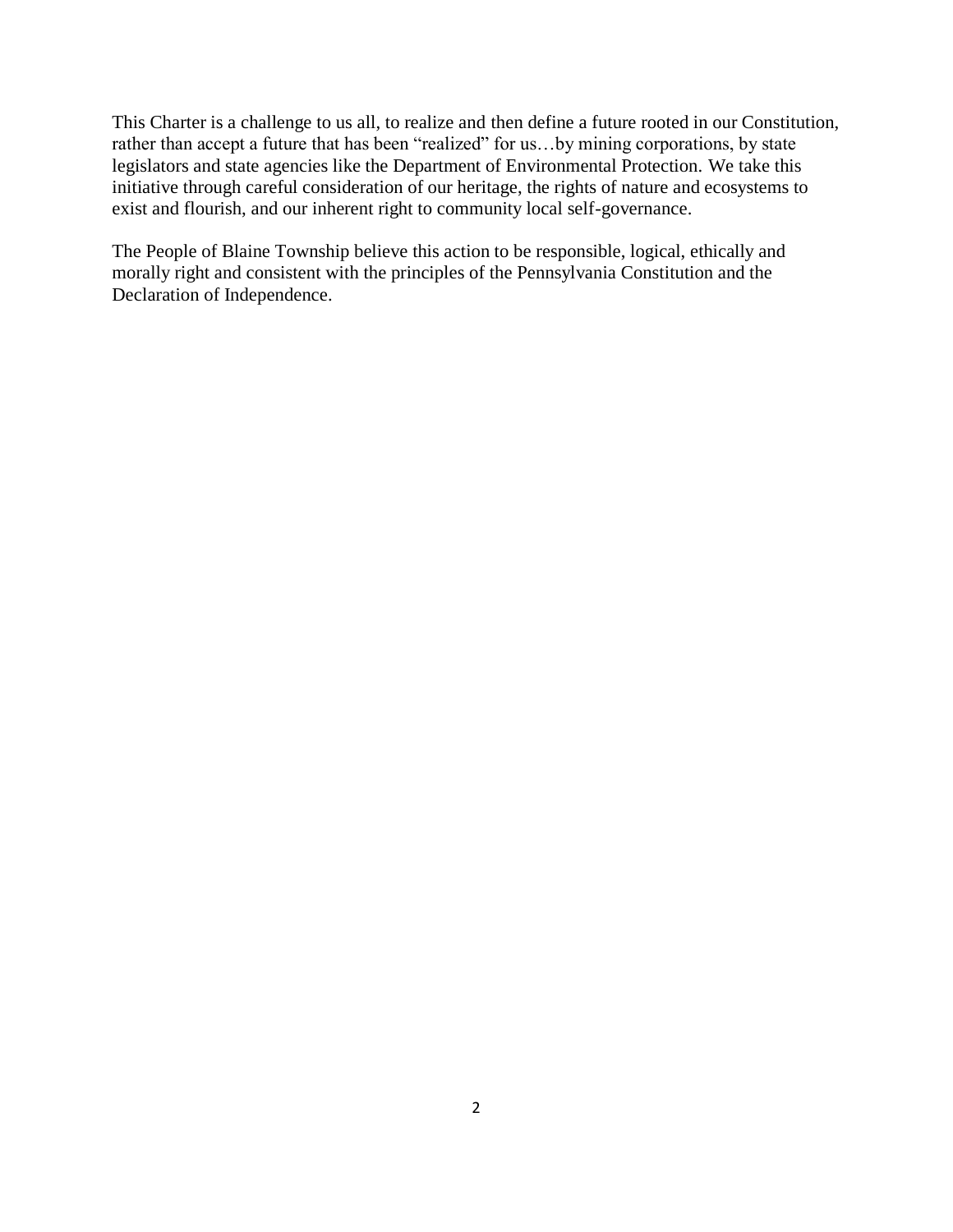### **ARTICLE II PREAMBLE**

Section 201 *Preamble* WE, the People of Blaine Township, hold these truths to be self-evident: that all People are created equal, that they are endowed by their creator with certain unalienable rights, that among these are life, liberty, self-governance in their communities, and the pursuit of happiness; that to secure these rights, governments are instituted by People, deriving their just powers from the consent of the governed; that whenever any form of government becomes destructive of these ends, it is the right of the people to alter or to abolish it, and to institute new government, laying its foundation on such principles, and organizing its powers in such form, as to them shall seem most likely to effect their safety and happiness.

Prudence, indeed, will dictate that governments long established should not be changed for light and transient causes; and accordingly all experience has shown, that People are more disposed to suffer, while evils are sufferable, than to right themselves by abolishing the forms to which they are accustomed. But when a long train of abuses and usurpations, pursuing invariably the same object, suggests a design to reduce them under absolute despotism, it is their right, it is their duty, to throw off such government, and to provide new guards for their future security. Such has been the patient sufferance of the People of this Township; and such is now the necessity, which constrains the People to alter their former systems of government.

We, the People of Blaine Township, with authority derived from birth, assert our right and the right of future generations to self-government in the place where we live, and we reject all usurpations of that right as illegitimate. We recognize that People born under unchangeable laws not of their making are born into slavery and that nothing is unchangeable but the inherent and inalienable rights of the living. We therefore present this Charter as our new form of governance, to honor, to assert and to uphold the rights of human and natural communities.

Therefore, in order to establish perennial justice, protect the rights of all People, and of Nature, and to secure the blessings of liberty to ourselves and future generations, we hereby ordain and establish this Home Rule Charter to create a just system of self-government for today and for the future within the Township of Blaine.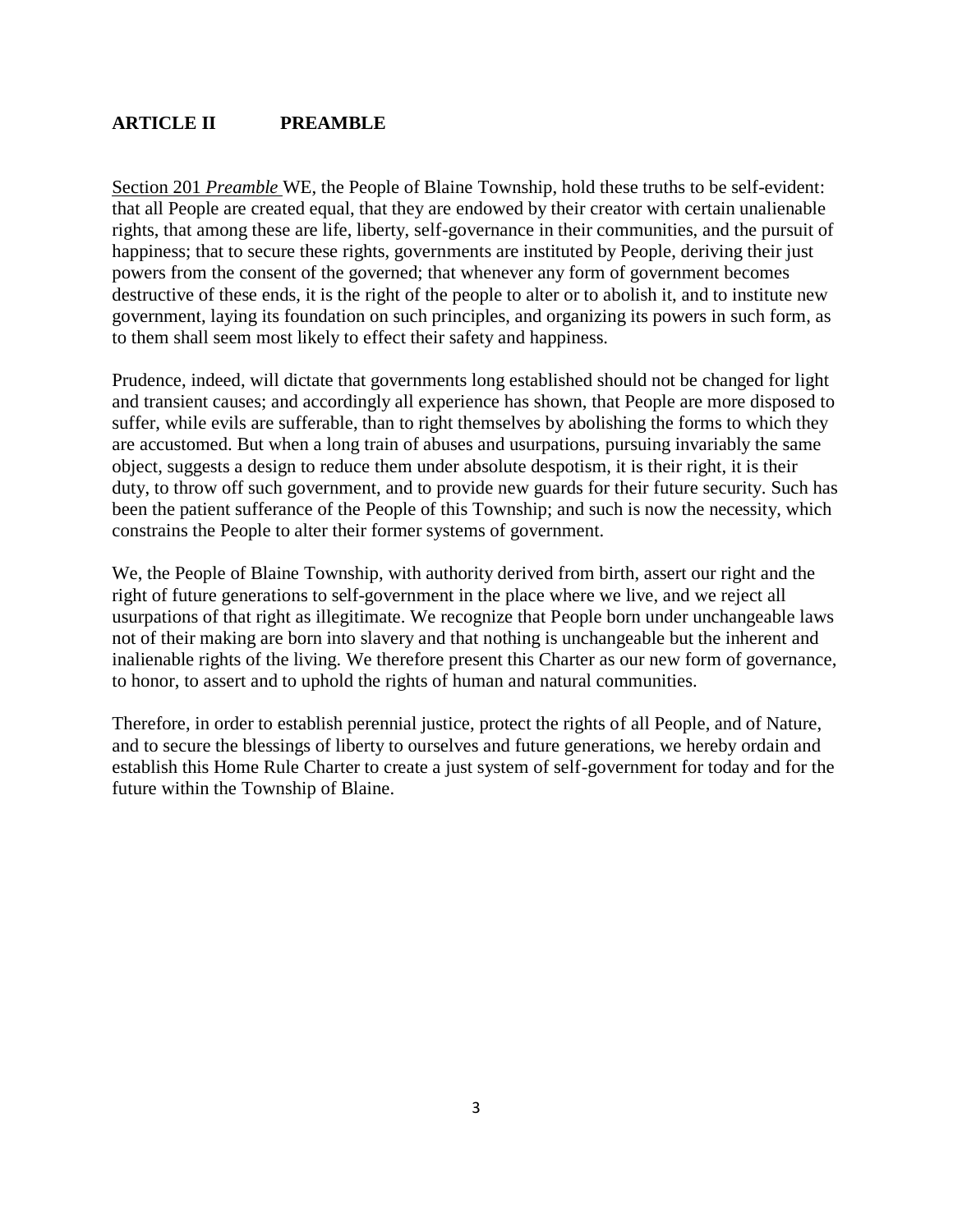## **ARTICLE III DECLARATION OF RIGHTS AND OBLIGATIONS**

Section 301 *Rights Are Law* All Rights in this Charter, and all provisions, findings and purposes of this Charter, without exception, are self-executing and legally enforceable and serve as an integral part of the Home Rule Charter for the People of Blaine Township. The People and Township of Blaine shall respect, uphold and defend these rights and fulfill these obligations.

Section 302 *Basic Rights* All People are born equally free and independent, and each possesses and commands inseparably in themselves certain inalienable and fundamental rights, among which are those of enjoying life and liberty, pursuing happiness, benefiting in full from the fruits of their own labor, and participating in democratic self-governance in the community where they live.

Section 303 *Rights Retained by People* The enumeration of rights in this Charter or elsewhere shall not be construed as a limitation upon rights, and any right not enumerated is retained individually by all the People. The rights of the people shall not be limited, infringed, or abridged by any law, regulation, license, charter or delegation of authority.

Section 304 *No Institutional Rights* Government, human institutions, corporations and other agencies of society are servants of the People and shall not have rights, but are obliged to remain subordinate to the People and to their rights.

Section 305 *People as Sovereign* The Township of Blaine shall be the governing authority responsible to, and governed by, the residents of the Township. Use of the "Blaine Township" municipal corporation by the sovereign People of the Township to make and enforce law shall not be construed to limit or surrender the sovereign authority or immunities of the People to a municipal corporation that is subordinate to them in all respects at all times.

Section 306 *Government Legitimacy* People establish governments to secure and protect fundamental rights, and governments are just which derive their just powers from the consent of the governed. Actions taken by governments that deny the People's inalienable and fundamental rights are illegitimate, unauthorized, and void.

Section 307 *Governing Authority* All governing authority is inherent in the People, and all free governments are founded on their authority and instituted for their peace, safety, and happiness. For the advancement of those ends, the People have at all times an inalienable and indefeasible right to alter, reform, or abolish their government in such manner as they may think proper. Government and its officers, employees and agents are servants of the People and shall remain amenable, respectful, and obedient to the will of the People.

Section 308 *Right to Self-Government* All residents of Blaine Township possess the fundamental and inalienable right to participate in a form of government in the community where they live which guarantees them authority to use, assert and enforce plenary governing power over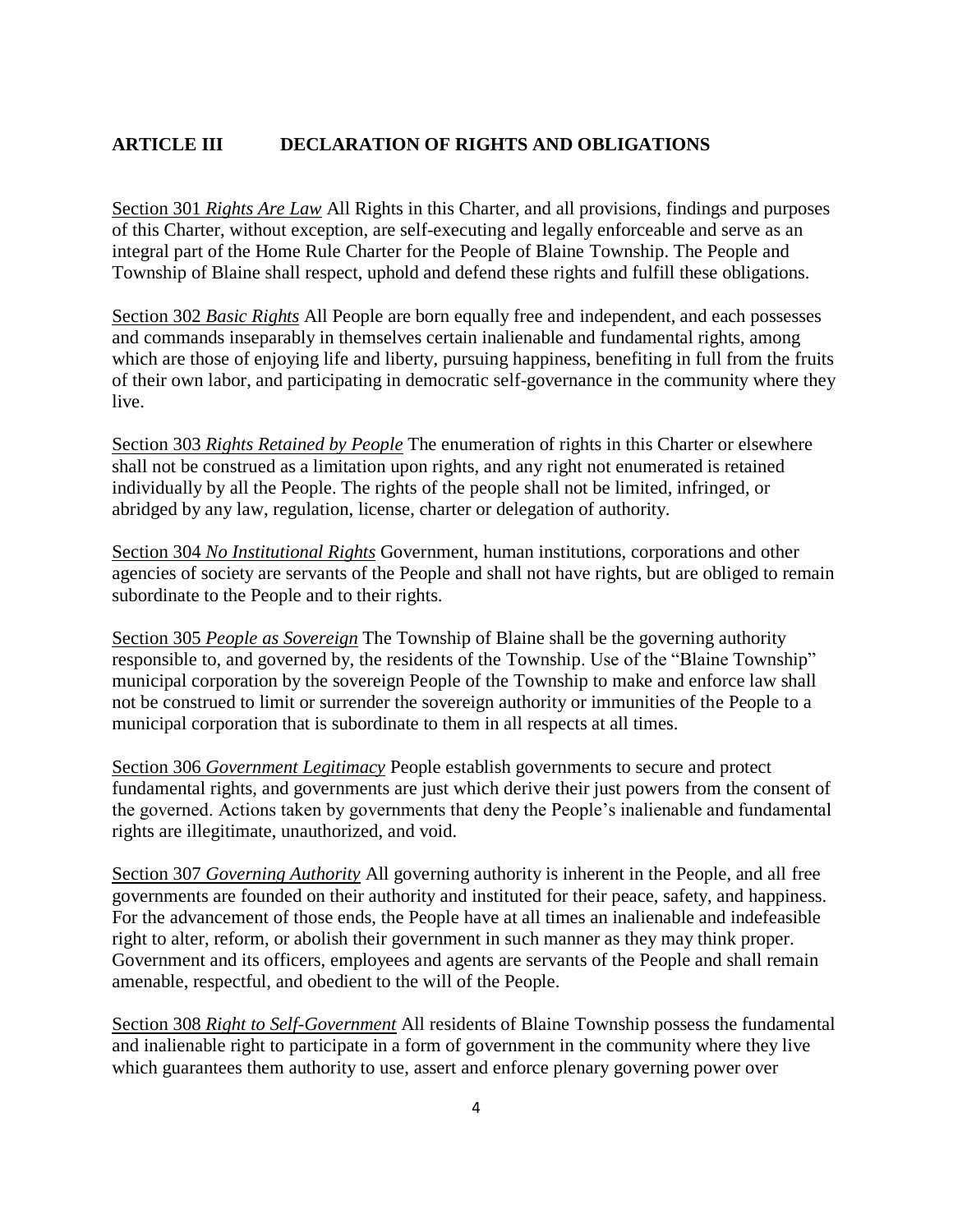questions of law that affect their lives, families, environment, quality of life, health, safety and welfare. That right includes the right to exercise un-preempted legislative authority through the government closest to them and to a form of community governance that recognizes that all power is inherent in the People and that all free governments are founded on the People's authority and consent. Residents of Blaine Township possess the fundamental and inalienable right to exercise final legislative authority on all issues affecting them, and the right to exercise that authority through their municipal government or as a community. The People of Blaine Township bear a responsibility to participate in the governance of their community.

Section 309 *Duty of Government* The government of Blaine Township shall recognize and afford every resident a right to a local form of government which guarantees that all power is inherent in the People, that the Township government is founded on and responsive to the People's authority and consent, and shall protect the People of Blaine Township against any invasion of that right. No government shall have authority to infringe upon the rights of People or Nature, and if the People elect representatives, no exception shall be made that would authorize public servants to abridge, alter or eliminate any right.

Section 310 *Elections, Initiative, Referendum, Recall* Elections shall be free and equal, and no power, or association, civil or military – including state or federally chartered corporations, shall at any time interfere to prevent or influence the free exercise of the right of suffrage or the outcomes of elections. The People at all times retain the right to exercise direct democratic action, including participation in decision-making by the Governing Body, open and easily accessible processes of initiative, referendum and the recall of sitting officers, and no rule or law shall interfere with the ease of executing these rights.

Section 311 *Final Authority of Local Law* The People of Blaine Township shall have a right to introduce and adopt laws on their own initiative, and the final authority on the constitutionality, interpretation and effect of all laws adopted by the People of Blaine Township, or by their Township government, shall be the People of Blaine Township.

Section 312 *Right of Assembly* The People of Blaine Township shall have a right to assemble for the common good, and to apply to those temporarily invested with the powers of government for redress of grievances or other proper purposes by petition, address, or argumentation, and this right shall not be infringed.

Section 313 *Free Thought and Speech* The People of Blaine Township at all times have the indefeasible right to govern themselves in body, mind and spirit, without persecution or infringement, and to pursue happiness and express their thoughts, ideas, beliefs and opinions without censorship or penalty.

Section 314 *Right to Bear Arms* The right of the People to keep and bear arms shall not be infringed.

Section 315 *Habeas Corpus* The Right of the writ of habeas corpus shall never be suspended.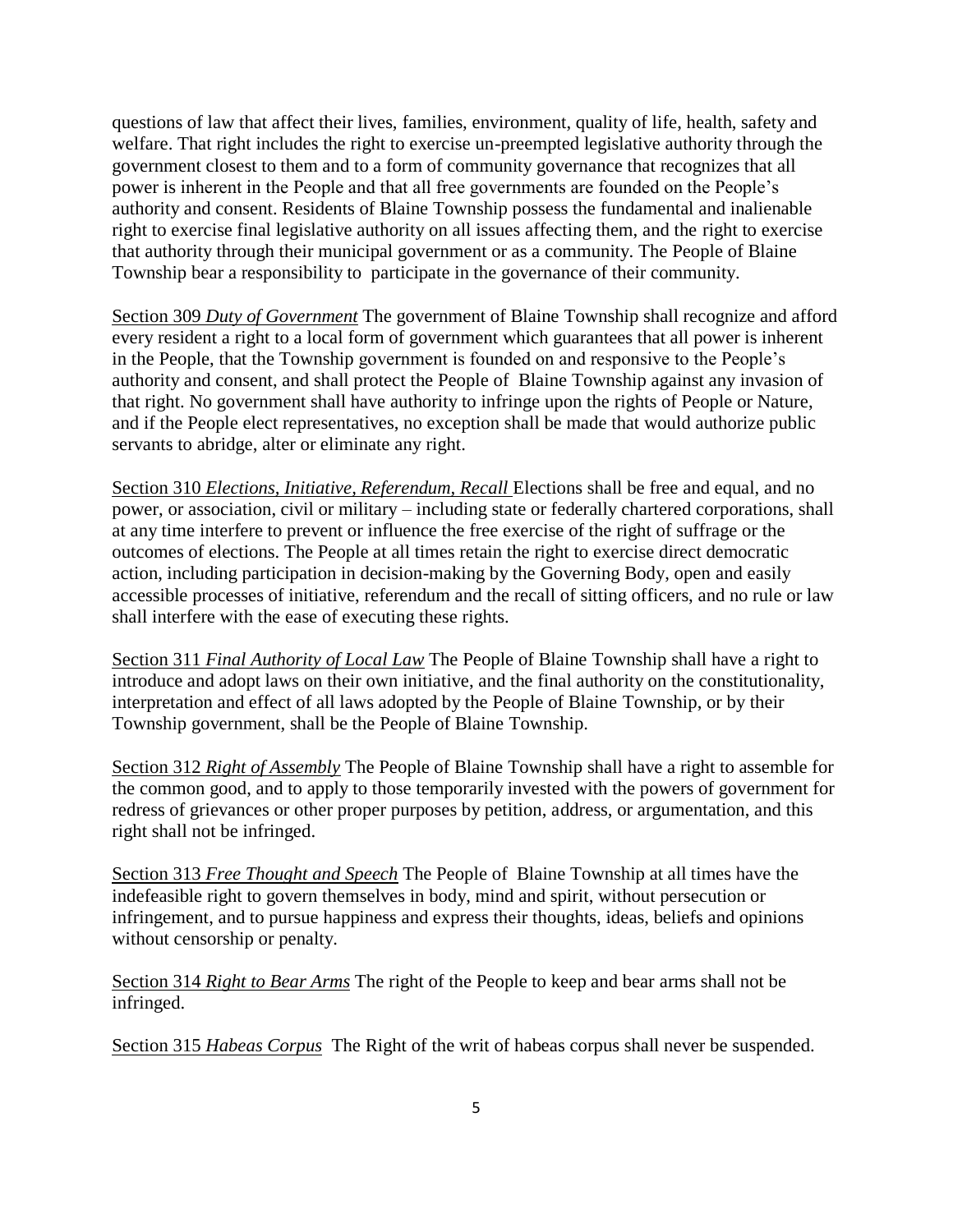Section 316 *Rights on the Job* State and federal constitutional rights and protections, including, but not limited to, the right of free speech, assembly, due process and equal protection, and all rights recognized in this Charter, shall be afforded to all employees in workplaces within Blaine Township, and those rights and protections shall never be denied or abridged. The surrender of any right shall not be required as a condition for employment.

Section 317 *Right to Own Property* Each of the residents of Blaine Township possesses a right to own property, but this right shall not convey with it a right or privilege to deprive or curtail the rights of People or Nature.

Section 318 *Right to Enter Contracts* The right of individuals or their agents or local government to enter into contracts shall not be abridged, but no contract shall abridge, restrict or suspend any right, and no coercive agreement or oath shall be binding.

Section 319 *Civil and Political Rights Protected* Blaine Township shall not deny to any natural person the enjoyment of any civil or political right, nor discriminate against any natural person in the exercise of any civil or political right.

Section 320 *Right to a Healthy Environment* All residents of Blaine Township possess a fundamental and inalienable right to a healthy environment, which includes the right to unpolluted air, water, soil, flora, and fauna, and the right to protect the rights of natural communities and ecosystems, upon which each resident is both intrinsically a part and dependent.

Section 321 *Right to Self* All residents of Blaine Township possess a fundamental and inalienable right to the integrity of their bodies, and to be free from unwanted invasions of their bodies by any means, including but not limited to violence, forced labor, sexual abuse, and trespass by manufactured chemicals, toxins, pathogens, genetically modified life forms or radioactive substances and their progeny. The People at all times posses a right to privacy of their bodies and possessions against involuntary surveillance, against unwarranted searches and inspections, and against forced or denied medical treatment.

Section 322 *Private Property and Eminent Domain* The power of taking private property shall not be delegated to any person, government, agency, institution or corporation, but the People may direct their community government to acquire use of land for public purposes not in violation of any rights. The taking of private property shall be justified only for a public use that expands or upholds rights that would otherwise be harmed. Private property shall not be taken or applied to any public use without specific authorization directly from the People, through a public referendum, nor without just compensation being first made or secured.

Section 323 *Right to Information* There shall be equal and unfettered use of and access to public records. Public information shall not be a commodity, and no cost beyond the minimal expense to reproduce records shall be assessed, so that the right of access to information is never abridged by an inability to pay for it.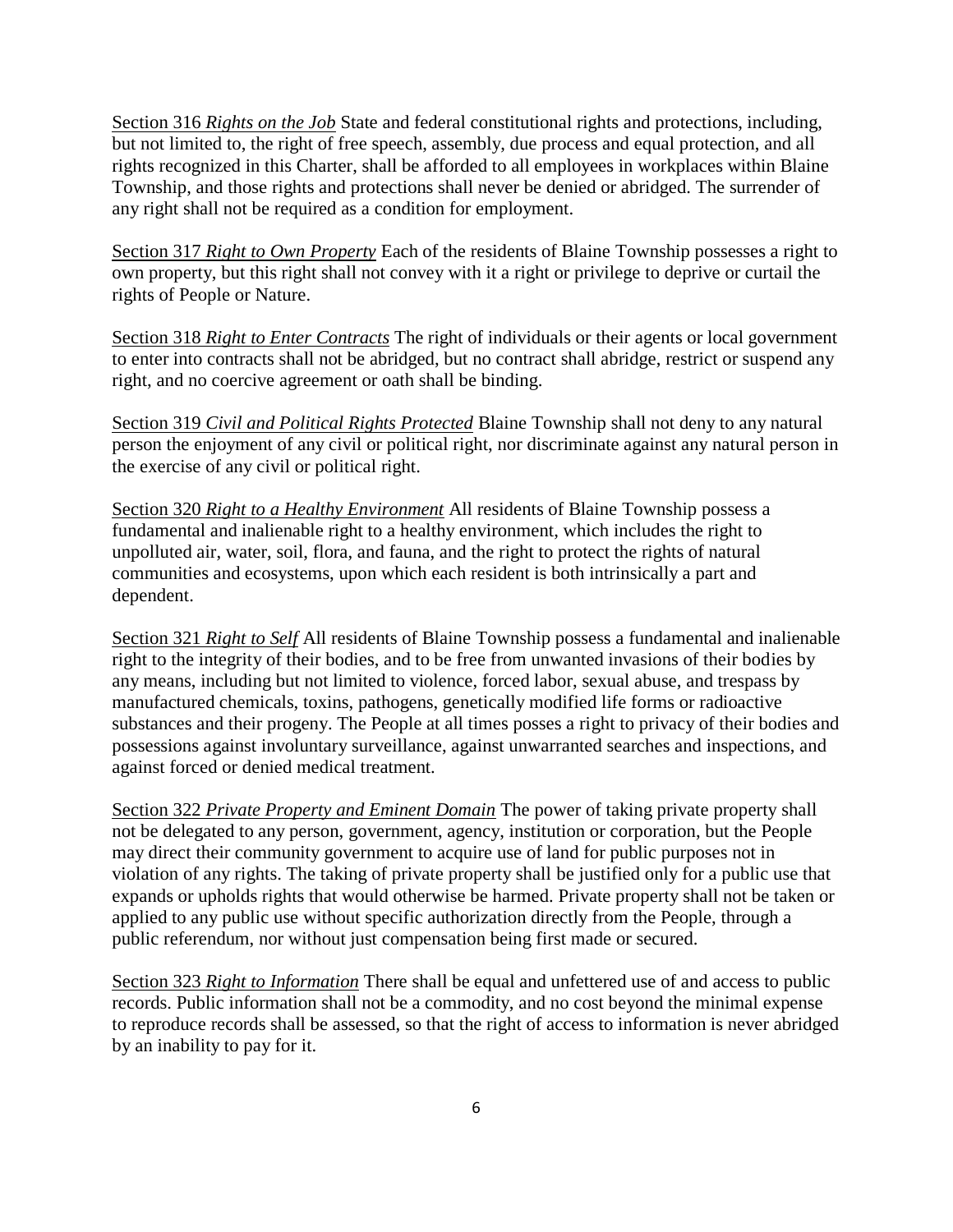Section 324 *Rights of Natural Communities* Natural communities and ecosystems, including, but not limited to, wetlands, streams, rivers, aquifers, clouds, and other water systems, possess inalienable and fundamental rights to exist, flourish and naturally evolve within Blaine Township. Consequently, no private claim to ownership of natural communities, whole ecosystems or the genetic material of any organism shall be recognized within Blaine Township.

Section 325 *Life is not Property* Genetic characteristics shall never be property or be altered to become or be claimed as property, and no person, corporation or institution shall claim ownership of the genetic characteristics of any living being or organic tissue.

Section 326 *Right to Water* All residents, natural communities and ecosystems in Blaine Township possess a fundamental and inalienable right to sustainably access, use, consume, and preserve water drawn from natural water cycles and sources that provide water necessary to sustain life within the Township.

Section 327 *Right to Establish Sustainability Policies* The People of Blaine Township retain the right to establish and promote sustainable policies through their Township government on issues including but not limited to energy use and production, water, waste, environmental preservation, land use, and all issues relating to the quality of life for People and Nature.

Section 328 *Right to Livelihood and Home* All residents of Blaine Township possess a fundamental and inalienable right to their livelihood, homes and land, and a right to enjoy those homes and land uncompromised by harm caused to natural communities and ecosystems.

Section 329 *Right to Cultural Heritage* All residents of Blaine Township possess a fundamental and inalienable right to their communities' cultural heritage within the Township. Residents' right to their own histories shall include a right to the preservation of historic buildings, unaltered historic districts and landscapes, and other structures, relationships, and lands that residents of Blaine Township consider important to the preservation of their cultural heritage.

Section 330 *Corporations Subordinate to the People* Corporations are human institutions, created by the People through their government. The People and their rights shall never be subordinate to corporations or institutions upon which government bestows privileges, nor shall those corporations or institutions posses legal authority to deny, deprive or infringe upon the rights of People or Nature or to nullify local law. Nor shall corporations or any class of People possess the authority to enforce State or federal preemptive law against the people of Blaine Township or their community government that would make community majorities subordinate to them. The conferral of constitutional and legal powers upon corporations by the legislature and by the courts, and the wielding of those privileges and powers by corporate managers to deny the rights of People and Nature, shall not be recognized as legitimate by the People of Blaine Township or their government. Corporations and other creatures of government shall be liable for any denial, deprivation or infringement of rights.

Section 331 *Privileges of Corporations Not Recognized* To ensure that the privileges of a few never subordinate the rights of the People to make self-governing decisions, within Blaine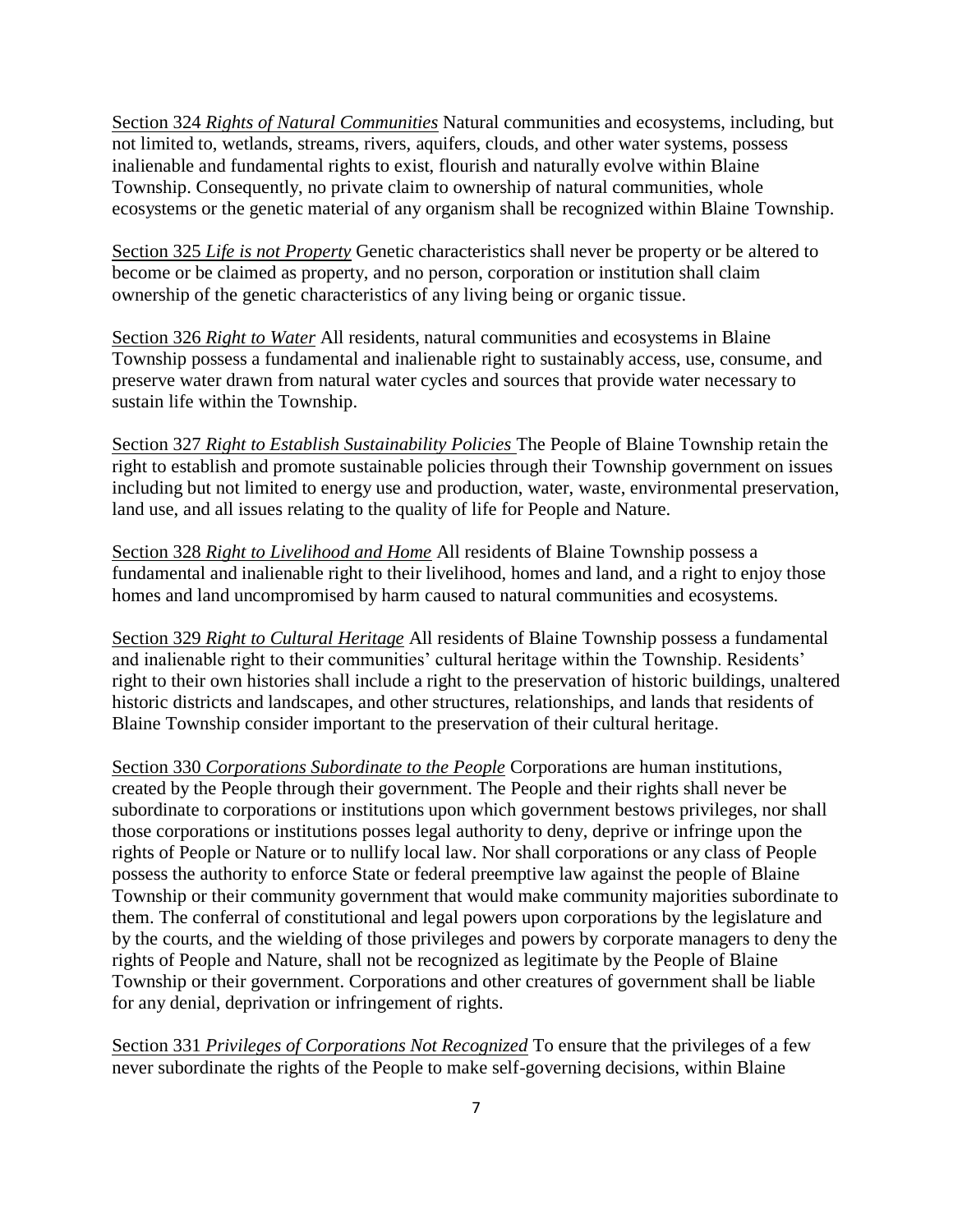Township corporations shall not be "persons" under the United States or Pennsylvania Constitutions, or under the laws of the United States, Pennsylvania, or Blaine Township, and so shall not have the rights of persons under those constitutions and laws. In addition, within the Township of Blaine, no corporation shall be afforded the privileges, powers, and protections of the Contracts Clause or Commerce Clause of the United States Constitution, or of similar provisions from the Pennsylvania Constitution. Claims to "future lost profits" by corporations shall not be considered property interests under the law and thus shall not be recoverable by corporations seeking damages because of the enforcement of the Blaine Township Charter or laws of Blaine Township. The Township government shall have the duty to protect, vindicate, and enforce the rights of the People of Blaine Township over those asserted by corporations or their managers.

Section 332 *Permanent Privileges not to be Granted* No special privileges or immunities shall ever be granted by Township government which may not be altered, revoked, or repealed by the People of Blaine Township, nor shall any citizen, or class of citizens, be granted privileges and immunities which, upon the same terms, shall not be granted to all citizens.

Section 333 *Charter not to be Preempted* This Home Rule Charter is the democratic expression of the People of Blaine Township. The authority of the State of Pennsylvania to enforce any law that removes authority from the people of Blaine Township to decide the future of their community, and to protect the health, safety, welfare, environment and quality of life of Township residents, natural communities, and ecosystems, shall be deemed null within Blaine Township. Any attempt to use county, state, or federal levels of government – judicial, legislative, or executive - to preempt, amend, alter, or overturn this Charter or parts of this Charter, or to intimidate the people of Blaine Township or their elected officials, shall require the Board of Supervisors of Blaine Township to hold public meetings that explore the adoption of other measures that expand local control and the ability of residents to protect their fundamental and inalienable right to self-government in their community. Such measures may include actions to separate the municipality from union with the government used to preempt, amend, alter, or overturn the provisions of this Charter or from that government used to intimidate the people of Blaine Township or their elected officials.

Section 334 *No Requirement for Codification of Rights* Because these rights are universal, inalienable and indefeasible, they need not be adopted into law to be lawful, but exist regardless of law, and yet they are law. The People may add to, but never contract this enumeration of rights through the amending process for this Home Rule Charter.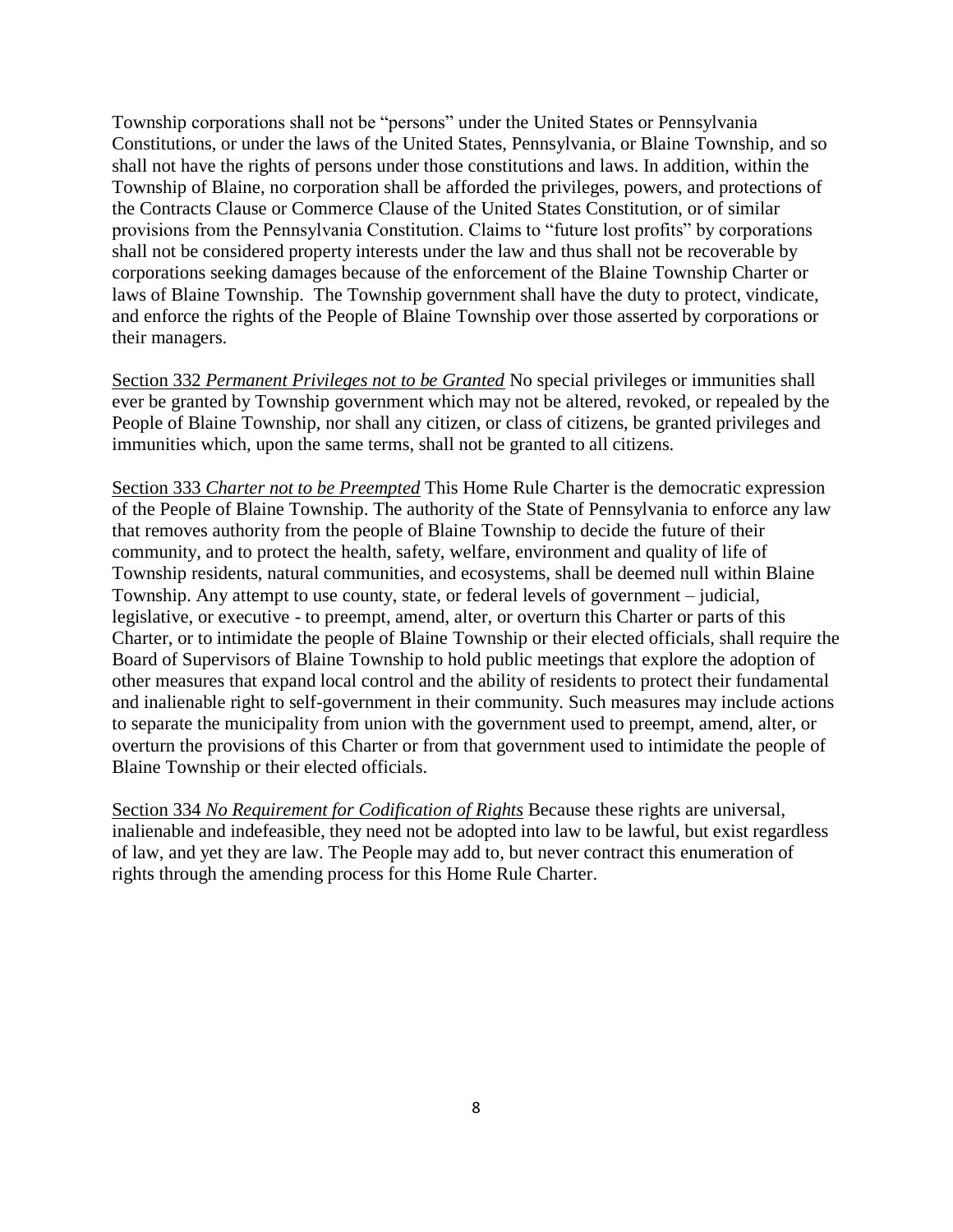# **ARTICLE IV TOWNSHIP BOUNDARIES**

Section 401 *Boundaries* The boundaries of the Township shall be the actual boundaries of the Township at the time this Charter takes effect and as they may be lawfully changed thereafter.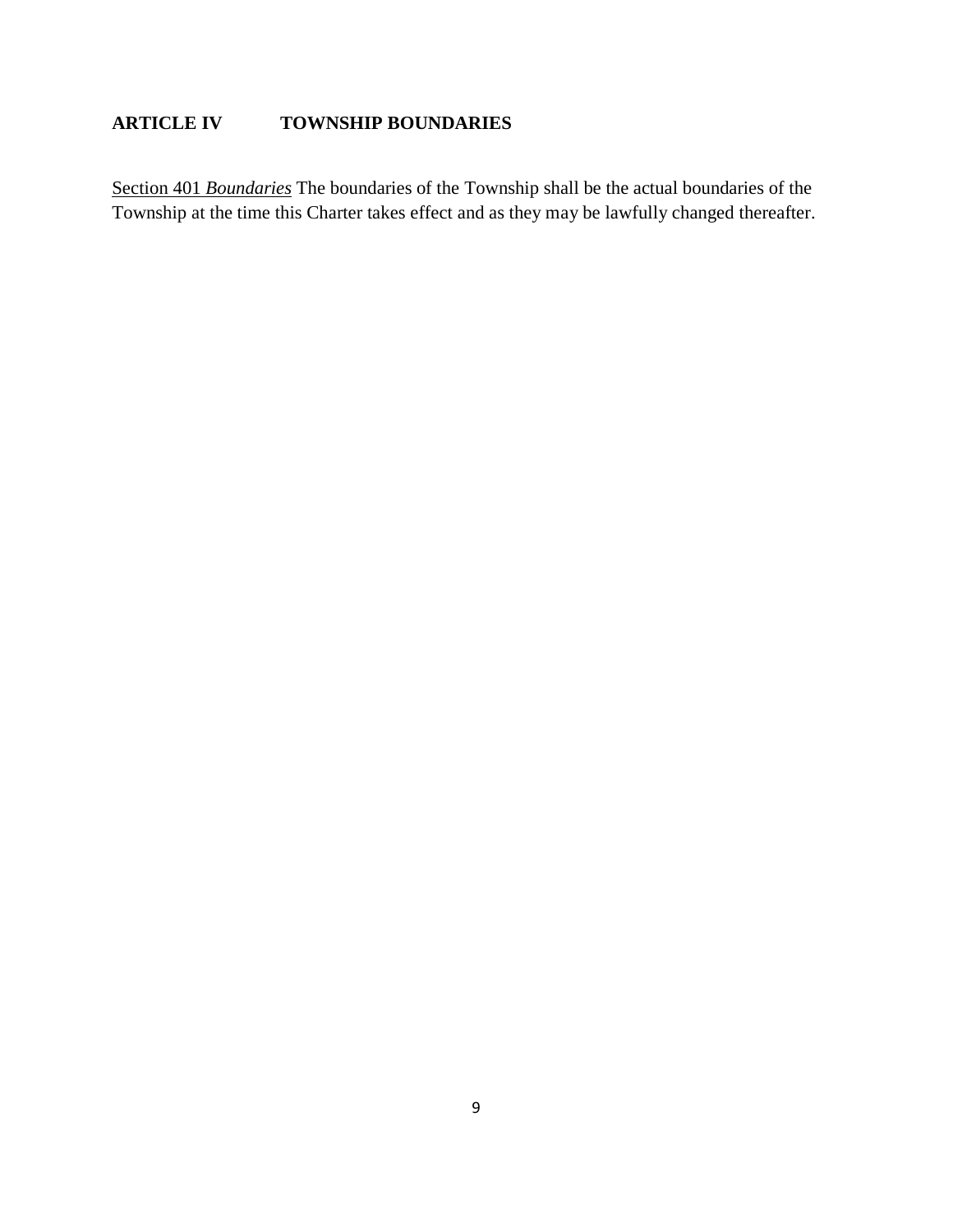## **ARTICLE V GENERAL POWERS**

Section 501 *Title and Purpose* This Charter and all amendments hereto shall constitute the form and substance of government for the Township of Blaine. Among the purposes of this Charter are: to protect the state and federal constitutional rights, and the rights of the residents of Blaine Township recognized by this Charter; to secure local self-government; to recognize the rights of nature, and to provide for the health, safety, quality of life and well-being of the People of Blaine Township.

Section 502 *Name of Community* The Township of Blaine shall continue under its present name, "Township of Blaine." As used in this Charter, the word "Township" shall mean the Township of Blaine in Washington County, Pennsylvania.

#### Section 503 *Powers and Duties*

(a) Powers The Township has and may exercise any power, and may perform any function, as authorized under this Home Rule Charter. Powers not enumerated are retained by the People, and may be delegated to their community Governing Body through the initiative process, but may at any time be withdrawn in like manner, and retained by the People.

(b) Construction The powers of the Township – vis-à-vis other governmental entities - under this Charter shall be construed broadly in favor of the Township, and the specific mention of particular powers in this Charter shall not be construed as limiting in any way the general power stated in this Article. All possible powers of the Township, except as limited above, are to be considered as if specifically and individually set forth in this Article, whether such powers are presently available to the Township or may hereafter from time to time become available. (c) Residual Powers in the Governing Body All powers of the Township, including any such power which may hereafter be conferred on the Township, unless otherwise specifically set forth in this Charter, shall be vested in the Township Governing Body. The Board of Supervisors, in its capacity as Governing Body, shall be elected, shall organize, and shall function as provided in this Charter. When the People act in their legislative capacity, through the processes of Initiative, Referendum, or Town Meeting, they shall constitute and act in the capacity of the Governing Body of the Township.

(d) Municipal Corporations Subordinate to the People Use of the "Blaine Township" municipal corporation by the People of the Township to make law shall not be construed to limit or surrender the sovereign authority or immunities of the People to a municipal corporation that is subordinate to them in all respects at all times. The people at all times enjoy and retain an inalienable and indefeasible right to self-governance in the community where they reside. The municipal corporation associated with the Township of Blaine shall be the People's convenient tool for self-governance responsible to, and governed by, the residents of the Township. (e) Regional Cooperation The Governing Body shall be empowered to enter into and withdraw from cooperative programs with other municipalities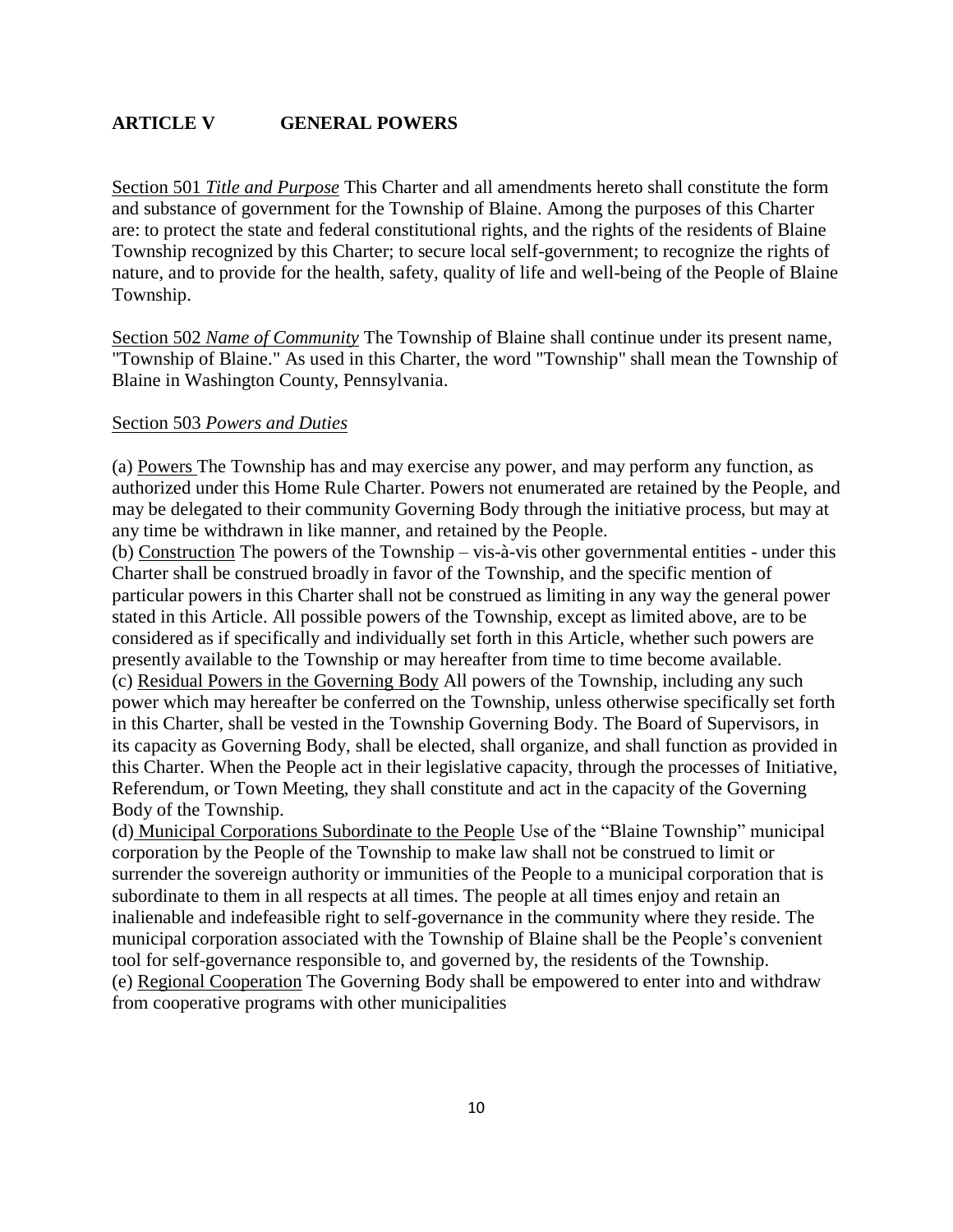## **ARTICLE VI GOVERNING BODY**

Section 601 *Status and Title* The legislative branch of the government of Blaine Township shall consist of the Governing Body as defined in this Charter, including an elective Governing Body, which shall be known as the Township Board of Supervisors, and the sovereign Governing Body when within this Charter the term Governing Body is used to apply to the electors of the Township. The Board of Supervisors, or "the Board," when lawfully convened, shall constitute a legislative, appropriating, policy-determining and Governing Body of the Township, except as specifically limited by this Charter. The electors of the Township, when exercising the powers of Initiative, Referendum, and Town Meeting in accordance with the provisions of this Charter shall constitute the legislative Governing Body.

Section 602 *Authority to Govern and Obligations of Governance* The Governing Body shall act under authority of and with the consent of the People of Blaine Township and is not an agency of the State or of a municipal corporation. The Governing Body shall act within the authority delegated to it through this Charter and is obliged to respect, uphold and defend the rights, policies and provisions recognized and adopted in this Charter by the People of Blaine Township.

Section 603 *Duties and Powers of the Governing Body* The Board of Supervisors, in its capacity as the Governing Body, shall have, but not by way of limitation, the following powers and duties:

(a) To make, enact and enforce laws that respect, uphold and defend the rights enumerated in this Charter.

(b) To make, enact and enforce policies ordained by the People.

(c) To make appropriations, incur indebtedness and adopt the budget.

(d) To adopt, amend or repeal an Administrative Code.

(e) To create, alter, combine, or abolish municipal departments, bureaus, boards and

commissions not otherwise specified in this Charter.

(f) To levy taxes.

(g) To fix the amount of bond if required of officers and employees paid from municipal funds.

(h) To adopt by resolution all necessary rules and regulations, for its conduct and procedure, including those necessary to vindicate and enforce the rights and charter provisions set forth by the People of Blaine Township in this Charter.

(i) To make or cause to be made such studies, or post audits and investigations as it deems to be in the best interests of the Township.

(j) To make provisions for any matter of Township government, not otherwise provided for, including but not restricted to any necessary matter involved in the transition to this Charter form of government.

(k) Make investigations into any affairs of the Township and subpoena witnesses, administer oaths and require the submission of evidence.

(l) To require any Township official or member of any administrative department, board, commission or other agency to appear before it relative to that office, its function and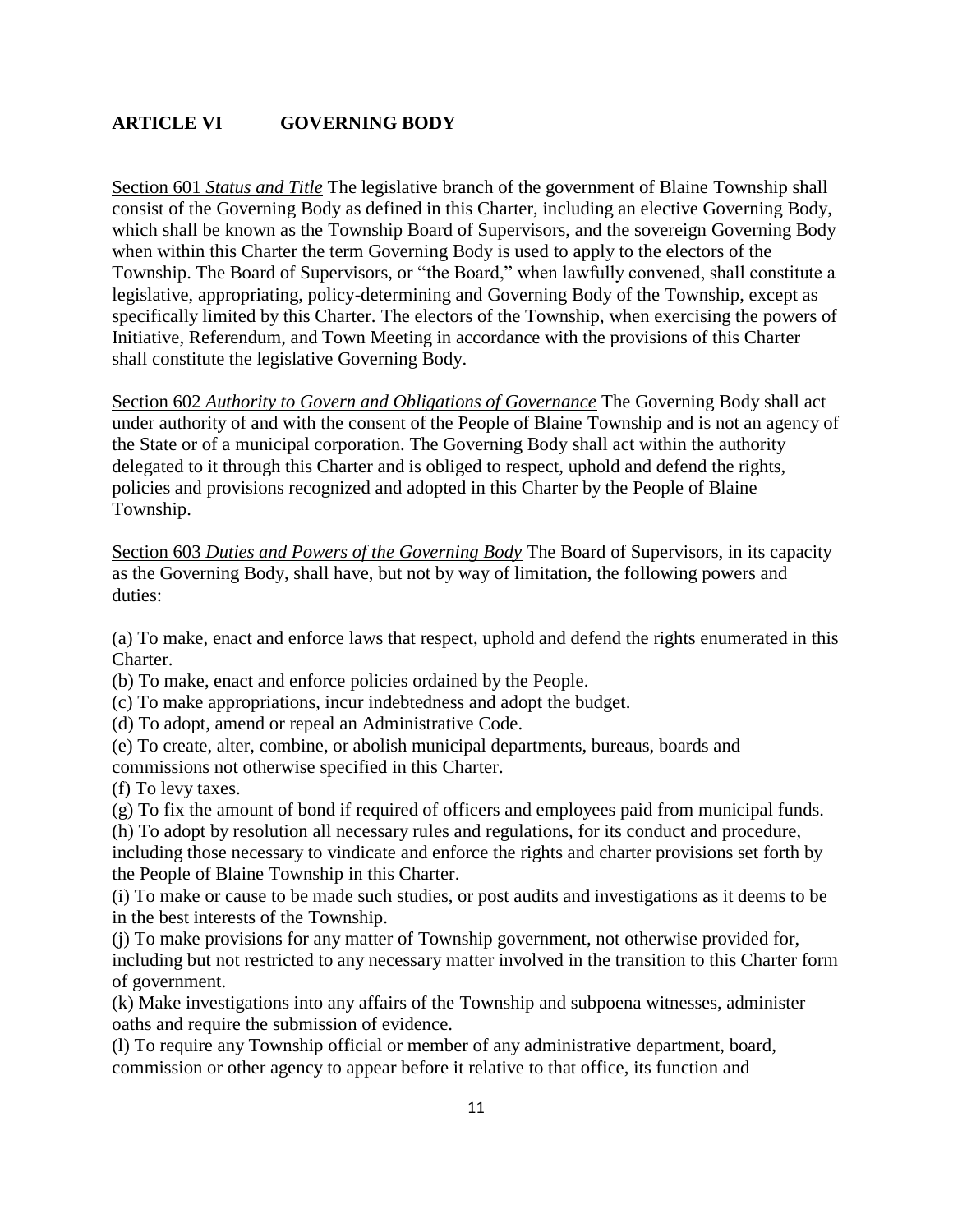performance subject to a 48 hour written notice, which notice shall state the subject of inquiry and shall be sent to any and all persons required to appear.

(m) To exercise all such powers, authority and obligations as delineated, defined and required under this Home Rule Charter.

Section 604 *Compensation* Each Supervisor shall receive as compensation an amount that equals the annual compensation permitted to Township Supervisors by the Second Class Township Code. At any time that the Second Class Township Code maximum-permitted supervisor compensation increases, the Township of Blaine's supervisor compensation shall increase without additional vote by the Township electors or the Township Board of Supervisors. Supervisors shall receive no other compensation, direct or indirect, for the performance of their duties; they shall receive no pensions, insurance, or other forms of fringe benefits. They shall, however, be entitled to their actual expenses incurred in the performance of their duties, as authorized by the Board of Supervisors.

Section 605 *Authority* Supervisory authority shall be the responsibility of the Board of Supervisors. No individual supervisor shall have any authority under this Charter, unless such authority is specifically delegated by the Charter.

Section 606 *Prohibitions* No Supervisor shall hold any other Township office, be a member of a board or commission, or hold Township employment during the term for which he/she is elected to the Board. No former Supervisor shall hold any compensated appointive Township employment, nor shall he/she act as a paid consultant to the Township, until 1 year after he/she leaves office, either by expiration of term, resignation or otherwise. No Supervisor shall serve more than two consecutive terms as a member of the Board of Supervisors. Service of 2 years or more of a partial term shall be considered a full term of office and two terms of office separated by at least 2 years shall be considered non-consecutive terms of office.

Section 607 *Organization of Supervisors* The Board of Supervisors shall organize on the first Monday of January of each year by electing one of their number as Chairman and one of their number as Vice Chairman. If the first Monday is a legal holiday, the meeting and organization shall take place the first day following. The Board of Supervisors may transact any further business it deems necessary or appropriate at the reorganization meeting. At the organization meeting, the Supervisors shall appoint a secretary who will be responsible for minutes, codification and/or maintenance of Charters' and other duties as assigned by the Board of Supervisors.

Section 608 *Meetings* The Board of Supervisors shall meet not less than once a month. The Board of Supervisors may adjourn to a stated time for general business or, for special business. If no quorum is present at a regular or adjourned meeting, a majority of those who do meet may agree upon another date for a meeting and may continue to so agree until the meeting is held. Special meetings may be called by the Chairman upon written request of at least 2/3 of the members thereof. Members shall have at least 24 hours notice of such special meetings. The notice shall state whether it is for general or special purpose, and if it is for special purposes, the notice shall contain a statement of the nature of business to be considered. Presence at a meeting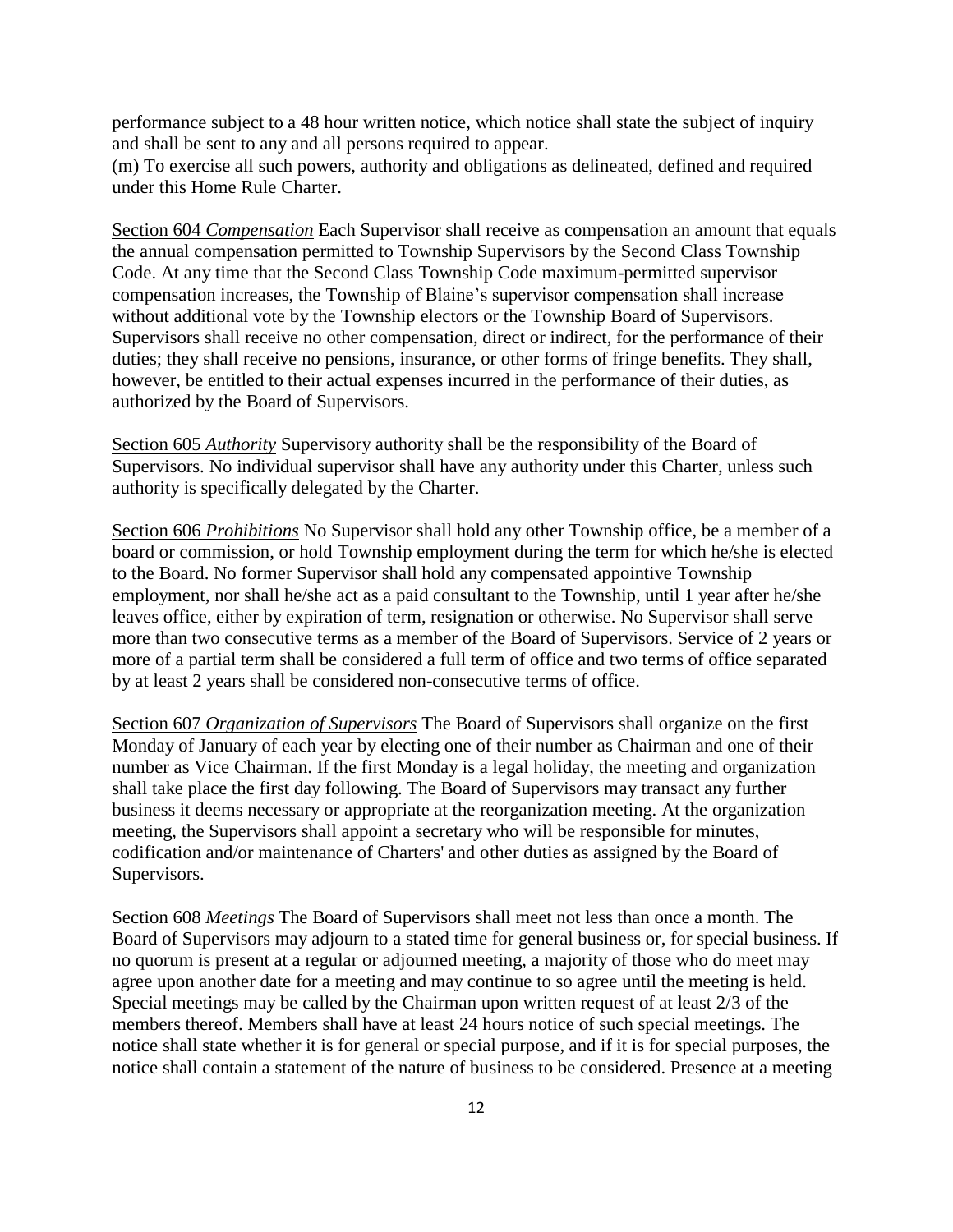constitutes waiver of notice. The Chairman is responsible for publishing in a local newspaper of general circulation, a notice containing the agenda items between seven and ten days prior to the general business meeting or a special meeting of the Board. Regular meetings are defined as the scheduled meetings as set by the Board of Supervisors at their organizational meeting on the first Monday after January 1 of each year.

Section 609 *Records* The Board of Supervisors shall make and preserve minutes and records of the Board's proceedings. These minutes and records shall be open for public inspection during regular business hours.

Section 610 *Public Meetings* All official meetings of the Board of Supervisors shall be open for public attendance and all official votes of the Board shall be taken openly.

Section 611 *Operating Rules* The Board of Supervisors shall adopt rules of procedure for its meetings and for assignment of members to committees. Such rules shall be designed so as to assure full and equal participation in the deliberations of the Board of Supervisors by all of its members.

Section 612 *Quorum* A majority of the members of the Board of Supervisors shall constitute a quorum. The Board of Supervisors shall conduct no business except at a public meeting in the presence of a quorum.

Section 613 *Majority Action* The action of a majority of the entire Board of Supervisors, unless otherwise stated in this Charter, shall be binding upon and constitute the action of the Board.

Section 614 *Form of Action by the Board* Official actions of the Board of Supervisors may be taken by adoption of an Ordinance, or a resolution, or by motion. All Ordinances and resolutions must be in written form. All actions of a legislative character shall be taken by Ordinance, and notice of such pending action shall have been included on an agenda during a regular meeting of the Board of Supervisors prior to the public meeting at which the Ordinance is to be considered. Public notice of agenda items shall be made in a local newspaper, and in a prominent place at the Township office. All other actions of the Board shall be by resolution or motion, unless otherwise required by State law, by this Charter, or by the Ordinance establishing the rules of Board procedure. However, no such administrative action shall be void or otherwise adversely affected if it shall have been taken by Ordinance. All final action in adopting Ordinances or resolutions shall be by vote of the Governing Body, and the vote of each member of the Board shall be entered in the minutes of the meeting, along with the number of the yeas and nays of all others voting on a question, unless the Ordinance is presented to the electorate for a vote in accordance with Article VII.

Section 615 *Citizens Right to be Heard* The Board of Supervisors shall provide expansive opportunity for Township residents to address the Board on matters of general or special concern. This opportunity shall be afforded the public either at the regular monthly Board meeting or at another regular monthly meeting specially set for this purpose. The electors of Blaine Township shall have the right to post agenda items to the Board for the next scheduled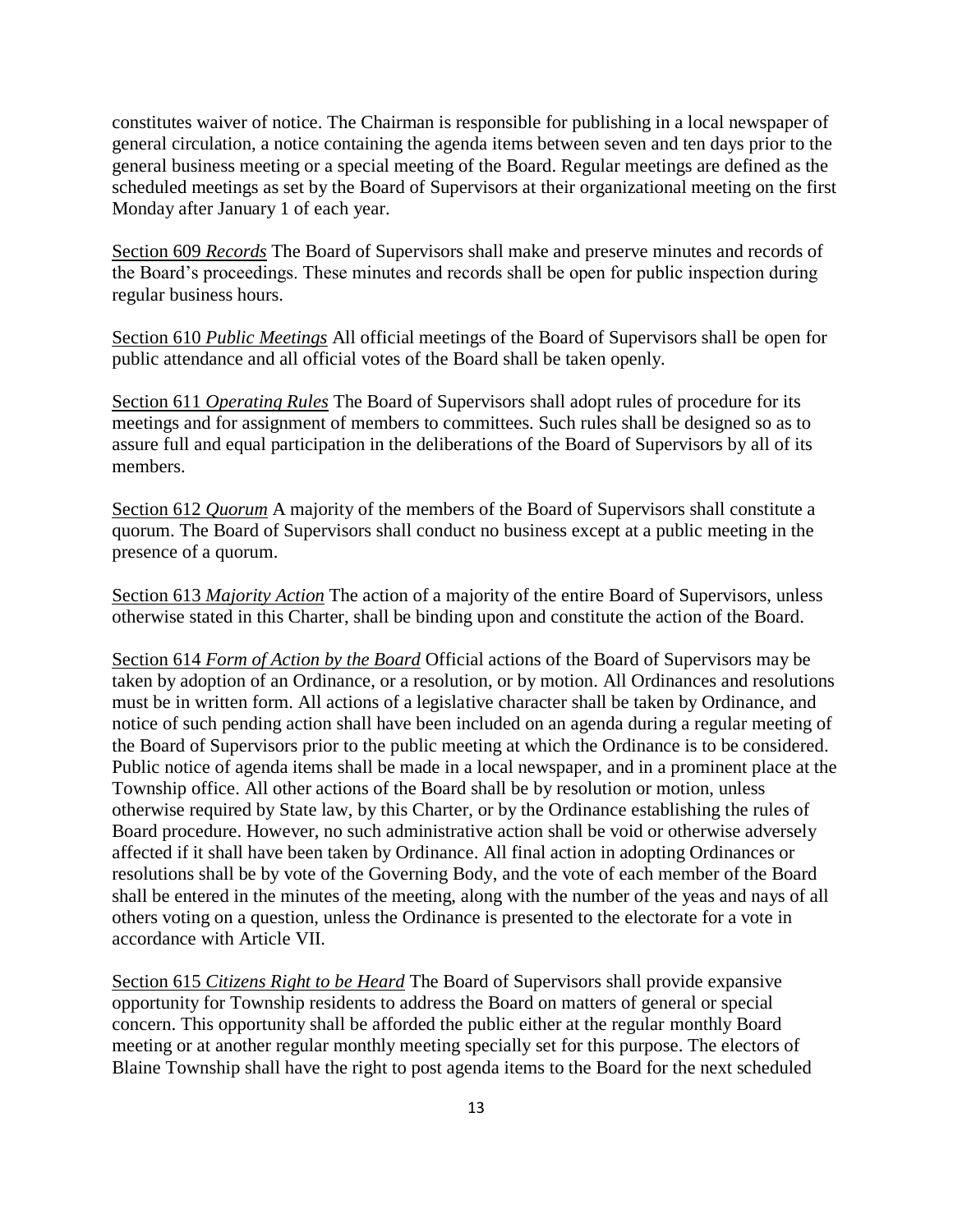meeting. These agenda items are to be submitted at least ten days prior to the scheduled meeting. Agenda items are to be published between seven and ten days before the meeting, and items not published during this timeframe shall not be voted upon.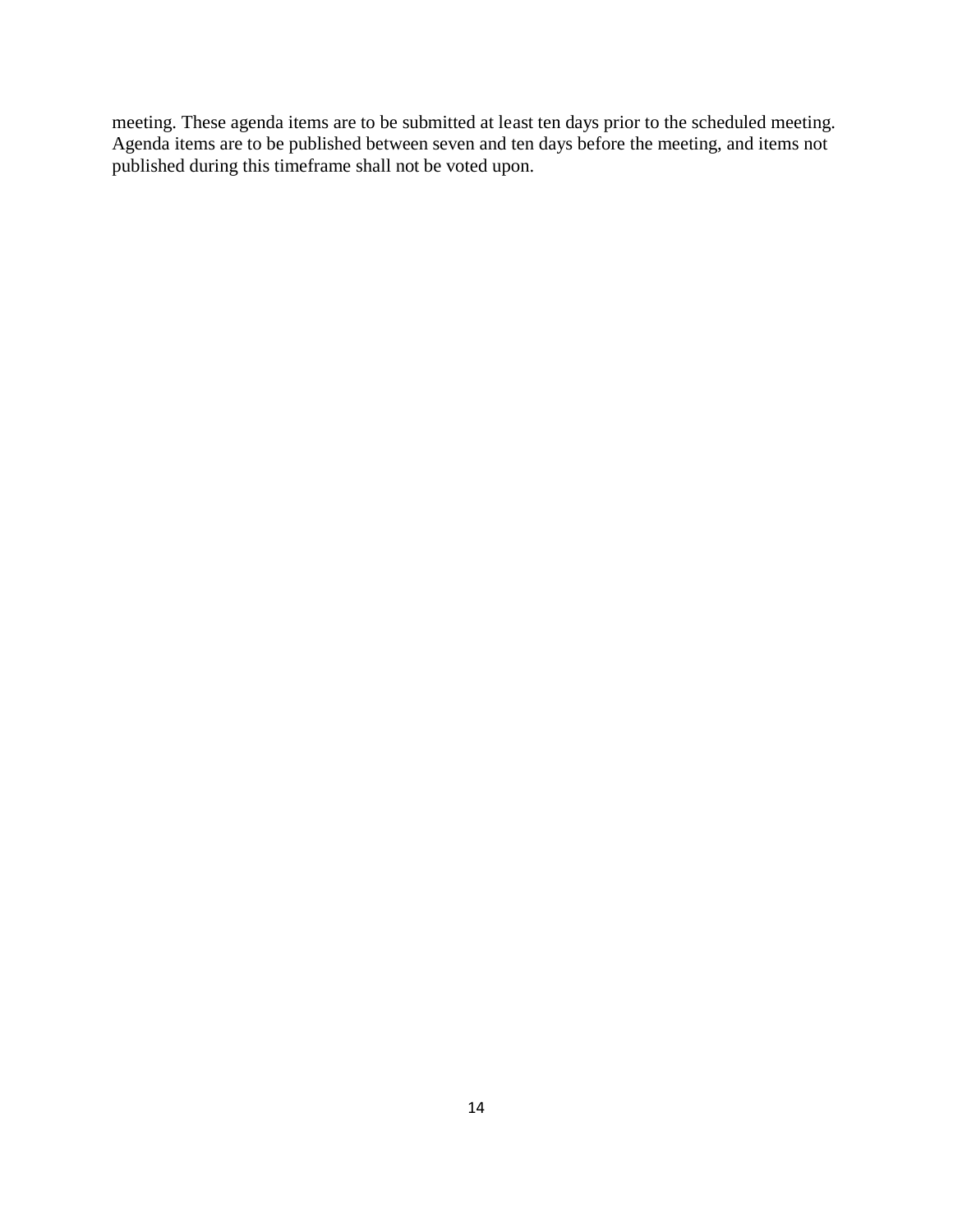## **ARTICLE VII RIGHT TO SELF-GOVERNMENT: PETITION, INITIATIVE, REFERENDUM, RECALL and TOWN MEETING**

Section 701 *Free Petition* The Board of Supervisors shall receive all petitions addressed to it and take such action as they deem necessary and advisable, or as they are required by this Charter.

Section 702 *Group Petition* The Board of Supervisors shall hold a public hearing and act with respect to every petition which is addressed to them which is signed by at least thirty electors. Action on the petition shall be taken not later than three months after the petition is filed with the Board of Supervisors. The Board of Supervisors shall notify the petitioners at least forty-eight hours before the hearing by advertising in a newspaper of general circulation in the Township.

Section 703 *Citizen Participation in Governance* This Charter recognizes the Right to Self-Government in which all residents of Blaine Township possess the fundamental and inalienable right to participate in a form of government in the community where they live which guarantees them authority to use, assert and enforce plenary governing power over questions of law that affect their lives, families, environment, quality of life, health, safety and welfare. That right includes the right to exercise un-preempted legislative authority through the government closest to them and to a form of community governance that recognizes that all power is inherent in the People and that all free governments are founded on the People's authority and consent. Residents of Blaine Township possess the fundamental and inalienable right to exercise final legislative authority on all issues affecting them, and the right to exercise that authority through their municipal government and as a community. In fact, the People of Blaine Township bear a responsibility to participate in the governance of their community.

Section 704 *General Authority - Initiative* All qualified electors of the Township shall have the power to propose Ordinances to the Board in accordance with the provisions of this Charter. If the Board fails to adopt said Ordinance without change in substance, the electors shall have the right to adopt or reject these Ordinances at a municipal election. No proposed Ordinance shall be withheld from consideration by the Board or by the People on account of its content, purpose, or effect or as prior restraint upon provisions deemed by any authority to be "illegal" or "unconstitutional," unless it would have the effect of denying, abridging or removing rights of People, natural communities or ecosystems, as determined by the Blaine Township Constitutional Commission. When the electors of the Township petition for and vote upon any Ordinance through the Initiative process, they do so in the capacity of and shall constitute the Governing Body of Blaine Township.

Section 705 *General Authority - Referendum* All qualified electors of the Township shall have the power to require reconsideration by the Board in accordance with the provisions of this Charter, of any adopted Ordinance and to approve or reject it at a municipal election if the Board fails to repeal said Ordinance. When the electors of the Township petition for and vote upon any Ordinance through the Referendum process, they do so in the capacity of and shall constitute the Governing Body of Blaine Township.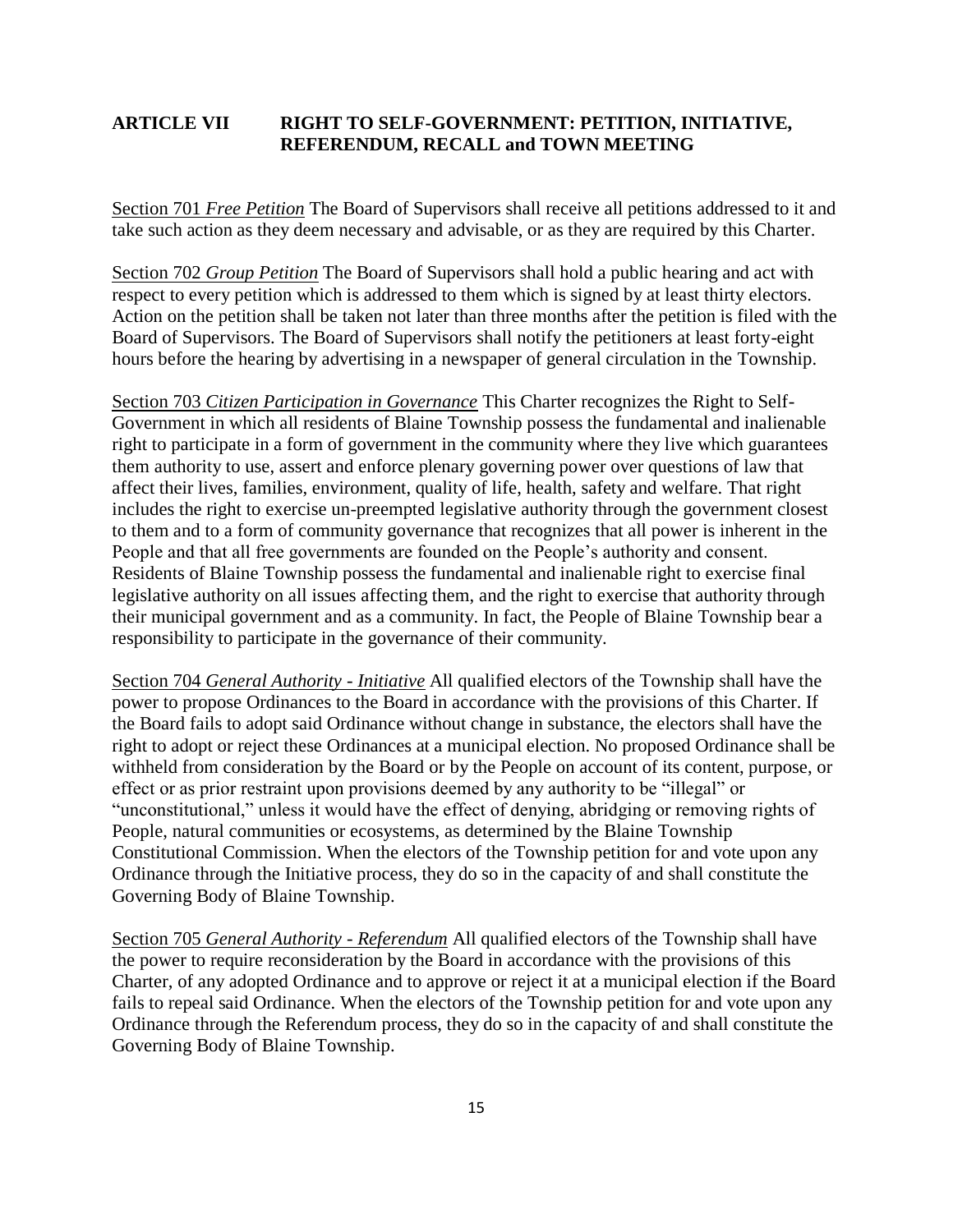Section 706 *Petitioner's Committee - Affidavit* Any five qualified electors of the Township may commence initiative or referendum by filing with the Township Office an affidavit outlining committee membership, circulation procedures, committee addresses and the full text of the proposed new Ordinance or the Ordinance to be reconsidered. The Township shall issue the proper petition blanks to the committee upon request.

#### Section 707 *Petition*

(a) All initiative and referendum petitions shall be signed by at least 10% of the qualified electors registered to vote at the last Township election.

(b) The petition form and content shall be uniform and suitable for filing.

(c) Each signature shall be in ink and shall be accompanied by the signer's address, signer's printed name and the date of signing.

(d) The petition shall contain a true and unbiased summary of the proposed Ordinance or the Ordinance to be reconsidered. Such summary shall be written by the petitioner(s).

(e) On the back of each page of the petition there shall be an attached affidavit executed by the circulator verifying the authenticity of the signers.

(f) Referendum petitions shall not be filed for reconsideration of an Ordinance adopted by the Board of Supervisors sooner than sixty days following the date the Ordinance becomes effective.

#### Section 708 *Procedures*

(a) The Township Office shall verify the accuracy and sufficiency of the petition within 30 days after filing, specifying if improper the particulars, and returning a copy of the certificate to the petition committee for corrective action. The Township shall not possess the authority to reject the petition on grounds other than its failure to adhere to the provisions of this Charter. The petition committee shall file for a supplementary petition within 2 days of the receipt of the certificate and return the completed supplementary petition to the Township Office within 10 days. If within 5 days of the receipt of the Supplementary petition, the amended petition is improper or insufficient, the petitioners' committee shall file for an additional supplementary petition or request council review. If neither action is taken within 10 days, the Township Office shall file the certificate with the Board of Supervisors and the certificate will constitute the final determination as to the sufficiency of the petition.

(b) Board Review. If the petition is certified insufficient and the petitioner does not file for amendment or if the amended petition is judged insufficient, the committee may, within 2 days after receiving the certificate, file a request with the Board of Supervisors for review. The Board of Supervisors shall review the certificate at its next meeting and rule on the sufficiency. The Board ruling will then constitute the final determination as to the sufficiency of the petition pending court review.

(c) Court Review. The final determination of the sufficiency of the petition shall be subject to court review. Any such appeal to the Court of Common Pleas for review must be filed within 10 days after final determination by the Board of Supervisors. A final determination of the Court of insufficiency does not prejudice in any manner the filing of a new petition for the same purpose.

#### Section 709 *Action on Petition*

(a) Action by the Board. When the initiative or referendum petition has been judged sufficient, the Board shall promptly consider the proposed initiative Ordinance in a manner outlined by this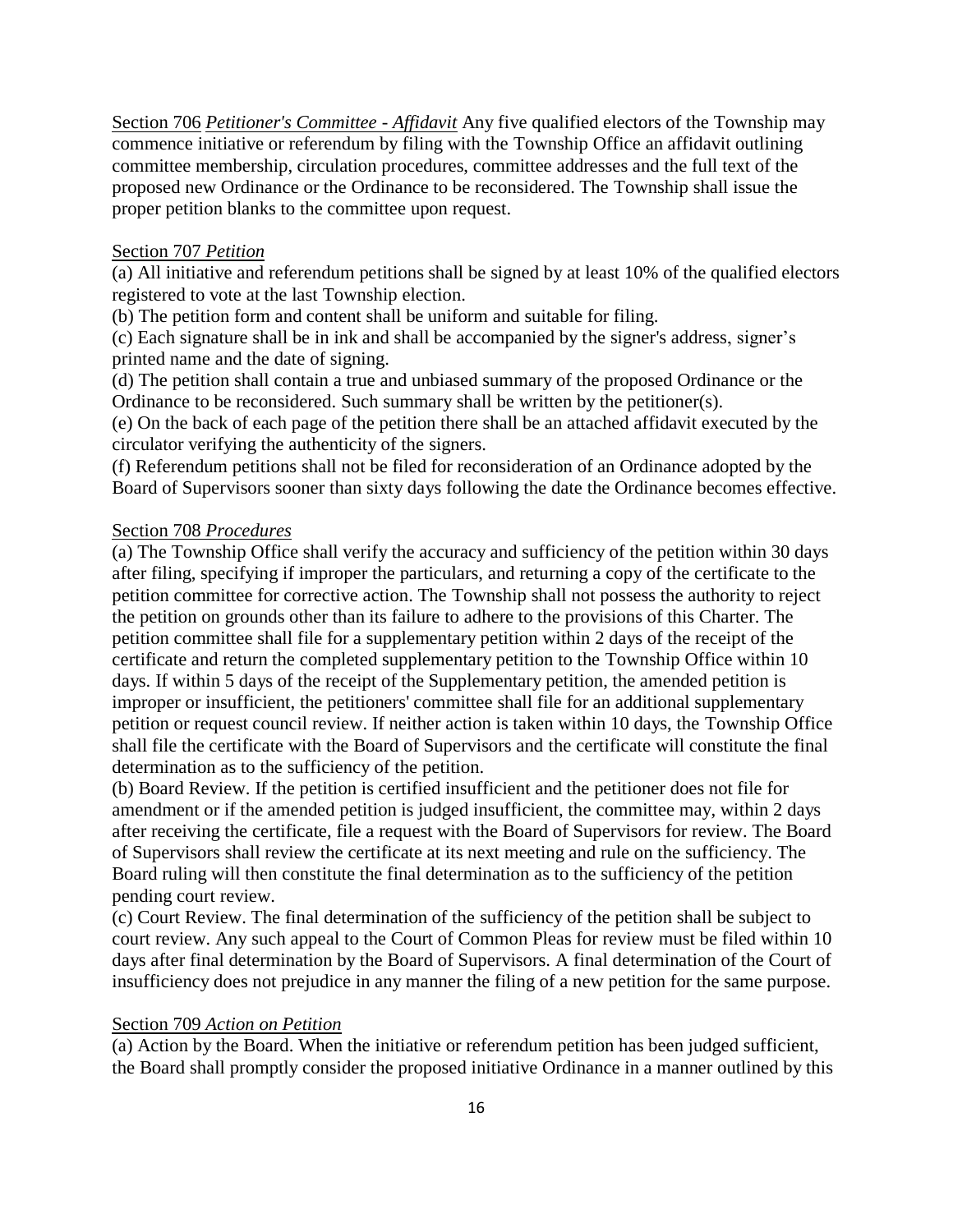Charter or reconsider the referred Ordinance by repealing it. If the Board fails to adopt the initiative Ordinance within 60 days, or to repeal the referred Ordinance within 30 days after the date the petition was judged sufficient, it shall submit the proposed or referred Ordinance to the voters of the Township.

(b) The vote of the Township electors on a proposed or referred Ordinance shall be held at the next following primary, municipal or general election occurring not less than sixty (60) days, nor more than six (6) months, from the date of the final Board action.

(c) An initiative or referendum petition may be withdrawn by four members of the petition committee at any time prior to the fifteenth day after the petition was judged sufficient.

#### Section 710 *Election Results*

(a) Initiative. If a majority of qualified electors favor the proposed initiative Ordinance, it shall be considered adopted upon certification of the election results. If conflicting Ordinance s are approved at the same election, the one receiving the larger number of affirmative votes shall prevail to the extent of the conflict.

(b) Referendum. If a majority of qualified electors reject a referred Ordinance, it shall be considered repealed upon certification of the election results.

Section 711 *Recall* Any person holding a Township elected office whether by election, succession or appointment to fill a vacancy shall be subject to removal from office at a recall election in accordance with the provisions outlined in this Charter.

(a) Recall Procedure. The recall of an incumbent of an elective office shall be initiated by a petition signed by 30% of the electors of the Township as determined by the number of registered electors who were registered at the most recent general election. The recall petition must name both the office and official against whom it is directed. Each elector signing the recall petition must sign in ink and that signature shall be accompanied by the signer's address, signer's printed name and the date of signing. Signature may be on separate sheets but the form and content must be uniform and suitable for filing. On the back of each sheet an affidavit must be included by the circulator verifying the authenticity of the signers, their awareness of the contents of the petition and that the other information is correct. The recall petition shall be submitted to the Board of Supervisors by the recall committee. Signatures that are dated more than 60 days prior to submission to the board of elections shall be invalid. Upon receipt by the Board, the petition shall be made available for public inspection. The Board shall pass on the validity of the petition. The decision of the Board shall be subject to review upon appeal to the Court of Common Pleas. Any such appeal must be filed within 10 days after the decision of the Board.

(b) Notice to Incumbent. Upon verifying the validity and sufficiency of the petition, the election board shall notify the incumbent named of this fact. Upon receipt of such notice, the incumbent may resign thereby terminating the recall proceedings.

(c) Recall Elections. If the incumbent does not resign within 10 days after receiving notice of the filing of the petition, a recall election shall be arranged. If a regular election is to occur not less than 30 days or more than 90 days after the 10 days grace period, the recall question shall be placed before the electors at this time. Otherwise a special recall election shall be arranged by the Board not earlier than 30 days or more than 90 days following the 10 days grace period. If the incumbent resigns in the intervening period, the election shall not be held. The question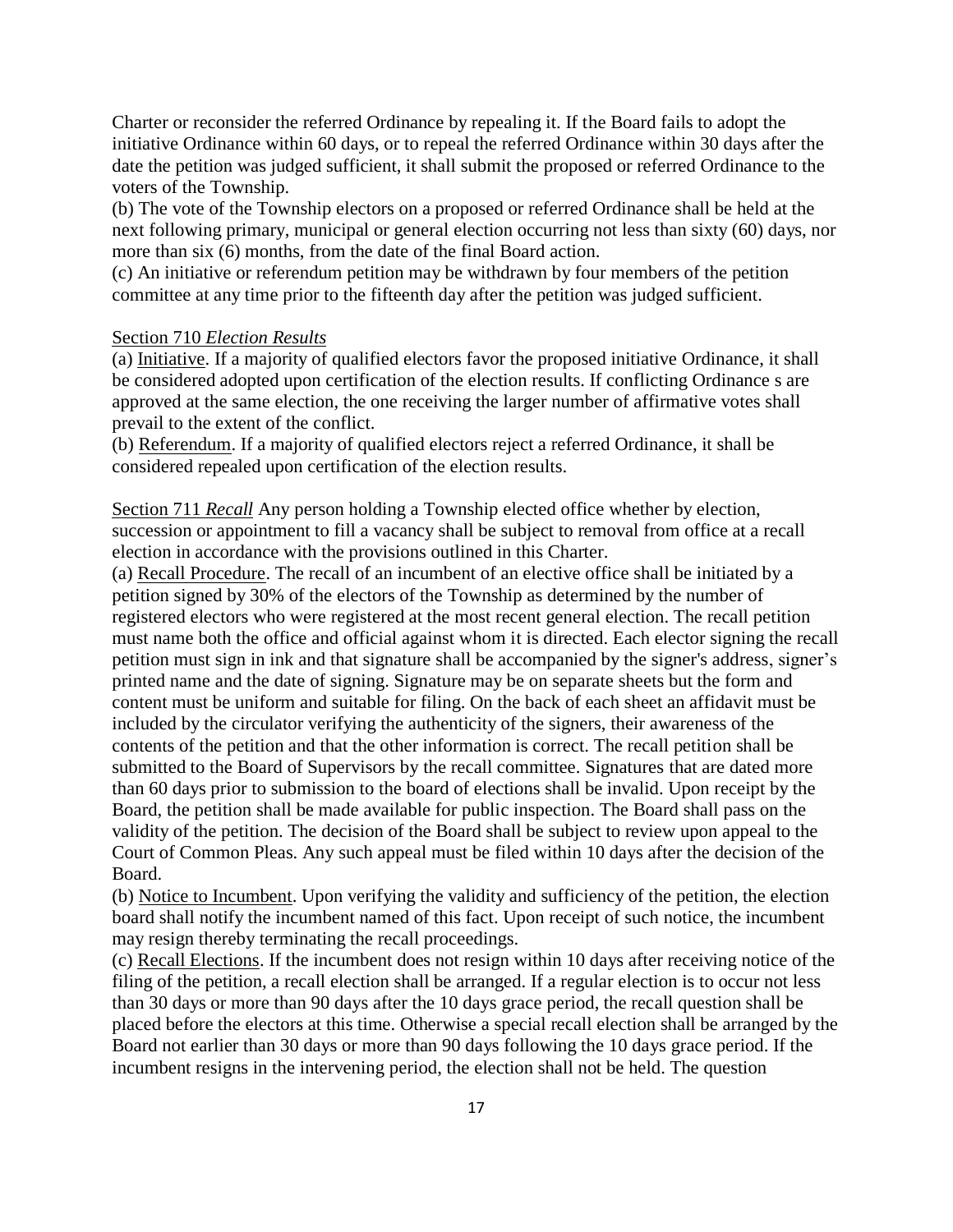presented to the voters at a recall election shall read as follows: "Shall (name of incumbent) be recalled and removed from the office of (name of office)?" Proper provision shall be made for the elector to vote "yes" or "no" on the question. If a majority of registered electors who vote at a recall election vote "yes," the incumbent shall be recalled and removed from office. If a majority vote "no," the incumbent shall remain in office. If the result is in the affirmative, the official date of removal and vacancy shall correspond to the date of the certification of the election unless postponed by the court.

(d) Limitations*.* No recall petition shall be filed against any incumbent of an elective office within the first year or the last nine months of the term of that person's office or within nine months after an unsuccessful recall election against that person. Any officer re-elected to a successive term shall be subject to recall also during the first year of such term.

Section 712 Town Meeting At least once yearly, on a date or dates to be set by the Board of Supervisors and advertised in accordance with the requirements of this Section, there shall be held a Town Meeting for the consideration or reconsideration of Ordinances, amendments, measures and significant variances from Ordinances dealing with land use, subdivision and zoning, and other issues set forth in this Charter, to be voted upon by the electorate of Blaine Township, acting in their capacity as Governing Body of the Township. The Town Meeting shall be scheduled on a day and hour deemed by the Board of Supervisors most likely to be convenient for the greatest number of Township electors to attend. An agenda for the Town Meeting, specifying the measures and general nature of those measures sufficient for the general reader to understand their effect, shall be published in a newspaper of general circulation in the Township at least three times in three separate weeks no more than 30 days prior to the scheduled Town Meeting. The Town Meeting shall require a vote of all qualified electors present at that meeting on the question of adopting or rejecting any measures advertised and included in the agenda pertaining to land use, subdivision or zoning, as well as adoption or continuance of the Comprehensive Plan and other issues set forth in this Charter. The Town Meeting shall be conducted according to the following procedure:

(1) Electors of the Township shall constitute and shall act in the capacity of the Governing Body of Blaine Township when voting upon any measure put before them during Town Meeting. (2) Every elector who shall demonstrate residency within Blaine Township with a document noting name and address, such as driver's license, voter registration, or other verifiable document, shall be eligible to vote upon measures at Town Meeting. The Board of Supervisors may designate separate seating for eligible electors within the meeting place for ease of tallying votes on measures.

(3) Only eligible electors of the Township shall speak or address questions to the Board of Supervisors during Town Meeting.

(4) Calling the vote of all present qualified electors of Blaine Township on each Ordinance or measure upon the agenda shall be mandatory.

(5) Questions subject to a Town Meeting vote shall not be withdrawn or rescheduled to avoid a public vote, except by the Governing Body constituted to include present qualified electors and the Board of Supervisors of the Township.

(6) All final action in adopting Ordinances or other measures by Town Meeting shall be by vote of the Governing Body. The number of the yeas and nays of all electors voting on a question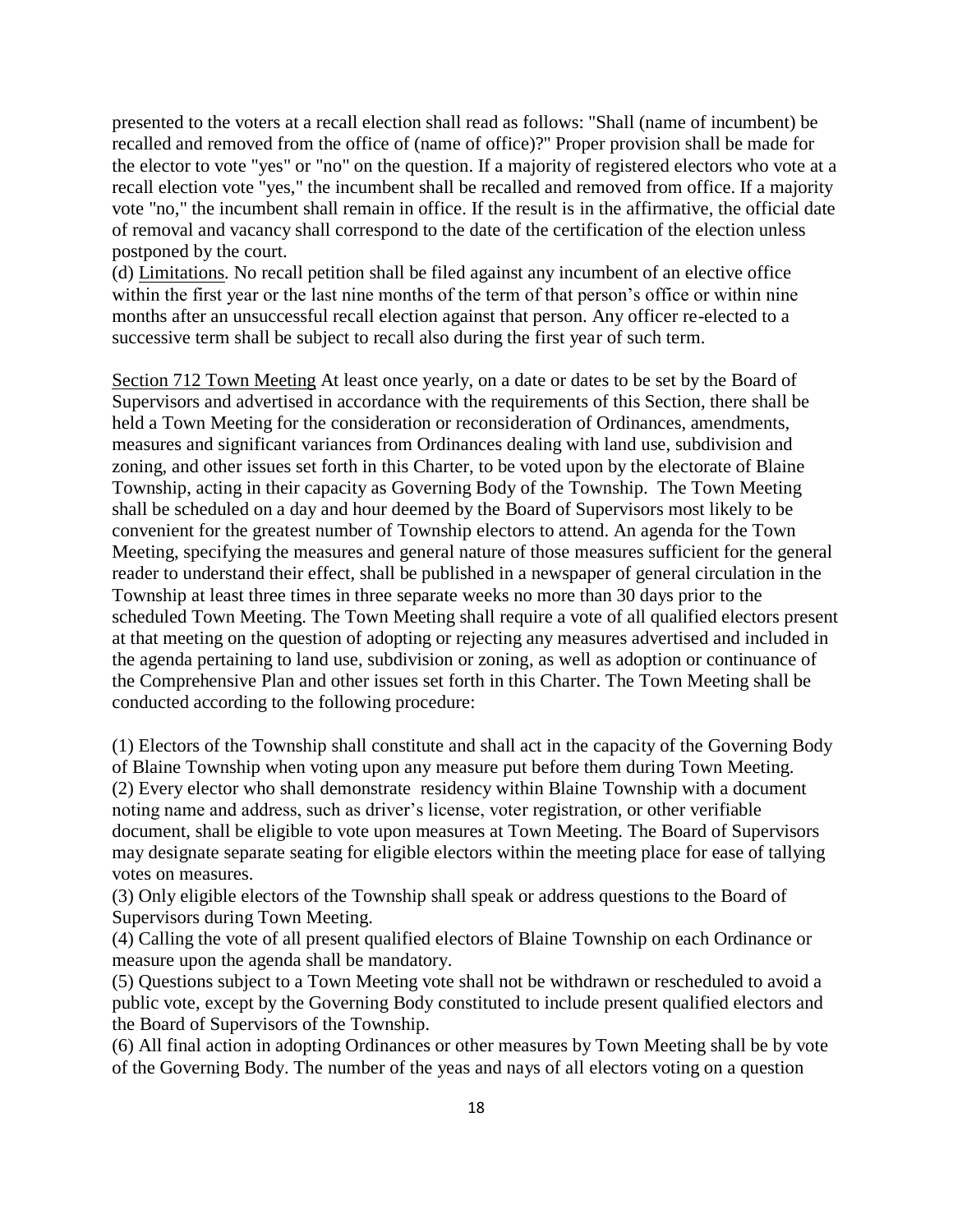shall be entered in the minutes of the meeting. Each member of the Board of Supervisors and each present qualified elector shall have one vote, with a simple majority vote being sufficient to enact any Ordinance or measure.

(7) An Ordinance adopted in accordance with this sub-section shall be deemed to have been enacted by the Governing Body of the Township, and shall have the same weight in law as Ordinances adopted either by the Board of Supervisors or by popular initiative.

(8) The repeal of any Ordinance adopted according to the Town Meeting provisions of this subsection shall not become effective unless by majority vote through a referendum process, in accord with the method prescribed by this Charter.

(9) No proposed Ordinance or measure shall be withheld from consideration by the Governing Body on account of its content, purpose, or effect or as prior restraint upon provisions deemed by any authority to be "illegal" or "unconstitutional," unless it would have the effect of denying, abridging or removing rights of People, natural communities or ecosystems, as determined by the Blaine Township Constitutional Commission.

(10) The Board of Supervisors shall be deemed not to have been the Governing Body, and its vote on an Ordinance or measure shall be deemed void if the Board of Supervisors votes on its own at any subsequent meeting upon any Ordinance or measure once adopted or repealed by a Town Meeting vote.

Section 713 *Advisory Recall – State Representative and State Senator* Upon the presentment of a petition signed by 30% of the electors of Blaine Township supporting the advisory recall of a State Representative or State Senator representing the People of Blaine Township, the Blaine Township Board of Supervisors shall circulate notice of the petition to all other Township governments within the same Representative or Senatorial District, and urge those other Township governments to publicly call for the resignation of that State Representative or State Senator. The format of the Advisory Recall petition shall conform to the requirements of Section 707 (b), (c), (d) and (e) of this Charter Article.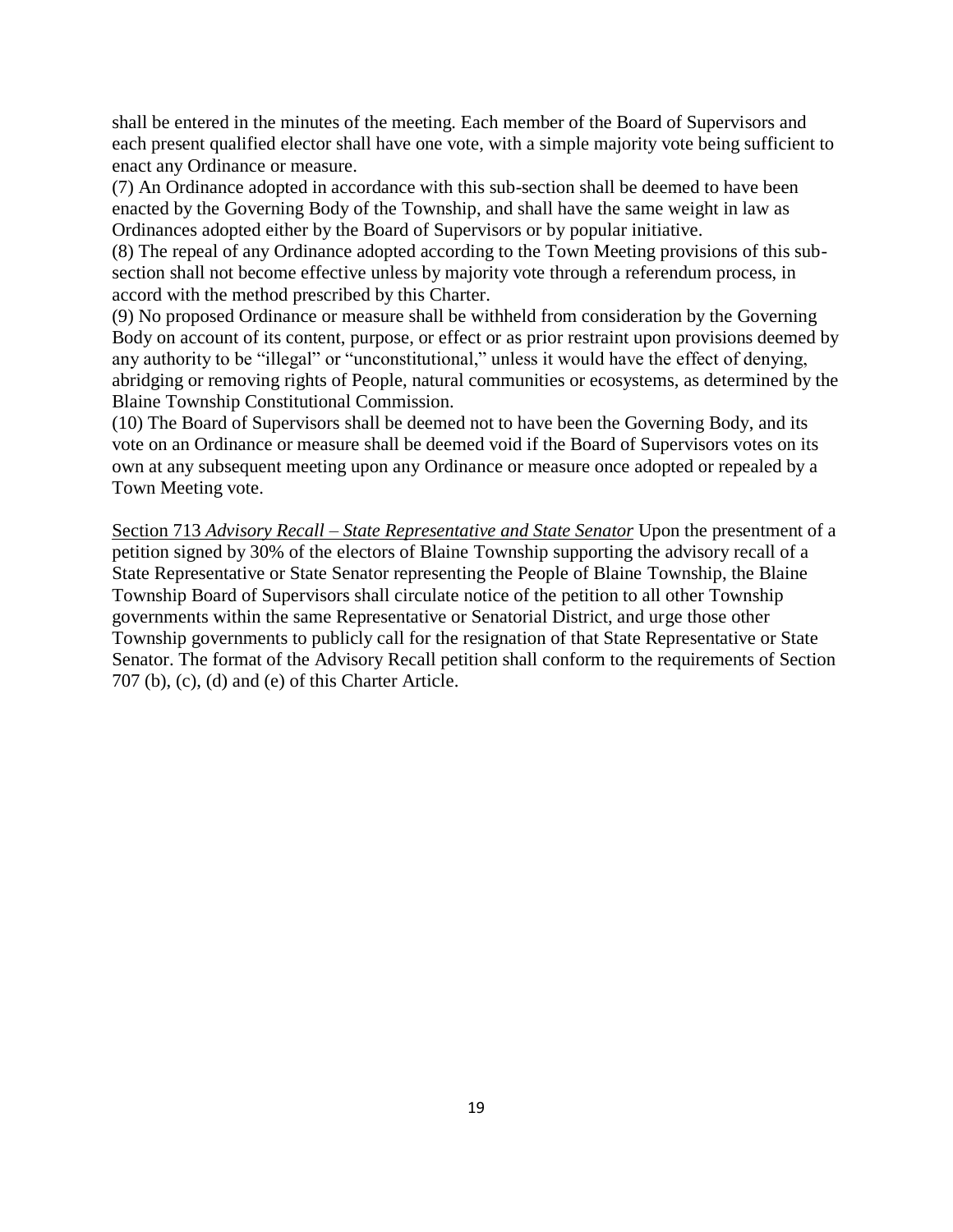### **ARTICLE VIII ORDINANCES**

### Section 801 *General Ordinance Requirement*

(a) Every Ordinance shall contain the date of its enactment, and its enactment shall be verified by the signature of the presiding officer of the meeting where final action was taken. The official seal of the Township shall be affixed to the original copy of each Ordinance. However, failure on the part of the presiding officer to sign an Ordinance or affix the official seal shall not in any way invalidate an otherwise valid Ordinance. No final action shall be taken on any Ordinance and amendments without public hearing thereon and at least 10 days' prior public notice, containing a summary of the major provisions of the Ordinance or the entire Ordinance, in a newspaper circulating generally in the Township.

(b) The People may enact or nullify Ordinances by way of the Initiative, Referendum or Town Meeting process defined in Articles VII and XLIV of this Charter. An Ordinance adopted by the People acting in their capacity as Governing Body through Initiative shall take effect upon certification of the vote, and shall not be repealed by the Board of Supervisors, but only by a vote of the electors. Advertising and review of the Ordinance by the electors prior to voting shall satisfy all requirements for public hearings and review for recommendations of planning boards and other bodies. No Ordinance or action by the Board of Supervisors or any of its boards or commissions shall limit or remove the authority of the People to enact or repeal Ordinances by way of Initiative or Referendum, regardless of subject matter. No Ordinance, once repealed by the People acting in their capacity as Governing Body through Referendum, shall be re-adopted by the Board of Supervisors.

(c) Any Township supervisor who shall be interested to any appreciable degree, either directly or indirectly, in the passage or failure of an Ordinance shall be recused from voting on advertising or adopting the Ordinance. If a supervisor is financially or otherwise interested., the supervisor shall so inform the Board of Supervisors and refrain from voting on the Ordinance and shall in no manner participate in determining its content, affect, or adoption . Any supervisor who knowingly violates this provision is subject to surcharge to the extent of the damage shown to be sustained by the Township, is ousted from office and commits a misdemeanor of the third degree. Interest in the subject matter of an Ordinance for which a supervisor shall be required to refrain from voting shall not include having expressed an opinion, having made campaign statements, or having a "bias" on the subject matter.

(d) No Ordinance shall be voted upon by the Governing Body or though the Initiative process if its enactment would have the effect of denying, abridging or removing rights of natural persons, natural communities or ecosystems.

#### Section 802 *Land Use*

(a) The Governing Body shall have power to govern land use and development within the Township. Requests and applications for land use, zoning, subdivision and other permits, variances or waivers, including conditions set for approval of plans and permits that significantly depart from Charter provisions, Ordinances, Policies or the Comprehensive Plan of the Township, as well as major land development plans and any matter governed or regulated by the Township either by powers acknowledged by State law, by this Charter or by Township Ordinance, shall be approved or rejected by the Governing Body. The power to approve or reject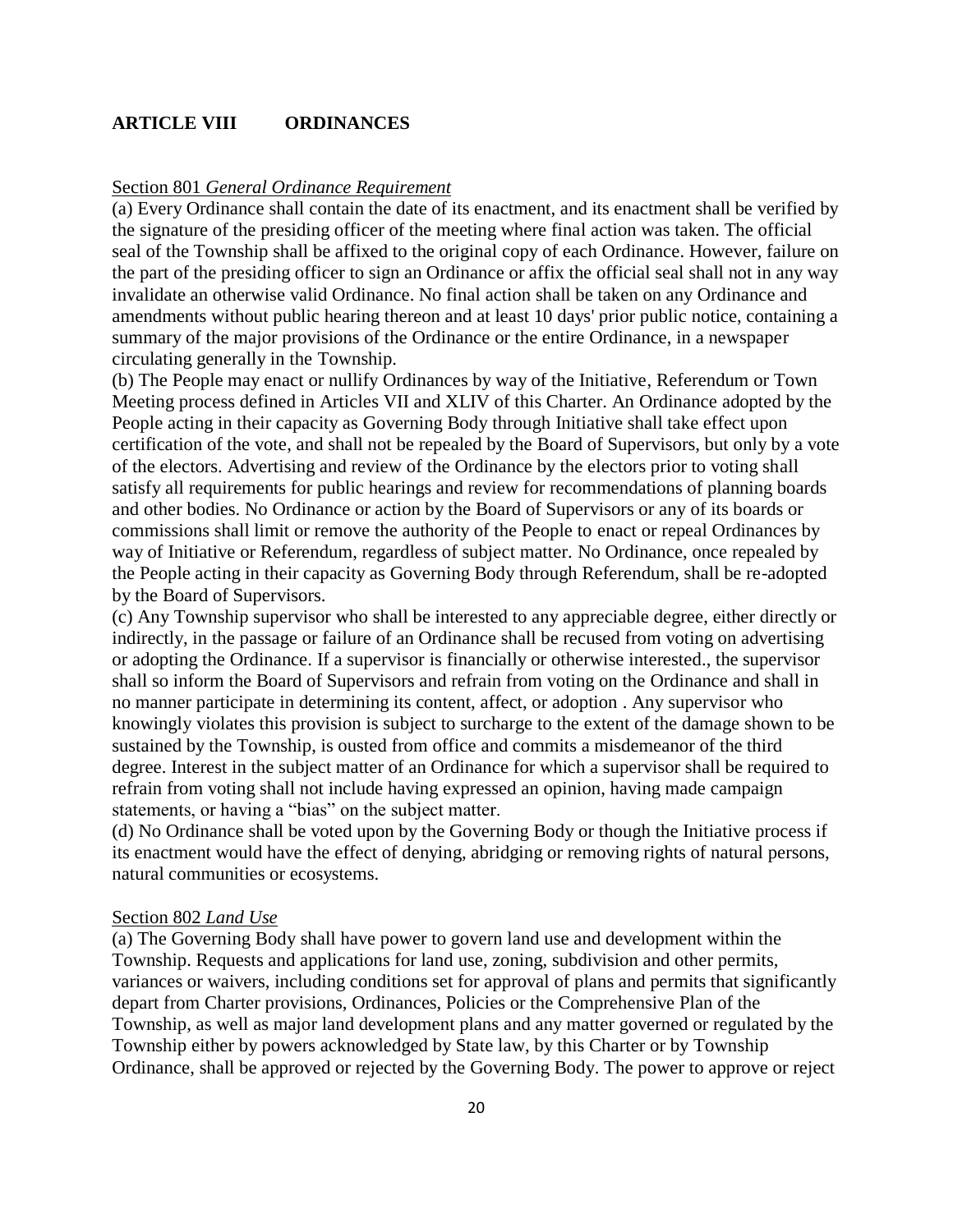applications for land development and subdivision permits, waivers, and variances from standards implemented through this Charter or Ordinances, conditional approvals of plans and permits, and any matter governed or regulated by the Township shall be exercised by the Board of Supervisors, unless approval of an application, variance, condition or waiver would significantly depart from Charter provisions, Ordinances, Policies or the Comprehensive Plan of Blaine Township and whenever a major land development plan is proposed. The power to approve or reject land use, zoning, subdivision and other Ordinances, measures, variances or waivers, including conditions set for approval of plans and permits, that significantly depart from existing Charter provisions, Ordinances, Policies or the Comprehensive Plan of the Township, or any major land development plan, is specifically reserved as an option to the electors of Blaine Township. The electors of the Township may exercise this option through Town Meeting, and if a sufficient number of Township electors equal to or greater than 15% of those voting in the previous general election submit a petition to the Township calling for a Town Meeting vote on any such question, they shall have that vote within 60 days of filing the petition, and the Board of Supervisors shall suspend voting upon those measures, but shall schedule a Town Meeting and advertise those measures specified in the petition to be brought before the electorate in their capacity as Governing Body of the Township. The Board of Supervisors shall have authority to certify the sufficiency of the petition, in accordance with and subject to the limitations of the procedures for initiative and referendum petitions.

(b) Any planning or zoning agency designated in a Township Ordinance shall be advisory to the Governing Body, and its recommendations shall be subject to final approval by the Governing Body. All powers of the Governing Body shall be exercised in accordance with the provisions of this Charter, subdivision and land development Ordinances and other policies and laws of the Township. No request for land development, subdivision, waivers, variances from standards implemented through this Charter or Ordinances, conditional approvals of plans and permits, or any matter governed or regulated by the Township shall be approved which would violate any rights recognized in this Charter, or that would violate the Charter, provisions, Ordinances and policies of Blaine Township, as determined by the Blaine Township Constitutional Commission. (c) The Blaine Township Comprehensive Plan is the formal statement of the community's right to assert self-governing authority to protect the health, safety, welfare and quality of life for the people and environment of the Township; it expresses the Township's vision for the present and the future and is the law of the Township. Permission to engage in land development within the Township shall be conditional upon strict compliance, in all respects, with the Comprehensive Plan. Any permit, conditional use, zoning change, order or agreement of any description that violates the letter and intent of this provision shall be void as a matter of law.

(d) Every major land development project shall comply fully with the provisions of the Blaine Township Comprehensive Plan.

(e) Compliance with the Blaine Township Comprehensive Plan shall be determined by both the Township Planning Commission and the Township Board of Supervisors, by a review of all plans, proposals, contracts, applications and any information either body shall require to make that determination. Compliance shall be deemed insufficient if either body shall rule in the negative, and shall be deemed sufficient only if both bodies shall so rule.

(f) A Comprehensive Plan may be drafted in accordance with the Pennsylvania Municipalities Planning Code procedures, however; the Comprehensive Plan shall be adopted as an Ordinance of the Township and shall thereafter be enforceable as law. The procedure for adoption of the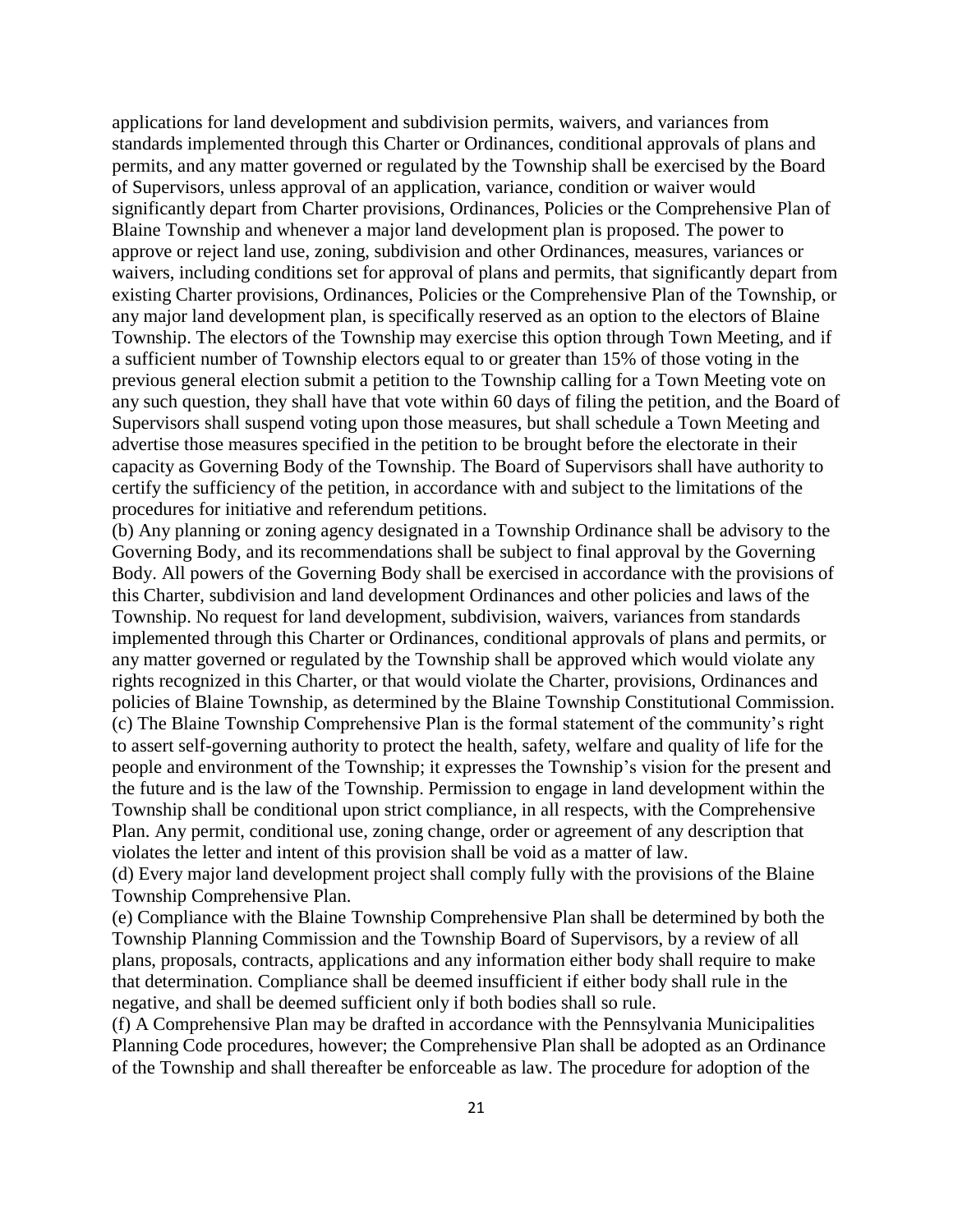Comprehensive Plan as a Township Ordinance shall comply with the requirements for the Referendum process, except that the Board of Supervisors shall by resolution refer the question of adoption to the County Board of Elections, which shall prepare the question for consideration by the electorate, in their capacity as Governing Body, in the manner of a Referendum question submitted by petition of the People. Alternatively, the Comprehensive Plan may be adopted by Town Meeting vote, in which case the referendum shall not be held.

(g) When the electorate adopts a land use, zoning or subdivision Ordinance, or a Comprehensive Plan, in its capacity as the Governing Body, the measure shall take effect upon certification of the vote. Advertising and opportunity for review of the Ordinance or measure by the electors prior to voting shall satisfy all requirements for public hearings and review for recommendations of planning boards and other bodies.

(h) The Comprehensive Plan as recommended by the Blaine Township Planning Commission on March 14, 2004 is hereby continued in effect, until such time as it shall be amended or replaced by adoption of a new Comprehensive Plan in accordance with the provisions of this Charter.

Section 803 *Recording of Ordinances and Resolutions* All Ordinances and resolutions of the Township shall be entered verbatim and without delay in permanent separate record books for Ordinances and resolutions. No Ordinance shall be considered in force until the same is recorded in the Ordinance book. The Ordinance book and the resolution book shall be open and available for public inspection at reasonable hours. These books shall be in the custody and control of the Township Secretary and all entries made therein shall be made at the direction of the Secretary.

Section 804 *Publication and Effective Date of Ordinances* After adoption, all Ordinances shall be published one time in a newspaper circulating generally within the Township. The full text of the Ordinance need not be published; instead the title and a general summary of the substance of the Ordinance will be sufficient to meet publication requirement. Publication shall occur within 30 days of the enactment of the Ordinance. The effective date of the Ordinance shall be the publication date unless a later date is specified in the Ordinance. A "plain language" version of the Ordinance, limited to two pages, shall be provided to the residents of the Township upon request.

Section 805 *Penalties* Penalties for violation of any Ordinance shall be specified in the Ordinance. Any Ordinance may provide that for continuing violations, each day that a violation exists may be regarded as a separate offense and punishable as such. The limit of fines may be increased by the Supervisors to the extent of the maximum fine that may be levied by any noncharter municipality in the Commonwealth of Pennsylvania as that limit is from time to time established by the General Assembly.

Section 806 *Emergency Ordinances* To meet a public emergency affecting life, health, property or public safety, the Board by a 2/3 vote of the entire Board may adopt an emergency Ordinance at the meeting at which it is introduced, and may make it effective immediately except that no such Ordinance may be used to levy taxes, grant or extend a franchise, or authorize the borrowing of money. No emergency Ordinance shall have the effect of denying, abridging or removing rights of People, natural communities or ecosystems. After the adoption of an emergency Ordinance, the Board shall have it published in full within 10 days in a daily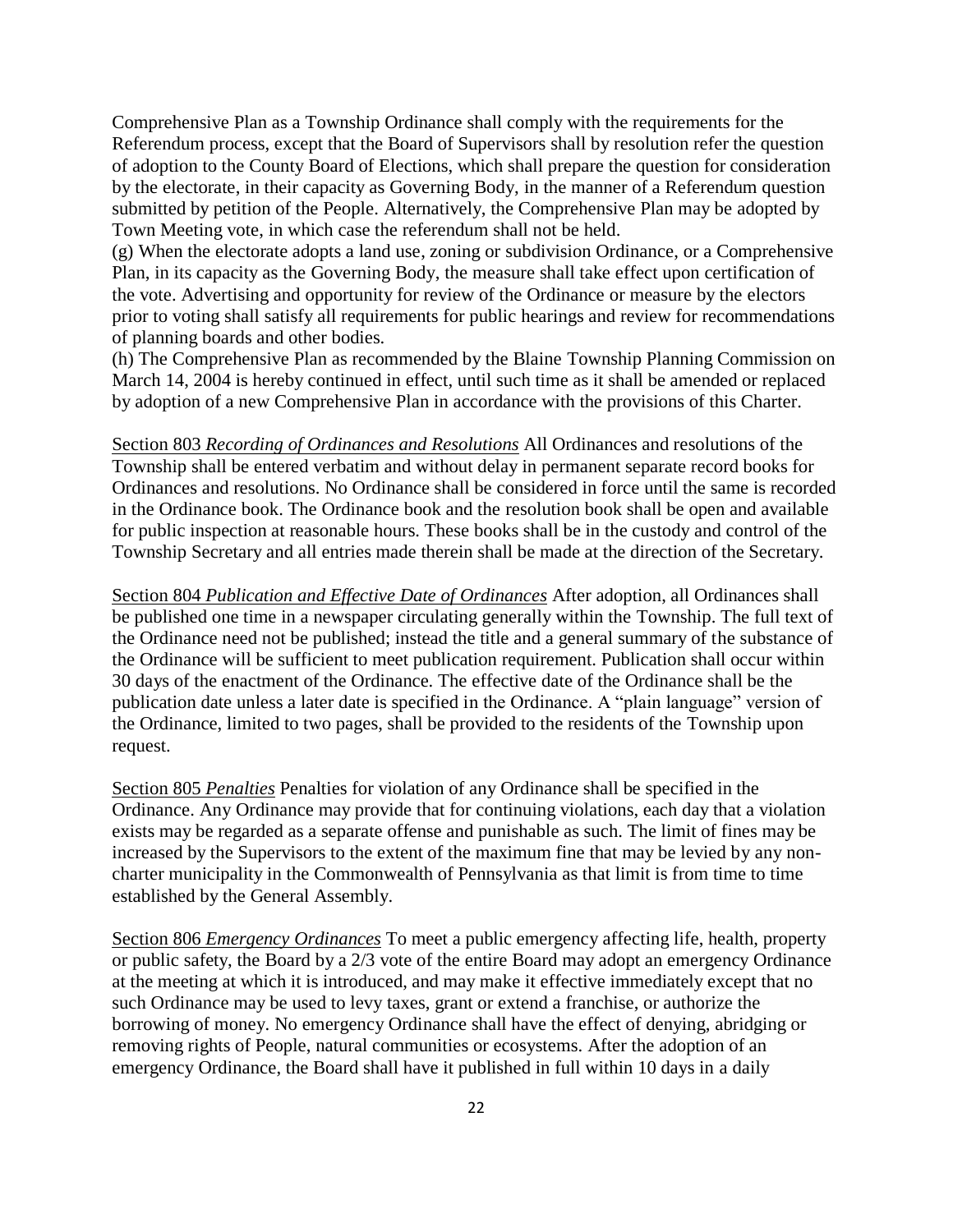newspaper of general circulation. Unless otherwise revoked, emergency Ordinances will be subjected to a time limit of six months after the date of passage.

Section 807 *Codification of Ordinances* Within 3 years after adoption of this Charter, all Ordinances and resolutions of the Township of a general and permanent nature shall be codified and promulgated according to a system of continuous numbering and revision as specified by Ordinance.

Section 808 *Continuation of Ordinances* Ordinances in effect prior to adoption of this Charter are hereby adopted as Ordinances of Blaine Township under the Charter government. If there is any conflict or duplication between an existing Ordinance and this Charter, the Charter shall supersede and repeal the Ordinance.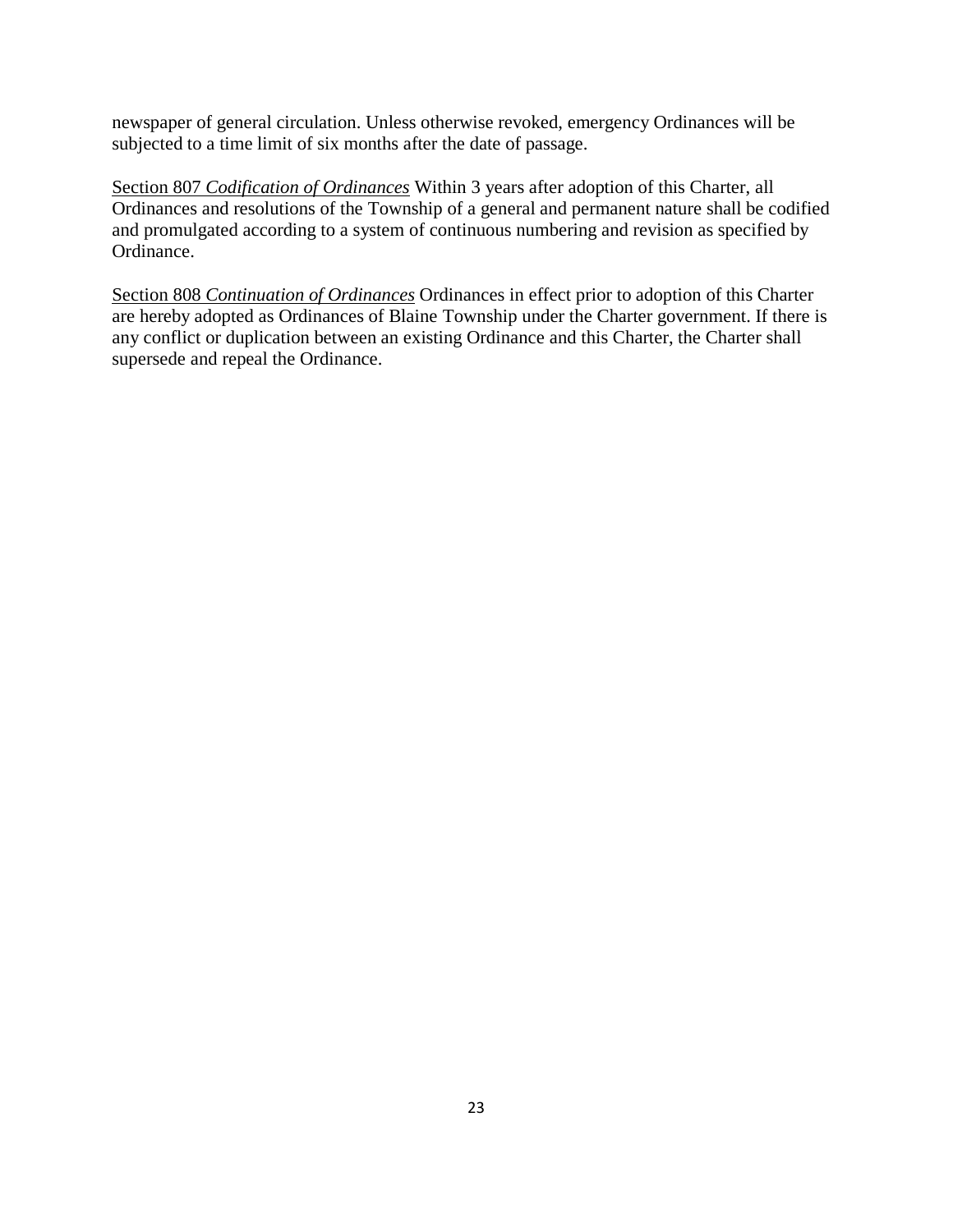# **ARTICLE IX CHARTER AND PROVISIONS ARE SELF-EXECUTING**

Section 901 All Rights delineated in the Blaine Township Charter, and all provisions, policies, findings and purposes of this Charter, without exception, are self-executing and legally enforceable.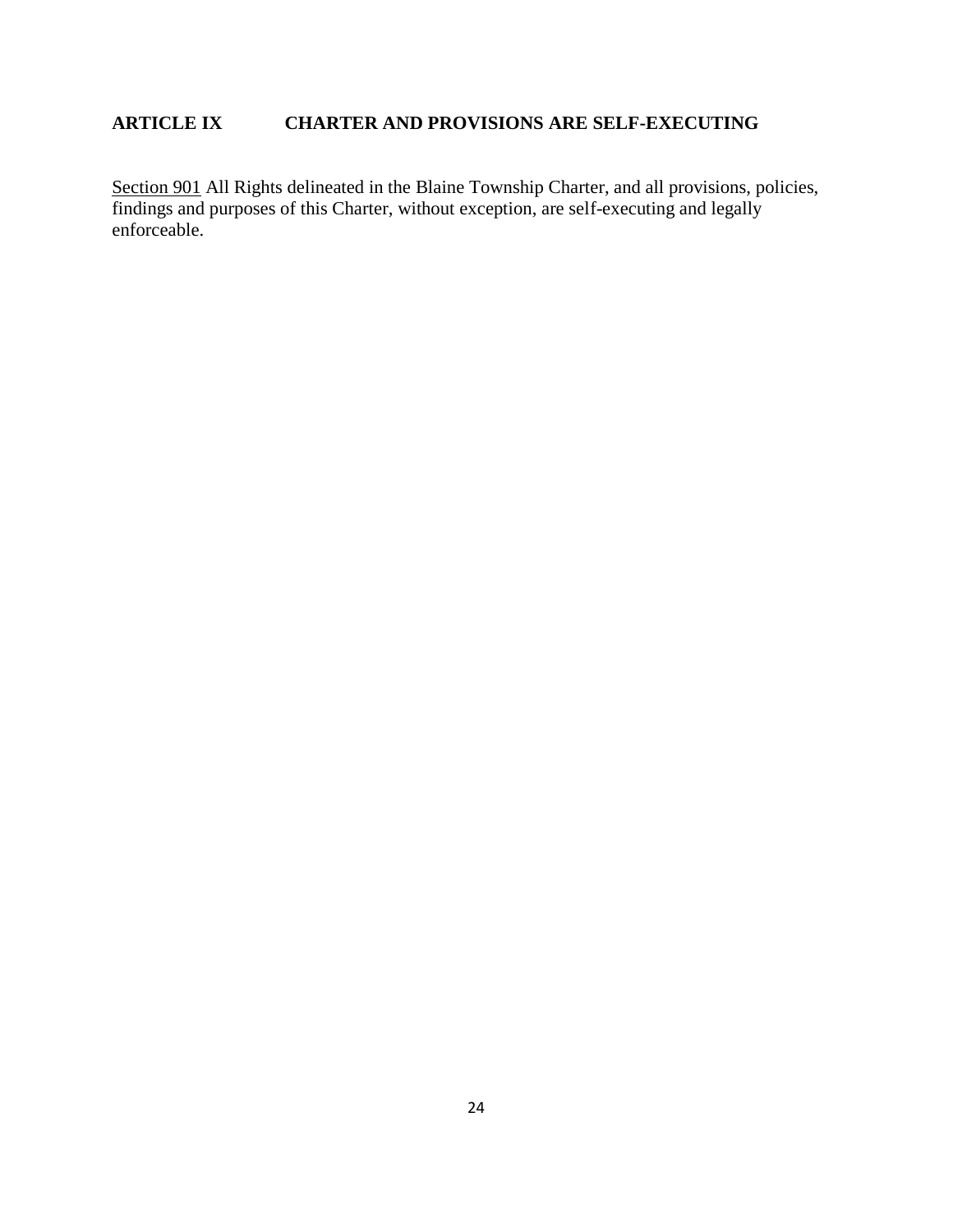# **ARTICLE X TOWNSHIP OFFICERS GENERALLY**

Section 1001 *Public Servants* Every person elected or appointed to any Township office is a public servant, subject to the self-governing authority and consent of the People of Blaine Township. No public servant of the Township shall violate their oath of office or fail in their public obligations, as expressed in this Charter.

Section 1002 *Oath of Office* Every person elected or appointed to any Township office shall before assuming the duties of the office take and subscribe an oath or affirmation before a notary public, district justice or judge to support the Constitutions of the United States and of the Commonwealth, to represent and defend the rights of the People and natural communities of the Township, to protect the health, safety, environment and quality of life of its people, to seek the consent of the People in all governing decisions and to perform the duties of the office with fidelity. A copy of the oath or affirmation shall be filed with the Township secretary before assuming the duties of the office.

Section 1003 *Bonds* When any officer or employee of the Township is required to give bond for the faithful performance of the duties of the office, the bond shall be with a surety company or other company authorized by law to act as surety, and the Township may pay the premium on the bond.

Section 1004 Removal *for Failure to Perform Duties* Any person holding a Township elected office whether by election, succession or appointment to fill a vacancy shall be subject to removal from office at a recall election in accordance with the provisions outlined in this Charter.

Section 1005 *Other Township Officers and Employees* The Board of Supervisors may establish other offices or positions in addition to those created by this Charter and may prescribe the functions thereof.

Section 1006 *Township Employees - Qualification* All appointments of Township officers and employees shall be made solely on the basis of merit and fitness as demonstrated by examination or other evidence of competence.

Section 1007 *Rules and Regulations* The Board of Supervisors shall provide for the adopting of a set of rules and regulations governing Township employees, which provide for:

(a) Classification of all Township positions based on duty, authority and responsibility, of each position with adequate and proper reclassification when required.

(b) A pay plan for all Township employees.

(c) Methods for evaluating employee performance for promotion or merit and fitness of candidates for appointment.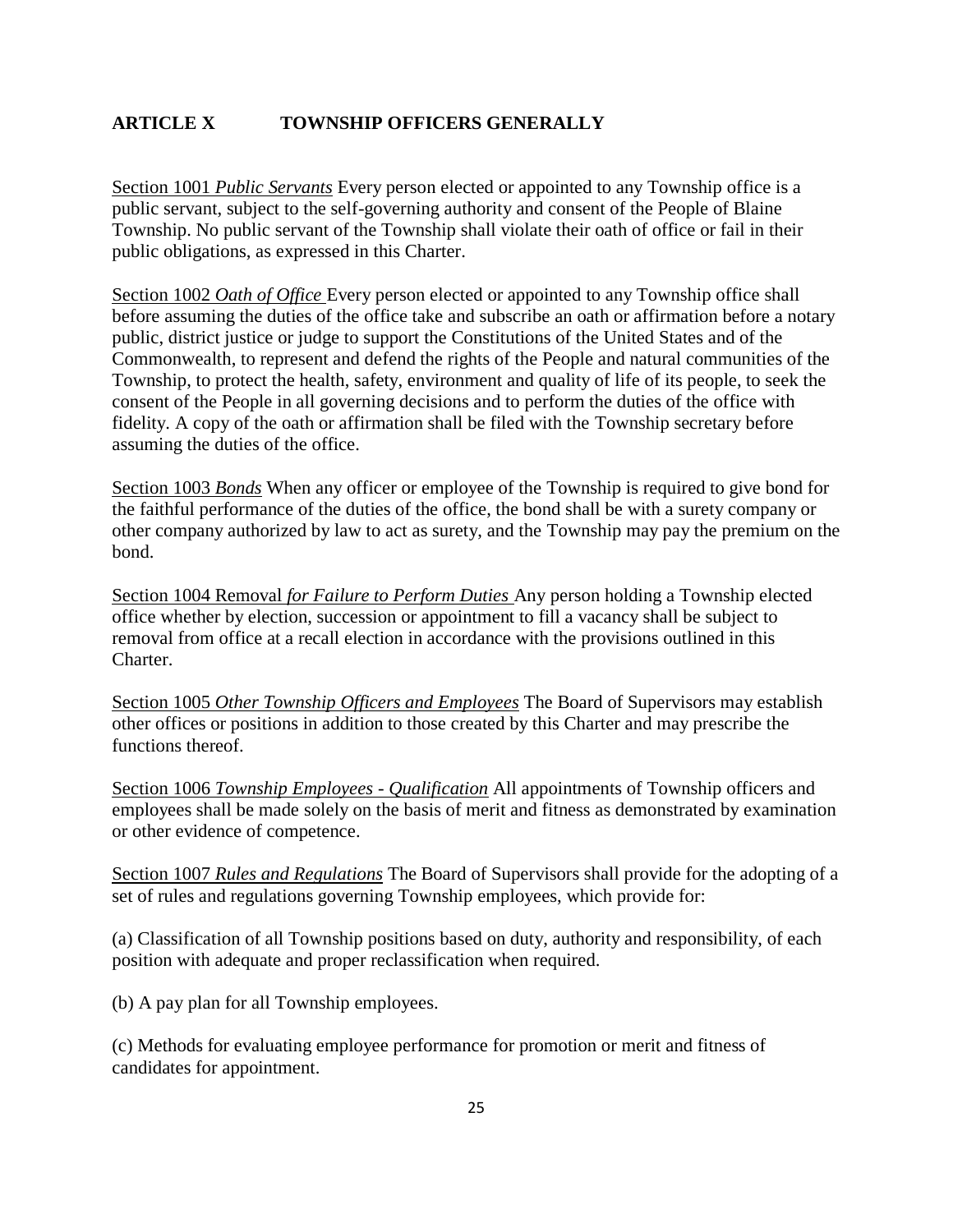(d) Policy and procedures regulating reduction in force or removal.

- (e) Working hours, attendance regulations, sick and vacation leave.
- (f) Policies and procedures governing persons holding provisional appointments.
- (g) Policies and procedures governing relationship with employee organizations.
- (h) Policies regarding in-service training programs.
- (i) Grievance procedures.

(j) Other practices and procedures necessary for efficient and effective administration of the Township personnel system.

Section 1008 *Civil Rights* The Township shall not deny to any employee any constitutional or civil right, or any rights recognized by this Charter, nor discriminate, nor allow discrimination against any person in the exercise of any of these rights, because of race, color, religious belief, ancestry, gender, sexual orientation, age, or national origin. Every Township officer, employee, contractor, agent or representative shall retain all rights on the job, including but not limited to those recognized in this Charter, the Pennsylvania Constitution, the Constitution of the United States, and other laws.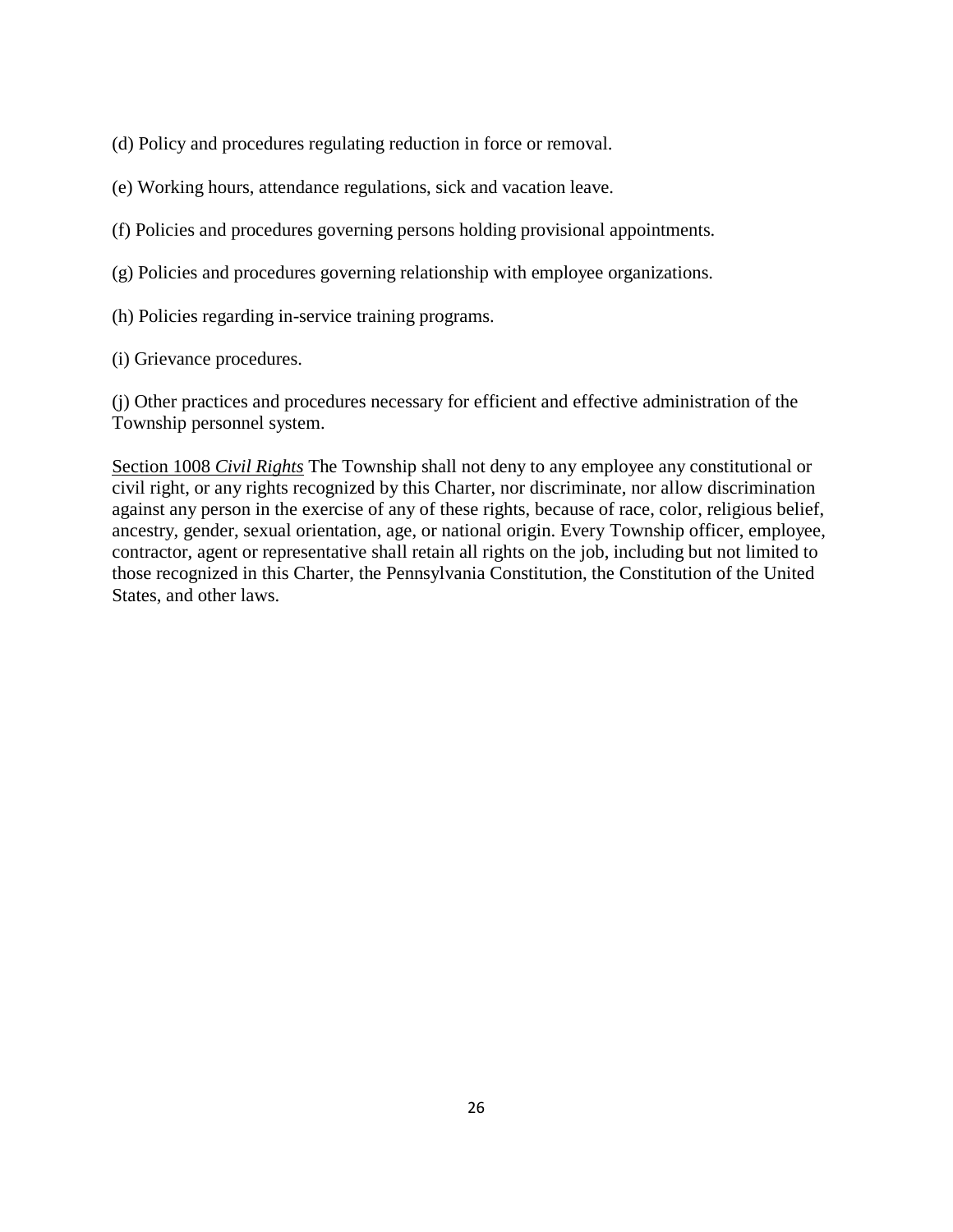### **ARTICLE XI ELECTION OF OFFICERS; VACANCIES IN OFFICE**

Section 1101 *Township Officers to be Electors* No person is eligible for the office of supervisor, assessor, auditor or tax collector in the Township unless that person is an elector of the Township.

#### Section 1102 *Officers to be Elected*

(a) Except as provided in subsection (b), the electors of the Township shall elect three supervisors, one assessor in those counties in which assessors are elected, three auditors and one tax collector. No person shall at the same time hold more than one elective Township office. (b) Upon petition of at least five percent of the electors of the Township or under a resolution of the Board of Supervisors and upon approval by a majority of those electors voting at the next municipal or general election, there shall be elected two additional supervisors. The referendum petition or resolution of the Board of Supervisors certified by the Township secretary shall be filed with the county board of elections not later than the thirteenth Tuesday before the next municipal or general election. The county board of elections shall place the question before the electors as provided under the act of June 3, 1937 (P.L. 1333, No. 320), known as the "Pennsylvania Election Code." The form of the question shall be as follows:

Should two additional supervisors be elected to serve in this Township?  $\frac{Yes}{N}$ No

The county board of elections shall tabulate and publish the results of the referendum within thirty days of the election. The total number of supervisors shall not exceed five. In no event shall the question of additional supervisors be voted on more than once in any three-year period. (c) At the first municipal election following approval at a general election of the question providing for the election of two additional supervisors, one of the additional supervisors shall be elected for a term of four years and one for a term of six years, each to serve from the first Monday of January after the election. At the first general election following approval at a municipal election of the question providing for the election of two additional supervisors, one of the additional supervisors shall be elected for a term of three years and one for a term of five years, each to serve from the first Monday of January after the election. After that time, the additional supervisors shall be elected for terms of six years each to serve from the first Monday of January after the election.

(d) If the electorate has opts for a five-member board, the Township shall return to a threemember Board of Supervisors upon petition of at least five percent of the electors of the Township, or under a resolution of the Board of Supervisors, and upon approval by a majority of electors voting at the next municipal or general election. The referendum petition shall be filed with the county board of elections not later than the thirteenth Tuesday before the next municipal or general election. The county board of elections shall place the question before the electors as provided under the "Pennsylvania Election Code." The form of the question shall be as follows:

Should this Township return to a three-member Board of Supervisors? Yes  $N<sub>0</sub>$ 

The county board of elections shall tabulate and publish the results of the referendum within thirty days of the election. In no event shall the question of reducing the five-member Board of Supervisors be voted on more than once in any five-year period.

(e) At the first municipal election following approval of the question providing for a return to a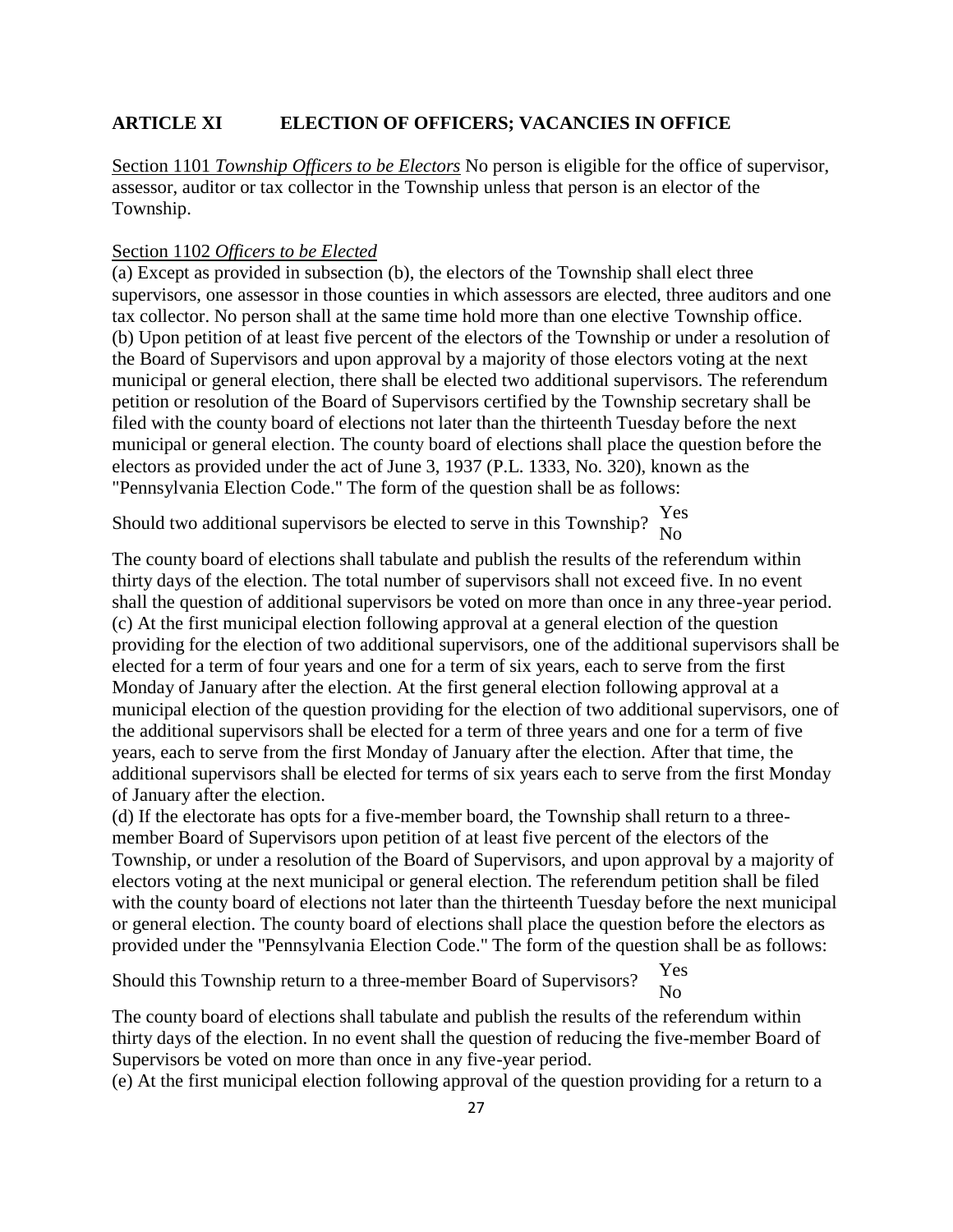three-member board, three supervisors shall be elected to serve from the first Monday of January after the election, when the terms of the officers of the five-member Board of Supervisors shall cease. The three candidates receiving the highest number of votes for the office of supervisor shall be elected. The candidate receiving the highest number of votes shall serve for a term of six years. The candidate receiving the second highest number of votes shall serve for a term of four years. The candidate receiving the third highest number of votes shall serve for a term of two years. After that, supervisors shall be elected under section 403.

#### Section 1103 *Supervisors*

(a) Except as provided under section 1102(b) for the election of additional supervisors or under section 1102(e) for a return to a three-member board, or when vacancies create shorter terms, at each municipal election, the electors of the Township shall elect one supervisor to serve for a term of six years from the first Monday of January after the election.

(b) Except as otherwise provided in this act, no supervisor shall at the same time hold any other elective or appointive Township office or position. Nothing in this subsection shall prohibit a supervisor from being a member of a Township planning commission.

(c) Supervisors shall reside in the Township and shall have resided in the Township continuously for at least one year before their election.

#### Section 1104 *Auditors*

(a) Except when vacancies create shorter terms, at each municipal election, the electors of the Township shall elect one auditor to serve for a term of six years from the first Monday of January after the election. Auditors shall reside in the Township and shall have resided in the Township continuously for at least one year immediately preceding their election. (b) No auditor shall at the same time hold any other elective or appointive Township office or position or be an employee of the Township for which he has been appointed. (c) In the event that there concurrently exists two or more vacancies for the position of Township auditor, a person shall be ineligible to seek nomination or election to fill more than one such vacancy.

#### Section 1105 *Assessor*

(a) The electors of the Township shall elect one assessor to serve for a term of four years, except when vacancies create shorter terms, from the first Monday of January after the election. Assessors shall reside in the Township and shall have resided in the Township continuously for at least one year immediately preceding their election.

#### Section 1106 *Tax Collector*

(a) The electors of the Township shall elect one tax collector to serve for a term of four years, except when vacancies create shorter terms, from the first Monday of January after the election. Tax collectors shall reside in the Township and shall have resided in the Township continuously for at least one year immediately preceding their election.

(b) If the electors of the Township fail to choose a tax collector or if any person elected to the office fails to give the required bond or to take the required oath, the vacancy shall be filled under section 1107.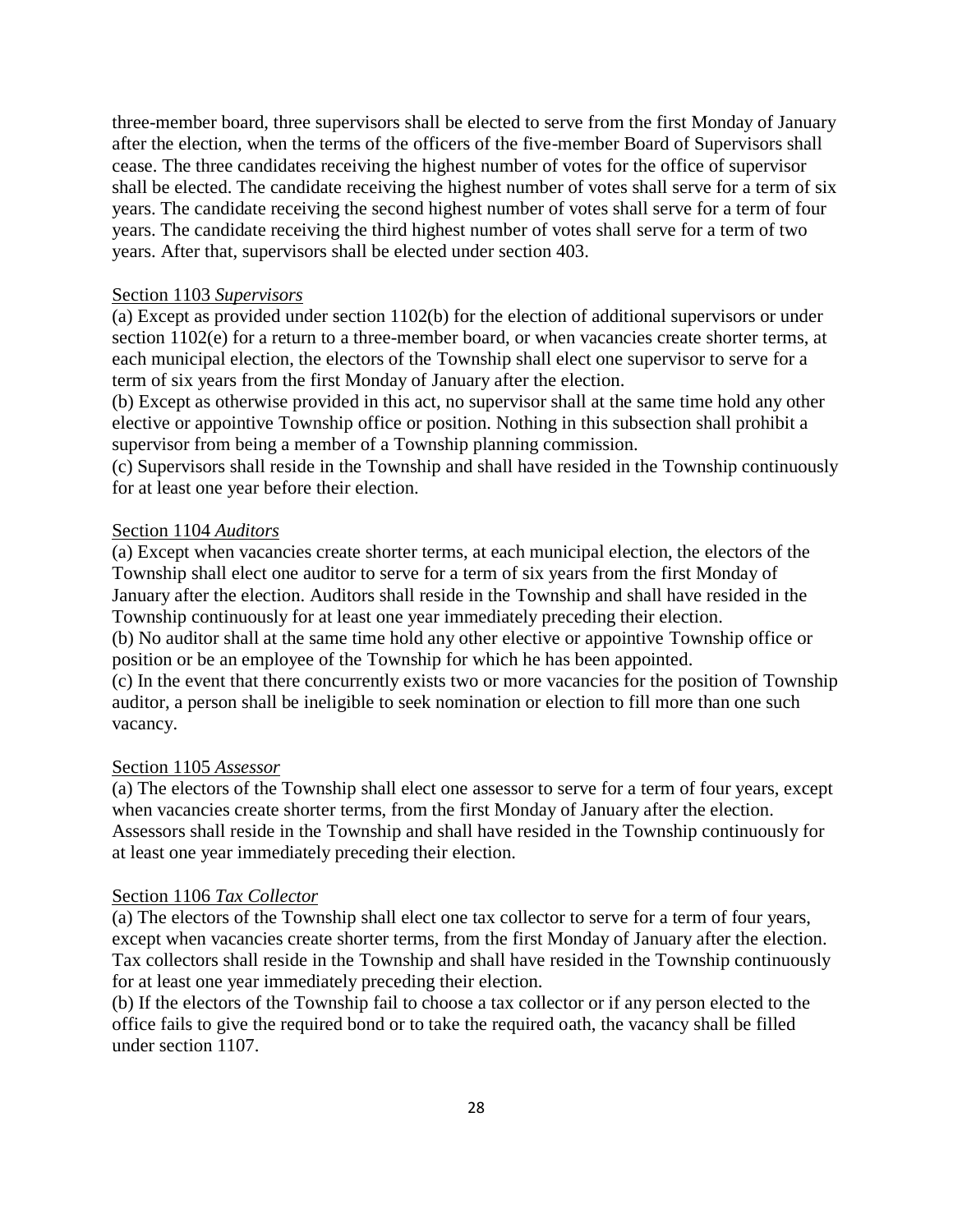Section 1107 *Vacancies in General* If the electors of the Township fail to choose a supervisor, tax collector, auditor or assessor or if any person elected to any office fails to serve in the office or if a vacancy occurs in the office by death, resignation, removal from the Township or otherwise, the Board of Supervisors may appoint a successor who is an elector of the Township and has resided in the Township continuously for at least one year prior to their appointment, and, upon their failure to make the appointment within thirty days after the vacancy occurs, the vacancy shall be filled within fifteen additional days by the vacancy board. The vacancy board shall consist of the Board of Supervisors and one elector of the Township, who shall be appointed by the Board of Supervisors at the board's first meeting each calendar year or as soon after that as practical and who shall act as chairman of the vacancy board. If the vacancy board fails to fill the position within fifteen days, the People may by petition fill the vacancy, and the person having received the greater number of elector's signatures as determined by the vacancy board shall assume the office. If two or more vacancies in the office of supervisor occur on a three-member board or three or more vacancies on a five-member board, the People may by petition fill the vacancies, and the two persons having received the greater number of elector's signatures as determined by the vacancy board shall assume the office. The successor so appointed shall hold the office until the first Monday in January after the first municipal election which occurs more than sixty days after the vacancy occurs, at which election an eligible person shall be elected for the unexpired term.

Section 1108 *Removal from Office* Elected officers of the Township shall be subject to removal pursuant to the provisions of the Recall process in Article VII of this Charter.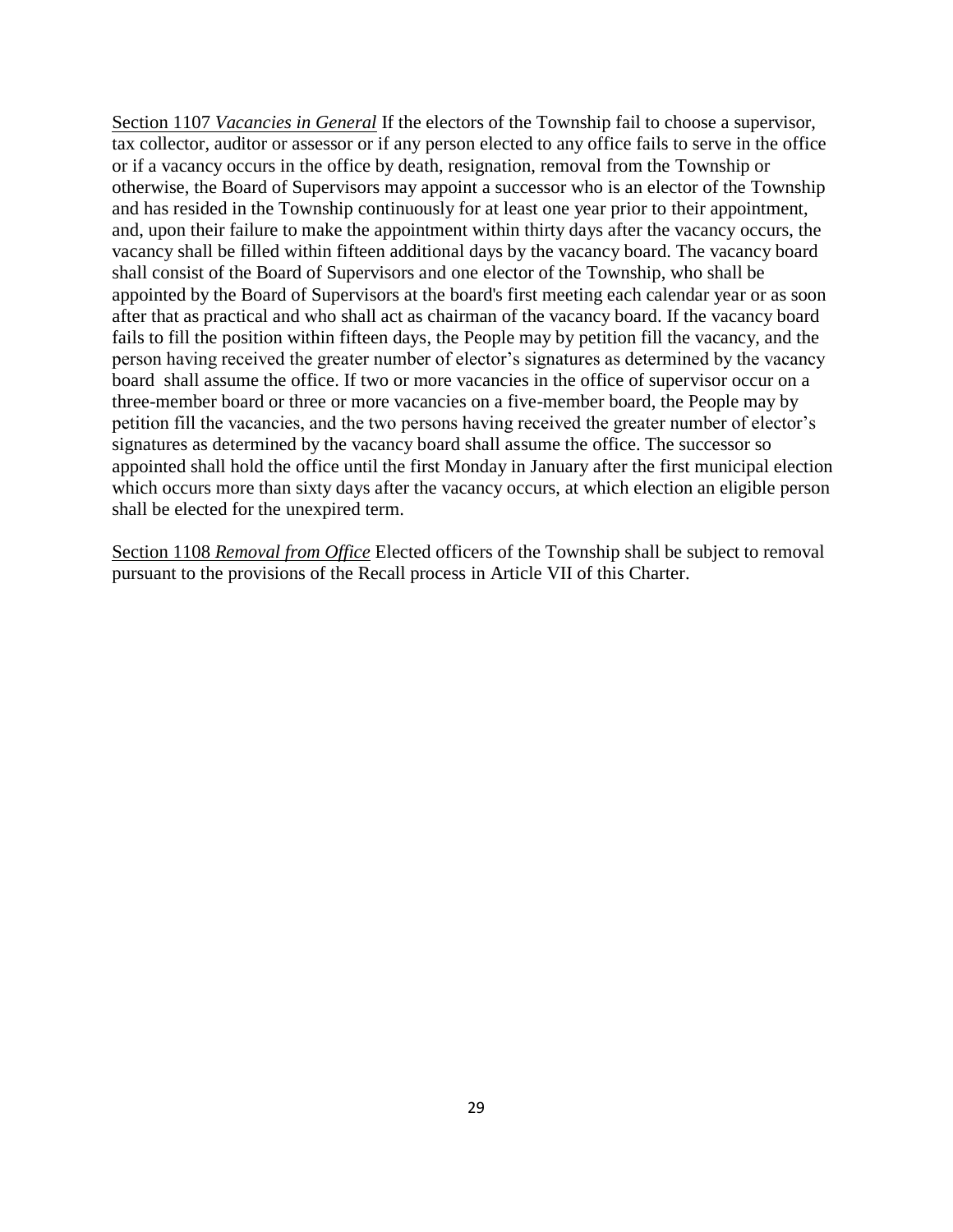# **ARTICLE XII TOWNSHIP SECRETARY**

Section 1201 *Township Secretary* The Board of Supervisors shall appoint a Township secretary to serve at the pleasure of the Board of Supervisors.

Section 1202 *Secretary's Duties* The Township secretary is a clerk to the Board of Supervisors. The Township secretary shall:

(a) Record the proceedings of the Board of Supervisors and all court orders relative to the laying out, opening and vacating of roads in a minute book.

(b) Preserve the minute book and other records and turn them over to the successor in office.

(c) With the consent of the Board of Supervisors and in conformity with other laws governing the retention and disposition of municipal records, have the authority to destroy records and papers of the Township other than the minute book and account book after the lapse of six years from the date of the records.

(d) Inform supervisors of all Township meetings, including special meetings of the Board of Supervisors.

Section 1203 *Secretary's Compensation* The Board of Supervisors shall determine the compensation of the Township secretary. When a supervisor is appointed Township secretary, the board of auditors shall determine the compensation. A person may not receive hourly compensation for work as a superintendent, roadmaster or laborer for time spent in the performance of the duties of Township secretary.

Section 1204 *Assistant Secretary* The Board of Supervisors may appoint an assistant secretary who shall assist the Township secretary or, in the absence or disability of the Township secretary, perform the duties of the Township secretary. The assistant secretary may be appointed from the membership of the Board of Supervisors. The Board of Supervisors shall determine the compensation of the assistant secretary. When a supervisor is appointed assistant secretary, the board of auditors shall determine the compensation.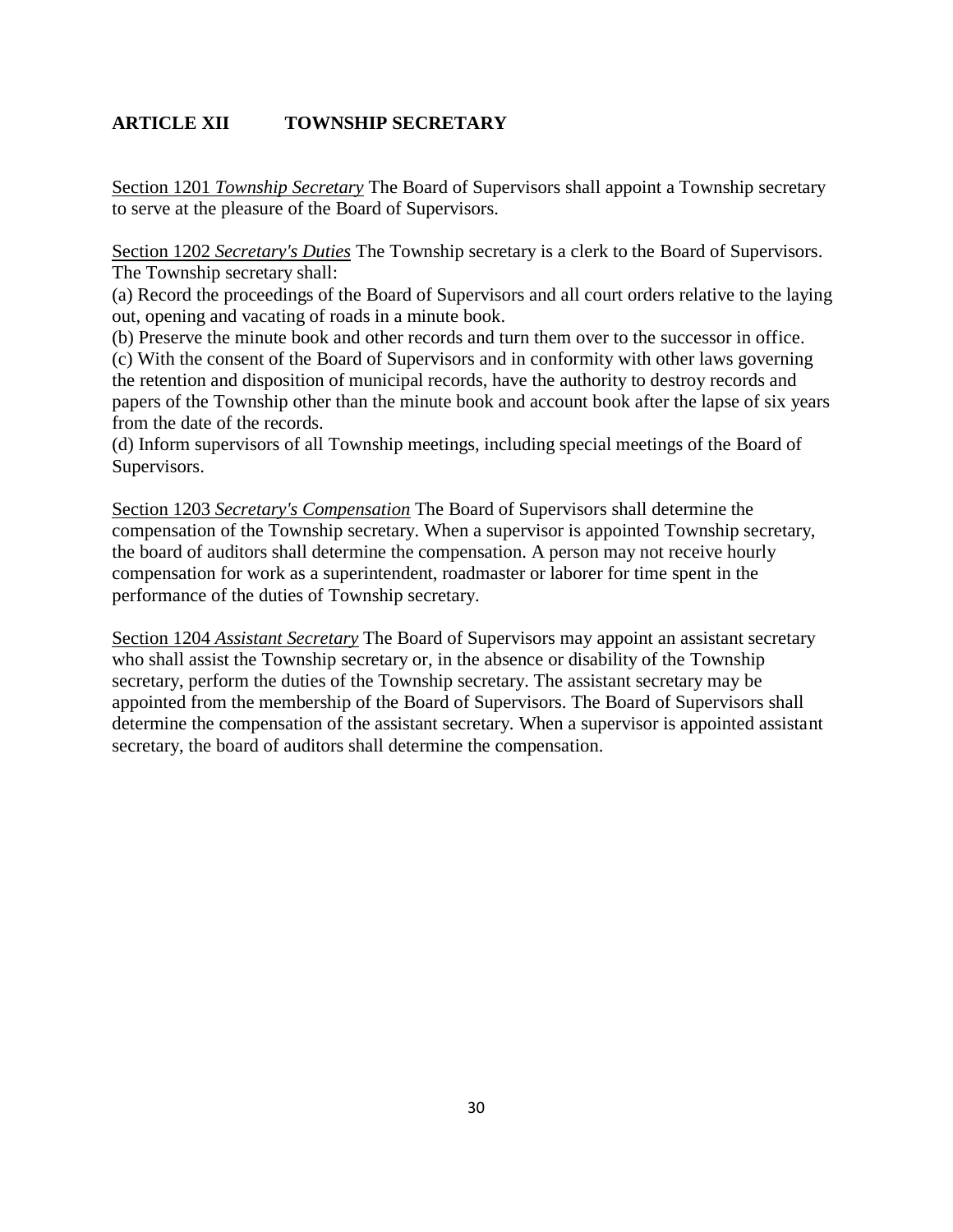# **ARTICLE XIII TOWNSHIP MANAGER**

# Section 1301 *Township Manager, Appointment, Removal, Powers and Duties; Compensation; Bond*

(a) The Governing Body may by Ordinance at any time create the office of Township manager and may in like manner abolish the office. While the office exists, the Board of Supervisors shall appoint one person to fill the office. The Township manager serves at the pleasure of the Governing Body.

(b) The powers and duties of the Township manager shall be established by Ordinance. The compensation shall be set by resolution and paid out of the general fund of the Township. The Board of Supervisors may delegate, subject to recall, any of their nonlegislative powers and duties to the Township manager. The Township manager shall give bond to the Township, with sufficient surety, in the amount directed by the Board of Supervisors, conditioned for the faithful performance of the duties of the office.

(c) The office of Township manager is not incompatible with the office of Township secretary, Township treasurer or any other Township office or employment, except that of supervisor, auditor, assessor or Township police officer.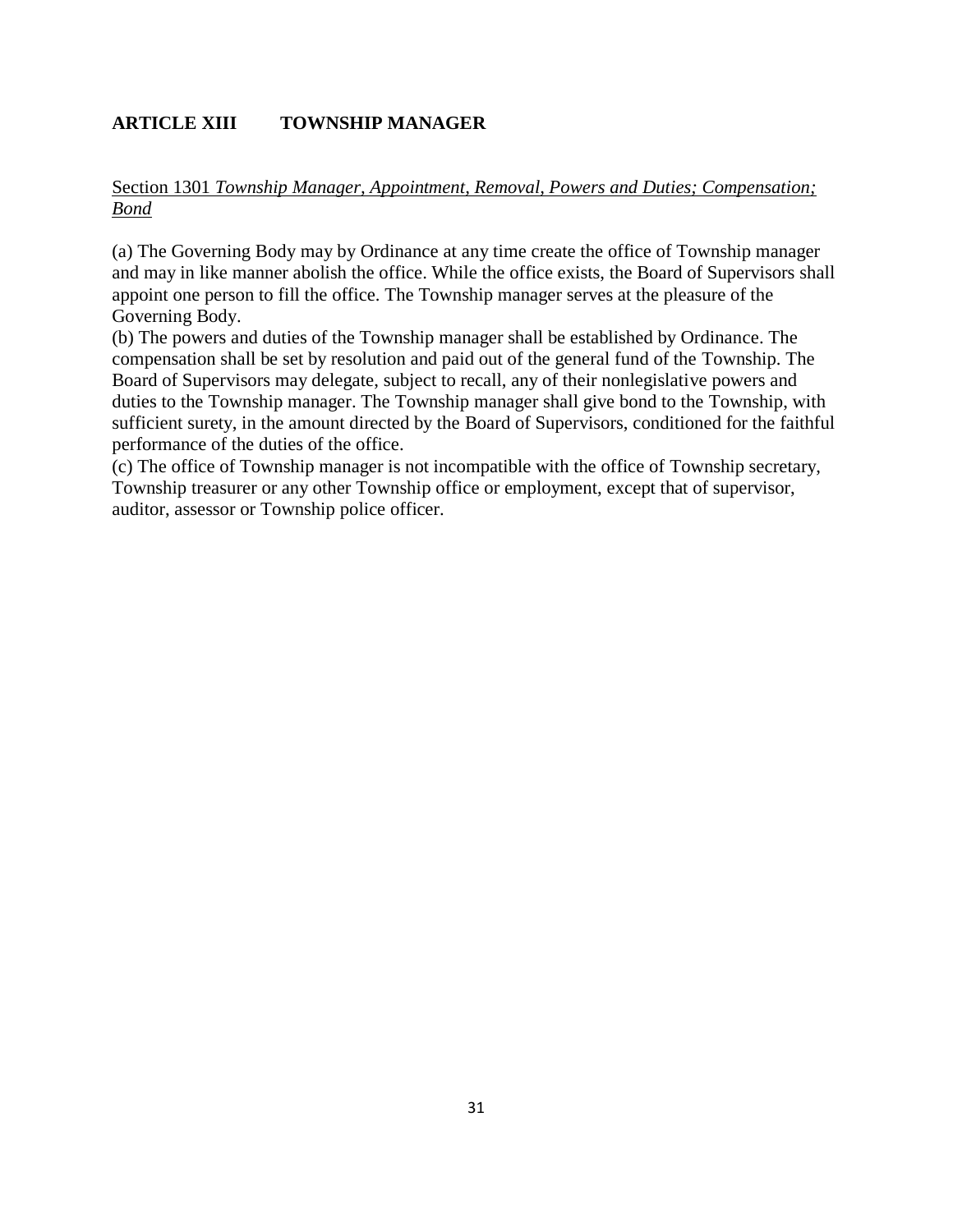# **ARTICLE XIV TOWNSHIP TREASURER**

Section 1401 *Township Treasurer* The Board of Supervisors shall appoint a Township treasurer to serve at the pleasure of the Board of Supervisors.

Section 1402 *Treasurer's Bond* The Township treasurer, if an individual, shall give bond with a surety company in an amount established by the Board of Supervisors for the faithful performance of the duties of the office. The amount of the bond shall equal the highest amount of Township funds estimated by the Board of Supervisors to be available to the Township treasurer at any time during the current year. The bond shall be filed with the board of auditors of the Township.

Section 1403 *Treasurer's Compensation* The Board of Supervisors shall determine the compensation of the Township treasurer. When a supervisor is appointed as Township treasurer, the board of auditors shall determine the compensation. A person may not receive hourly compensation for work as a superintendent, roadmaster or laborer for time spent in the performance of the duties of Township treasurer.

Section 1404 *Treasurer's Duties* The Township treasurer shall:

(a) Receive all moneys due the Township and deposit them promptly in a designated depository in the name of the Township.

(b) Keep distinct and accurate accounts of all sums received from taxes and other sources, which accounts shall be open to the inspection of the Board of Supervisors and any citizen of this Commonwealth.

(c) Pay out all moneys of the Township only on direction by the Board of Supervisors.

(d) Annually state the accounts and make them available to the board of auditors for settlement. (e) Preserve the account books, papers, documents and other records of the office and turn them over to the successor in office.

Section 1405 *Assistant Treasurer* The Board of Supervisors may appoint an assistant treasurer who shall assist the Township treasurer or, in the absence or disability of the Township treasurer, perform the duties of the Township treasurer. The assistant treasurer may be appointed from the membership of the Board of Supervisors. The assistant treasurer shall be bonded for the same amount as the Township treasurer when acting in the capacity of Township treasurer. The Board of Supervisors shall determine the compensation of the assistant treasurer. When a supervisor is appointed assistant treasurer, the board of auditors shall determine the compensation.

Section 1406 *Use of Special Funds; Penalty* When any moneys are collected for any special purpose, neither the Township treasurer or Board of Supervisors may apply those moneys to any purpose other than that for which they were collected. Every misapplication shall be a misdemeanor of the third degree, and, in addition to the fine or penalty that may be imposed upon conviction, the defendant shall be required to pay restitution in the amount of moneys improperly spent.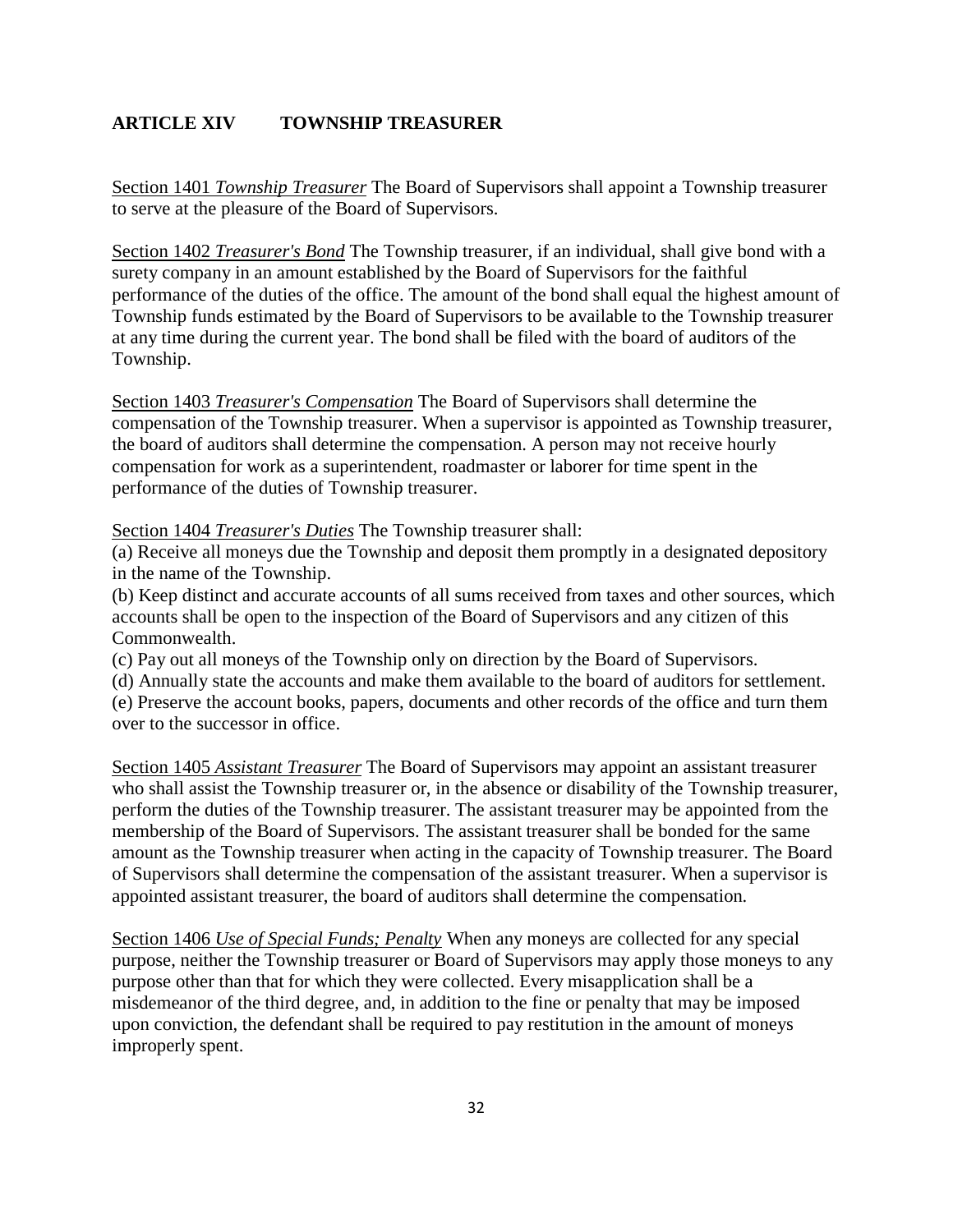Section 1407 *Penalty for Failure to Perform Duties* A Township treasurer or assistant treasurer who fails to perform any duties of the office other than those for which specific penalties are provided commits a summary offense and, in addition to the fine or penalty which may be imposed upon conviction, is required to pay to the Township an amount equal to the amount of the financial loss that occurred, if any, for not performing the duties of the office. That person is disqualified from holding the office of Township treasurer or assistant treasurer.

### Section 1408 *Depositories of Township Funds*

(a) The Board of Supervisors shall designate by resolution a depository or depositories for Township funds. Any funds deposited with any banking institution of this Commonwealth shall be insured with the Federal Deposit Insurance Corporation or the National Credit Union Share Insurance Fund or their successor agencies, to the extent that accounts are so insured. The Board of Supervisors shall require each banking institution to furnish additional bond, insurance or security to cover the amount of any deposits in excess of the insured limits. The designation is valid for a period of one year or until another depository or other depositories are designated by similar action of the Board of Supervisors.

(b) The depository or depositories shall be banks, banking institutions or trust companies located in this Commonwealth.

(c) The Township treasurer or assistant treasurer shall, upon the designation of the depository or depositories by the Board of Supervisors, immediately transfer thereto the Township funds and after that make deposits solely in the depository or depositories in the name of the Township. (d) No Township treasurer or assistant treasurer complying with the provisions of this section, nor his surety or sureties, shall be chargeable with losses of Township funds caused solely by the failure or negligence of the depository or depositories.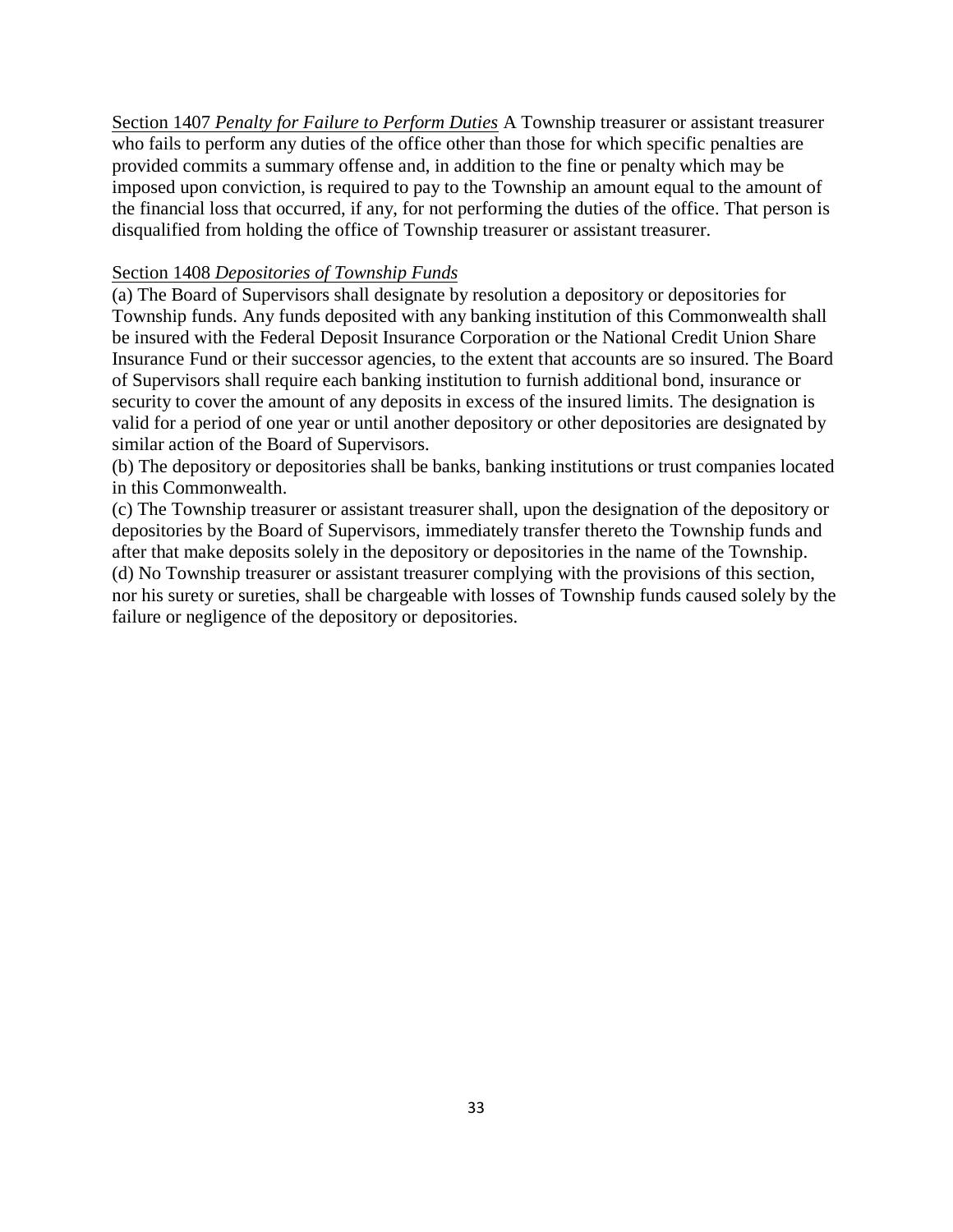# **ARTICLE XV TOWNSHIP SOLICITOR**

Section 1501 *Appointment, Qualification and Compensation* The Board of Supervisors shall appoint a legal officer for the Township and establish a suitable compensation. The legal officer shall be appointed on any basis which will most efficiently serve the needs to the Township. The legal officer shall be a member in good standing of the Bar of the Commonwealth of Pennsylvania, and shall be learned in constitutional and human rights law.

Section 1502 *Powers and Duties* The Township legal officer, when directed or requested to do, shall prepare or approve such bonds, obligations, contracts, leases, conveyances, Ordinances and assurances to which the Township may be a party. Except when the Board of Supervisors retains other legal counsel with specific expertise as needed, the legal officer shall commence and prosecute all actions brought by the Township for or on account of any of the estates, rights, trusts, privileges, claims or demands, as well as defend all actions or suits against the Township, or any officer thereof, wherein or whereby any of the estates, rights, trusts, Ordinances, resolutions or accounts of the Township, may be brought in question before any court in the Commonwealth and shall do every professional act incident to the office which the legal officer may be authorized or required to do by the Board of Supervisors and this Charter. The legal officer shall, whenever directed by members of the Board of Supervisors, furnish members of the Board of Supervisors or other Township departments, offices and agencies with his/her opinion in writing upon any question of law which may be submitted by any of them in their official capacities.

Section 1503 *Legal Officer's Obligation to the People* The Township Legal Officer is an employee of the People of Blaine Township, and not of a municipal corporation. In the exercise of those powers and duties designated by the Board of Supervisors, and in offering legal opinions, the Legal Officer shall represent the rights and interests of the People of Blaine Township and its natural communities and ecosystems, as enumerated and expressed in this Charter, and these duties shall supersede all other legal duties.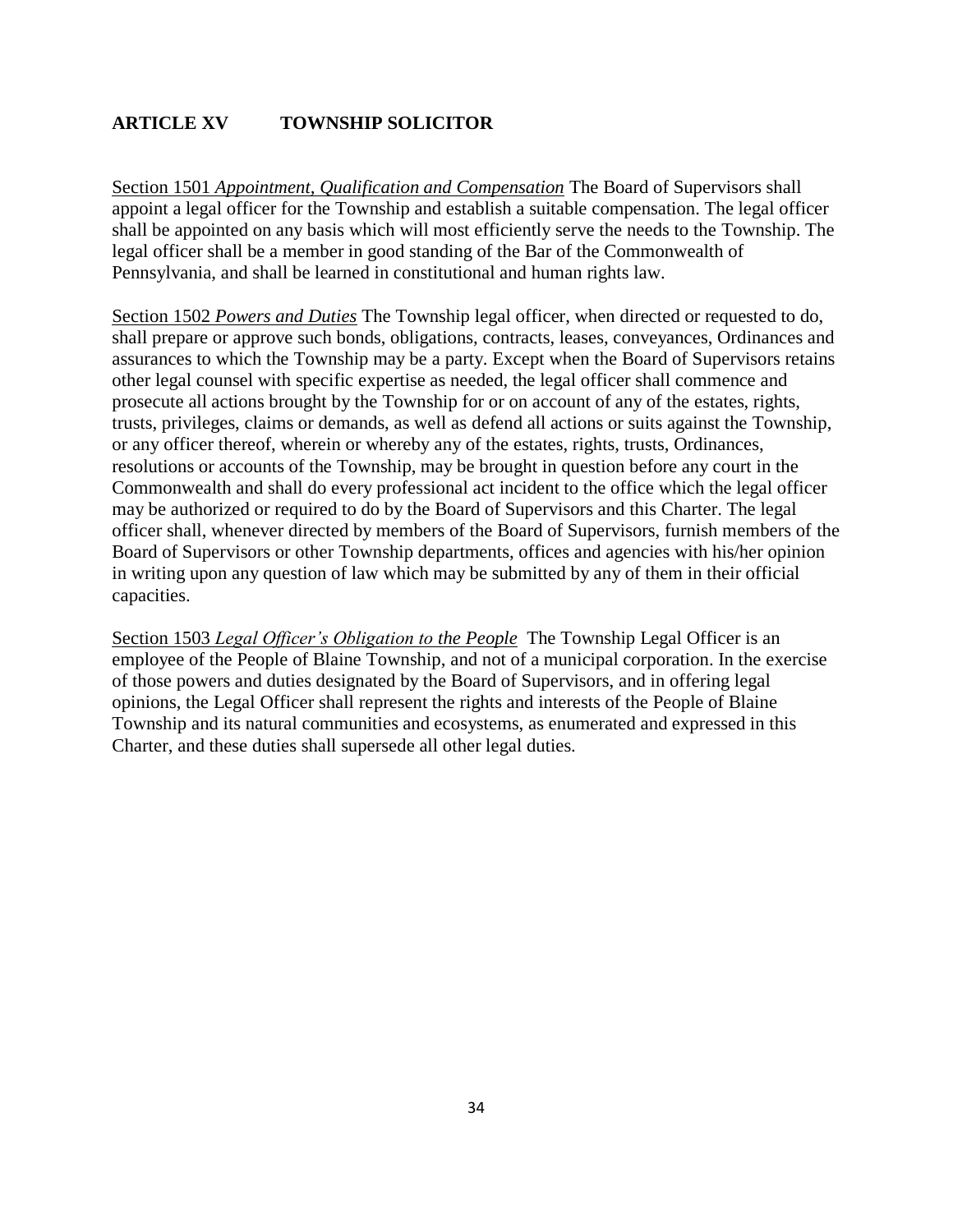# **ARTICLE XVI TOWNSHIP ENGINEER**

Section 1601 *Township Engineer* The Board of Supervisors may appoint and determine the compensation of a Township engineer who shall be a registered and licensed professional engineer. The Township engineer serves at the pleasure of the Board of Supervisors.

Section 1602 *Engineer's Duties; Preparation of Plans* The Township engineer shall perform duties as the Board of Supervisors may direct for the construction, reconstruction, maintenance and repair of streets, roads, pavements, sanitary sewers, bridges, culverts and other engineering work. The Township engineer shall prepare plans, specifications and estimates of the work undertaken by the Township and furnish the Board of Supervisors with reports, information or estimates on any Township engineering work or on questions submitted by the Board of Supervisors.

Section 1603 *Certificate of Commencement and of Completion of Municipal Improvements* The Township engineer shall certify to the Township secretary the date of commencement and of completion of all municipal improvements, the cost of which, in whole or in part, is to be paid by the owners of the abutting property. The certification shall be made a part of the permanent records of the Township. The certified time of commencement and completion is collusive on all parties. The term "certified time of completion" means the time of the completion of the whole contract for the improvement.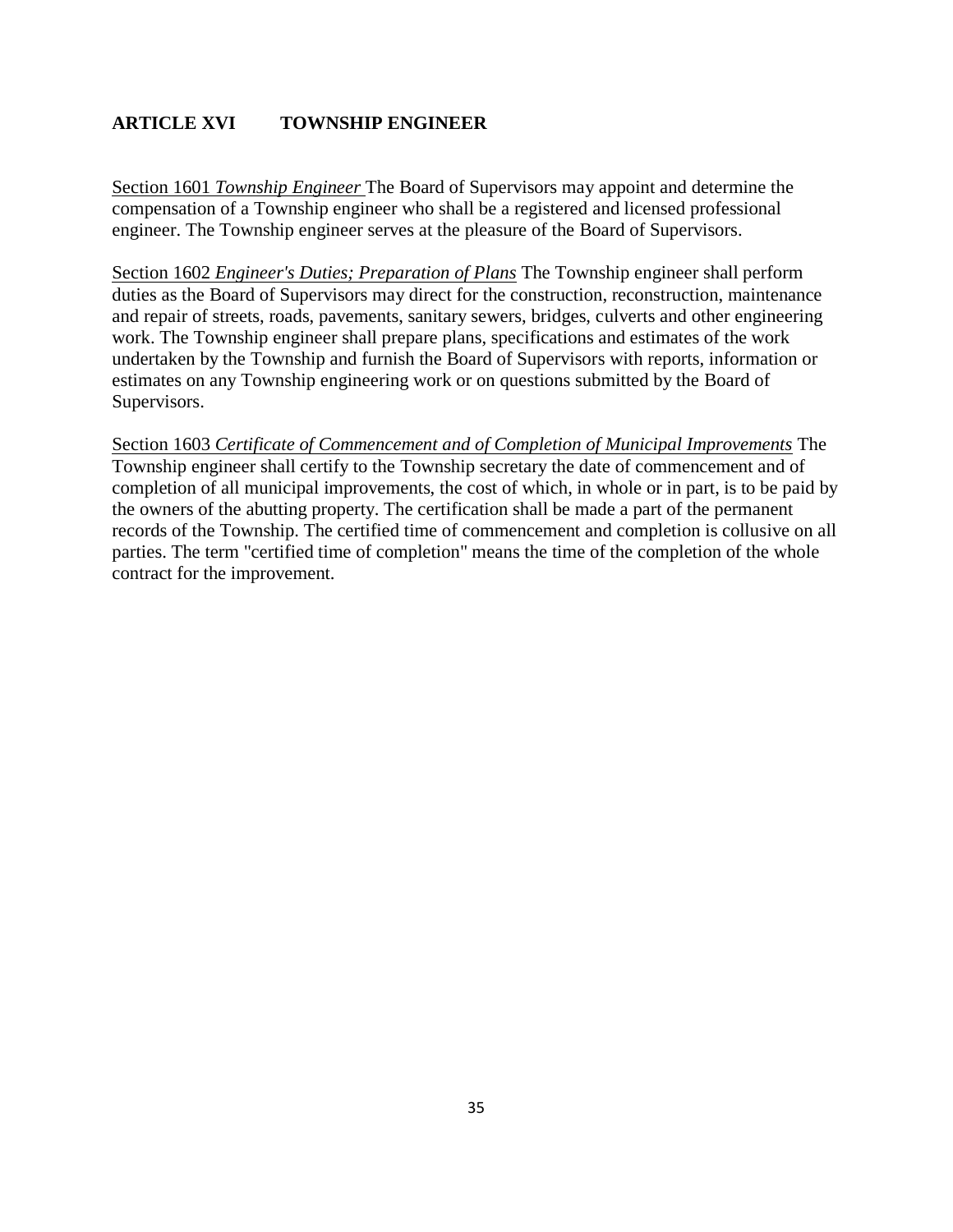# **ARTICLE XVII ACCOUNTANTS; AUDITORS**

#### Section 1701 *Appointment of Accountant*

(a) At its annual organization meeting, or any time thereafter, the Board of Supervisors shall by resolution appoint a certified or competent public accountant or a firm of certified or competent public accountants, either of which shall be registered in this Commonwealth, to make an examination of all the accounts of the Township for the fiscal year stated in the resolution. The Board of Supervisors shall determine the compensation of the appointed accountant. (b) The accountant or firm has the powers given under this Article and the audit shall be made in accordance with generally accepted auditing standards, and the accountant or firm appointed under subsection (a) are subject to the penalties enumerated under this Article. The report of the accountant or firm is subject to appeals as herein specified.

Section 1702 *Subpoenas; Oaths; Perjury* The appointed accountant may issue subpoenas to obtain the attendance of the officers whose accounts they are required to audit or adjust, of their executors and administrators and of any person whom it may be necessary to examine as a witness and to compel their attendance, by attachment, the same as any court of common pleas may in cases pending before them and may also compel the production of all books, vouchers and papers relative to Township accounts. The subpoena and attachment shall be issued by a district justice. The appointed accountant may administer oaths and affirmations to all persons brought or appearing before them, whether accountants, witnesses or otherwise. All persons swearing or affirming falsely upon examination are guilty of perjury.

# Section 1703 *Completion, Filing and Publication of Annual Township Report and Financial Statement*

(a) The appointed accountant shall audit, settle and adjust the accounts of all elected or appointed officials of the Township and its boards or agencies that received or disbursed funds of or owing to the Township during the immediately preceding calendar year.

(b) The appointed accountant shall also make an audit of the dockets, transcripts and other official records of the district justices to determine the amount of fines and costs paid over or due the Township, and the dockets and records of the district justices shall be open to inspection by the board of auditors for the purpose of assessing surcharges. The audit shall be conducted at the place the records of the officer are normally kept.

(c) The appointed accountant shall complete the audit, settlement and adjustment before the first day of March of each year.

(d) The appointed accountant shall make a report of the affairs of the Township, executed copies of which report shall be filed not later than ninety days after the close of the fiscal year with the Township secretary, the clerk of the court of the county or the prothonotary under local rules of court. Each copy of the report shall be signed by the appointed accountant and duly verified by the oath of a notary public.

(e) The Township report shall contain the names and addresses of the chairman and members of the Board of Supervisors, the Township secretary and the Township treasurer, a statement of the receipts of the Township from all sources and of all accounts and revenue which may be due and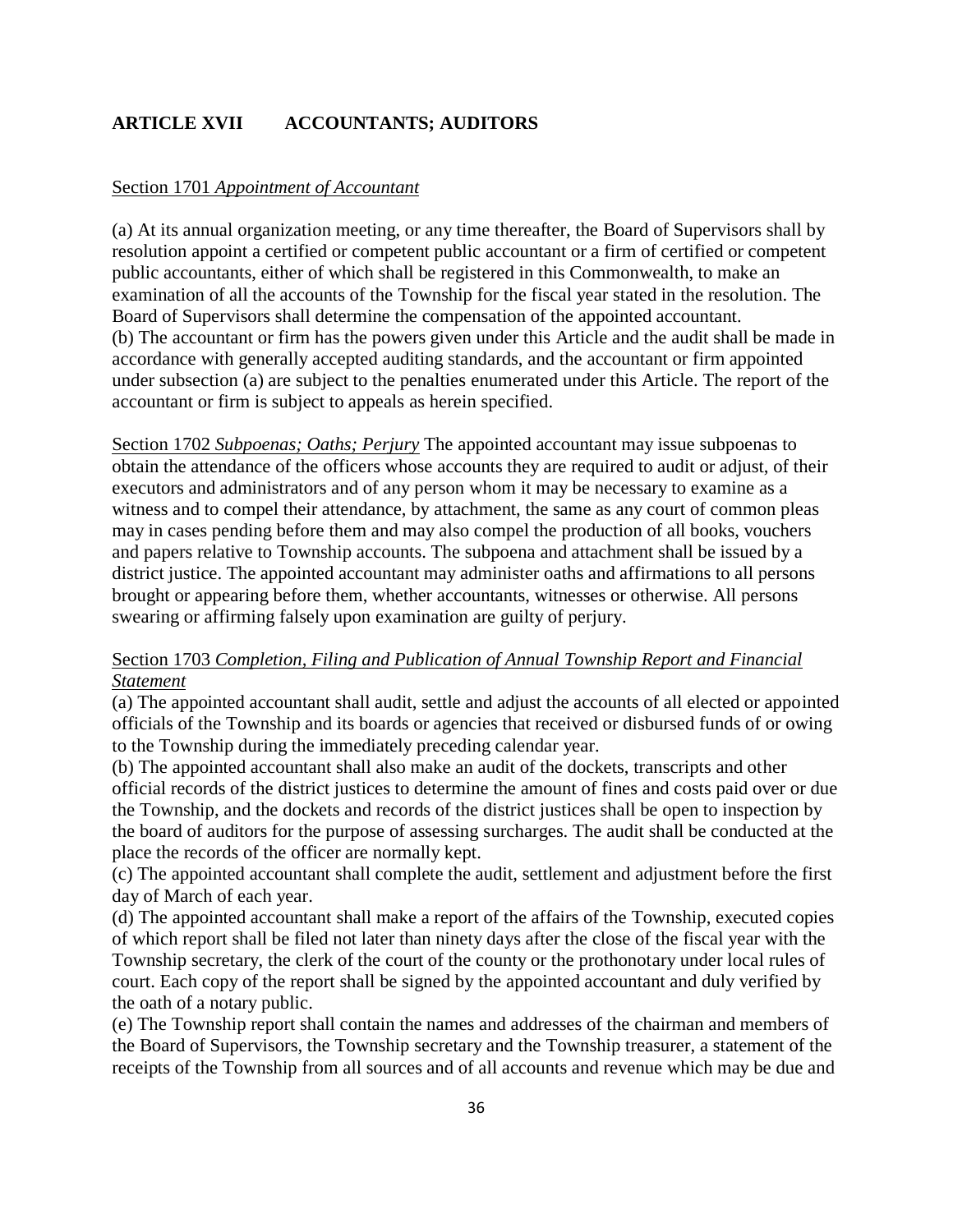uncollected at the close of the fiscal year, a statement of the disbursements of the Township during the fiscal year, a statement of the balance in the Township treasury at the beginning of the fiscal year, a statement of the assets and liabilities of the Township at the end of the fiscal year, a detailed statement of the indebtedness of the Township at the close of the fiscal year and the provisions made for the payment thereof together with the purposes for which it was incurred, a statement of the cost of ownership and operation of each public service industry owned, maintained or operated by the Township and other information as may be required in this Charter or by Ordinance of the Township.

(f) On or before the tenth day of March of each year, the Board of Supervisors shall publish once in one newspaper of general circulation in the Township a concise financial statement setting forth the balance in the treasury at the beginning of the fiscal year, all revenues received during the fiscal year by major classifications, all expenses paid during the fiscal year by major functions and the current assets and liabilities of the Township at the end of the fiscal year, the gross liability and net debt of the Township, the amount of the assessed valuation of the Township, the assets of the Township with the character and value thereof, the date of the last maturity of the respective forms of funded debt and the assets in the sinking fund. (g) The Board of Supervisors may post five copies of the financial statement in public places in the Township in lieu of publication in a newspaper.

Section 1704 *Penalty for Failure to Perform Duty* Any appointed accountant who fails to comply with this Article commits a summary offense.

# Section 1705 *Township Auditors; Meetings; Quorum*

(a) The board of auditors shall meet annually at the place of meeting of the Board of Supervisors on the day following the day designated by this Charter for organization of the Board of Supervisors, and they shall organize by the election of a chairman and secretary. Two auditors shall constitute a quorum.

# Section 1706 *Auditor's Compensation*

(a) Each auditor shall receive fifteen dollars (\$15) for each hour necessarily employed in the duties of the office upon presentation to the Board of Supervisors of an itemized listing of the dates, times, places and hours worked to perform their duties. No auditor in the Township is entitled to receive more than one thousand dollars (\$1,000) compensation in any given year. (b) Each auditor shall be reimbursed for travel costs incurred in the performance of the auditing duties at the rate established by the Board of Supervisors, and for other expenses, including postage, notary fees or publication costs, incurred during the exercise of their duties.

Section 1707 *Interest in Township Transactions* Any auditor who is financially interested, directly or indirectly, in any Township transaction commits a summary offense. The auditor shall forfeit the office and forfeit to the Township any financial benefit derived from the transaction.

Section 1708 *Township Auditors; Duties*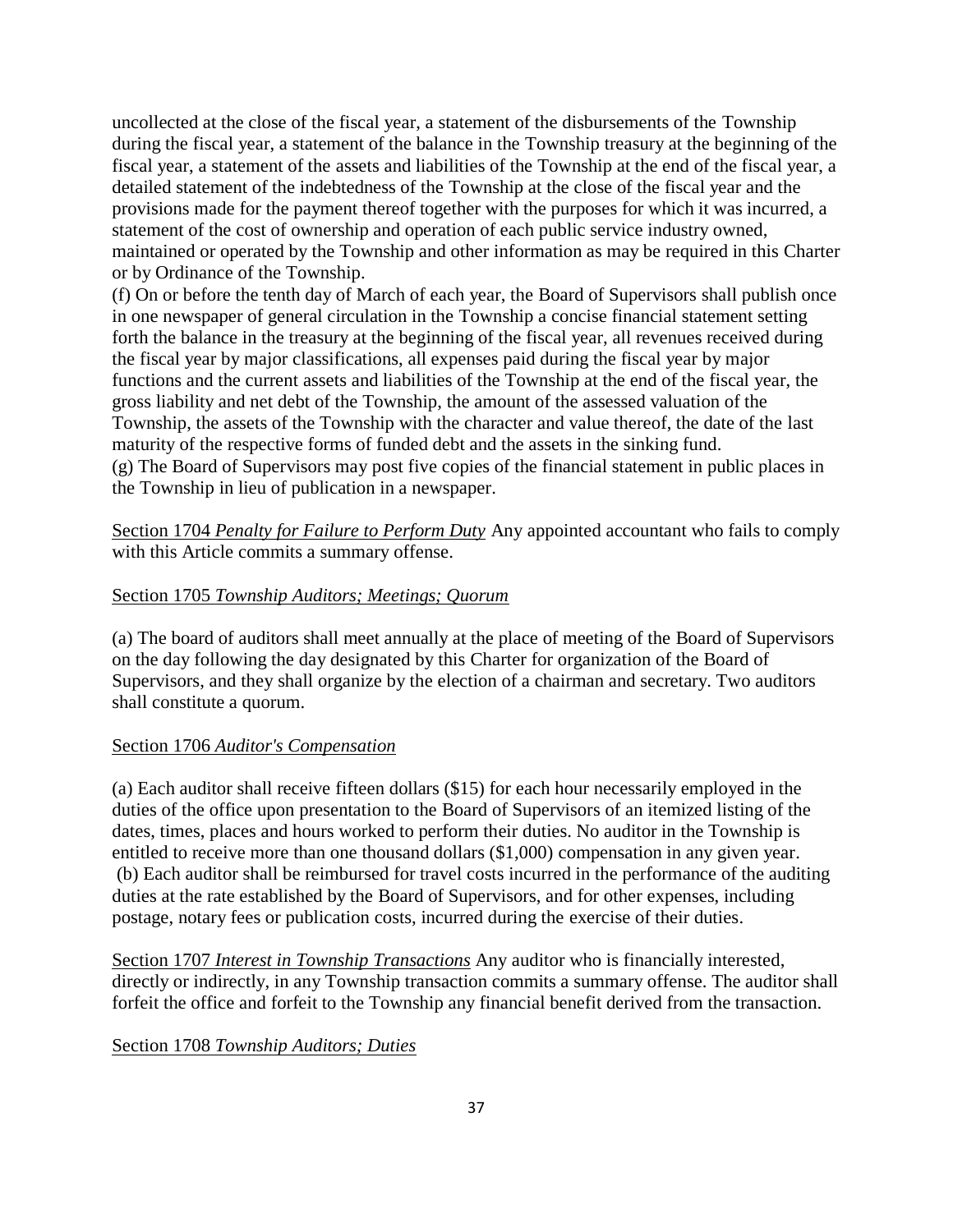(a) Compensation Rates The board of auditors shall determine the compensations for the current year authorized for the compensation of supervisors, when employed as roadmasters, laborers, secretary, treasurer, assistant secretary, assistant treasurer or in any employee capacity not otherwise prohibited by this Charter, and the board of auditors shall determine an hourly, daily, weekly, semi-monthly or monthly rate, which shall be comparable to compensation paid in the locality for similar services.

(b) Surcharge by Auditors The board of auditors shall review the annual audit and all records of the court pertaining to Township funds and shall surcharge any elected or appointed officer for the amount of any loss to the Township caused in whole or in part by the officer's act or omission in violation of this Charter. The surcharge shall include but not be limited to damages incurred for the violation of any rights, policies or prohibitions, and for failing to seek remedy and restitution as required by provisions of this Charter, as well as cases involving fraud or collusion on the part of the officers. Official failure to seek remedy and restitution as required by this Charter shall be reported by the board of auditors as a balance against the individual members of the Board of Supervisors. Surcharges collected for damages and restitution for rights violations shall be collected, in the case of the violation of the rights of natural communities and ecosystems, and shall be used for the specific restoration of the damaged ecosystem. In the case of the violation of the rights of natural persons, collected surcharges and liens shall be secured for and on behalf of the injured Township residents.

(c) Any balance in any report of the board of auditors against any officer of the Township constitutes a surcharge against the officer as fully as if expressly stated in the report to be a surcharge. The board of auditors shall direct the clerk of court of common pleas to certify the amount of every balance or surcharge from which no appeal has been taken under sub-sections (e) and (f) of this section to the court of common pleas, and the prothonotary shall enter the balance or surcharge as a judgment against the officer in favor of the Township. (d) Collection of Surcharge; Bond Any auditor, elector or taxpayer of the Township may enforce the collection of a judgment entered for a surcharge for the benefit of the Township by any

appropriate action or execution, upon filing in the court of common pleas a bond (in the case of an elector or taxpayer), with one or more sureties, conditioned to indemnify the Township for all costs which may accrue in the proceedings undertaken, subject, however, to all rights of appeal from the report of the board of auditors.

(e) Appeals from Report The Board of Supervisors or any elector or taxpayer of the Township or any officer whose account is settled or audited by the appointed accountant and reviewed by the board of auditors may appeal from any settlement or audit of the board of auditors to the court of common pleas on questions of fact within forty-five days after the settlement has been filed in the court of common pleas. Any appeal which challenges the meaning, interpretation, constitutionality or legality of the Charter or any of its rights, policies, prohibitions, duties, obligations or provisions shall be filed with the Blaine Township Constitutional Commission, in accordance with Article XLIV of this Charter, within forty-five days after the settlement has been filed in the court of common pleas. If the Constitutional Commission rules that surcharges are appropriate and in accord with this Charter, the court of common pleas shall hear the facts and file its finding on the facts.

(f) Taxpayer's Appeal; Bond No appeal by an elector, taxpayer or officer shall be allowed unless the appellant enters into recognizance to prosecute the appeal with effect, and to pay all costs accruing thereon, in case, if the appellant is an elector or taxpayer, he fails to obtain a final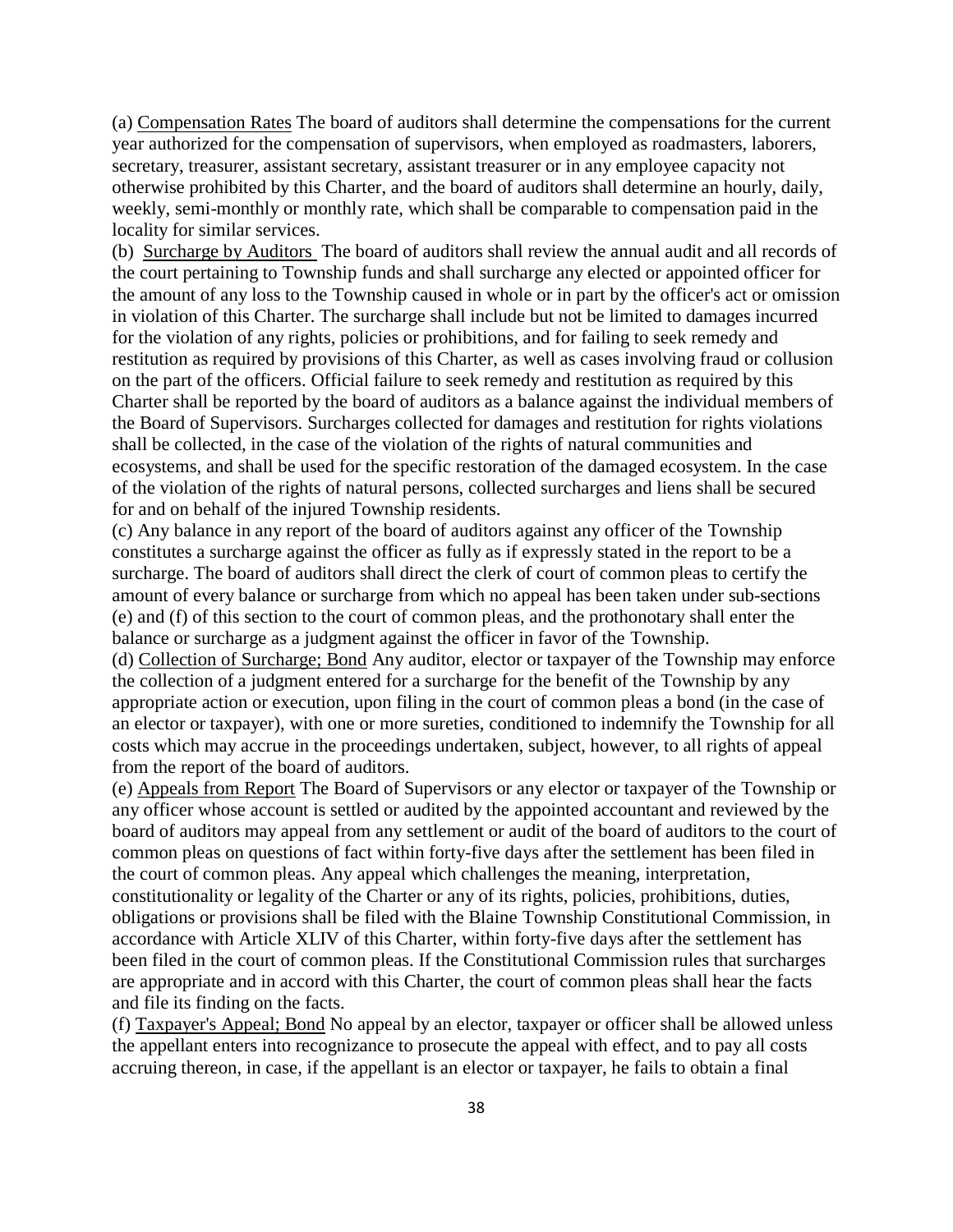decision more favorable to the Township than that awarded by the board of auditors or, if the appellant is an officer, he fails to obtain a final decision more favorable to the officer than that awarded by the board of auditors.

(g) Consolidation of Appeals When more than one appeal from the report of the board of auditors is taken, whether by the Board of Supervisors, by an officer thereof or by an elector or taxpayer, the Township Constitutional Commission or the court may direct that the several appeals be consolidated.

(h) Report; Prima Facie Evidence; Burden of Proof The accounts of the officer in question may be investigated de novo. The figures and facts found and stated by the appointed accountant in the report of audit shall be taken as prima facie correct as against any officer and the burden shall be upon each officer whose accounts are in question to establish the validity of the credits which he claims.

(i) Findings; Judgment After hearing, the court shall file findings of fact, and if an appeal is required before the Township Constitutional Commission, it shall file findings of law. Either or both shall enter judgment, as to fact and law respectively, and the judgment so entered, may be enforced by appropriate proceedings by any auditor, officer, elector or taxpayer of the Township. In case of a conflict over findings of law between the court and the Township Constitutional Commission, the latter findings shall prevail.

(j) Costs In all cases of appeal from the report or audit to the court of common pleas, the costs shall be determined by the court.

(k) Attorney Fees Upon final determination of an appeal from any report, audit or settlement of the account of any Township officer, attorney fees shall be awarded as follows:

(1) If in the opinion of the court the final determination is more favorable to the Township officer involved than that awarded by the board of auditors, the Township shall pay reasonable attorney fees, or a portion of reasonable attorney fees, incurred by the officer in connection with the surcharge proceeding.

(2) In the case of an appeal taken by the Township, an elector or a taxpayer, if in the opinion of the court the final determination is more favorable to the Township than that awarded by the board of auditors, the Township officer who is the subject of the surcharge proceeding shall pay reasonable attorney fees, or a portion of reasonable attorney fees, incurred by the Township, elector or taxpayer in connection with the surcharge proceeding.

(3) If in the opinion of the court the final determination is in part more favorable to the Township and in part more favorable to the Township officer involved in the surcharge proceeding than that awarded by the board of auditors, the court may order the Township to pay a portion of reasonable attorney fees incurred by the officer in connection with the surcharge proceeding, or it may order the Township officer who is the subject of the surcharge proceeding to pay a portion of reasonable attorney fees incurred by the Township, elector or taxpayer in connection with the surcharge proceeding.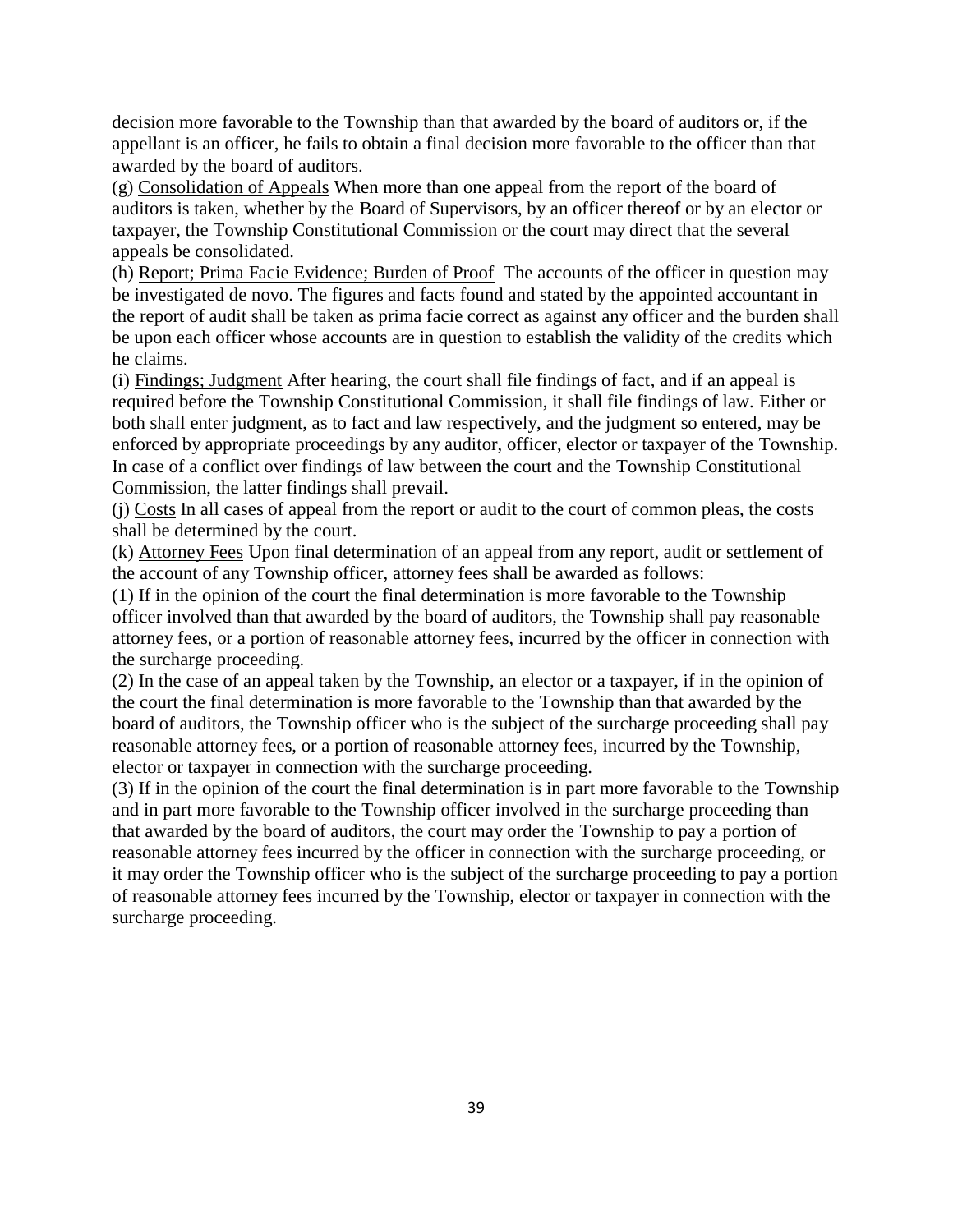# **ARTICLE XVIII TAX COLLECTOR, ASSESSOR**

Section 1801 *Tax Collector; Powers, Duties and Liabilities* The tax collector shall collect all county, Township, school, institution district and other taxes levied within the Township. The tax collector may also be designated in the tax-levying Ordinance or resolution. In addition to the powers, duties and responsibilities under this Article, the tax collector shall exercise all the powers and perform all the duties and be subject to all the obligations and responsibilities for the collection of taxes as are conferred upon tax collectors by law. The tax collector shall not be subject to the provisions of Pennsylvania's Act 32 of 2009.

Section 1802 *Assessor; Powers and Duties* The assessors have all the powers and duties, are subject to all the obligations and responsibilities and may receive the compensation provided under law. The assessors shall not be subject to the provisions of Pennsylvania's Act 32 of 2009.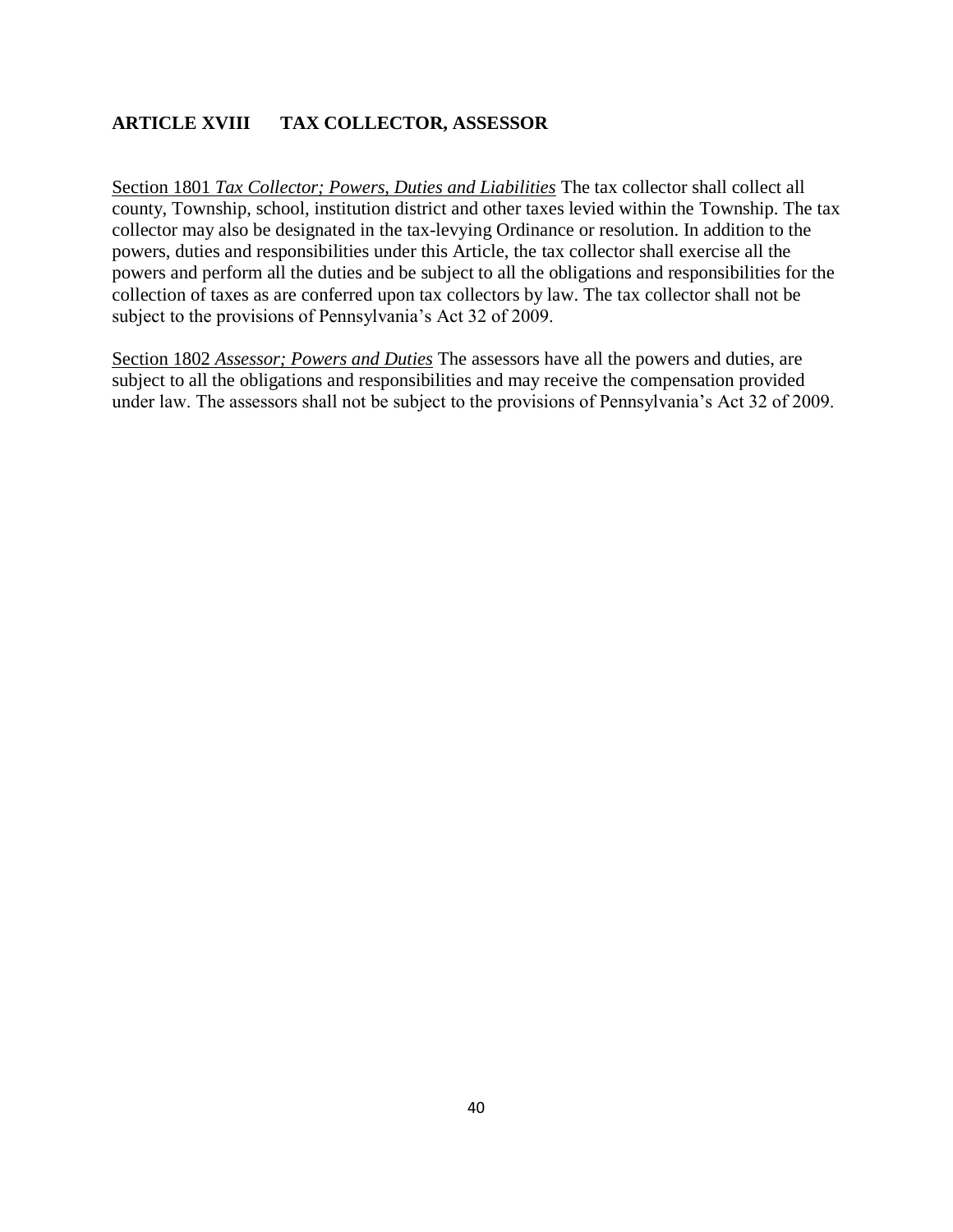# **ARTICLE XIX TOWNSHIP POLICE**

Section 1901 *Creating or Disbanding Police Force* The Board of Supervisors may by resolution create or disband a police force within the Township or, upon the petition of not less than twenty-five registered electors or taxpayers of the Township, appoint police officers.

Section 1902 *Appointment of Police* The Board of Supervisors shall provide for the organization and supervision and determine the number and the compensation of the police officers. The position of police officer is incompatible with the office of supervisor, auditor, tax collector, assessor and manager. The chairperson of the Board of Supervisors may swear in police officers. The Board of Supervisors may assign any police officer to undergo a course of training at any training school for police officers established or made available by the Federal or State Government and provide for payment of the officer's expenses while in attendance at the training school.

Section 1903 *Contracts to Secure Police Service* The Township may contract with any municipal corporation to secure the services within the Township of the police of the municipal corporation. When any contract is made, the police officers of the employing municipal corporation have all the powers and authority conferred by this Charter on police officers in the Township.

Section 1904 *Contract to Provide Police Service* The Township may contract with any municipal corporation to provide police services within the other municipal corporation. When a contract is made, the Township police have all the powers and authority conferred by this Charter on police in Blaine Township, and shall exercise that authority in accordance with the rights secured herein.

Section 1905 *Powers* Each Township police officer has those powers and abilities as are granted to police officers under the laws of this Commonwealth or the rules of the Supreme Court or the Charter and Ordinances of the Township for which a fine or penalty is imposed, except that no police officer shall enforce any law which would violate or conflict with the rights, policies and provisions enumerated in this Charter.

Section 1906 *Shield* Each police officer when on duty shall wear a shield or badge with the words "Township police" and the name of Blaine Township inscribed thereon.

Section 1907 *Equipment* The Board of Supervisors may provide each police officer with a uniform, equipment and means of transportation and the maintenance thereof.

Section 1908 *Lockups* The Board of Supervisors may provide lockup facilities.

Section 1909 *Certain Compensation Prohibited* No police officer may charge or accept any fee or other compensation in addition to the salary paid by the Township for any service rendered or performed by the police officer, except public rewards.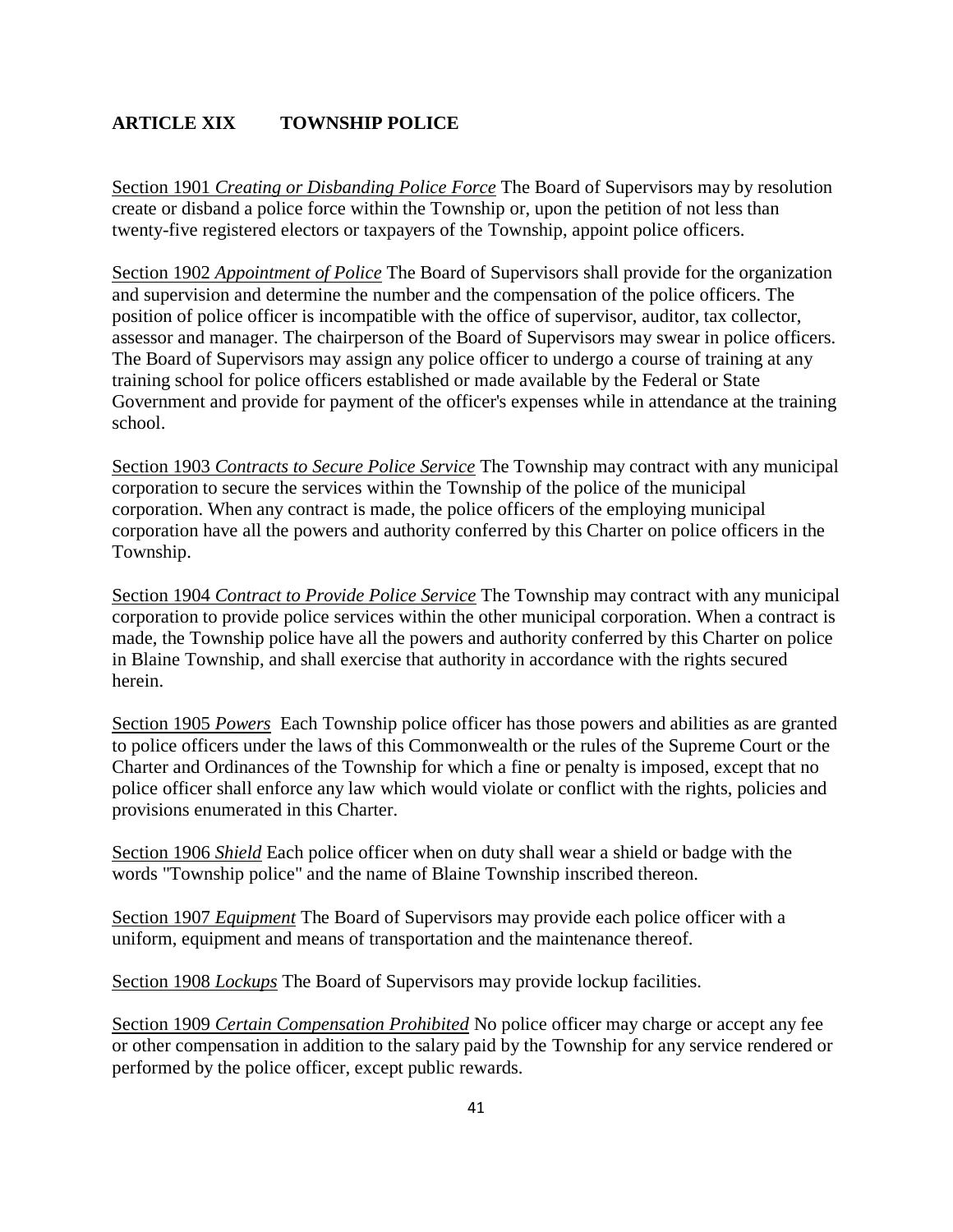### Section 1910 *Police Pension Fund*

(a) The Governing Body may by Ordinance or resolution establish a police pension fund or pension annuity into which each member of the police force may be required to pay a member contribution of an equal and proportionate charge which, except to the extent that section 607(c) of the act of December 18, 1984 (P.L. 1005, No. 205), known as the "Municipal Pension Plan Funding Standard and Recovery Act," applies, shall not exceed annually three percent of the pay of the member.

(b) The fund shall be under the direction of the Board of Supervisors for the benefit of members of the police force who receive honorable discharge therefrom by reason of age or disability and the families of members who may be injured or killed in the service. Any allowances made to those who are retired by reason of disability or age shall be in conformity with a uniform scale. (c) The Ordinance or resolution establishing the police pension fund shall prescribe a minimum period of continuous service of not less than twenty years, after which the members of the force may be retired from active duty. Township police officers so retired may be subject to service as police reserves until unfit for service by reason of age or disability, when they may be finally discharged.

(d) The basis of the apportionment of the pension is determined by the rate of monthly pay of the member at the date of death, honorable discharge or retirement.

(e) Payments made on account of police pensions are a charge on no fund of the Township other than the police pension fund.

(1) The Township shall make contributions to the police pension fund in an amount sufficient to meet the minimum obligation of the municipality with respect to the pension plan pursuant to the "Municipal Pension Plan Funding Standard and Recovery Act," and may take by gift, grant, devise or bequest any money or property in trust for the benefit of the police pension fund. The care, management, investment and disposal of trust funds or property is vested in the Board subject, whenever possible or practical, to any directions for administration which the donors of the funds and property may prescribe.

(g) A person participating in the police pension fund and entitled to receive a benefit therefrom may not be deprived of his right to an equal and proportionate share therein except for the following causes: conviction of a crime or misdemeanor or failing to comply with some general regulation relating to the management of the fund, which may be made by Ordinance or resolution and which provides that a failure to comply therewith terminates the right to participate in the pension fund after notice and hearing as it prescribes.

Section 1911 *Removal of Police Officers* The Board may suspend, remove or reduce in rank a police officer who violates any provision of this Charter.

Section 1912 *Special Fire Police* The Board may confirm any members of a volunteer fire company to serve as special fire police under the act of June 18, 1941 (P.L. 137, No. 74), entitled, as amended, "An act providing for the appointment, powers and control of members of volunteer fire companies as special fire police, and conferring powers on them at fires attended by their fire companies in any city, borough, town, Township or home rule municipality." The chairman of the Board of Supervisors may swear in special fire police officers.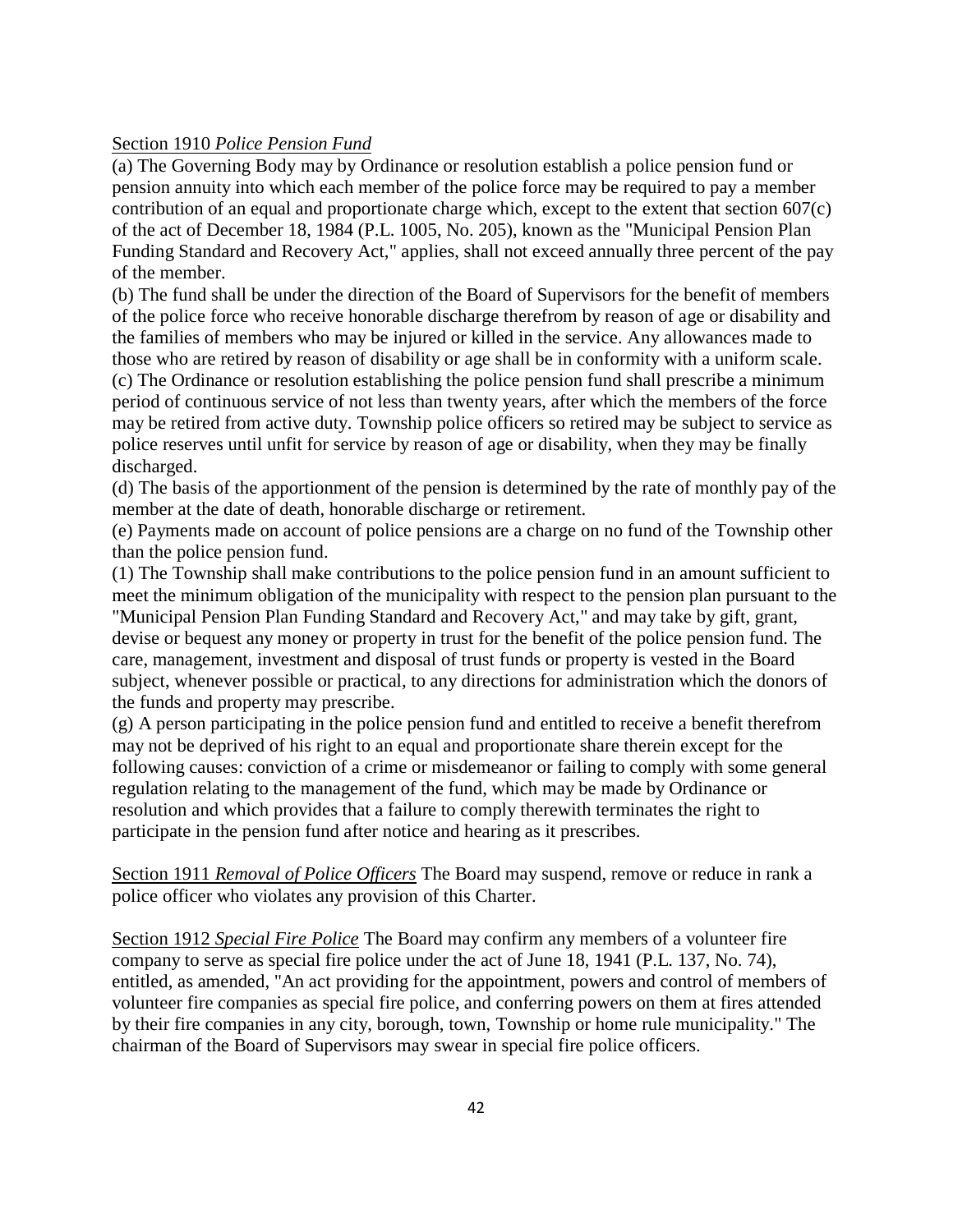### Section 1913 *School Crossing Guards*

(a) Upon request of the board of school directors of a school district located wholly or partially within the Township, the Board by resolution may appoint school crossing guards to control and direct traffic at or near schools. The school crossing guards shall be in uniform and shall be authorized only in the management of traffic and pedestrians. School crossing guards serve at the pleasure of the Board of Supervisors, except as provided in subsection (b) and are not eligible to join any Township pension fund. The Board shall determine the compensation of school crossing guards, to be paid by the Township or jointly by the Township and the school district in a ratio to be determined by the two boards. If the Township and school district cannot determine the ratio of compensation to be paid by each board, each board shall pay one-half of the compensation of the school crossing guards.

(b) The Governing Body may approve an Ordinance allowing a board of school directors to assume hiring and oversight of school crossing guards. Before the Governing Body may approve such an Ordinance, the board of directors of the school district shall approve a resolution requesting the authority to assume the hiring and oversight of school crossing guards. The Ordinance shall outline how the police department will provide any necessary training and assistance of the school crossing guards while on duty. Such school crossing guards will be authorized only in the management of traffic and pedestrians in and around areas identified by the police department and the school district superintendent or his or her designees. The school crossing guards shall not come within the civil service provision of this act nor shall they fall under the bargaining unit of the school district nor be considered an employee as defined under section 1101-A of the act of March 10, 1949 (P.L. 30. No.14), known as the "Public School Code of 1949" or a "school employee" as defined under 24 PA.C.S. § 8102 (relating to definitions) or under any plans hereafter effective. Once the Ordinance receives approval by the Governing Body, the school district shall assume the cost of compensation, including fixing such compensation, if any, of the school crossing guards. Auxiliary policemen, appointed as prescribed by general law, may be hired by the school district to serve as school crossing guards. The board of school directors shall notify the Board of Supervisors of those hired to serve as school crossing guards and request the necessary training or assistance be provided as outlined by the Ordinance.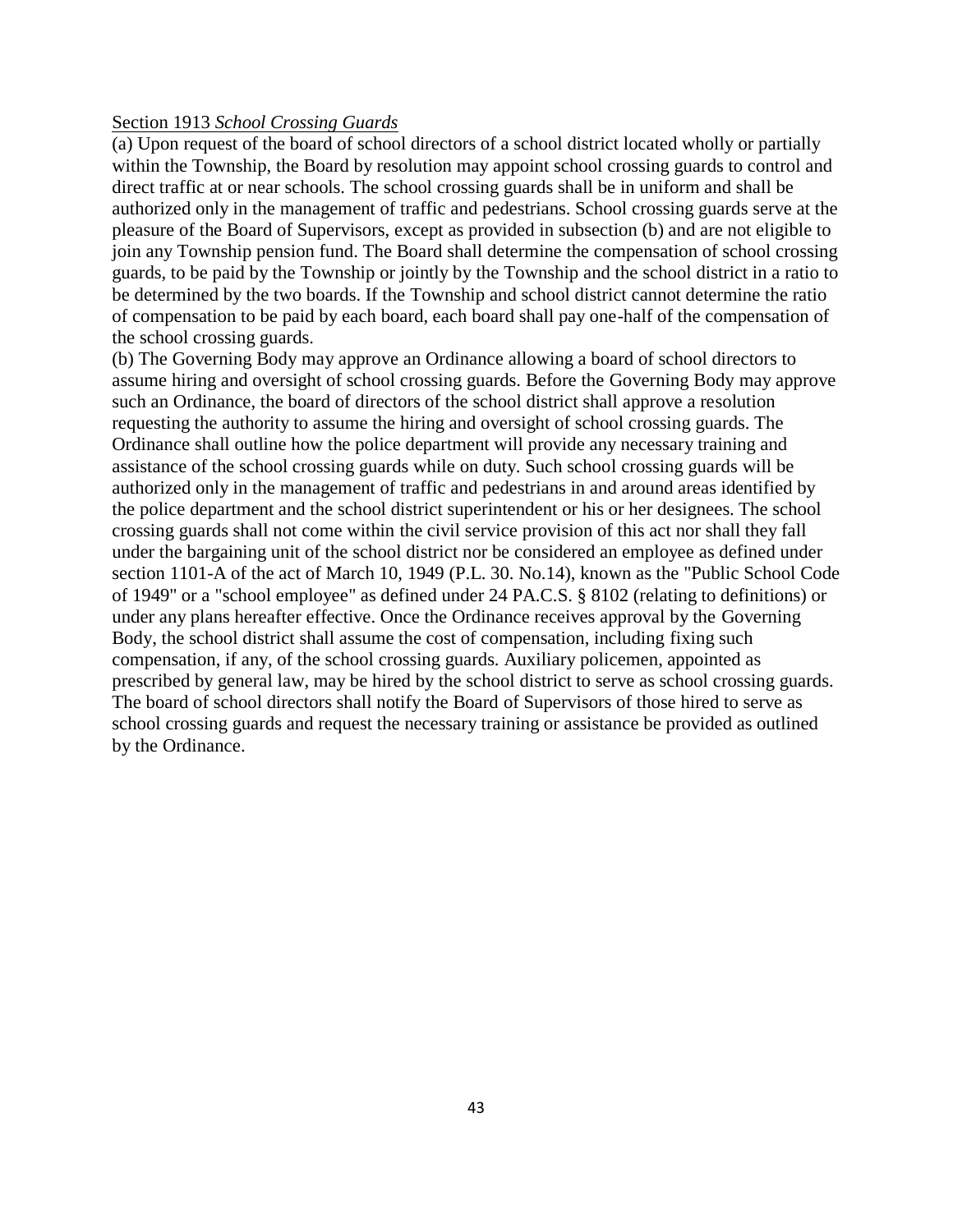# **ARTICLE XX BOARD OF HEALTH**

Section 2001 *Establishment of Board of Health* The Board of Supervisors may appoint a Township board of health and Township health officer to administer and enforce the health and sanitation laws of the Township. If a board of health is appointed, the board of health may appoint a health officer or inspector whose duties shall be to implement and enforce the health and sanitation laws of the Township and actions of the board of health. The health officer or inspector, whether appointed by the Board of Supervisors or by the board of health, shall not assume the performance of the duties of office until certified as a qualified health officer or inspector by the Department of Environmental Protection, the Department of Agriculture and the Department of Health.

Section 2002 *Members of Board of Health* A board of health appointed under this article shall be composed of five members, at least one of whom shall be a licensed physician with not less than two years' experience in the practice of his profession The members of the board of health shall be appointed by the Board of Supervisors. Upon the creation of a board of health, one member shall be appointed to serve for one year, one for two years, one for three years, one for four years and one for five years, and after that one member shall be appointed each year to serve for five years. Upon the creation of a board of health in a Township which has an existing sanitary board, the Board of Supervisors may continue the incumbent members of the sanitary board as members of the board of health. The members of the board of health shall serve without compensation but shall be reimbursed for actual and necessary expenses incurred in the performance of their duties.

Section 2003 *Organization, Secretary, Health Officer and Inspectors* The members of the board of health shall annually organize by electing a chairman from among the members of the board of health, a secretary who may be a member of the board of health and a health officer and inspectors who shall not be members of the board of health. The secretary, health officer and inspectors shall each receive a salary as determined by the Board of Supervisors and shall serve for a period of one year or until their successors may be appointed and qualified. Section 3004. Duties of Secretary.-The secretary of the board of health shall keep the minutes of the proceedings of the board of health, keep accurate accounts of the expenses of the board of health, draw all requisitions for the payment of moneys on account of the board of health from appropriations made by the Board of Supervisors to the board of health and present them to the board of health for approval, render statements of the expenses to the board of health at each stated meeting or as frequently as the board of health may require, prepare under the direction of the board of health the annual report to the Board of Supervisors, together with the estimate of appropriation needed for the ensuing year, and make other reports and perform other duties as the board of health may require.

Section 2005 *Powers and Duties of Health Officer and Inspectors* The health officer and inspectors shall attend all stated and special meetings of the board of health and at all times be ready and available for the prompt performance of their official duties. They shall make inspections and execute the orders of the board of health.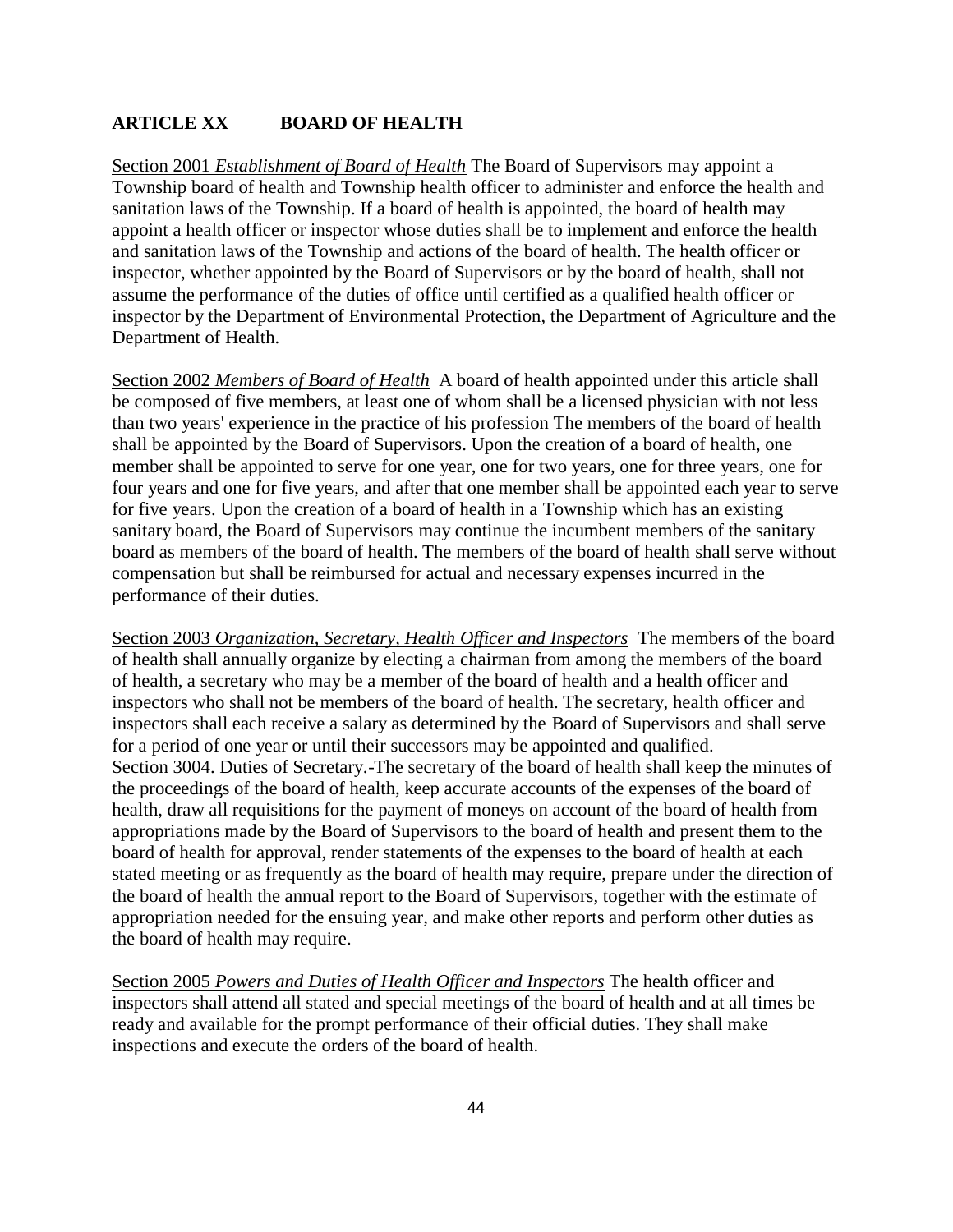## Section 2006 *Powers of Board of Health*

(a) The board of health shall enforce the health and sanitation laws of this Commonwealth and any regulations adopted under those laws and the health and sanitation laws and regulations of the Township.

(b) Regulations, when authorized by ordinance of the Township, shall have the force of ordinances of the Township. All penalties prescribed for violation of the regulations, as well as the expenses actually and necessarily incurred in enforcing ordinances and regulations, are recoverable in enforcement proceedings and shall be paid into the general Township fund. Townships may establish and revise fees for licenses or permits issued by the Township as necessary.

Section 2007 *Entering Premises* The board of health, health officer or inspectors may enter at any time any premises within the Township where there is reasonably suspected to exist any health hazard or violation of health or sanitation laws or regulations or which are of a type that may give rise to a health hazard.

Section 2008 *Written Order for Violation* When the board of health, health officer or inspectors determine that a health or sanitation hazard or violation exists, a written order shall be directed to the owner or occupant of the premises involved, ordering an abatement of the hazard or violation and the taking of corrective action as the board of health, health officer or inspectors may deem necessary under the circumstances. The order shall set forth a specific time in which the abatement and corrective action shall be accomplished. If the order is not complied with within the time provided, the board of health, health officer or inspectors may enter the premises and issue orders for the immediate termination of activities creating the violation, the potential violation and all acts of commerce conducted in, on or at the premises in question. In addition, the board of health, health officer or inspectors may proceed to enforce the law or regulation being violated the same as ordinances of the Township.

Section 2009 *Appropriations and Annual Report* The Board of Supervisors shall make an annual appropriation to the board of health as the Board of Supervisors determines. The board of health or health officer shall before the preparation of the annual budget of the Township submit to the Board of Supervisors the estimated expenses of the board of health or health officer for the ensuing year. The board of health or health officer shall by the first day of February of each year prepare and submit to the Board of Supervisors and the regional office of the Department of Environmental Protection, the Department of Agriculture and the Department of Health an annual report in writing, setting forth the activities and expenditures of the board of health or health officer during the prior calendar year.

### Section 2010 *Cooperation With Other Municipal Corporations*

(a) Any Township may cooperate and contract with any other municipal corporation in the administration and enforcement of health and sanitation laws.

(b) If the Board of Supervisors abolishes the board of health or positions of health officers or inspectors and discontinues services under this article, the Department of Environmental Protection, the Department of Agriculture and the Department of Health shall be notified. An official copy of the action of the Board of Supervisors shall be transmitted to the regional office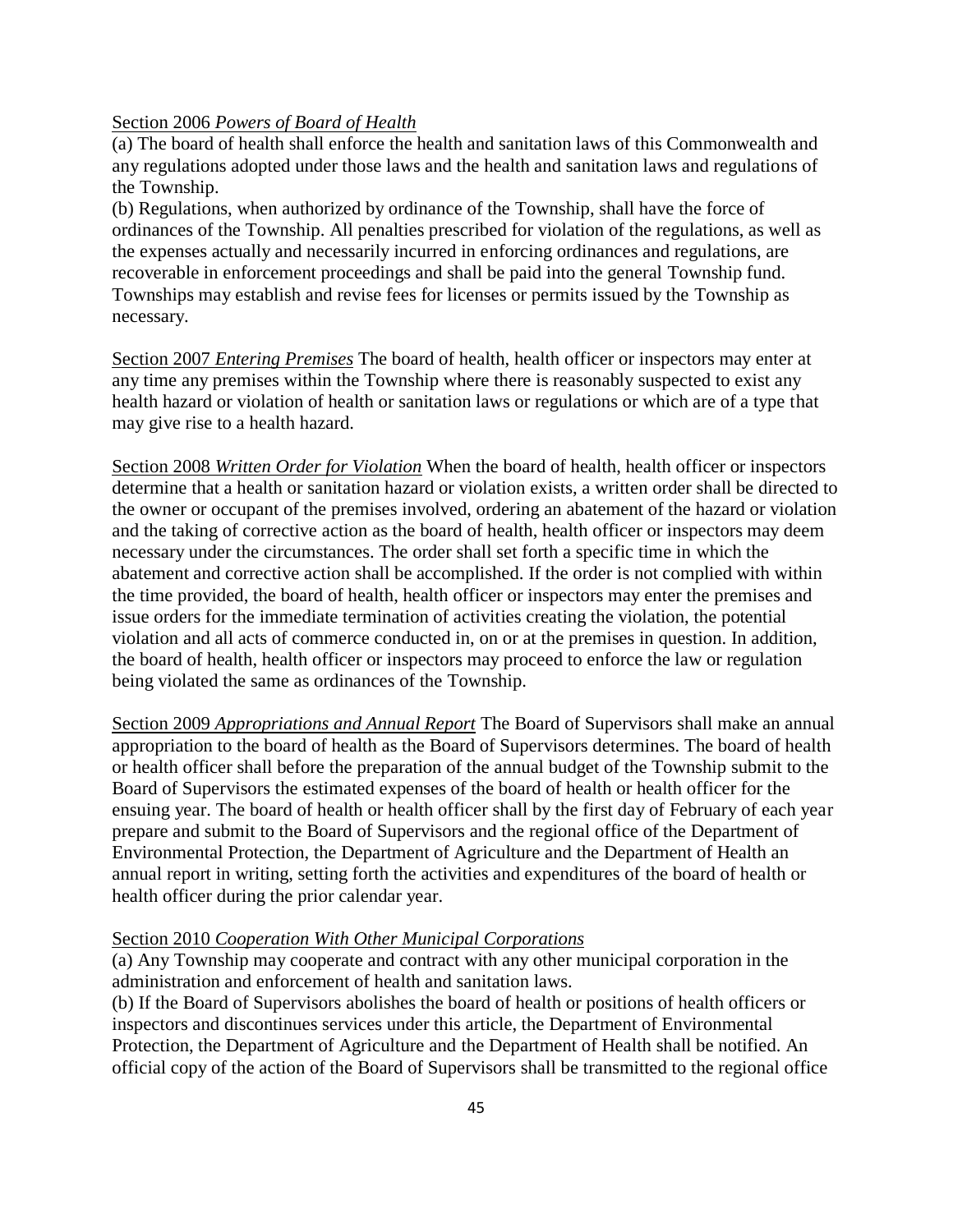of the Department of Environmental Protection, the Department of Agriculture and the regional office of the Department of Health.

(c) The Board of Supervisors, the board of health or the health officer may request assistance from the Department of Environmental Protection, the Department of Agriculture or the Department of Health if the assistance is deemed necessary for the health and safety of Township citizens.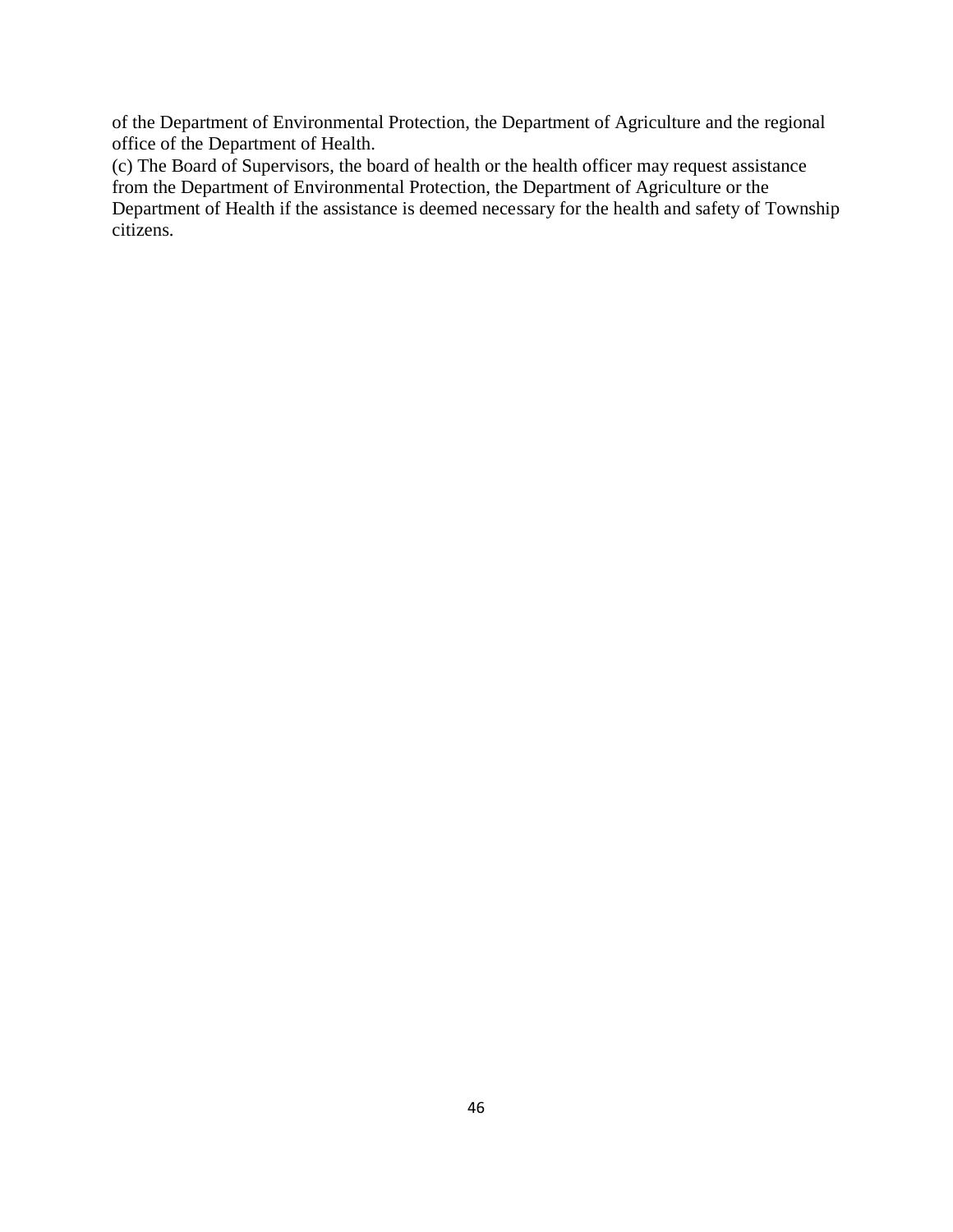# **ARTICLE XXI TAXATION AND FINANCE**

Section 2101 *Fiscal Year* The fiscal year in the Township commences on the first day of January in each year. All receipts, disbursements, contracts and purchases shall be entered as of record in the fiscal year in which made.

### Section 2102 *Annual Budget*

(a) The Board of Supervisors shall annually prepare a proposed budget for all funds for the ensuing fiscal year. The proposed budget shall reflect as nearly as possible the estimated revenues and expenses of the Township for the year for which the budget is prepared. A Township shall not prepare and advertise notice of a proposed budget when it is knowingly inaccurate. Upon any revision of the proposed budget, if the estimated revenues or expenses in the final budget are increased more than ten percent in the aggregate or more than twenty-five percent in any major category over the proposed budget, it may not be legally adopted with those increases unless it is again advertised once, the same as the original proposed budget, and an opportunity given to taxpayers to examine the amended proposed budget. A major category is a group of related revenue or expense items, the combined total of which is listed as a line item. The budget shall be prepared on a uniform form prepared and furnished under section 3203. The estimates in the budget shall specify the amount of money necessary for each governmental activity of the Township for which a special tax levy may or may not be authorized and the amount of money necessary for the payment of debts and other miscellaneous purposes. (b) Upon the preparation of the proposed budget, the Board of Supervisors shall give public notice by advertisement once in one newspaper of general circulation in the Township that the proposed budget is available for public inspection at a designated place in the Township. After the proposed budget has been available for public inspection for twenty days, the Board of Supervisors shall, after making revisions as are appropriate, adopt the final budget not later then the thirty-first day of December and the necessary appropriation measures required to put it into effect.

(c) The total appropriation shall not exceed the revenues estimated as available for the fiscal year.

(d) During the month of January next following any municipal election, the Board of Supervisors may amend the budget and the levy and tax rate to conform with its amended budget. A period of ten days' public inspection at the office of the Township secretary of the proposed amended budget, after notice by the Township secretary to that effect is published once in a newspaper of general circulation in the Township, shall intervene between the adoption of the proposed amended budget and the final adoption of the amended budget. Any amended budget must be adopted by the Board of Supervisors on or before the fifteenth day of February. No proposed amended budget shall before final adoption be revised upward in excess of ten percent in the aggregate or in excess of twenty-five percent of the amount of any major category in the proposed amended budget. A major category is a group of related revenue or expense items, the combined total of which is listed as a line item.

(e) The Board of Supervisors may by resolution make supplemental appropriations for any purpose from any funds on hand or estimated to be received within the fiscal year and not otherwise appropriated, including the proceeds of any borrowing authorized by law. Supplemental appropriations may be made whether or not an appropriation for that purpose was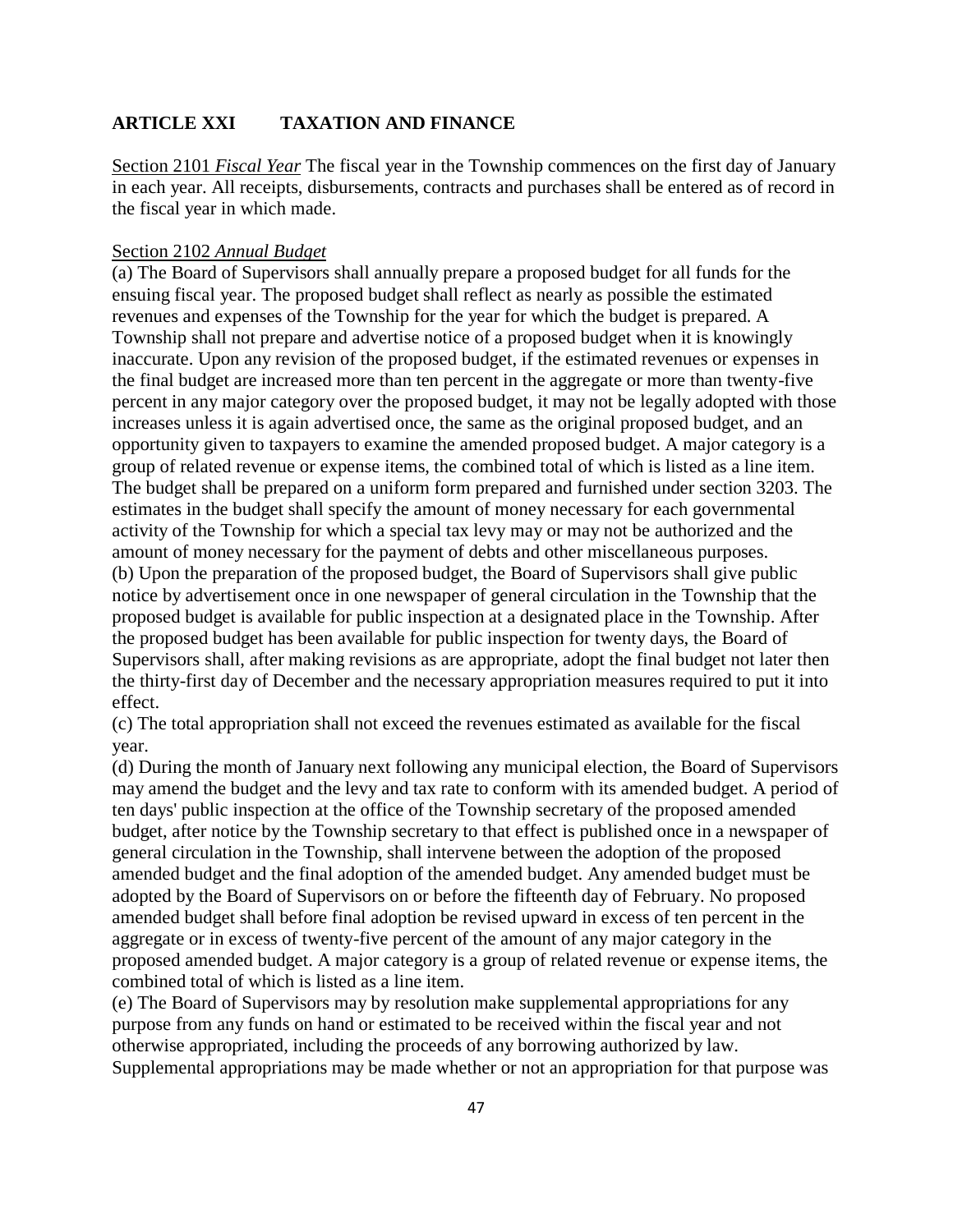included in the original budget as adopted.

(f) The Board of Supervisors may by resolution transfer unencumbered moneys from one Township account to another, but no moneys may be transferred from the fund allocated for the payment of debts or from any fund raised by a special tax levy or assessment for a particular purpose. Transfers shall not be made during the first three months of the fiscal year. No moneys shall be paid out of the Township treasury except upon appropriation made according to law.

## Section 2103 *Investment of Township Funds*

(a) The Board of Supervisors may:

(1) Make investment of Township sinking funds as authorized by the act of July 12, 1972 (P.L. 78 1, No. 185), known as the "Local Government Unit Debt Act."

(2) Make investment of moneys in the general fund and in special funds of the Township.

(3) Liquidate any investment, in whole or in part, by disposing of securities or withdrawing funds on deposit. Any action taken to make or to liquidate any investment shall be made by the officers designated by action of the Board of Supervisors.

(c) The Board of Supervisors may issue bonds and make investments and purchases to advance sustainable energy, sustainable agriculture, sustainable water and other sustainable policies of the Township.

(d) The Board of Supervisors shall invest Township funds consistent with sound business practice.

(e) The Board of Supervisors shall provide for an investment program subject to restrictions contained in this Charter and any rules and regulations adopted by the Board of Supervisors.

(f) Authorized types of investments of Township funds are:

(1) United States Treasury bills.

(2) Short-term obligations of the Federal Government or its agencies or instrumentalities.

(3) Deposits in savings accounts or time deposits, other than certificates of deposit, or share accounts of institutions insured by the Federal Deposit Insurance Corporation, the National Credit Union Share Insurance Fund, the Pennsylvania Deposit Insurance Corporation or the Pennsylvania Savings Association Insurance Corporation, or their successor agencies, to the extent that the accounts are so insured and, for any amounts above the insured maximum, if approved collateral therefore is pledged by the depository.

(4) Obligations of the United States of America or any of its agencies or instrumentalities backed by the full faith and credit of the United States of America, of the Commonwealth of Pennsylvania or any of its agencies or instrumentalities backed by the full faith and credit of the Commonwealth or of any political subdivision of the Commonwealth of Pennsylvania or any of its agencies or instrumentalities backed by the full faith and credit of the political subdivision. (5) Shares of an investment company registered under the Investment Company Act of 1940 (54 Stat. 789, 15 U.S.C. § 80a-l et seq.), whose shares are registered under the Securities Act of 1933 (48 Stat. 74, 15 U.S.C. § 77a et seq.), if the only investments of that company are in the authorized investments for Township funds listed in paragraphs (1) through (4).

(6) Certificates of deposit purchased from institutions insured by the Federal Deposit Insurance Corporation, the National Credit Union Share Insurance Fund, the Pennsylvania Deposit Insurance Corporation or the Pennsylvania Savings Association Insurance Corporation, or their successor agencies, to the extent that the accounts are so insured. However, for any amounts above the insured maximum, the certificates of deposit shall be secured by a pledge or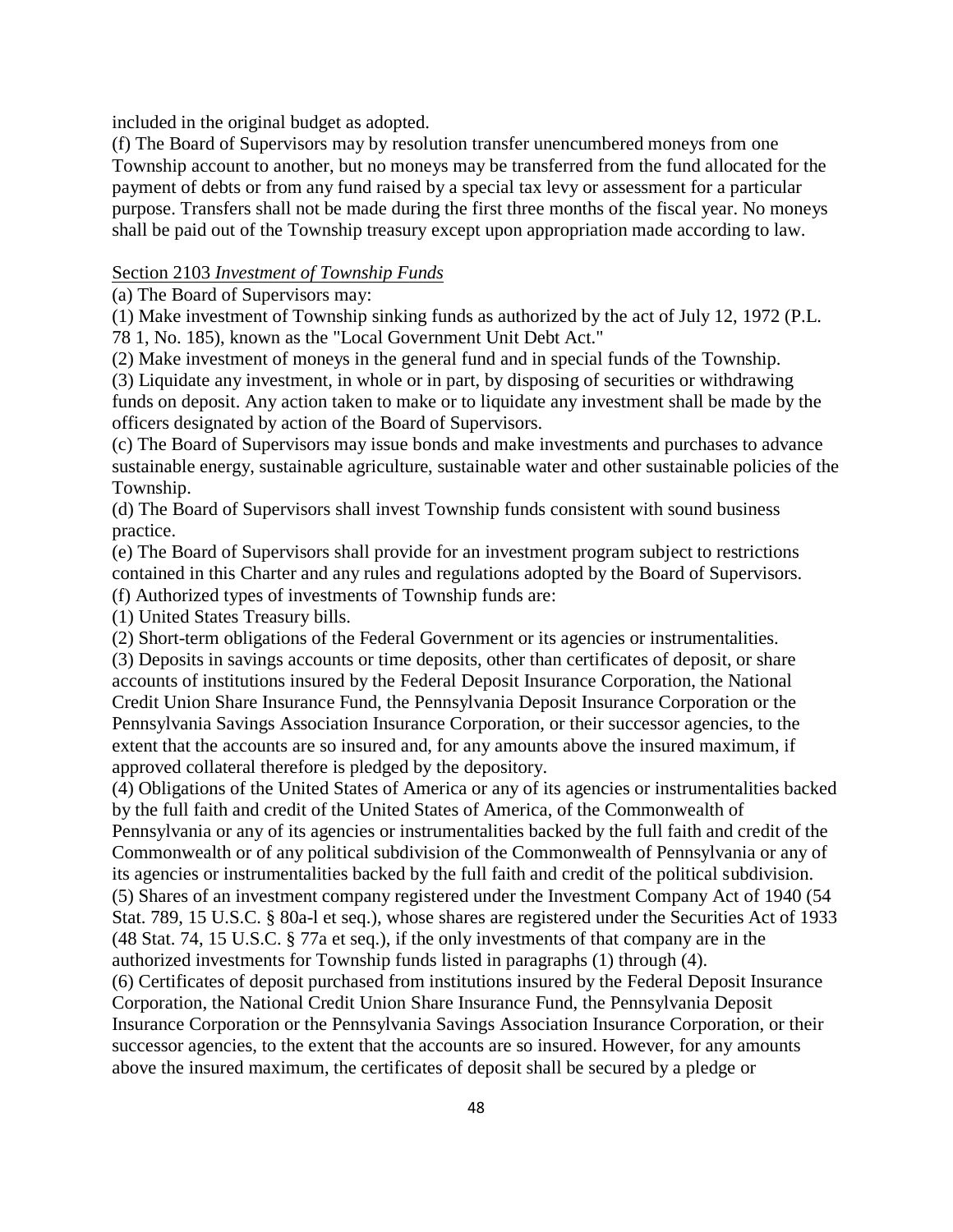assignment of assets of the institution, and the collateral may include loans, including interest in pools of loans, secured by first mortgage liens on real property. Certificates of deposit purchased from commercial banks shall be limited to an amount equal to twenty percent of a bank's total capital and surplus. Certificates of deposit purchased from savings and loan associations or savings banks shall be limited to an amount equal to twenty percent of an institution's assets minus liabilities.

(7) Any investment authorized by 20 Pa.C.S. Ch. 73 (relating to fiduciaries investments). This paragraph is limited to investments for any pension or retirement fund.

(g) In making investments of Township funds, the Board of Supervisors may:

(1) Permit assets pledged as collateral under subsection (d)(3) to be pooled under the act of August 6, 1971 (P.L. 281, No. 72), entitled "An act standardizing the procedures for pledges of assets to secure deposits of public funds with banking institutions pursuant to other laws; establishing a standard rule for the types, amounts and valuations of assets eligible to be used as collateral for deposits of public funds; permitting assets to be pledged against deposits on a pooled basis; and authorizing the appointment of custodians to act as pledgees of assets." (2) Combine moneys from more than one fund under Township control for the purchase of a single investment if each of the funds combined for the purpose is accounted for separately in all respects and the earnings from the investment are separately and individually computed and recorded and credited to the accounts from which the investment was purchased. (3) Join with one or more other municipal corporations, municipality authorities or school districts under the act of July 12, 1972 (P.L. 762, No. 180), referred to as the Intergovernmental Cooperation Law, in the purchase of a single investment if the requirements of paragraph (2) on separate accounting of individual funds and separate computation, recording and crediting of the earnings therefrom are adhered to.

## Section 2105 *Township and Special Tax Levies*

(a) The Board of Supervisors may by resolution levy taxes upon all real property within the Township made taxable for Township purposes, as ascertained by the last adjusted valuation for county purposes, for the purposes and at the rates specified in this section. All taxes shall be collected in cash.

(1) An annual tax not exceeding fourteen mills or the amount currently allowed to Second Class Townships for general Township purposes. If the Board of Supervisors places an Ordinance before the People, in accordance with the referendum procedures of this Charter for the authority to levy additional millage, the People may approve a greater rate than that allowed to Second Class Townships to be levied.

(2) An annual tax not exceeding five mills or the millage allowed to Second Class Townships to light the highways, roads and other public places in the Township.

(3) An annual tax not exceeding fifty percent of the rate of assessment for the general Township tax to procure land and erect public buildings thereon and for the payment of indebtedness incurred in connection therewith.

(4) An annual tax not exceeding three mills or the millage allowed to Second Class Townships to purchase and maintain fire apparatus and a suitable place to house fire apparatus, to make appropriations to fire companies located inside and outside the Township, to make appropriations for the training of fire company personnel and for fire training schools or centers and to contract with adjacent municipal corporations or volunteer fire companies therein for fire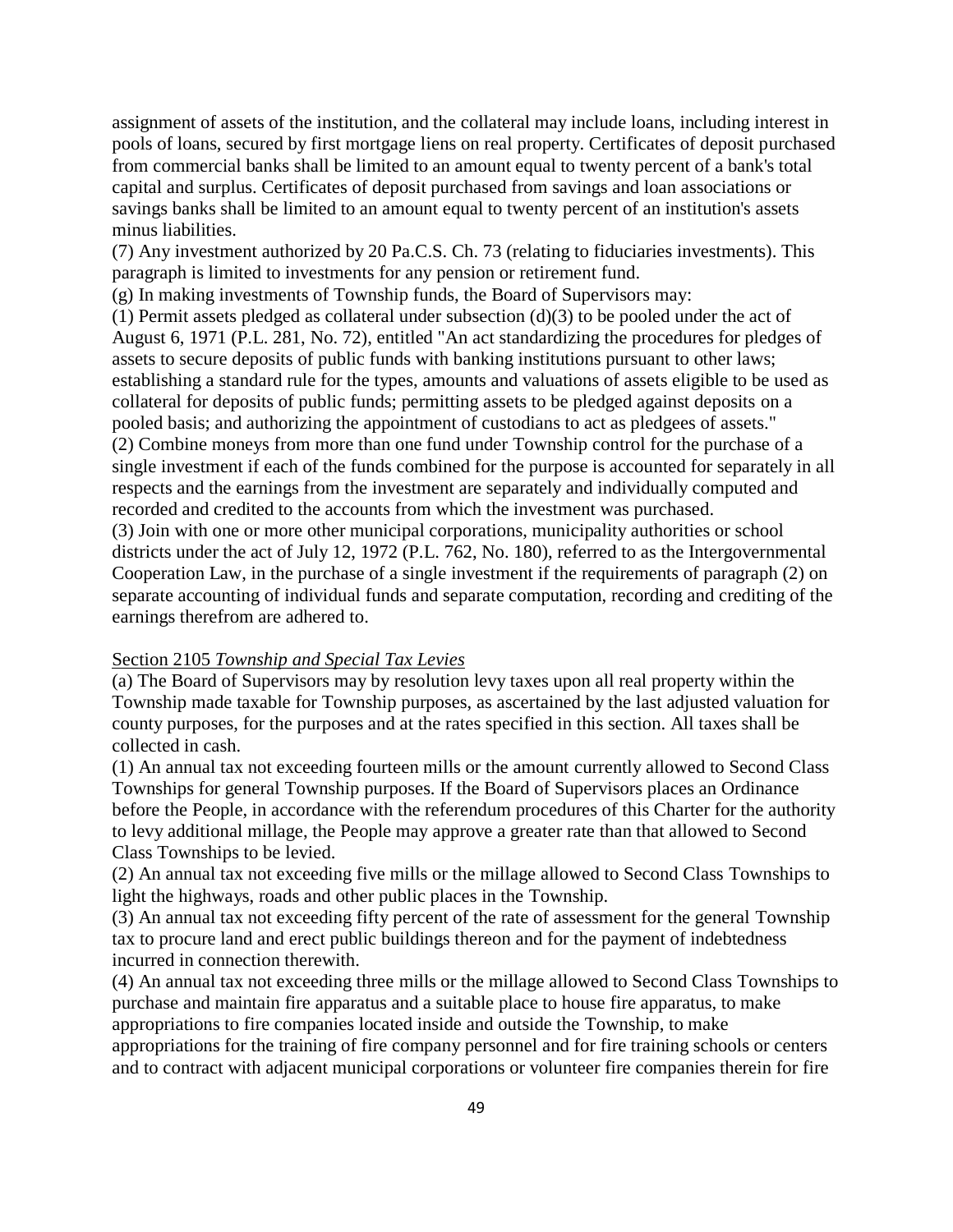protection. If an annual tax is proposed to be set at a level higher than three mills, the question shall be submitted to the voters of the Township.

(5) A tax not exceeding two mills or the millage allowed to Second Class Townships to establish and maintain fire hydrants and fire hydrant water service.

(6) A tax to acquire, maintain and operate parks, playgrounds, playfields, gymnasiums, swimming pools and recreation centers.

(7) An annual tax sufficient to pay interest and principal on any indebtedness incurred under the act of July 12, 1972 (P.L. 781, No. 185), known as the "Local Government Unit Debt Act." (8) An annual tax not exceeding one-half mill to support ambulance and rescue squads serving the Township. If an annual tax is proposed to be set higher than one-half mill or the millage allowed to Second Class Townships, the question shall be submitted to the voters of the Township.

(9) An annual tax not exceeding five mills or the millage allowed to Second Class Townships to create and maintain a revolving fund to be used in making permanent street, sidewalk, water supply or sewer improvements before the collection of all or part of the cost from the property owners. A revolving find may also be used for the deposit of funds raised through the issuance of general obligation bonds of the Township for the making of permanent street, sidewalk, water supply or sewer improvements. When all or part of the cost of the construction of any permanent street, sidewalk, water supply or sewer improvement is paid from the revolving fund and is later assessed and collected from the owners of the property adjoining or abutting upon the improvement, the collections shall be applied to the credit of the revolving fund to the extent of the withdrawal therefrom for that purpose.

(10) An annual special tax not exceeding two mills or the millage allowed to Second Class Townships to create and accumulate moneys in a road equipment fund to be used exclusively for purchasing road equipment.

Section 2105 *Procedure for Referendum on Tax Questions* When the assent of the electors is required under this Article for special tax levies, the county board of elections shall frame the question under the election laws of this Commonwealth for submission to the voters of the Township at the first municipal or general election occurring not less than sixty days after submission of the question.

Section 2106 *Taxes for Special Districts* This Article does not include the levy of any taxes upon particular districts or parts of any Township for particular purposes.

Section 2107 *Tax Rate to be Expressed in Dollars and Cent* When the Board of Supervisors by resolution establishes the rate of taxation for any year at a mill rate, the resolution shall also include a statement expressing the rate of taxation in dollars and cents on each one hundred dollars (\$100) of assessed valuation of taxable property.

Section 2108 *Tax Duplicates* The Board of Supervisors shall require a duplicate to be made designating the amount of Township tax levied against each taxpayer of the Township, and also duplicates for all other taxes levied and assessed under this act, and deliver the duplicate within thirty days after the adoption of the budget or within thirty days after receipt of the assessment roll from the county, whichever is later, to the Township tax collector.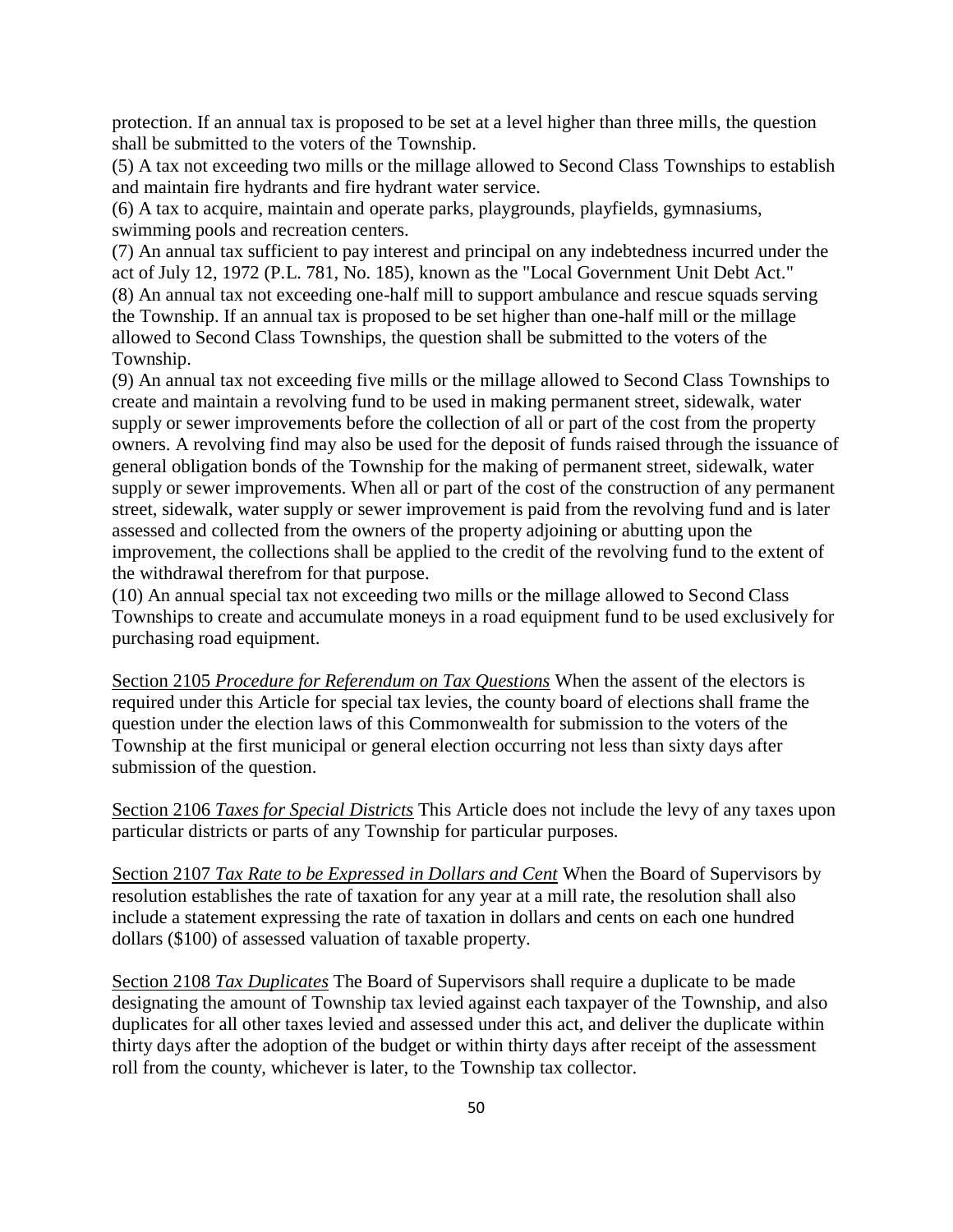### Section 2109 *Additions and Revisions to Duplicates*

(a) When there is any construction of a building or buildings not otherwise exempt as a dwelling after the first day of January of any year and the building is not included in the tax duplicate of the Township, the authority responsible for assessments in the Township shall upon the request of the Board of Supervisors direct the assessor in the Township to inspect and reassess, subject to the right of appeal and adjustment by the State law under which assessments are made, all taxable property in the Township to which major improvements have been made after the first day of January of any year and to give notice of the reassessments within ten days to the authority responsible for assessments, the Township and the property owner. The property shall be added to the duplicate and is taxable for Township purposes at the reassessed valuation for that proportionate part of the fiscal year of the Township remaining after the property was improved. Any improvement made during the month shall be computed as having been made on the first day of the month. A certified copy of the additions or revisions to the duplicate shall be furnished by the Board of Supervisors to the Township tax collector, together with its warrant for collection of the taxes, and within ten days the Township tax collector shall notify the owner of the property of the taxes due in the Township.

(b) When an assessment is made for a portion of a year, the assessment shall be added to the duplicate of the following or succeeding year unless the value of the improvements has already been included in that duplicate.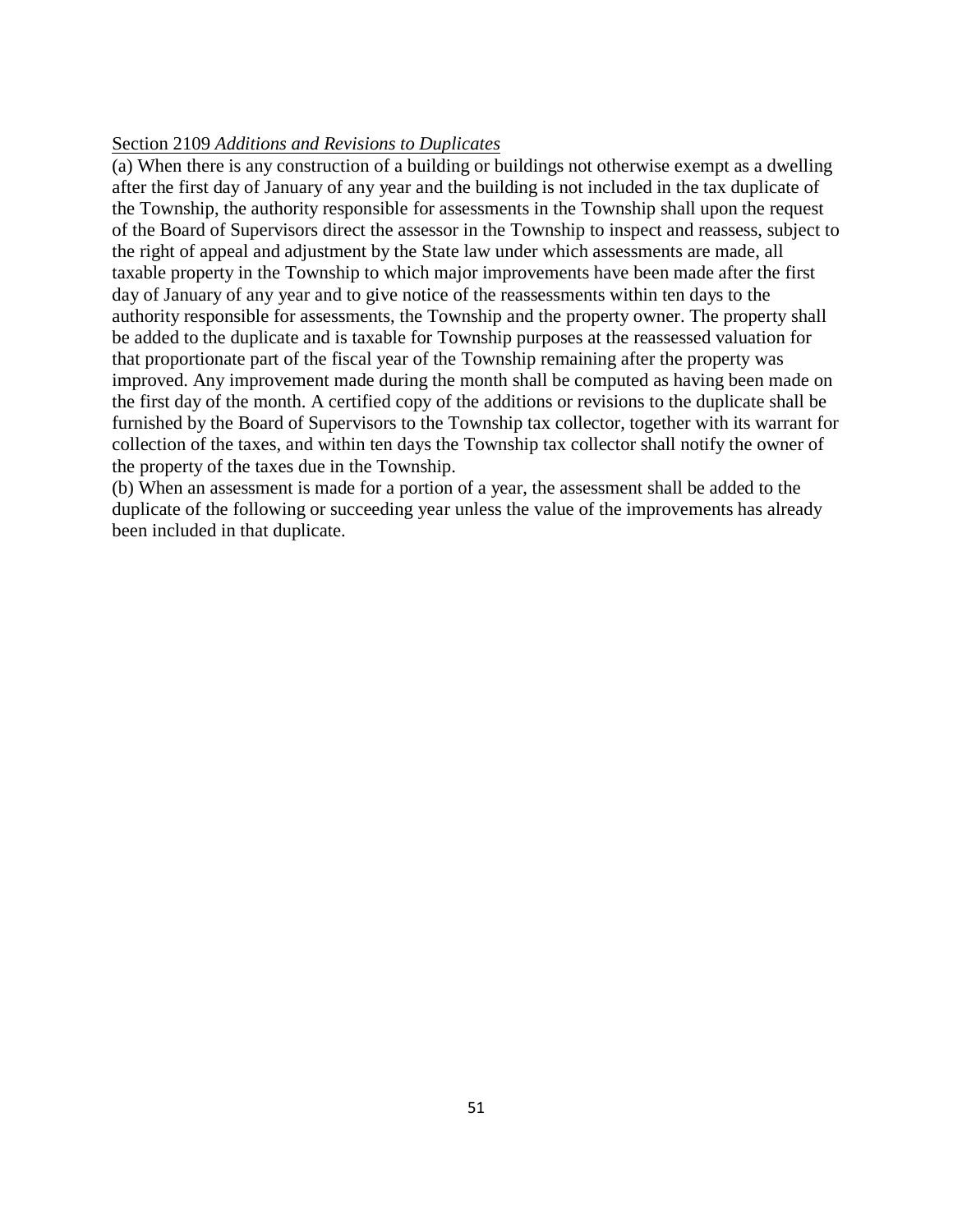# **ARTICLE XXII COLLECTION OF ASSESSMENTS**

## Section 2201 *Assessments Collected by Tax Collector*

(a) When any assessment for streetlights, fire hydrant service, police protection or other service is implemented by the Board of Supervisors and charged to the tax collector for collection, assessments for the service shall be filed with the Township tax collector. The tax collector shall give thirty days' notice that the assessments are due and payable. The notice shall state the due date to each party assessed and be served by mailing notice to the owner of the property. The tax collector is entitled to the same commission for the collection of these assessments as for the collection of the general Township tax. If any assessment remains unpaid ninety days after the due date, it shall be turned over to the Township solicitor for collection by means of an action in assumpsit for recovery or a municipal lien filed against the property of the delinquent owner for the amount of the unpaid assessment, plus interest established by the Board of Supervisors from the date the assessment was due. If an owner has two or more lots against which there is an assessment for the same year, the lots shall be embraced in one claim. Assessments, when collected, shall be paid over to the Township treasurer, who shall deposit and keep them in a separate account, to be paid out only for expenses incurred in providing the service. Each special assessment account shall be audited by the appointed accountant of the Township. (b) When any assessment for refuse collection in special districts or other service is charged against the owners, occupants or tenants of property within the Township, the collection of which is charged to the tax collector, the assessments for the service shall be filed with the tax collector. The tax collector shall give thirty days' notice that the assessments are due and payable. The notice shall state the due date to each party assessed and be served by mailing to the owner, occupant or tenant of the property. The tax collector is entitled to the same commission for the collection of these assessments as for the collection of the general Township tax. If any assessment remains unpaid ninety days after the due date, it shall be turned over to the Township solicitor for collection by action in assumpsit for the amount of the unpaid assessment, plus interest established by the Board of Supervisors from the date the assessment was due and all costs incurred in the collection of the assessment. Assessments, when collected, shall be paid over to the Township treasurer, who shall deposit and keep them in a separate account, to be paid out only for expenses incurred in providing the service. Each special assessment account shall be audited by the appointed auditor of the Township.

### Section 2202 *Assessments Collected by Township Treasurer*

(a) When any assessment for construction, maintenance and repair of street, sewer, water, sidewalks, curbs or other service is implemented by the Board of Supervisors, the collection of which is not charged to the tax collector, the assessments for the service shall be filed with the Township treasurer. The Township treasurer shall give thirty days' notice that the assessments are due and payable. The notice shall state the due date to each party assessed and shall be served by mailing it to the owner of the property. If any assessment remains unpaid ninety days after the due date, it shall be turned over to the Township solicitor for collection by means of an action in assumpsit for recovery or a municipal lien filed against the property of the delinquent owner for the amount of the unpaid assessment, plus interest established by the Board of Supervisors from the date the assessment was due. If an owner has two or more lots against which there is an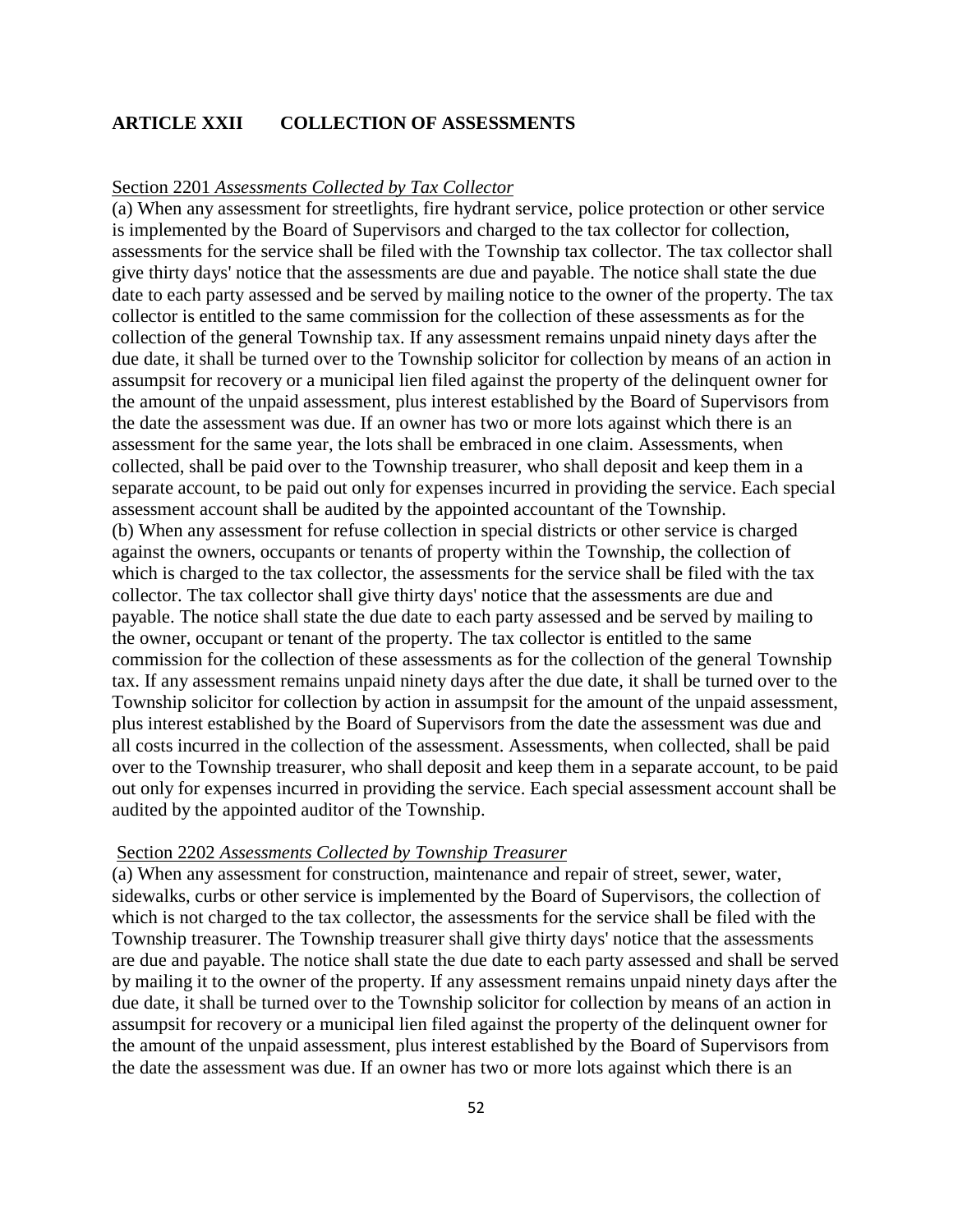assessment for the same year, the lots shall be embraced in one claim. Upon receipt of payment of assessments, the Township treasurer shall deposit the assessments in a separate account, to be paid out only for expenses incurred in providing the service. Each special assessment account shall be audited by the appointed auditor of the Township.

(b) When any assessment for refuse collection or other service is charged against the owners, occupants or tenants of property within the Township, the collection of which is not charged to the tax collector, the assessments shall be filed with the Township treasurer. The Township treasurer shall give thirty days' notice that the assessments are due and payable. The notice shall state the due date to each party assessed and be served by mailing it to the owner, occupant or tenant of the property. If any assessment remains unpaid ninety days after the due date, it shall be turned over to the Township solicitor for collection by action in assumpsit for the amount of the unpaid assessment, plus interest established by the Board of Supervisors from the date the assessment was due and all costs incurred in the collection of the assessment. Upon receipt of the assessments, the Township treasurer shall deposit and keep them in a separate account, to be paid out only for expenses incurred in providing the service. Each special assessment account shall be audited by the appointed accountant of the Township.

## Section 2203 *Installment Payments*

(a) When the Township authorizes the construction or acquisition of any sanitary sewer or system of sanitary sewers, or the improvement of any street or portion thereof, or the installation of curbing or sidewalks, or a water supply or water systems, and all or part of the cost is assessed against the properties benefited, improved or accommodated by the sewer or system of sewers, or curbing or sidewalks, or water supply, or abutting upon the street or portion thereof, the Board of Supervisors may authorize the payment of the assessment in equal annual or more frequent installments. The Ordinance shall specify the length of time over which the installments may be extended and whether payments are to be made by annual or more frequent installments. Installments shall bear interest at a rate not to exceed six percent or a higher amount equal to the amount of interest on the indebtedness, if any, commencing at the time established by Ordinance. If bonds have been issued and sold to provide for the payment of any street improvement, the assessments shall not be payable beyond the term for which the bonds are issued, and the expenses for the improvements and interest thereon to the first day when interest is payable on the bonds shall be taken as the cost of the improvement to be assessed on the property benefited. (b) Claims to secure the assessments shall be entered in the prothonotary's office of the county at the same time and in the same form and shall be collected in the same manner as municipal claims are filed and collected.

(c) Assessments are payable to the Township treasurer in quarterly, semi-annual or annual installments, with interest from the date from which interest is computed on the amount of the assessments.

(d) If there is a default in the payment of any installment and interest for a period of sixty days after it becomes due, the entire assessment and accrued interest shall become due, and the Township solicitor shall proceed to collect the assessment under the general laws relating to the collection of municipal claims.

(e) Any owner of property against whom any assessment is made may pay the assessment in full, at any time, with interest and costs thereon to the due date of the next installment, and that payment shall discharge the lien.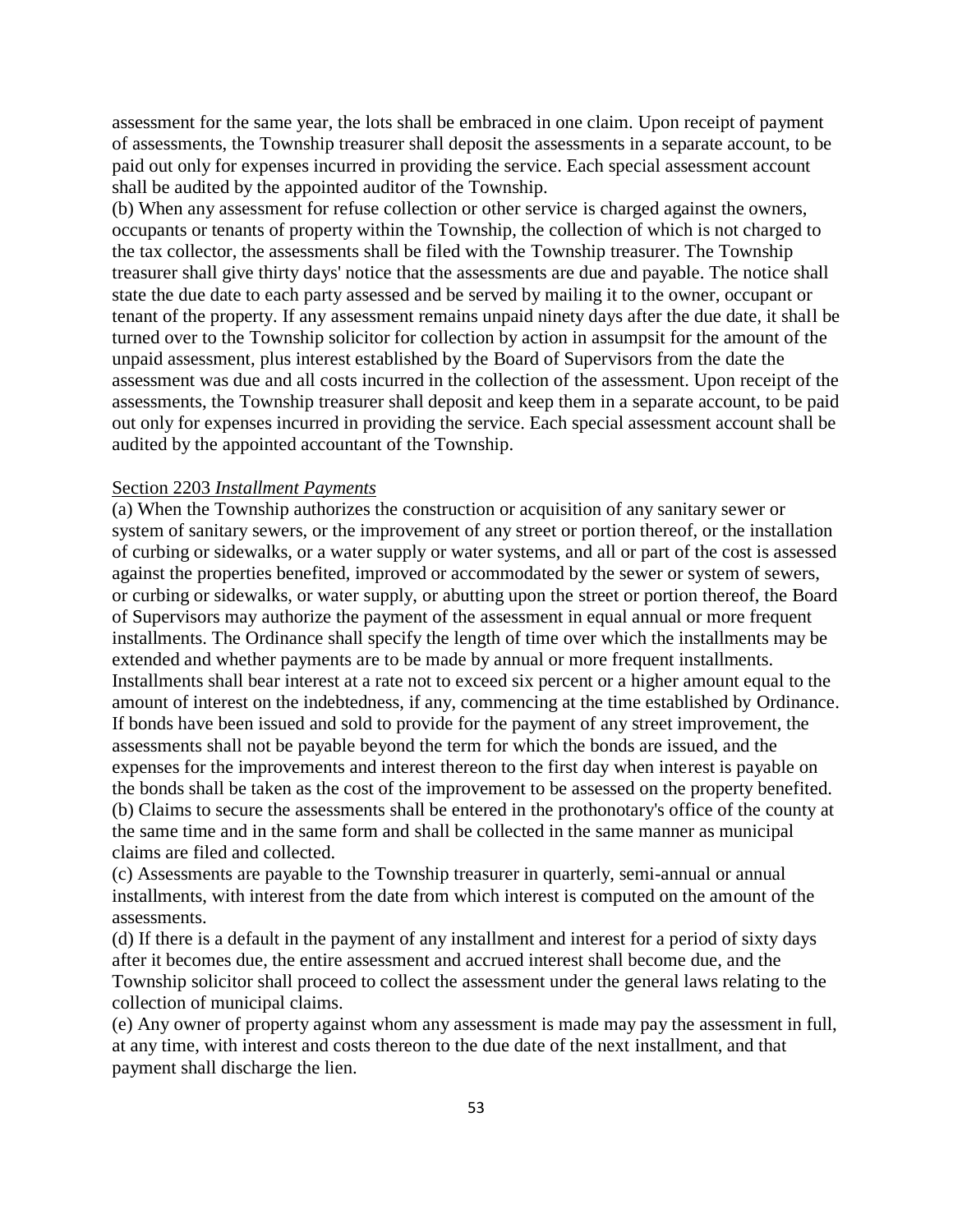# **ARTICLE XXIII CONTRACTS**

Section 2301 *Power to Make Contracts* The Board of Supervisors may make contracts for purchases, so long as those contracts do not conflict with the rights, prohibitions, policies and provisions of this Charter and laws of the Township. No contract purporting to have effect in the Township, which violates any of the rights, prohibitions, policies or provisions of this Charter, shall be valid within Blaine Township.

### Section 2302 *Letting Contracts*

(a) All contracts or purchases in excess of ten thousand dollars (\$10,000), except those specifically excluded, shall not be made except with and from the lowest responsible bidder after due notice in one newspaper of general circulation in the Township. The notice for bids shall be published at least two times at intervals of not less than three days in daily newspapers or once a week for two successive weeks in weekly newspapers. The first advertisement shall be published not more than forty-five days, and the second advertisement not less than ten days, before the date set for the opening of bids. Notice of proposed contracts or purchases shall also be posted where the Board of Supervisors normally meets or in a conspicuous place within the Township. Any published notice for bids shall contain full plans and specifications, or refer to the places where copies thereof can be obtained, state the amount of the performance bond determined under subsection (g) and give the date, time and place of a meeting at which an individual or committee appointed by the Board of Supervisors or the Board of Supervisors will open and read the bids.

(b) Written or telephonic price quotations from at least three qualified and responsible contractors shall be requested for all contracts that exceed four thousand dollars (\$4,000) but are less than the amount requiring advertisement and competitive bidding, or, in lieu of price quotations, a memorandum shall be kept on file showing that fewer than three qualified contractors exist in the market area within which it is practicable to obtain quotations. A written record of telephonic price quotations shall be made and shall contain at least the date of the quotation, the name of the contractor and the contractor's representative, the construction, reconstruction, repair, maintenance or work which was the subject of the quotation and the price. Written price quotations, written records of telephonic price quotations and memoranda shall be retained for a period of three years.

(c) The Board of Supervisors may purchase or make contracts under the act of October 27, 1979 (P.L. 241, No. 78), entitled "An act authorizing political subdivisions, municipality authorities and transportation authorities to enter into contracts for the purchase of goods where no bids are received," if no bids are received on an item after proper notices.

(d) The amount of the contract, whether of straight sale price, conditional sale, lease, lease purchase or otherwise, is the entire amount the Township pays to the successful bidder in order to obtain the services or property, or both, and does not mean only the amount which is paid to acquire title or to receive any other particular benefit or benefits.

(e) The award of contracts shall only be made by public announcement at the meeting at which bids are opened by the Board of Supervisors, or received from the individual or committee appointed by the Board of Supervisors to open and read bids, or at a subsequent meeting of the Board of Supervisors, the time and place of which shall be publicly announced when bids are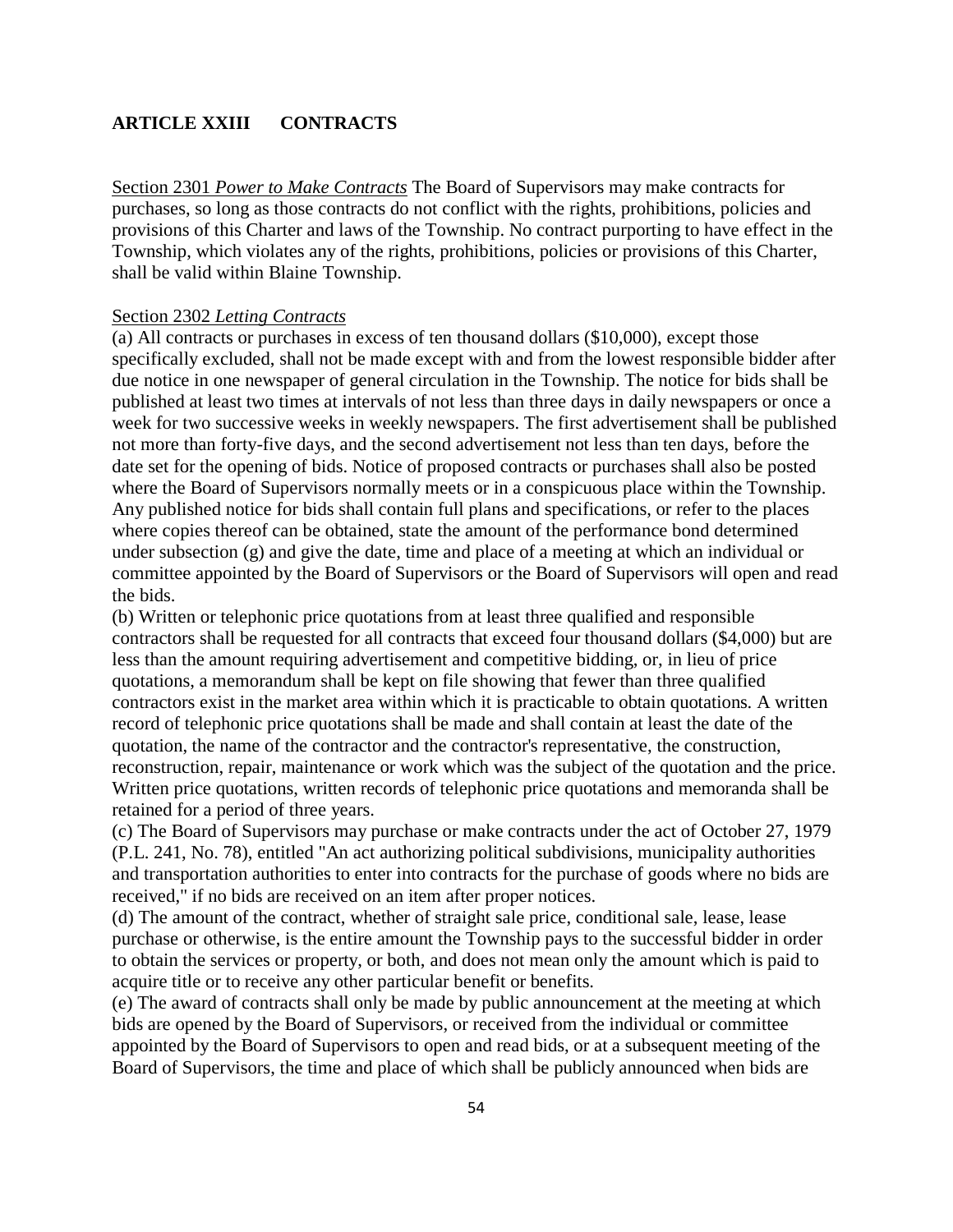received. If for any reason one or both of the meetings are not held, the same business may be transacted at a subsequent meeting if at least five days' notice of the meeting is published in the same newspaper as the notice of bids. Bidders shall be notified and other interested parties, upon request, shall be notified of the date, time and location of the opening of bids and may be present when the bids are opened.

(f) The Board of Supervisors may reject all bids received if it is believed to be in the best interest of the Township, and at a public meeting the reasons for the rejection of all bids shall be announced and be noted in the minutes.

(g) Unless covered under the bonding requirements of the act of December 20, 1967 (P.L. 869, No. 385), known as the "Public Works Contractors' Bond Law of 1967," the successful bidder shall furnish a bond guaranteeing performance of the contract, in an amount as determined by the supervisors at the time of advertising for bids which shall be not less than ten percent nor more than one hundred percent of the amount of the contract, within twenty days after the contract is awarded. If the bidder fails to furnish the bond within twenty days, unless delivery is made or the entire contract is fulfilled during that time, the contract is void. Delivery, accomplishment and guarantees may be required in all cases, including the exceptions contained in this section. (h) The contracts or purchases made by the Board of Supervisors involving payments in excess of the required advertising amount, which do not require advertising, bidding or price quotations are as follows:

(1) Those made for emergency or routine maintenance, repairs or replacements for water, electric light and other public works of the Township if they do not constitute new additions, extensions or enlargements of existing facilities and equipment.

(2) Those made for improvements, repairs or maintenance of any kind made or provided by any Township through its own employees. All contracts or purchases of materials used for improvement, maintenance or construction in excess of four thousand dollars (\$4,000) but less than the required advertising amount are subject to the provisions contained in subsection (b), and those contracts or purchases in excess of the required advertising amount are subject to the advertising requirements contained in subsection (a).

(3) Those involving any policies of insurance or surety company bonds, those made for public utility service, those made for electricity, or telecommunications service and those made with another municipal corporation, county, school district or municipality authority or Federal or State Government, including the sale, leasing or loan of any supplies or materials by the Federal or State Government or their agencies. ((3) amended October 11, 2000, P.L.535, No. 70)

(4) Those involving personal or professional services.

(5) Those made for materials and supplies or equipment rental under emergency conditions under 35 Pa.C.S. Pt. V (relating to emergency management services).

(6) Those contracts involving equipment rental with operators if more than fifty percent of the total labor personnel hours required for the completion of the contract is supplied by the Township through its own employees.

(7) Those contracts for the purchase of repair parts or materials for use in existing Township equipment or facilities if the item or material to be purchased is the sole item of its kind on the market or is manufactured as a replacement for the original item or equipment being repaired. (8) Those for used equipment, articles, apparatus, appliances, vehicles or parts thereof being purchased from a public utility.

(9) Those where particular types, models or pieces of equipment, articles, apparatus, appliances,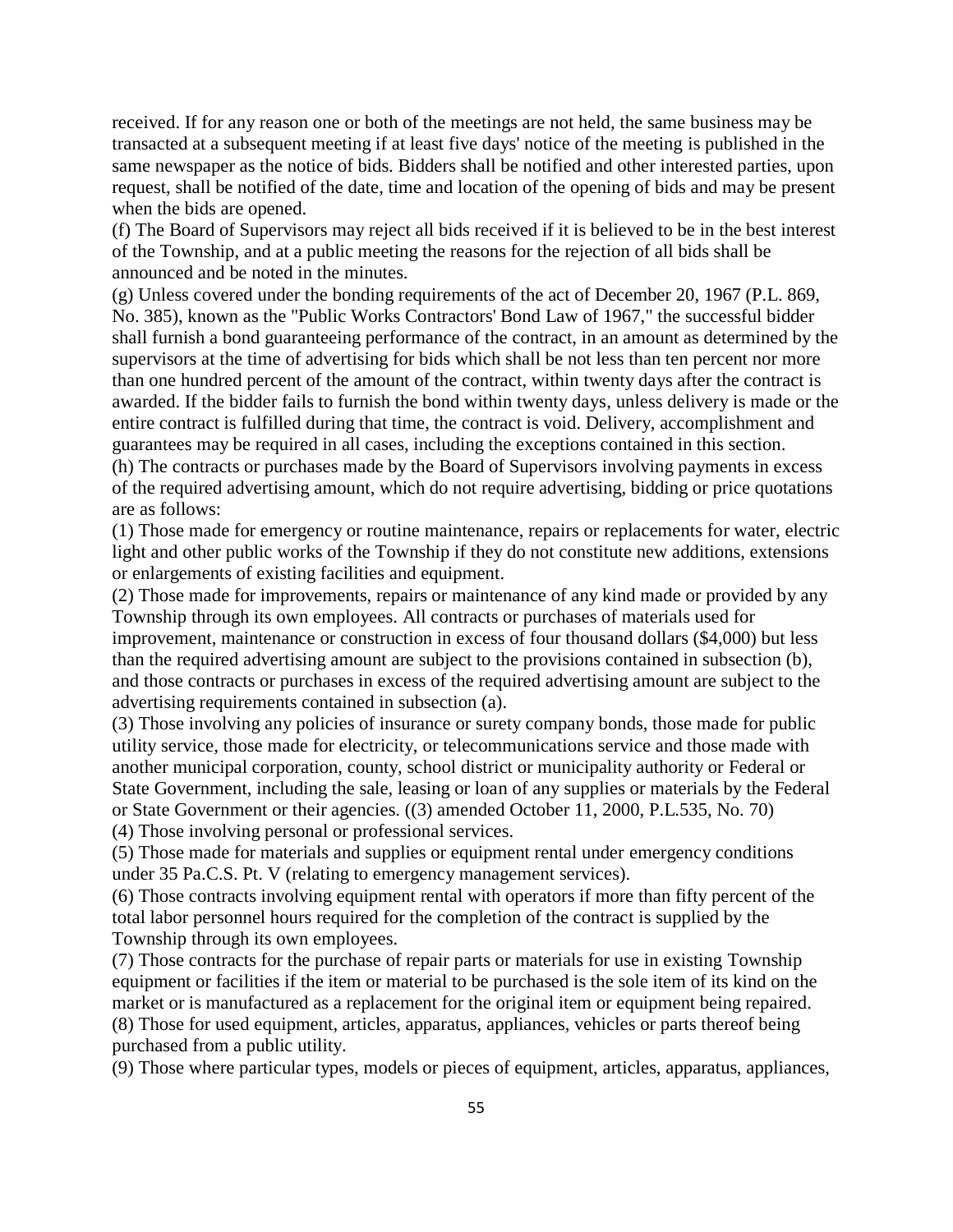vehicles or parts thereof which are patented and manufactured products.

(i) No Township official, either elected or appointed, or Township employee who knows, or who by the exercise of reasonable diligence could know, shall be interested to any appreciable degree, either directly or indirectly, in any contract for the sale or furnishing of any supplies or materials for the use of the Township or for any work to be done for the Township involving the payment by the Township of more than five hundred dollars (\$500) in any year unless the contract is awarded through the public bid process. This limitation does not apply if the officer or appointee of the Township is an employee of the person, firm or corporation to which the money is to be paid in a capacity with no possible influence on the transaction and the officer cannot possibly be benefited thereby, either financially or otherwise. If a supervisor is within this exception, the supervisor shall so inform the Board of Supervisors and refrain from voting on the payments and shall in no manner participate in the contract. Any official or appointee who knowingly violates this provision is subject to surcharge to the extent of the damage shown to be sustained by the Township, is ousted from office or employment and commits a misdemeanor of the third degree. (j) Contracts for the purchase of materials or rental of equipment for the construction,

reconstruction, maintenance and improvement of roads and bridges shall be in writing and let only on standard specifications of the Department of Transportation.

(k) Contracts for the purchase of materials or supplies may be bid on a per-unit basis.

(l) No person, consultant, firm or corporation contracting with a Township for purposes of rendering personal or professional services to the Township shall share with any Township officer or employee, and no Township officer or employee shall accept, any portion of the compensation or fees paid by the Township for the contracted services provided to the Township except under the following terms or conditions:

(1) Full disclosure of all relevant information regarding the sharing of the compensation or fees shall be made to the Board of Supervisors.

(2) The Board of Supervisors must approve the sharing of any fee or compensation for personal or professional services before the performance of the services.

(3) No fee or compensation for personal or professional services may be shared except for work actually performed.

(4) No shared fee or compensation for personal or professional services may be paid at a rate in excess of the commensurate for similar personal or professional services.

Section 2303 *Road Contracts* The Board of Supervisors may make a contract for the improvement and keeping in repair of Township roads. No contract shall extend over a period of more than four years. Every contractor for road work shall give bond for the amount of the contract and sign specifications furnished by the Board of Supervisors for the building and care of the contract roads.

### Section 2304 *Evasion of Advertising Requirements*

(a) No supervisor shall evade the provisions of section 2302 as to advertising for bids by purchasing or contracting for services and personal properties piecemeal to obtain prices under the required advertising price. This provision is intended to make unlawful the evading of advertising requirements by making a series of purchases or contracts each for less than the advertising requirement price, or by making several simultaneous purchases or contracts each below the required advertising price, when the transactions involved should have been made as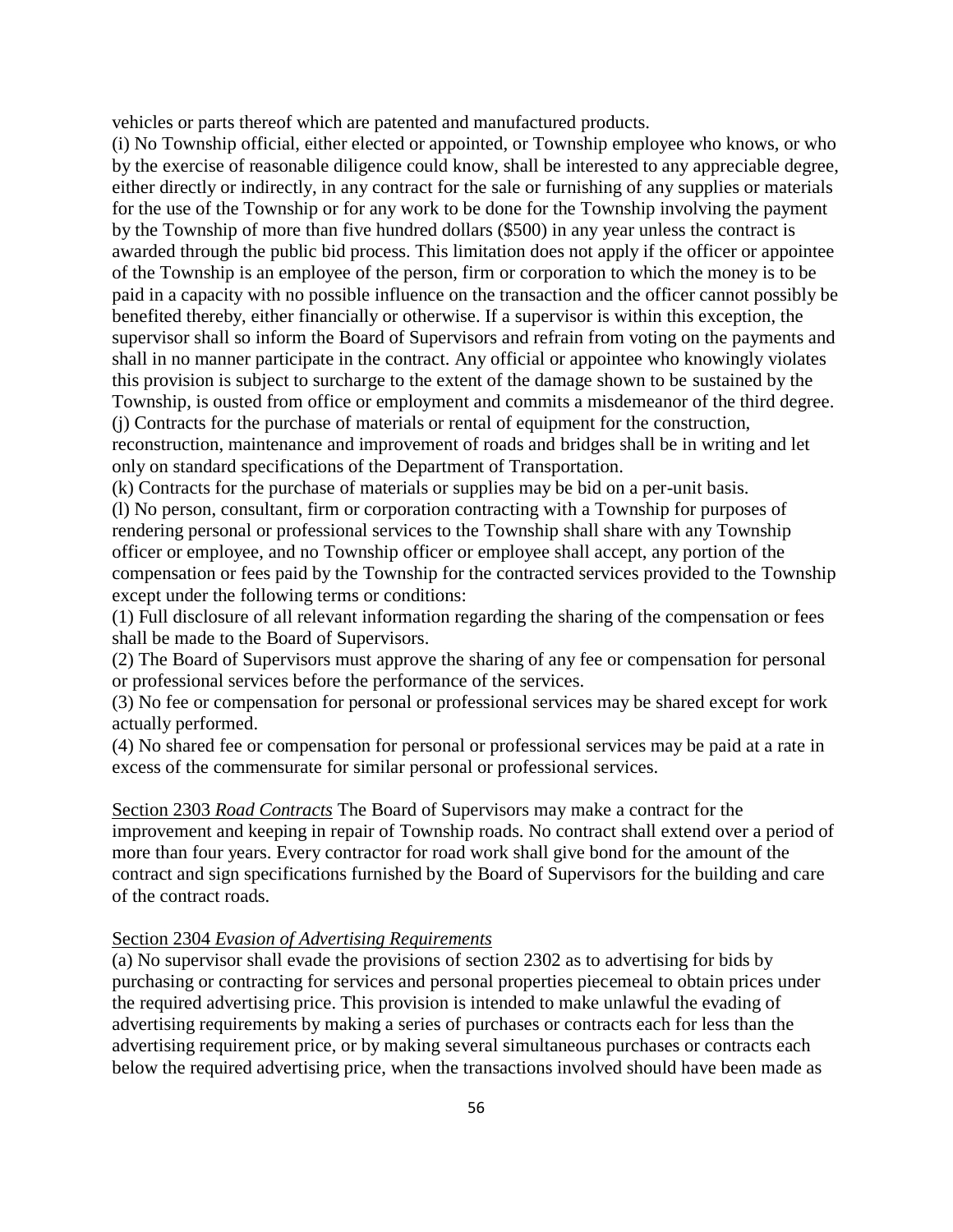one transaction for one price. Any supervisors who vote in violation of this provision and who know that the transaction upon which they vote is or ought to be part of a larger transaction and that it is being divided in order to evade the requirements as to advertising for bids are jointly and severally subject to surcharge for ten percent of the full amount of the contract or purchase. (b) Any supervisor who votes to unlawfully evade the provisions of this article and who knows that the transaction upon which he so votes is or ought to be a part of a larger transaction and that it is being divided in order to evade the requirements as to advertising for bids commits a misdemeanor of the third degree for each contract entered into as a direct result of that vote. This penalty shall be in addition to any surcharge which may be assessed pursuant to subsection (a).

Section 2305 *Bonds for Protection of Labor and Material Suppliers* Before any contract exceeding five thousand dollars (\$5,000) is awarded to any prime contractor or construction manager for the construction, reconstruction, alteration or repair of any building or other public work or public improvement of the Township, the contractor shall furnish to the Township a payment bond for the protection of claimants supplying labor or materials to the prime contractor to whom the contract is awarded, at one hundred percent of the contract amount, conditioned for the prompt payment of all materials furnished or labor supplied or performed in the prosecution of the contract under the act of December 20, 1967 (P.L. 869, No. 385), known as the "Public Works Contractors' Bond Law of 1967."

Section 2306 *Purchase Contracts for Supplies and Equipment; Fire Company, Et Cetera; Participation* The Board of Supervisors may permit any paid or volunteer fire company, paid or volunteer rescue company and paid or volunteer ambulance company in the Township to participate in purchase contracts for supplies and equipment of the Township and agreeing that it will be bound by any terms and conditions the Township prescribes.

Section 2307 *Separate Specifications for Branches of Work* In the preparation of specifications for the erection or alteration of any public building, when the entire cost of the work exceeds the advertising requirement price, the architect, engineer or person preparing the specifications shall prepare separate specifications for the plumbing, heating, ventilating and electrical work, and the Township shall receive separate bids upon each of those branches of work and award the contract to the lowest bidder.

# Section 2308 *Workers' Compensation Insurance*

(a) All contracts executed by the Township which involve the construction or performance of any work involving the employment of labor shall contain a provision that the contractor shall accept, and file with the Township proof of compliance with or exemption from, insofar as the work covered by the contract is concerned, the act of June 2, 1915 (P.L. 736, No. 338), known as the "Workers' Compensation Act."

(b) Any contract executed in violation of this section is void.

### Section 2309 *Engineers and Architects Not to be Interested in Contracts*

(a) No architect or engineer in the employ of a Township and engaged in the preparation of plans, specifications or estimates may bid on any public work at any letting of the work in the Township.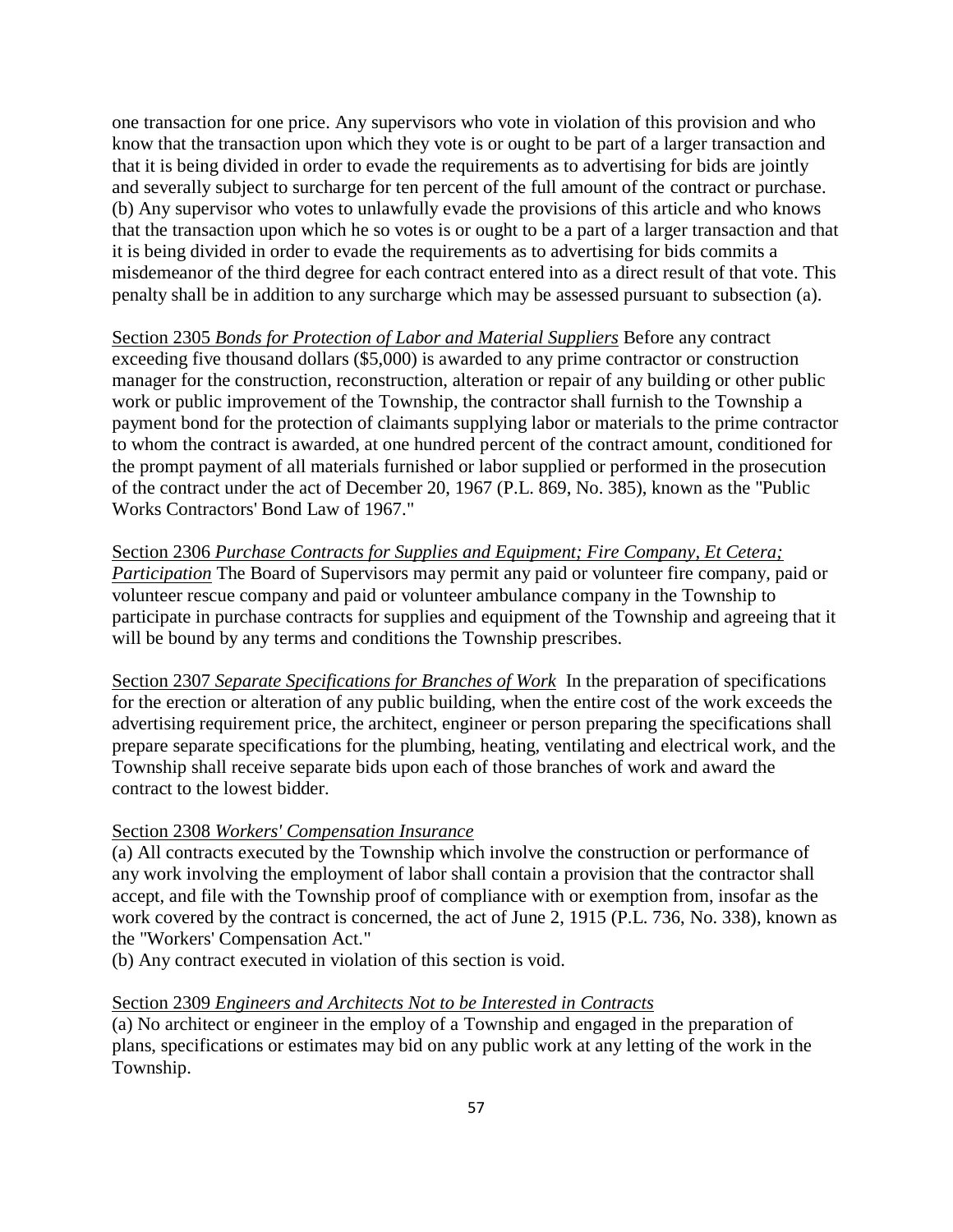(b) An officer of the Township who is charged with letting any public work may not award a contract to any architect or engineer in the employ of the Township.

(c) An architect or engineer in the employ of the Township may not be interested in any contract for public work in the Township or receive any remuneration or gratuity from any person interested in any contract except under section 2302(a).

(d) Any person who violates this section commits a misdemeanor of the third degree.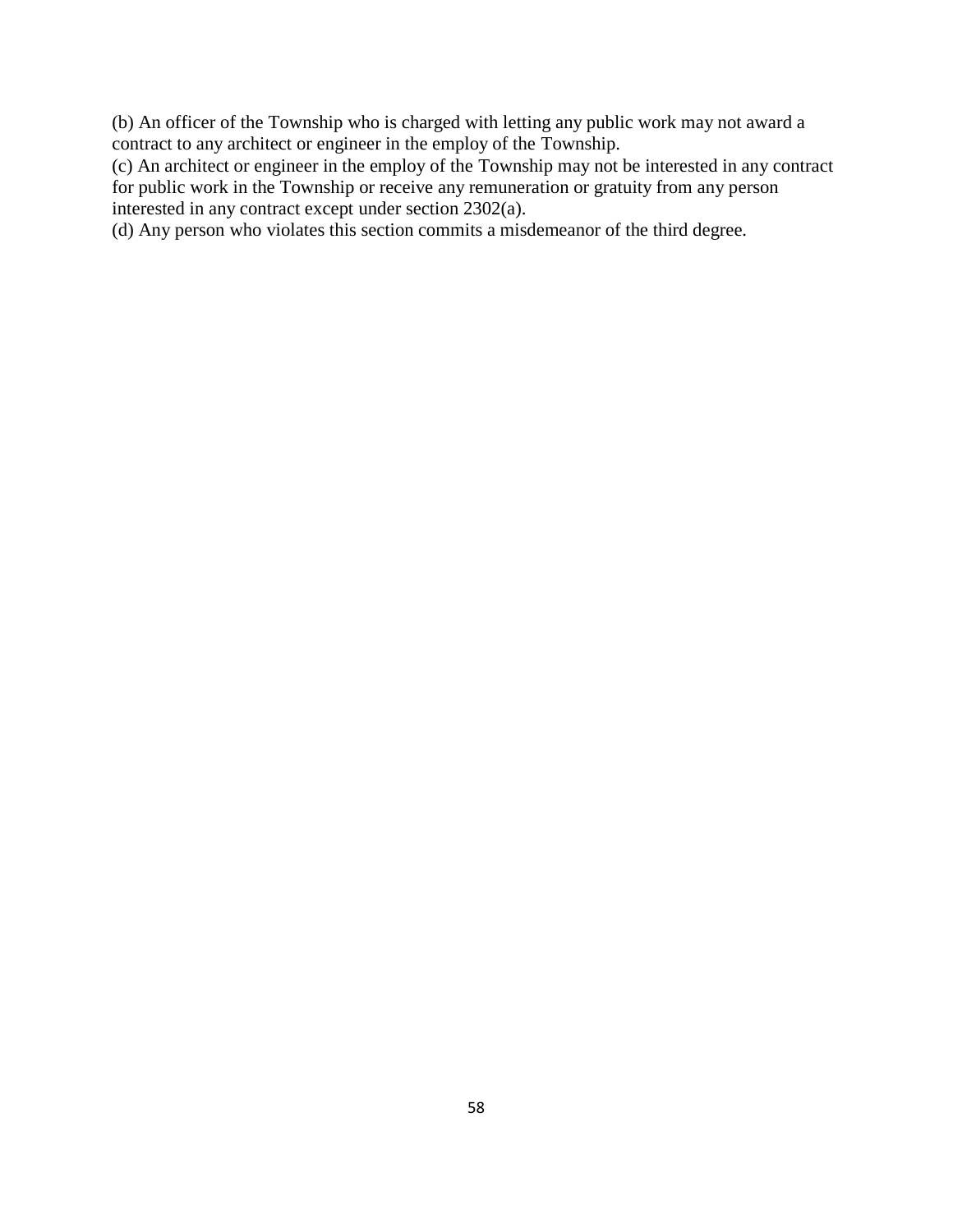# **ARTICLE XXIV FIRE PREVENTION AND PROTECTION**

Section 2401 *Authority of Board of Supervisors* The Board of Supervisors may provide for fire protection within the Township.

# Section 2402 *Fire Hydrants and Water Supply*

(a) The Board of Supervisors may place, replace, operate, maintain and repair or contract with water companies or municipal authorities for the placing, replacing, operating, maintaining and repairing of fire hydrants to water mains, maintaining pressures approved by fire insurance underwriters along highways, streets, roads and alleys within the Township or provide for or acquire a water supply system equipped to supply sufficient water for the protection of property from fire. The moneys necessary for providing or acquiring these fire protection services may be obtained by one of the following methods:

(1) The Board of Supervisors may annually assess the cost of fire protection by an equal assessment upon all property, whether or not exempt from taxation by existing law, within seven hundred and eighty feet of any fire hydrant based upon the assessment of property for county tax purposes.

(2) The Board of Supervisors may annually assess the cost of fire protection by an equal assessment on all property, whether or not exempt from taxation under existing law, abutting upon highways, streets, roads and alleys within seven hundred and eighty feet of any fire hydrant in proportion to the number of feet the property abuts any water main or within seven hundred and eighty feet of any fire hydrant on the water main. The Board of Supervisors may provide for an equitable reduction from the frontage of lots at intersections or where, due to the irregular shape of lots, an assessment of the full frontage would be inequitable.

(3) The Board of Supervisors may pay the cost for fire protection out of the general Township fund. If the Board of Supervisors elects to pay the cost of fire protection services out of the general fund, any special fire protection districts and annual assessments shall be abolished. All moneys in the separate accounts for the special fire protection districts shall be paid into the general fund.

(b) When assessments are made under this section, no assessment shall be made against any farmland or an airport which is privately owned and which is not open nor intended to be open to the public; but vacant lots between built-up sections, either tilled or not tilled, are not farmland. (c) All assessments for fire protection shall be collected by the tax collector under section  $2201(a)$ .

(d) The assessment may be billed on the annual real estate tax bill for Township purposes if authorized by the Governing Body.

### Section 2403 *Fire Companies, Facilities and Training*

(a) The Board of Supervisors may appropriate moneys for the use of the Township or to fire companies located in the Township for the operation and maintenance of fire companies, for the purchase and maintenance of fire apparatus, for the construction, repair and maintenance of fire company houses, for training of fire company personnel and, as set forth in this section, for fire training schools or centers in order to secure fire protection for the inhabitants of the Township. The fire companies shall submit to the Board of Supervisors an annual report of the use of the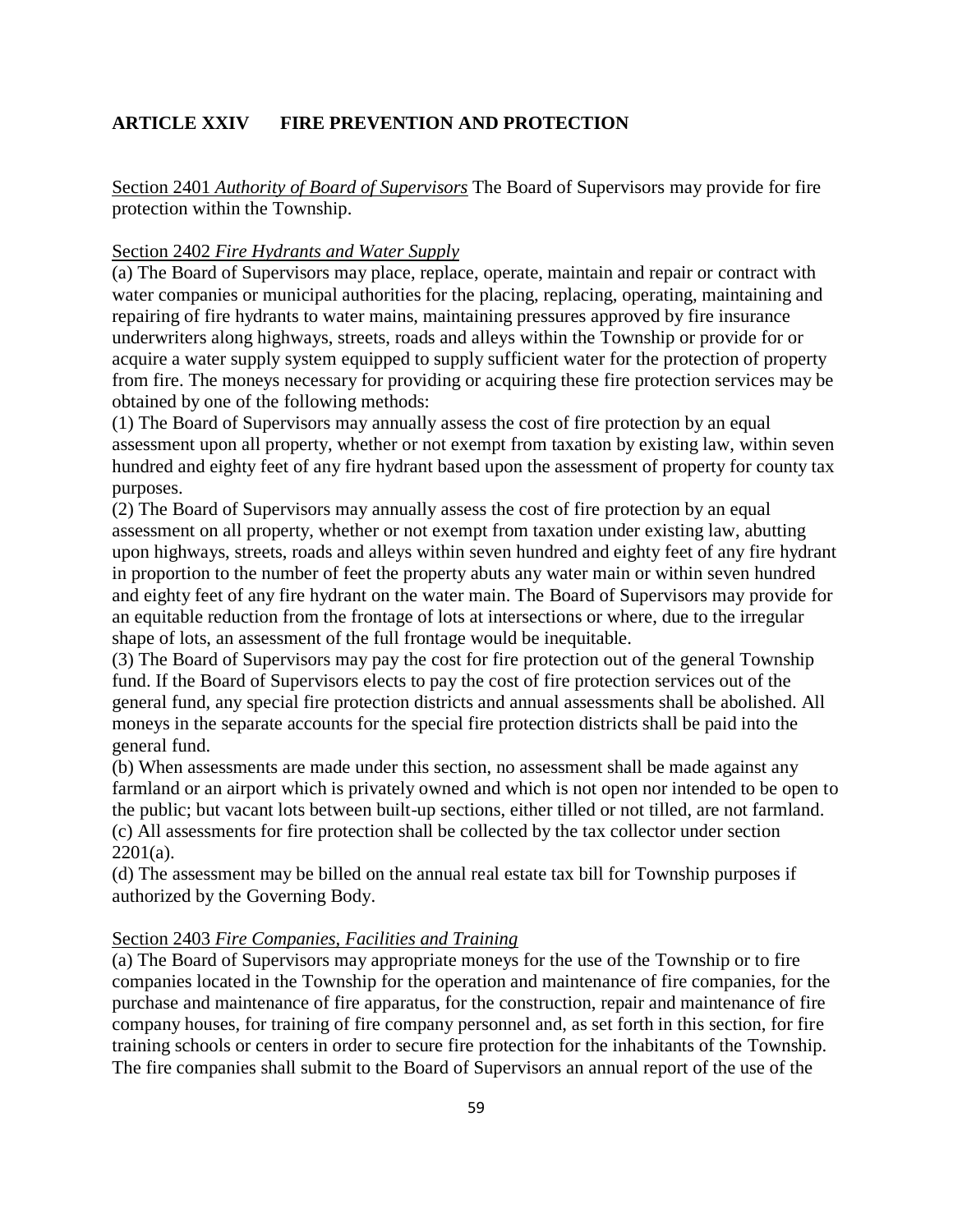appropriated moneys for each completed year of the Township before any further payments may be made to the fire companies for the current year.

(b) The Governing Body may by Ordinance make rules and regulations for the government of fire companies which are located within the Township and their officers.

(c) The Board of Supervisors may contract with or make grants to near or adjacent municipal corporations or volunteer fire companies therein for fire protection in the Township.

(d) No volunteer fire company not in existence in the Township before the effective date of this Charter may organize or operate unless the establishment or organization is approved by resolution of the Board of Supervisors.

(e) The Board of Supervisors may annually appropriate funds to fire companies located within the Township for the training of its personnel and to lawfully organized or incorporated county or regional firemen's associations or an entity created pursuant to the act of July 12, 1972 (P.L.762, No. 180), referred to as the Intergovernmental Cooperation Law, to establish, equip, maintain and operate fire training schools or centers for the purpose of giving instruction and practical training in the prevention, control and fighting of fire and related fire department emergencies to the members of fire departments and volunteer fire companies in any Township, Borough, Town or City within this Commonwealth.

Section 2404 *Ponds, Dams or Impoundments for Fire Protection* The Board of Supervisors may construct or contribute moneys for or participate in the construction of ponds, dams or other impoundments to provide water for fire protection for the Township.

Section 2405 *Fire Prevention Code* The Board of Supervisors may adopt any standard fire prevention code published and printed in book.

Section 2406 *Prohibition of Fire-Producing Devices* The Governing Body may by Ordinance prohibit the smoking or carrying of lighted cigarettes, cigars, pipes or matches and the use of matches or fire-producing devices in retail stores, offices, and other indoor work places, to protect the rights of workers on the job.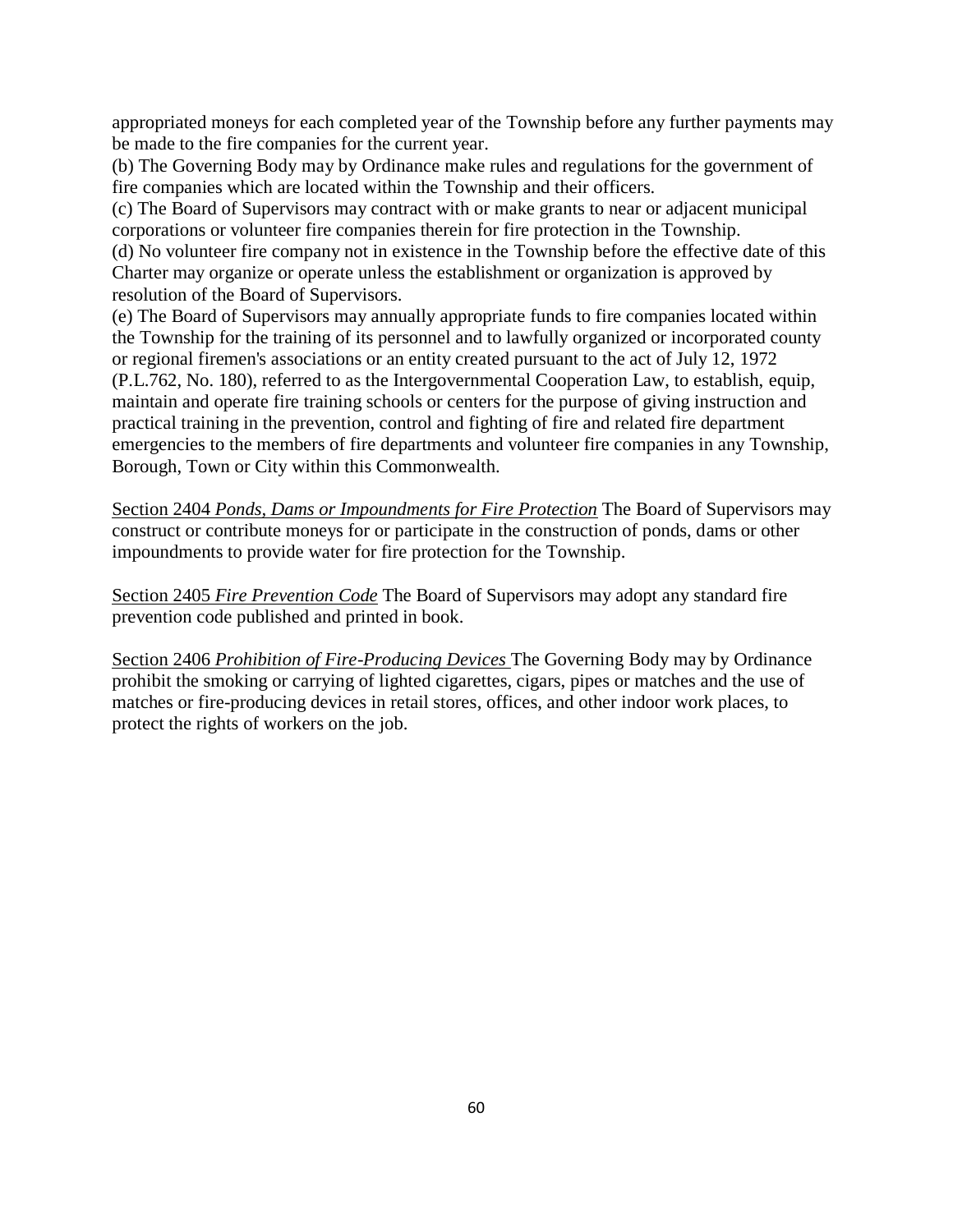# **ARTICLE XXV ACTIONS BY TOWNSHIP**

# Section 2501 *Recovery of Township Claims*

(a) In addition to the remedies under law for the filing of liens for the collection of Township claims, the Township may proceed for the recovery and collection of any Township claim by action of assumpsit against the person who was the owner of the property when the improvement was completed, even if there was a failure on the part of the Township or its agents to enter the municipal claim as a lien against the property assessed for the improvement, and for the recovery of which the action of assumpsit was brought.

(b) Any action in assumpsit shall be commenced within three years after the completion of the improvement from which the claim arises.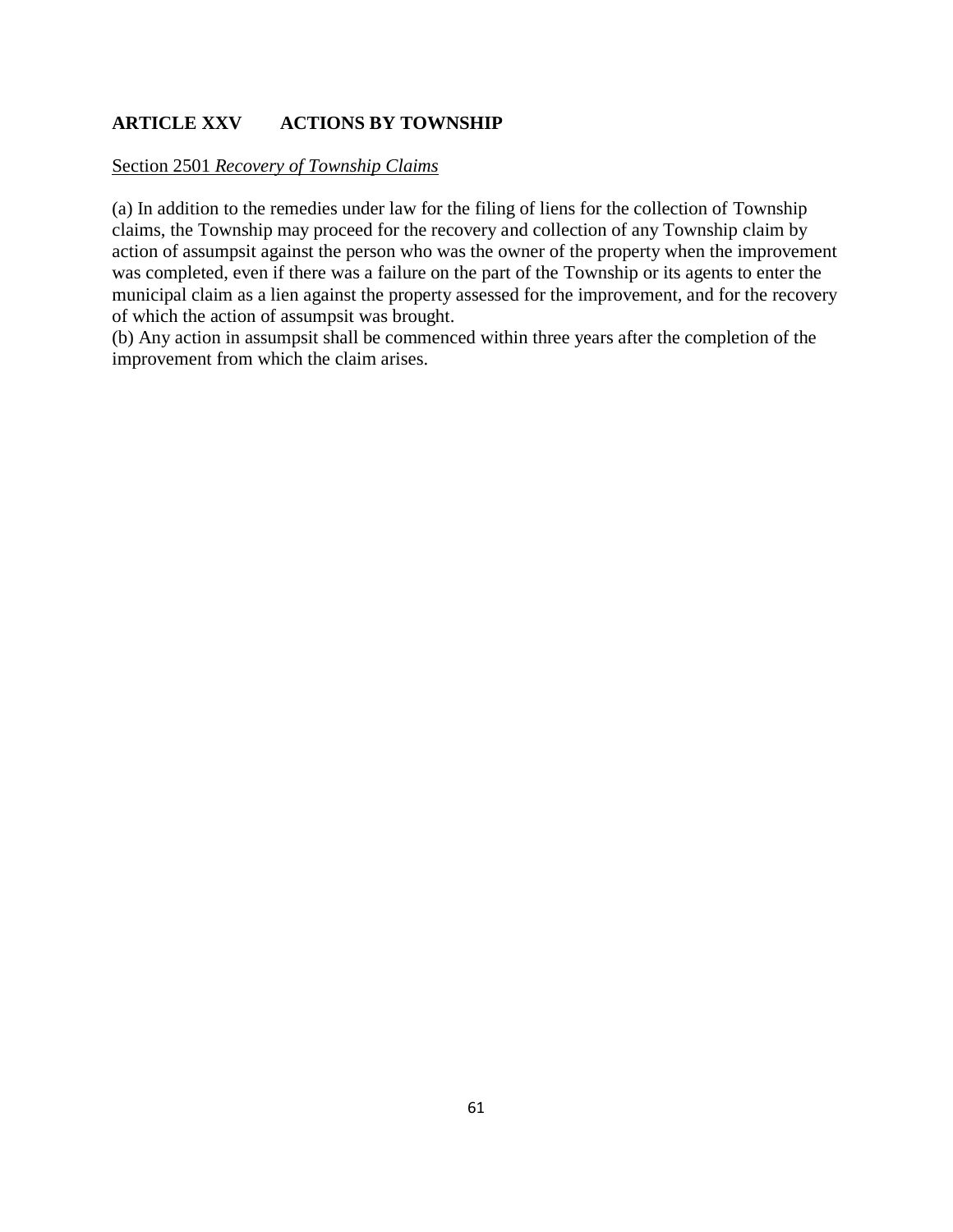# **ARTICLE XXVI SANITARY SEWERS**

Section 2601 *Sanitary Sewers* The Governing Body may establish and construct sanitary sewer systems which shall if possible be constructed along and within the lines of the rights-of-way of public roads. If the Board of Supervisors determines that the systems shall be located on or through private property, the Governing Body may acquire the land by gift, purchase or eminent domain.

## Section 2602 *Sanitary Sewer Connections*

(a) The Governing Body may not require adjoining and adjacent property owners to connect with and use the sanitary sewer system, whether constructed by the Township or a municipality authority or a joint sanitary sewer board. In the case of a sanitary sewer system constructed by the Township pursuant to section 2601, the Board of Supervisors may impose and charge to property owners who desire to connect to the Township's sewer system a connection fee, a customer facilities fee, a tapping fee and other similar fees, as enumerated and defined by clause (t) of subsection B of section 4 of the act of May 2, 1945 (P.L. 382, No. 164), known as the "Municipality Authorities Act of 1945," as a condition of connection to a Township-owned sewer collection, treatment or disposal facility. If any owner of property adjoining or adjacent to or whose principal building is within one hundred and fifty feet from the sanitary sewer fails to connect with and use the sanitary sewer for a period of sixty days after notice to do so has been served by the Board of Supervisors, either by personal service or by registered mail, the property owner wishing to connect to the sanitary sewer system at a future time shall bear all costs of construction and associated costs.

(b) When an existing sanitary sewer system owned by or leased to the Township is extended or altered at the expense of a developer or other private person or corporation under the supervision of the Township or a municipality authority of the Township, the Governing Body may by ordinance or resolution take over the extension or alteration and compel all owners of property which is not already connected to an existing public sanitary sewer system and which is accessible to and whose principal building is within one hundred and fifty feet from the sanitary sewer extension to make connection therewith and use the sanitary sewer system as the Board of Supervisors may order.

(c) Whenever a sewer system or any part or extension thereof owned by the Township has been constructed by the Township at the expense of a private person or corporation or has been constructed by a private person or corporation under the supervision of the Township at the expense of the private person or corporation, the Board of Supervisors shall have the authority to charge a tapping fee, including a reimbursement component, and refund said reimbursement component to the person or corporation who has paid for the construction of said sewer system or any part or extension thereof.

Section 2603 *Referendum Required* No sanitary sewer system shall be constructed under this article unless by a referendum of the People such construction is authorized.

Section 2604 *Entering Lands to Mark Sanitary Sewer Routes; Damages* In the absence of an agreement with the owners of land required for sanitary sewer systems or for the marking of the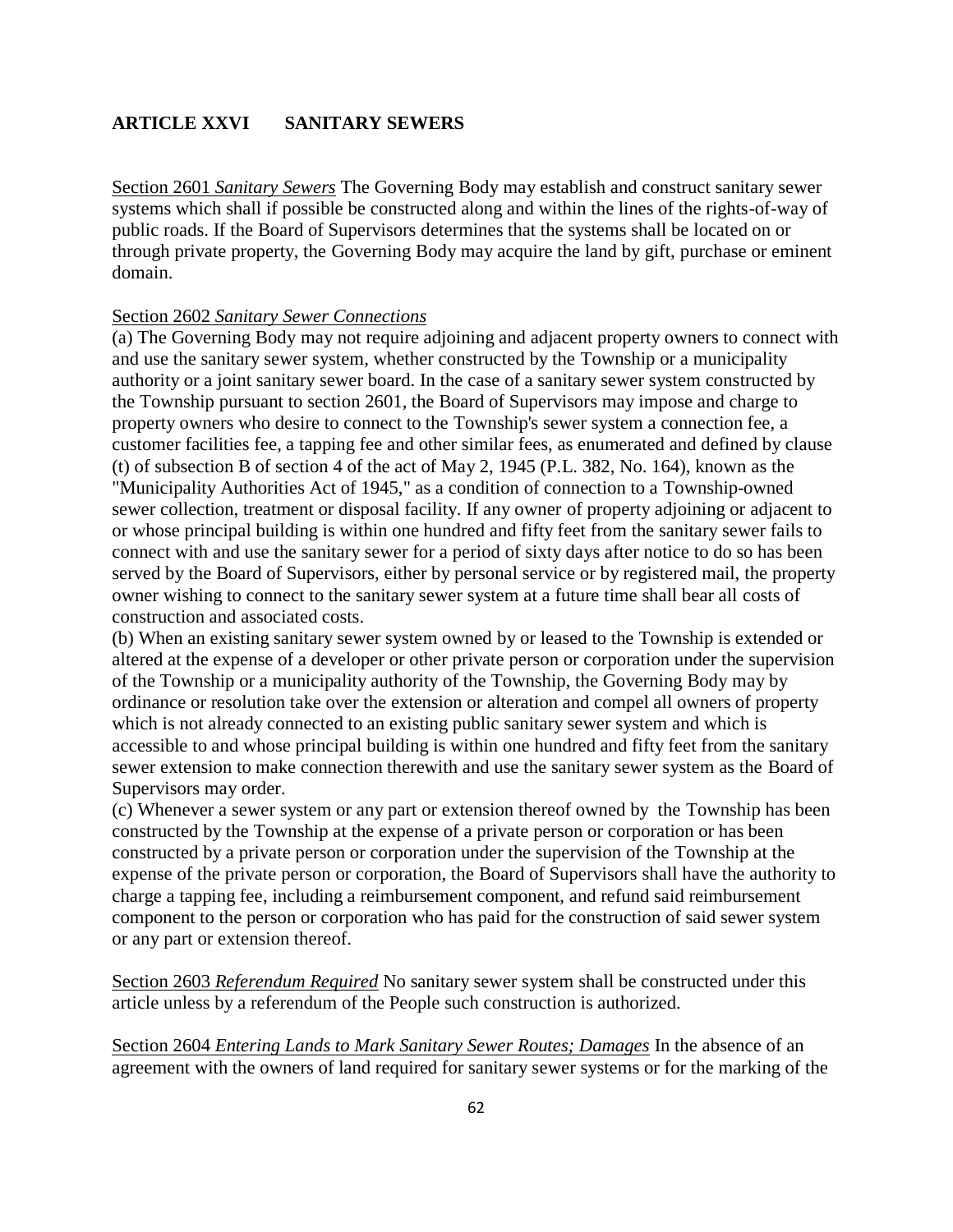route of the systems, the Board of Supervisors or its agents have the right to enter the lands for that purpose. For all damage done by entering the land under this section, the general fund of the Township shall be pledged as security.

Section 2605 *Sanitary Sewer Systems; Acquisition of Land and Facilities; Damages* The Governing Body may acquire by eminent domain or make contracts with other municipal corporations, corporations or persons for the acquisition of lands or facilities for the location, construction, maintenance, reconstruction and enlargement of sanitary sewer systems and treatment facilities. Acquisitions may be made for the purpose of future construction or additions to existing systems. The acquired land may be located either inside or outside the boundaries of the Township. For all damage done to owners of land by reason of the taking of the land, the general fund of the Township shall be pledged as security.

Section 2606 *Cost of Construction; How Paid* All or part of the cost of construction of a sanitary sewer system constructed under this article may be charged upon the properties accommodated or benefited by the construction.

## Section 2607 *Sanitary Sewer Districts*

(a) When a sanitary sewer system is constructed by the Township for the accommodation of a certain portion of the Township, the Board of Supervisors may before or after the construction designate the territory accommodated as one sanitary sewer district or divide it into several sanitary sewer districts. The Board of Supervisors shall estimate the proportion of the cost of the sanitary sewer system to be charged on each of the districts and declare and establish the apportionment by resolution.

(b) When a sanitary sewer system is constructed by the Township for the benefit only of a certain portion of the Township and the cost of main sanitary sewers, pumping stations, pressure lines, et cetera, is charged against the sanitary sewer district or sanitary sewer districts, all or part of the amount charged to each district may be assessed to the district by an assessment upon each lot or piece of land in the district, in proportion to its frontage abutting on the sanitary sewer, or by an assessment upon the several properties abutting on the sanitary sewer, in proportion to benefits, or upon the properties connected with and using the sanitary sewers as rental fees, or each lot or piece of ground abutting upon the sanitary sewer may be assessed, in proportion to its frontage or according to benefits, the cost of a local sanitary sewer, and the balance of the amount charged against the district may be assessed upon the properties connected with and using the sanitary sewer, as rental fees. No district shall be charged with more than its due proportion of the cost of the main sanitary sewers, pumping stations, et cetera, used jointly by more than one district. If the whole of the Township is accommodated by the sanitary sewer system, it may be treated as a single district.

### Section 2608 *Rental Fees*

(a) All persons whose property is connected to a sanitary sewer system shall pay to the Township treasurer, in addition to the cost of making the connection, a monthly, quarterly, semi-annual or annual charge adopted by a resolution of the Board of Supervisors. The charges constitute a lien until paid against the property connected to the sanitary sewer system, and the amount thereof may be recovered by due process of law. All water utilities supplying water to users within the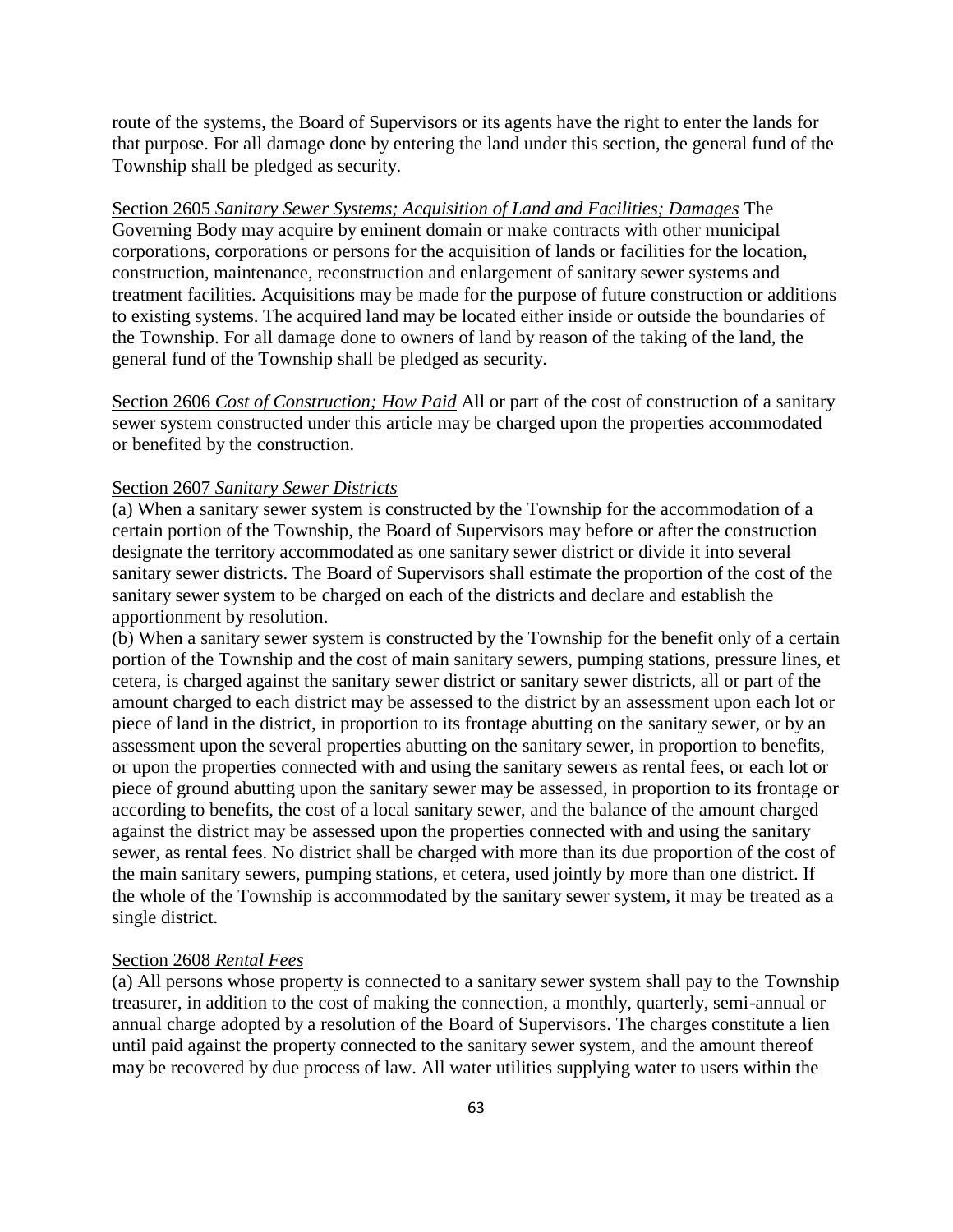boundaries of any Township shall at the request of the Board of Supervisors furnish to the Township, on or before the fifteenth day of the month following the month during which bills are issued, a list of all water meter readings and flat-rate water bills and the basis for each flat-rate water charge so that the data may be used in calculating rental fees. The Township may pay to the utilities clerical and other expenses incurred in the preparation of the lists.

(b) Nothing in this section shall be construed to repeal or modify any of the provisions of 66 Pa.C.S. (relating to public utilities).

(b) All sewer rentals received shall be deposited in a special fund to be used only for the payment of the cost of construction, reconstruction, repair, operation and maintenance of the sanitary sewer system.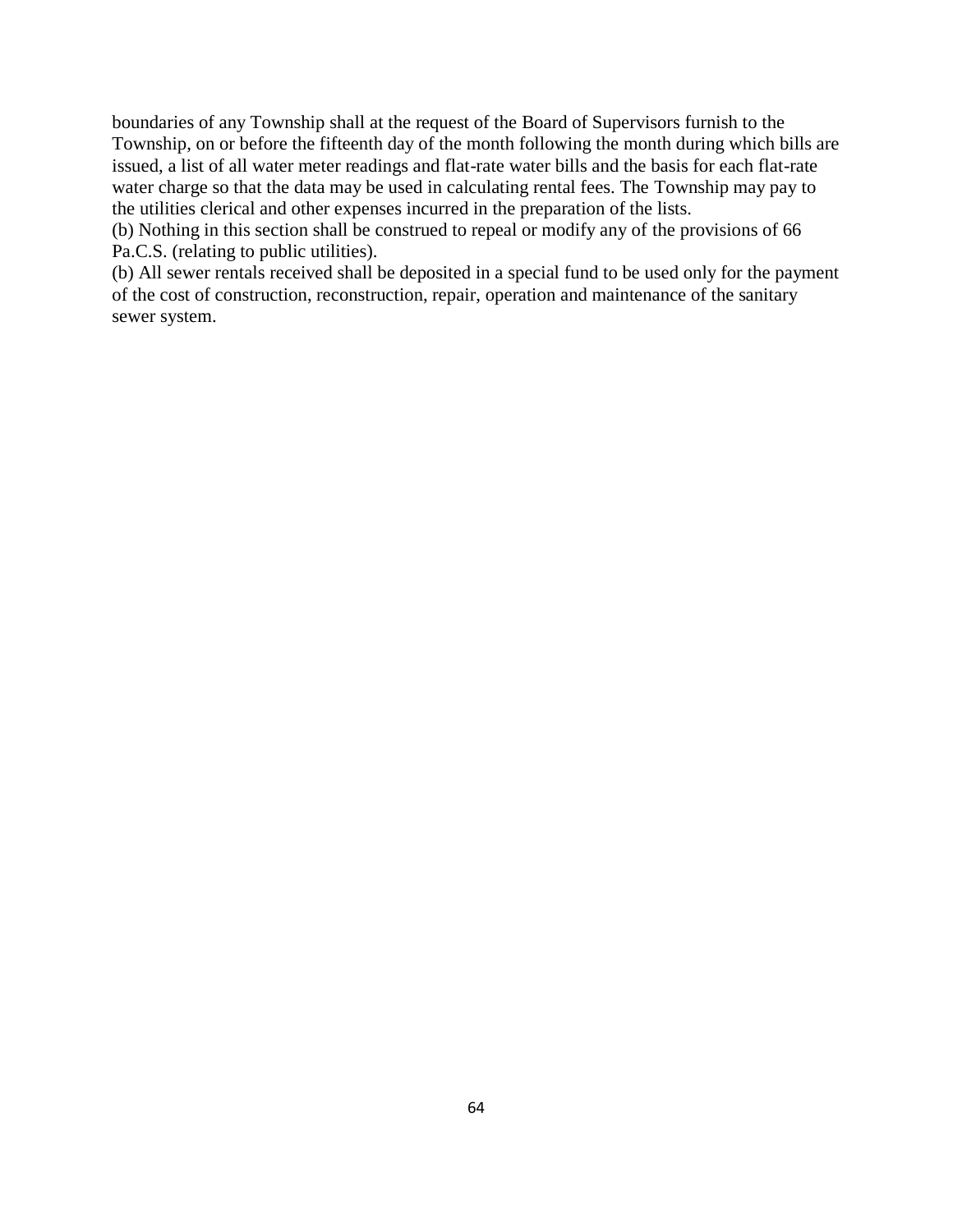# **ARTICLE XXVII ROADS, STREETS, BRIDGES AND HIGHWAYS**

### Section 2701 *Road and Bridge Maintenance, Repair and Construction*

(a) The Governing Body may purchase or hire materials, equipment, machinery and implements necessary for the construction, repair and maintenance of roads and bridges and make and maintain bridges over streams, gullies, canals and railroads where bridges are necessary for the ease and safety of travelers. The bridges shall be deemed to be a part of the road.

(b) The Governing Body may for adequate consideration construct, reconstruct, improve or maintain driveways on lands owned or occupied by school districts in the Township. (c) The Governing Body may construct, reconstruct and improve and contract for the construction, reconstruction and improvement of roads in the Township.

(d) The Governing Body may for adequate consideration contract with the Commonwealth, a county or a municipal corporation to construct, reconstruct, improve or maintain public roads or highways under the jurisdiction of the Commonwealth, a county or a municipal corporation. Contracts executed under this subsection need not be submitted to the Local Government Commission for review under the act of July 12, 1972 (P.L. 762, No. 180), referred to as the Intergovernmental Cooperation Law.

(e) The Governing Body may employ one or more roadmasters. The roadmasters are subject to removal by the Governing Body.

### Section 2702 *Duties of Roa*dmasters The roadmasters shall:

(1) Report to the Governing Body any information that may be required by the Governing Body and by the Department of Transportation.

(2) Inspect all roads and bridges as directed by the Governing Body.

(3) Do or direct to be done all work necessary to carry out the responsibilities imposed by the Governing Body with respect to the maintenance, repair and construction of Township roads..

Section 2703 *Road Complaints* If any complaint alleges that the public roads and highways of any Township are not maintained in accordance with law, the court may appoint three persons who shall examine the highways and report the findings to the court. In these cases, the complainants shall first enter security, in a sum as the court may fix, to pay all costs.

### Section 2704 *Power to Lay Out, Open, Widen, Vacate, Et Cetera*

(a) The Governing Body may by Ordinance enact, ordain, survey, lay out, open, widen, straighten, vacate and relay all roads and bridges and parts thereof which are located wholly or partially within the Township.

(b) The Governing Body may by Ordinance provide for the widening, straightening or improvement of a State highway, with the consent of the Department of Transportation, and may spend Township funds in connection therewith.

(c) When any petition is presented to the Governing Body requesting the Governing Body to open or vacate a specific road in the Township and the Governing Body fails to act on the petition within sixty days, the petitioners may present their petition to the court of common pleas which shall proceed thereon under the act of June 13, 1836 (P.L. 551, No. 169), referred to as the General Road Law. If the Governing Body acts on the petition but denies the request of the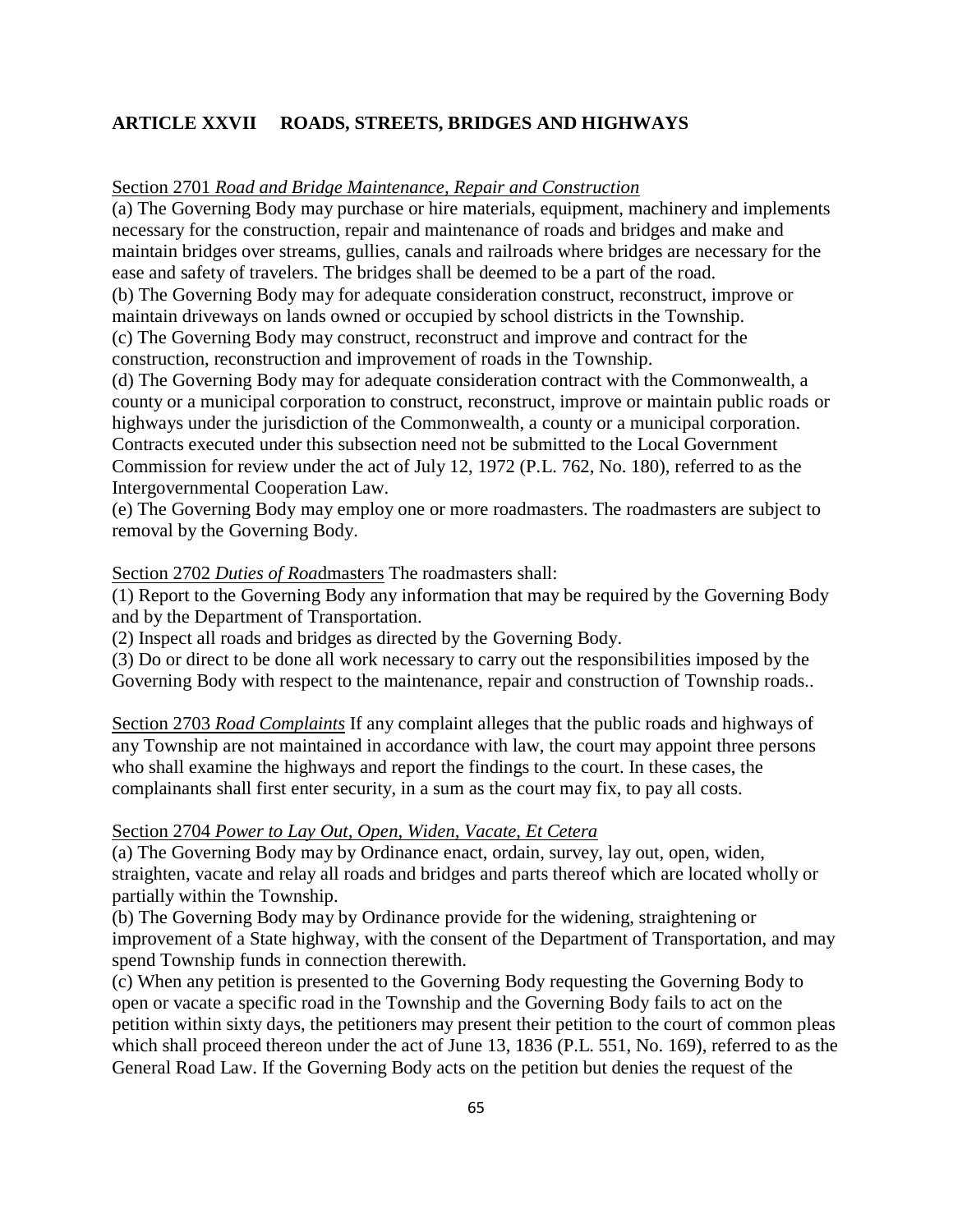petition, the Governing Body shall notify the person designated in the petition of its denial. If the request of the petition is denied, the petitioners, or a majority of them, may within thirty days after receipt of the notice petition the court of common pleas for the appointment of viewers and proceedings shall be taken thereon under the General Road Law.

(d) No road shall be laid out and opened through any burial ground or cemetery, nor through any grounds occupied by a building used as a place for public worship or as a public or parochial school, educational or charitable institution or seminary, unless the consent of the owner of the premises is first secured. If the owner is unknown, this prohibition does not apply.

### Section 2705 *Hearing; Report; Exceptions Thereto; View and Notice*

(a) Before the passage of any Ordinance for the laying out, opening, changing or vacating of any road or highway or section thereof, the Governing Body shall give ten days' written notice to the owners of property adjacent to the road or portions thereof involved of the time and place set for a hearing on the proposed Ordinance.

(b) If the Governing Body votes in favor of exercising the power, it shall enact the necessary Ordinance and file a copy of the Ordinance, together with a draft or survey of the road showing the location and width thereof, in the office of the clerk of the court of common pleas.

(c) Any resident or property owner affected by the Ordinance may within thirty days after the enactment of the Ordinance of the Governing Body, upon entering in the court sufficient surety to indemnify the Governing Body for all costs incurred in the proceedings, file exceptions to the Ordinance together with a petition for a review. Upon receipt of the exception and surety, the court of common pleas shall appoint viewers from the county board of viewers for the purpose of reviewing the Ordinance and exceptions thereto.

(d) After the expiration of the term allowed for filing exceptions or upon the order of the court upon disposition of any exceptions, the court of common pleas, on application by petition by the Governing Body or any person interested, shall appoint three viewers from the county board of viewers to assess the damages and benefits occasioned by the proceeding unless the damages and benefits are otherwise agreed upon.

Section 2706 *Width of Public Roads* The width of the right-of-way of a public road in Townships shall not be less than thirty-three feet or more than one hundred and twenty feet, and the width of the right-of-way of alleys opened by the Township as public roads shall not be less than fifteen feet. The minimum required width shall be in addition to any width required for necessary slopes in cuts or fills.

Section 2707 *Certain Roads Declared Public Roads* Every road which has been used for public travel and maintained and kept in repair by the Township for a period of at least twenty-one years is a public road having a right-of-way of thirty-three feet even though there is no public record of the laying out or dedication for public use of the road.

### Section 2708 *Opening, Repairing and Closing Roads*

(a) Public roads in the Township shall, as soon as practicable, be effectually opened. All public roads shall at all seasons be kept in repair and reasonably clear of all impediments to easy and convenient traveling at the expense of the Township.

(b) The Governing Body may temporarily close any Township road when it determines that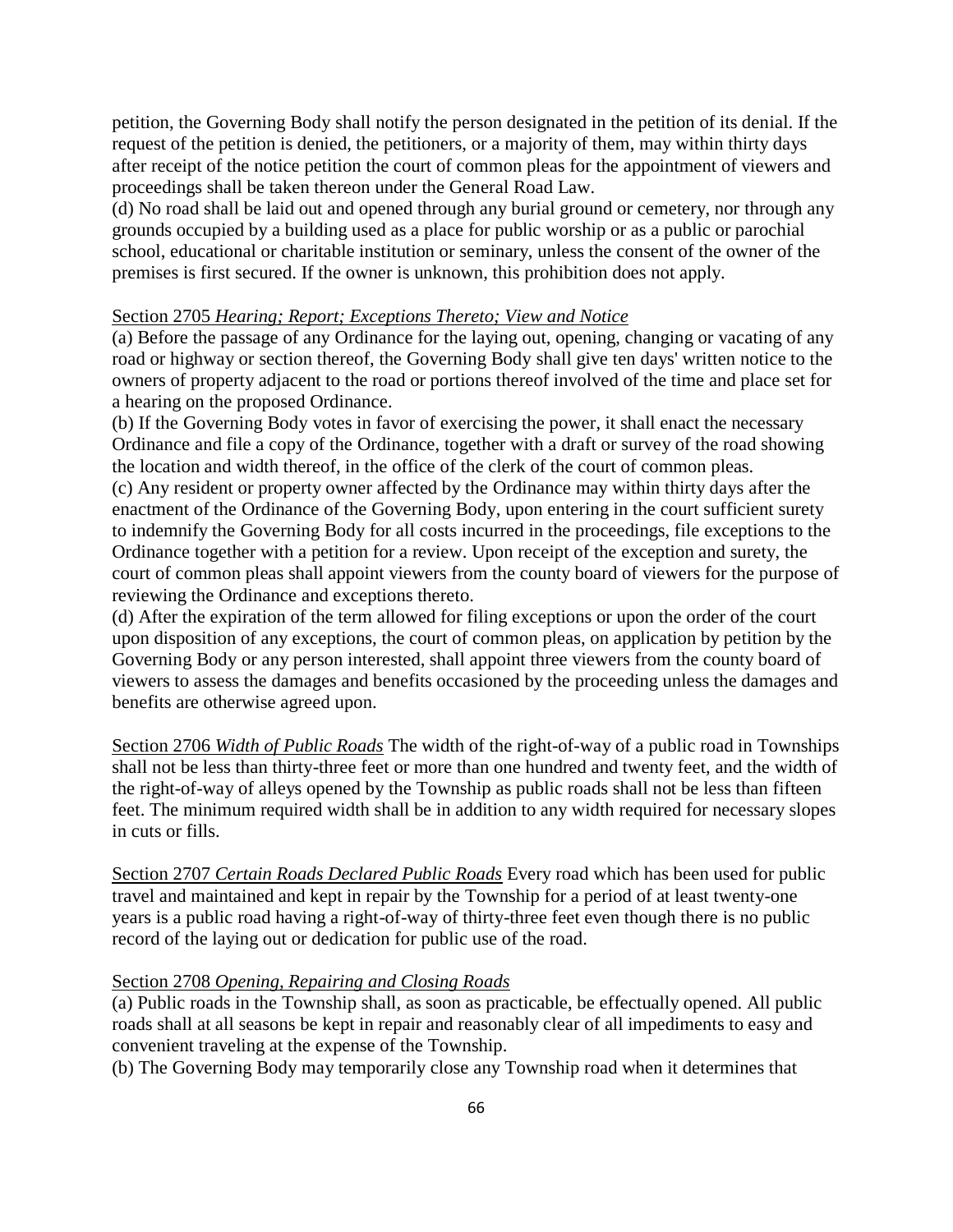conditions have rendered that road unfit or unsafe for travel and immediate repair or maintenance, because of the time of year or other conditions, is impracticable. The road or portion of road closed shall be properly marked at its extremities, and a means of passage for the customary users of the road shall, when possible, be provided.

(c) Anyone using the road or portion thereof after the road has been properly closed and marked, without a permit from the Governing Body, commits a summary offense. All fines recovered are payable to the general Township fund. Persons who have no outlet due to the closing of a road may drive on, over or across the road with the written consent of, and subject to conditions imposed by, the Governing Body or their agents or contractors without being subject to the penalties imposed by this section.

Section 2709 *Time Within Which Roads to be Opened* When proceedings have been initiated under this Article for the opening and laying out of any public road in the Township, the road shall be physically opened for use by the public within a period of five years after completion of the proceeding. If the road is not opened or if no proceedings have been commenced to compel the opening in five years, then the proceedings are void and the land proposed to be taken shall revert to the owners of the land free of any easement or right of the public to use the land.

## Section 2710 *Detours*

(a) Except for emergencies, no public road shall be closed to traffic except upon order of the Governing Body, and no public road shall be closed to traffic when it has been designated as a detour by the Department of Transportation unless the written consent of the Department of Transportation is first obtained or unless the Governing Body by resolution declares the closing necessary for the protection of the public safety.

(b) When any public road is closed, the Governing Body shall designate a detour on which shall be erected and maintained while the detour is in use legible direction signs at each public road intersection through the length of the detour. When the detour is in use, the Governing Body shall maintain the detour in safe and passable condition, except for State and county highways. The Governing Body shall immediately remove all detour signs when the road that was originally closed is open for traffic. Except for State and county highways, the Governing Body may acquire, by agreement or right of eminent domain, right-of-way privileges over private property for the period when the road is closed to traffic. In the exercise of the rights conferred by this section, the Governing Body may pay for the necessary maintenance, subsequent repair and land rental.

(c) Any person who removes, defaces, destroys or disregards any barricade, light, danger sign, detour sign or warning of any other character whatsoever erected or placed under authority of this section or who drives on, over or across any road which has been properly closed commits a summary offense.

(d) In addition to the penalties imposed by this section, the Governing Body may in an action at law recover damages from any person or persons who have damaged a road by driving on the road when it is closed to vehicular traffic under this act.

(e) All fines and moneys collected under this section shall be paid to the Township treasurer.

### Section 2711 *Relocating or Vacating Roads by Agreement*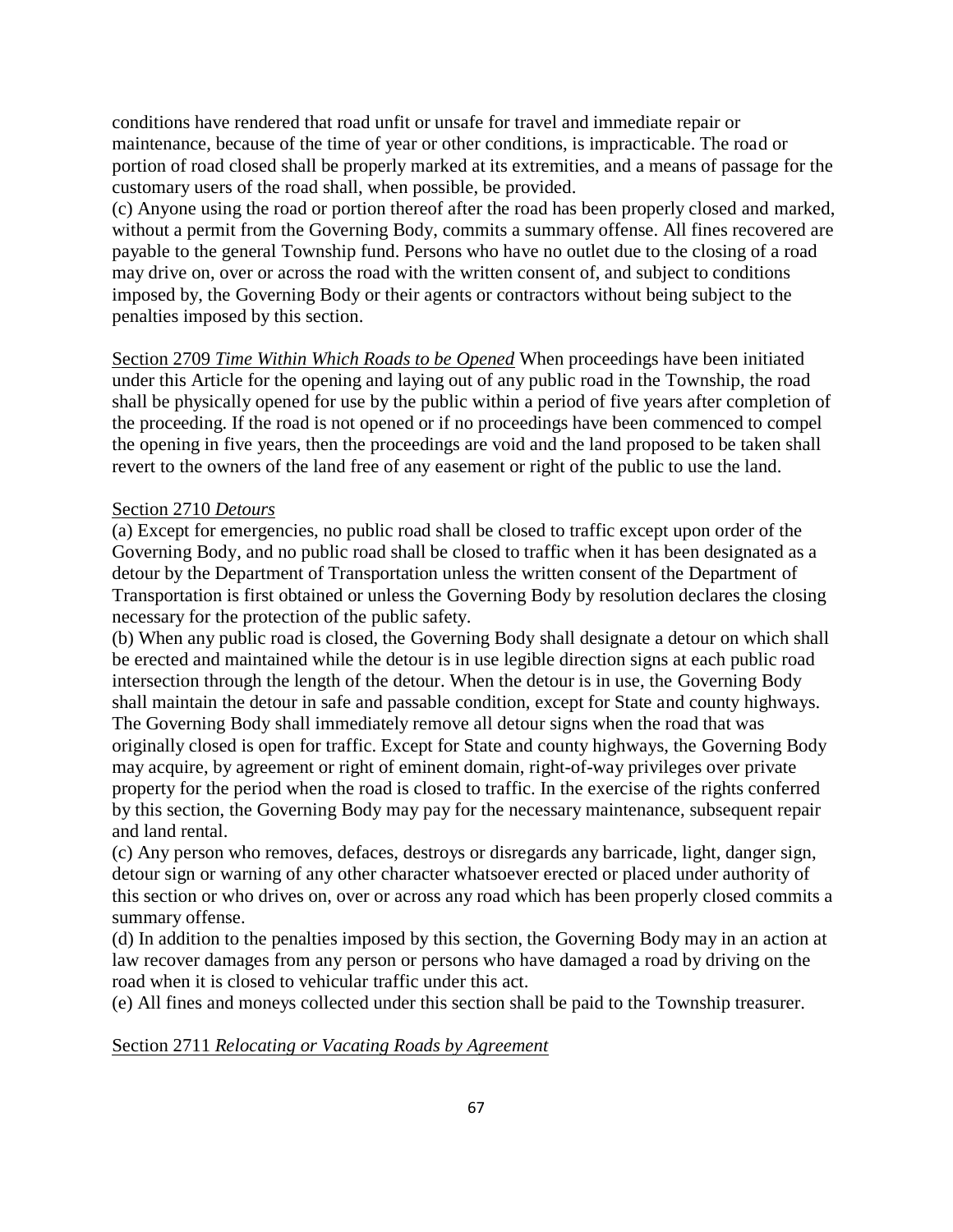(a) When the Governing Body relocates or vacates any part of any public road under its supervision and can agree with the property owners affected by the relocation or vacation, it may relocate or vacate the public road without the formality of a view.

(b) A copy of the agreement setting forth the facts regarding the relocation or vacation, accompanied by a map or draft of the road agreed to be relocated or vacated, shall be presented and recorded in the office of the recorder of deeds or similar office in home rule counties after which the new location is the public road or the old location is vacated.

### Section 2712 *Elimination of Curves; Acquisition of Views*

(a) Any Township may acquire, by purchase or by the right of eminent domain, any property and lands along or adjacent to any Township road that may be necessary to eliminate dangerous curves and widen roads and provide a free and unobstructed view over lands located at or near the intersection of any two roads or highways, or a road and a railroad or railway, or at any curve in any road, for the better protection and safety to the traveling public.

#### Section 2713 *Roads in or near Public Parks*

(a) The Governing Body may contract with the Commonwealth, a county or a municipal corporation owning and operating parks inside the Township to establish, relocate, alter or vacate public roads inside or contiguous to those parks. Any road when altered or relocated under this section shall be maintained and repaired the same as other Township roads.

(b) The agreement shall be adopted by Ordinance, and, within thirty days, the road shall be a public road of the Township.

(c) The owner of any land through which any public road may be located or relocated may apply by petition to the court of common pleas, setting forth the injury which has been sustained by reason of the relocation of the public road, and the proceedings relative to the assessment and payment of damages of the landowner shall be under this act for eminent domain.

### Section 2714 *Petition of Property Owners for Improvements*

(a) The Township may improve any public street in the Township upon the petition of property owners representing a majority in number of feet front of the properties abutting on the street proposed to be improved at the expense of the property owners.

(b) The cost of the improvement may be collected from the owners of the real estate abutting on the street or highway, or part thereof, by an equal assessment on the foot-front basis.

(c) The assessments for improvement shall be filed with the Township treasurer under section  $2202(a)$ .

(d) The term "owner," as used in this section, means all individuals and public or private corporations, copartnerships and associations having title in the assessed property. If the owner is a nonresident of the Township and the place of residence is unknown or if the ownership of the property cannot be ascertained, the notice shall be posted on the premises and a copy shall be left with the occupant, if any.

### Section 2715 *Improvements Without Petition*

(a) The Governing Body may by Ordinance provide for the construction, reconstruction, repair or other improvements to any public street in the Township.

(b) The cost of improvements may be collected from the owners of the real estate abutting on the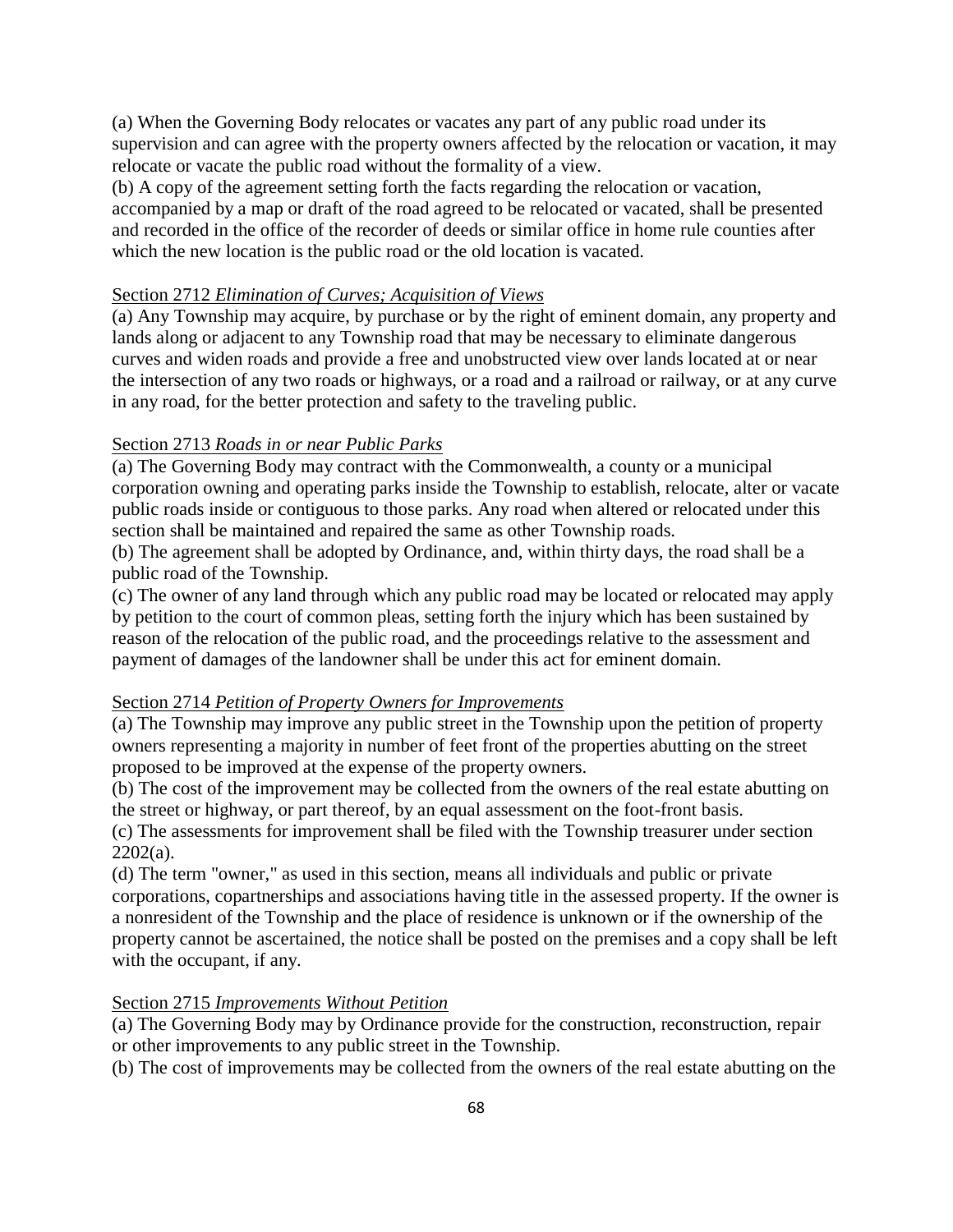street or highway, or part thereof, by an equal assessment on the foot-front basis; but in no instance shall any abutting property owner be liable for the cost of improvements in an amount greater than fifteen percent of the assessed valuation of the abutting property: Provided, further, with respect to any property used exclusively for forestry purposes, for agricultural purposes, or for both as of the time of the assessment, That the assessment shall be based upon the actual foot frontage of such property or one hundred and fifty feet, whichever is less. Any expense above the maximum liability of abutting property owners shall be paid by the Township.

(c) All assessments for improvements shall be filed with the Township treasurer under section  $2202(a)$ .

(d) If abutting property owners fail to pay the expenses of the improvements for which they are liable, the Governing Body may recover the amount by action of assumpsit or may file municipal liens therefor against the abutting properties under law for the filing and collection of municipal liens.

### Section 2716 *Acceptance of Land for Road Purposes*

(a) The Governing Body may by resolution accept any land dedicated by deed to the Township to be used as a road, street or alley. A copy of the resolution, together with a draft or survey of the road, street or alley, showing location and width thereof, shall be filed with the clerk of the court of common pleas.

(b) When plans of dedicated roads, streets or alleys located in Townships have been approved and recorded under this Article, the Governing Body may by resolution accept any roads, streets or alleys as public roads if shown in the plans as dedicated to that use and if the roads or streets are not less than thirty-three feet in width and the alleys are not less than fifteen feet in width. (c) Upon the filing with the clerk of court of common pleas of the county a certified and attested copy of the resolution, the roads, streets or alleys become a part of the public road system of the Township and shall be so recorded in the court.

### Section 2717 *Approval of Plans*

(a) No person shall construct, open or dedicate any road or any drainage facilities for public use or travel without first submitting plans thereof to the Governing Body or its approval. The plans shall be prepared under rules and regulations adopted by the Governing Body and shall show the profiles of the roads, the course, structure and capacity of any drainage facilities, the method of drainage of the adjacent or contiguous territory and any other details that may be required under the rules or regulations adopted by the Governing Body. The Governing Body may alter the plans and specify any changes or modifications of any kind and may make its approval of the plans subject to those alterations, changes or modifications. The plans when so approved shall be signed by the Governing Body, and a copy shall be filed with the secretary of the Township. No road or drainage facilities shall be opened, constructed or dedicated for public use or travel except in compliance with plans approved by the Governing Body and until the approved plan is recorded as required in this section.

(b) If the Governing Body refuses to approve any plans submitted to it under this section, any person aggrieved by the action of the Governing Body may within thirty days appeal to the court of common pleas. The court shall hear the matter de novo and, after hearing, may enter a decree affirming, reversing or modifying the action of the Governing Body.

(c) The action of the Governing Body, or of the court on appeal, in approving any plans shall be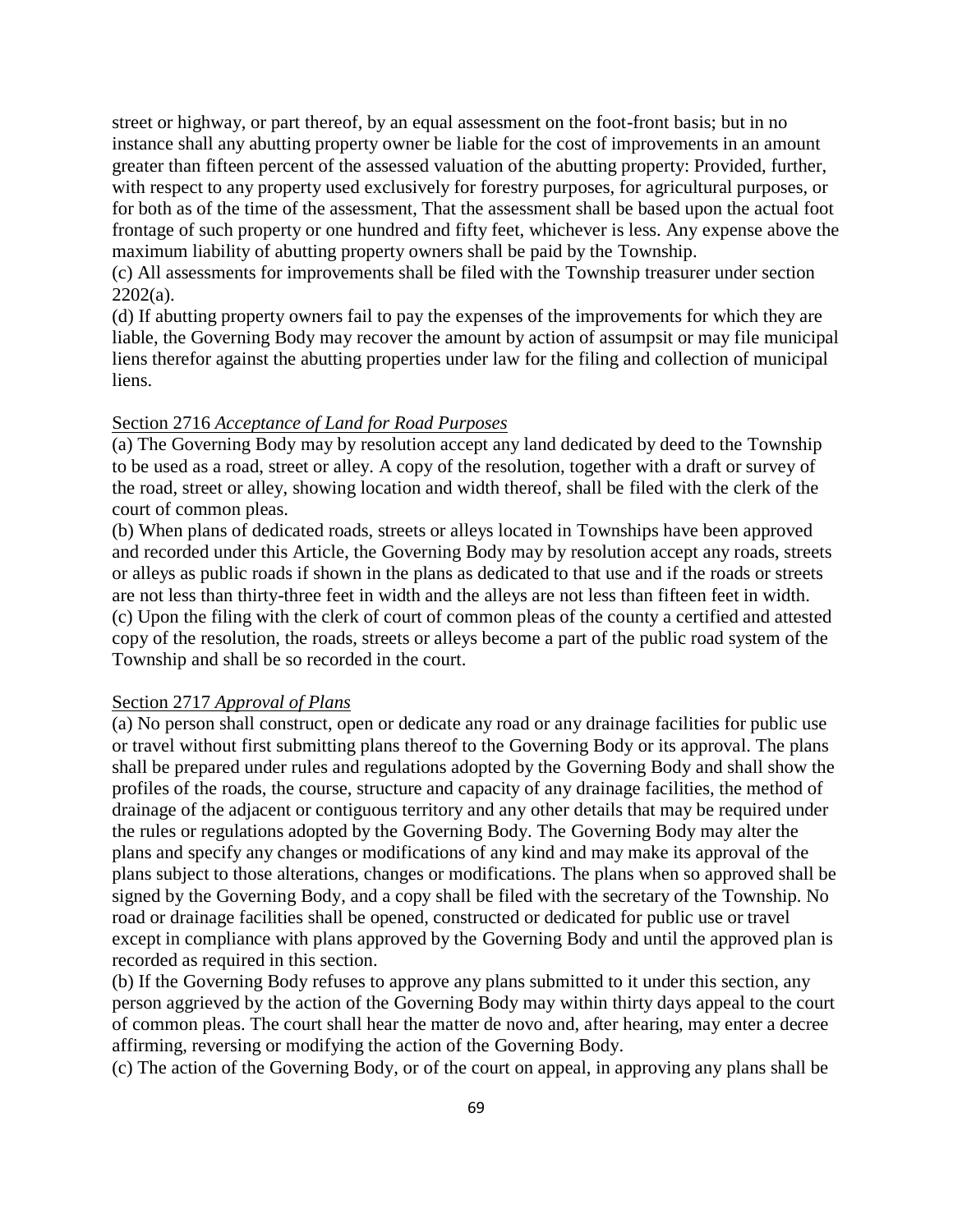recorded by the person applying for the approval in the office of the recorder of deeds of the county.

(d) No person shall present to the recorder of deeds any plan that has not been approved by the Governing Body. Approval shall be so indicated on the plan presented for recording.

(e) If any road or any drainage facilities are opened, constructed or dedicated for public use or travel, except in compliance with plans approved and recorded, neither the Governing Body nor any public authorities shall be required to place, construct or operate any sewer, drain, water pipe or other facilities or do any work of any kind in or upon that road; and neither the Governing Body nor any other public authorities have any responsibility of any kind with respect to the road or drainage facilities even if they are in use by the public. Nothing in this act shall prevent the laying of trunk sewers, drains or water or gas mains if required by engineering necessity for the accommodation of other territory.

(f) Any person who constructs, opens or dedicates any road or any drainage facilities in connection therewith for public use or travel in any Township without having first complied with this section and any resolutions of the Governing Body commits a misdemeanor of the third degree and is subject to a suit for all costs and damages incurred by the Township or property owners in the course of correcting all substantive violations of State or municipal law or regulations resulting from or arising out of the unlawfully recorded plan. All fines and moneys so recovered shall be paid to the Township treasurer.

(g) No approval of plans by the Governing Body shall obligate or require the Township to construct, reconstruct, maintain, repair or grade the roads.

Section 2718 *Markers and Monuments* The Governing Body and its agents may enter any land and property and maintain marks and monuments in carrying out its powers and duties under this article.

#### Section 2719 *Power to Open Drains and Ditches*

(a) The Governing Body or its agents may enter any lands or enclosures and cut, open, maintain and repair drains or ditches through the property when necessary to carry the water from the roads.

(b) Any person who damages or diverts any drain or ditch without the authority of the Governing Body commits a summary offense and is liable for the cost of restoring the drain or ditch. All fines and moneys so recovered shall be paid to the Township treasurer.

Section 2720 *Permits* No railroad or street railway shall be constructed upon any Township road, nor shall any railroad or street railway crossings, driveway connections, gas pipe, water pipe, electric conduits or other piping be laid upon or in, nor shall any telephone, telegraph or electric light or power poles or any coal tipples or any other obstructions be erected upon or in, any portion of the Township road except under conditions, restrictions and regulations specified in permits granted by the Township for that purpose. Each application shall be submitted to the Township in duplicate. The Township shall collect a fee as determined by the Department of Transportation for processing the application and another fee for making the inspection. Each application shall be accompanied by both fees. When the Township grants the permit, the Governing Body or its agents shall inspect the work authorized by the permit upon the completion thereof and, when necessary, enforce compliance with the conditions, restrictions and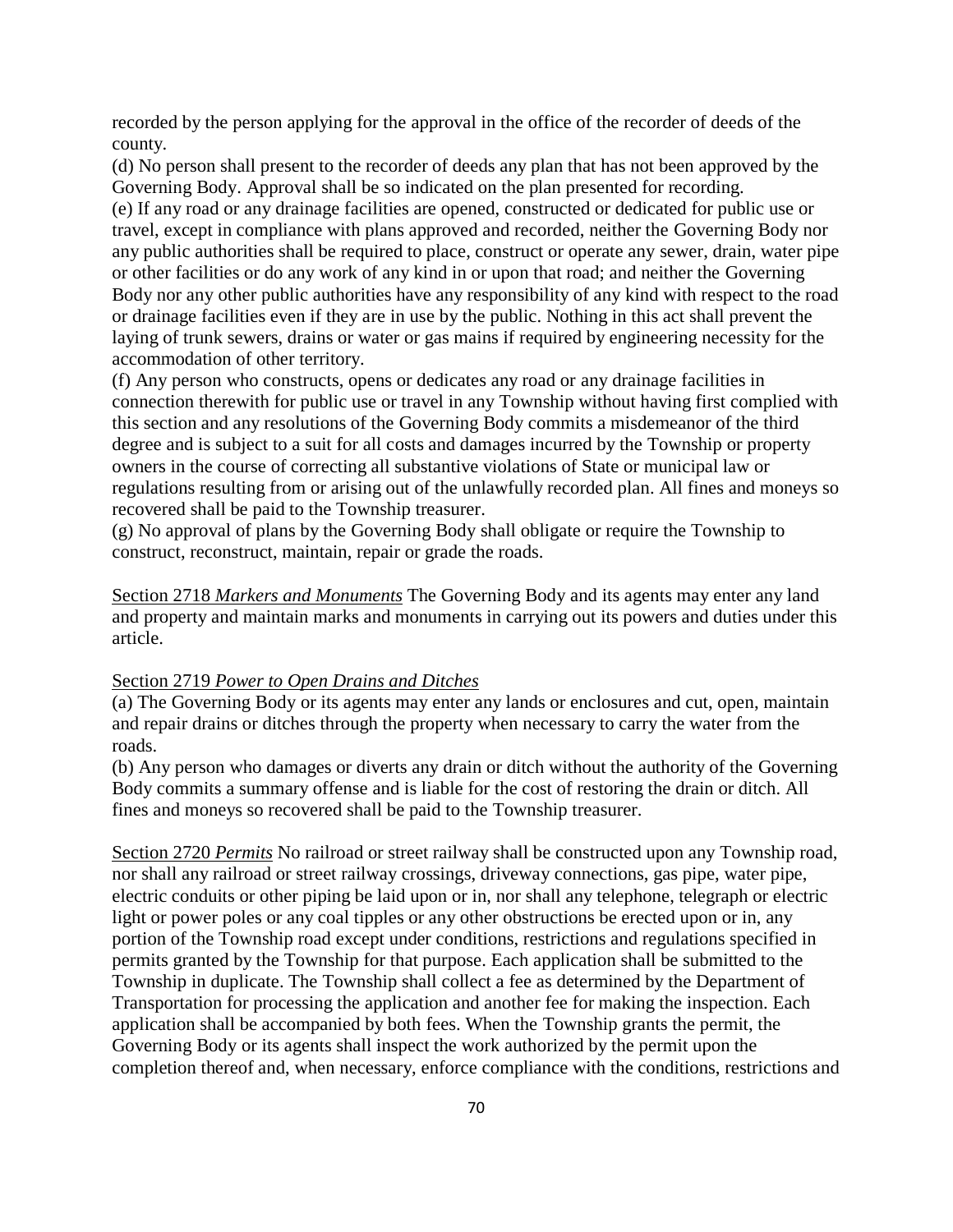regulations specified by the Township. In addition to that inspection, the Governing Body or its agents may reinspect the work not more than two years after its completion, and, if any settlement of the road surface or other defect appears in the work contrary to the conditions, restrictions and regulations of the Township, it may enforce compliance therewith. If the applicant fails to rectify a defect which presents an immediate or imminent safety or health problem within forty-eight hours or any other defect within sixty days after written notice from the Governing Body to do so, the Governing Body or its agents may do the work and impose upon the applicant the cost thereof, together with an additional twenty percent of the cost, which may be recovered by an action in assumpsit in the court of common pleas of the county. All fees received by the Township shall he paid into the Township treasury. Nothing in this section shall be construed to require a permit in advance for emergency repairs necessary for the safety of the public or the restoration or continuance of public utility service or other public service, but application for the permit and the fees shall be submitted within five days after completion of the work, after which time the remaining provisions of this section apply.

Section 2721 *Penalty for Destroying Signs* A person shall not destroy, remove, injure or deface any sign legally erected upon or near any public street, road or bridge by the Governing Body, or by any club, association or other organized body, for the direction, guidance or safety of travelers. A person shall not destroy, remove, injure or deface any temporary traffic-control device legally erected to enhance traffic or worker safety in a construction or maintenance work zone, including, but not limited to, cones, batons, barrels, barricades, signs, sign trucks, arrow boards or other devices specified in a traffic safety plan approved by the Township or the Department of Transportation. Any person who violates this section commits a summary offense and shall, upon conviction, be sentenced to pay a fine of not less than two hundred dollars (\$200) nor more than five hundred dollars (\$500) for the first offense and a mandatory fine of five hundred dollars (\$500) for the second or any subsequent offense, with costs of prosecution, together with the value of the destroyed, removed or defaced sign. All fines and moneys imposed and collected shall be paid to the Township treasurer.

## Section 2722 *Protection of Highways from Snowdrifts*

(a) The Governing Body may enter private property adjacent to any public road or highway and place thereon a snow fence to within a limit of one hundred feet from the right-of-way line of the public road in order to eliminate snow drifting on the traveled portion of the public road. (h) A snow fence may not be placed before the first day of November or remain in place after the first day of April of the succeeding year unless the written consent of the owner is obtained, agreeing to an extension of time for the removal of the snow fence.

(c) If the Governing Body and the owner of the property upon which a snow fence is placed and removed under this section cannot agree to the amount of compensation, if any, to be paid to the owner for placing the fence, including the amount of damages, if any, to be paid for injury to the property resulting from placing and removing the fence, the owner may petition the court of common pleas of the county for the appointment of viewers to ascertain the amount of damage incurred in the manner provided in this act for eminent domain proceedings. Damages, if any, when ascertained shall be paid by the Township from the general Township fund.

Section 2723 *Saving Trees and Shrubbery*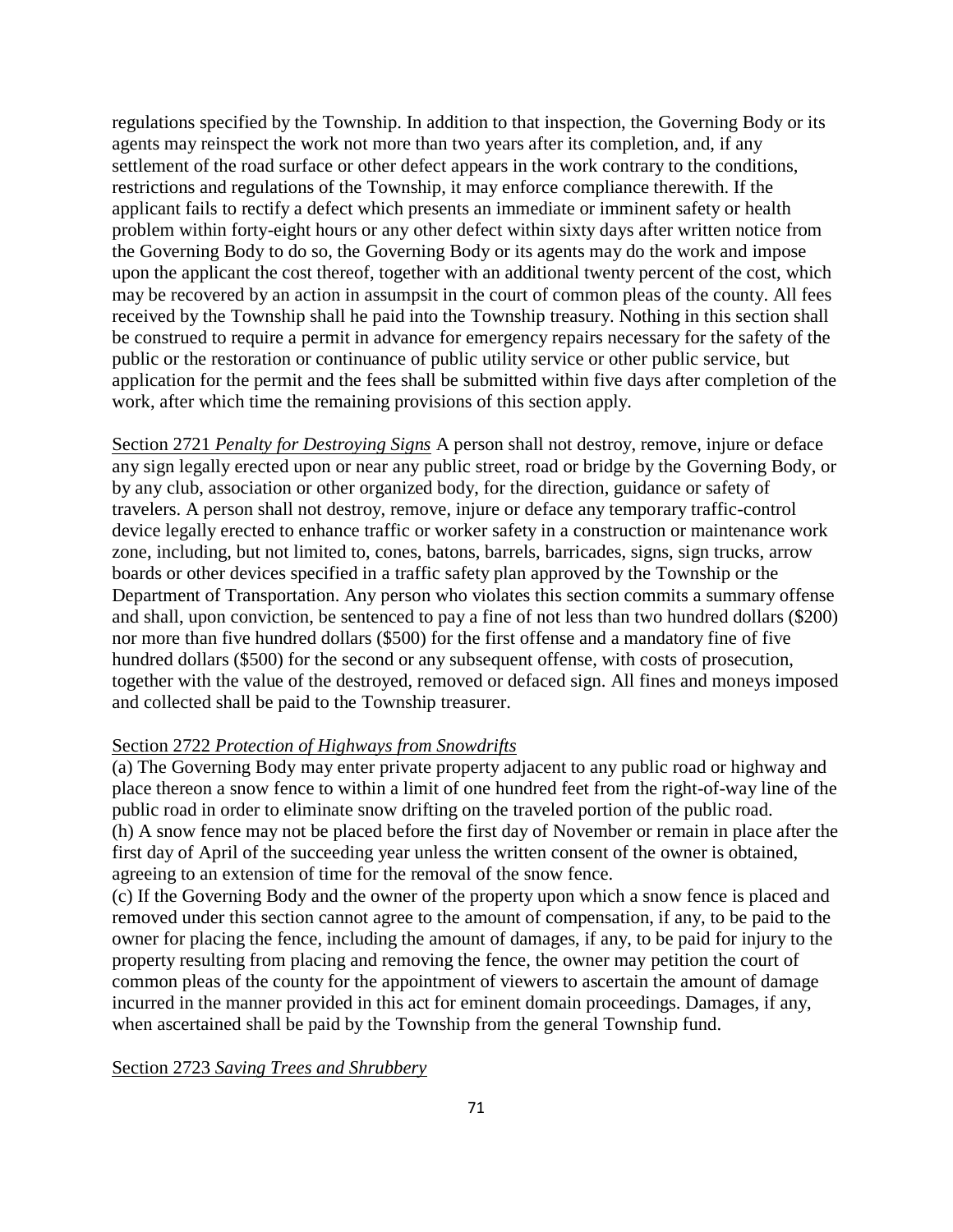(a) The Governing Body or its agents shall not remove any shrub or tree growing within the right-of-way of any Township road or street except those shrubs and trees the Governing Body finds to constitute a hazardous or dangerous condition to the use of the highway or those which impair the use or maintenance of the public road or street. No tree having a trunk diameter in excess of six inches shall be removed without notice of the proposed removal having first been given to the abutting property owner. The Township supervisors shall determine by resolution the form of notice to property owners.

(b) All logs, cordwood, branch wood or other forms of wood derived from the destruction or removal of any trees growing along the highways shall be surrendered to and remain the property of the abutting owners.

(c) The Governing Body may clear out brush and other refuse along the sides of the road to the legal width thereof. All clearing and removal of brush and refuse shall be confined to growth that is within the right-of-way and to the removal of branches that in any way interfere with public travel. No other injury by fire, cutting, abrasion or otherwise shall be done to the standing timber. (d) Any person who violates the provisions of this section commits a summary offense. All fines shall be paid into the general Township find.

(e) Nothing in this section prevents the Governing Body or roadmasters or other persons in their employ from removing roadside trees which may be thrown down by wind or lodged in a position as to be a menace to public travel or which, by reason of any other cause, may become a source of danger to the public.

Section 2724 *Obstructions and Nuis*ances Any person who obstructs any public road or commits any nuisance thereon by felling trees, making fences, turning the road, diverting water onto or in any other way and who does not, on notice given by the Governing Body, immediately remove the obstruction or nuisance and repair the damages done to the road commits a summary offense. Nothing in this section shall debar a prosecution for any nuisance as in case of misdemeanor at common law.

Section 2725 *Traffic Lights and Signals* The Governing Body may provide for the erection, maintenance and operation of traffic lights and traffic signals in accordance with 75 Pa. C.S. (relating to vehicles).

## Section 2726 *Regulation of Parking*

(a) The Governing Body may by Ordinance regulate parking, provide parking accommodations to promote the convenience and protection of the public, post signs regulating parking in areas established or designated for handicapped or severely disabled veteran parking and impose penalties for the violation of those regulations.

(b) The Governing Body may provide for the erection, maintenance and regulation of parking meters, and it may by Ordinance establish parking meter charges and impose penalties for the violation of those regulations.

Section 2727 *Naming of Streets* The Governing Body may provide for and regulate the naming of streets, roads and highways. When the naming of a street, road or highway will affect signing maintained by the Department of Transportation, the Governing Body shall notify the department.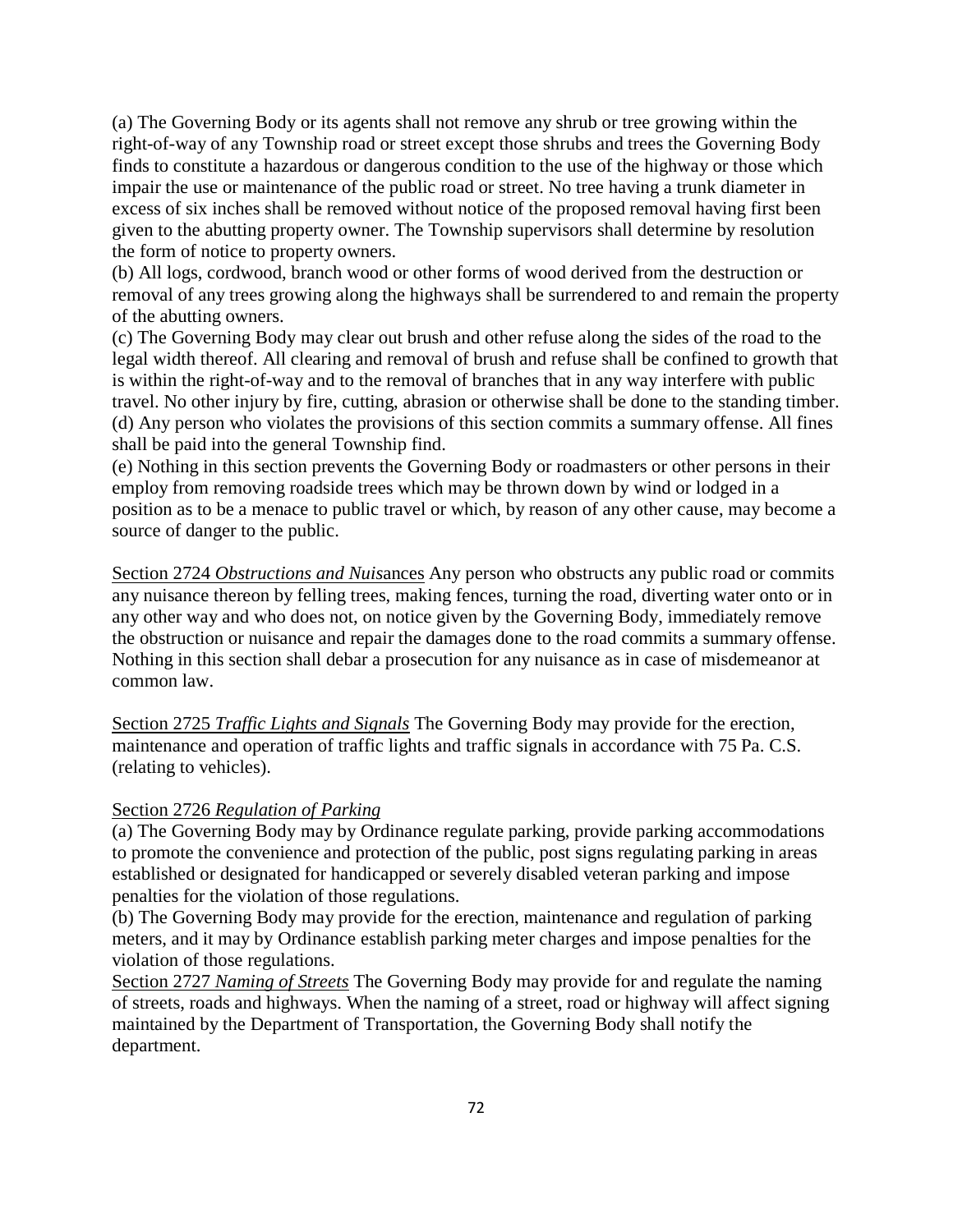Section 2728 *Bike Paths* The Governing Body may provide for the construction and maintenance of bike paths for the protection or convenience of the traveling public.

Section 2729 *County Bridges* When the cost of construction or maintenance of a bridge located within the Township is paid in whole or in part by the county, the Governing Body may make agreements for the maintenance and repair of the bridge.

# Section 2730 *Boundary Roads and Bridges*

(a) When any road or bridge, other than a State or county road or bridge, is created or located along, on or over boundaries between Townships and any other municipal corporation, the creation, location, construction, maintenance and repair of the road or bridge shall be the joint responsibility of the Township and the municipal corporation with which the common boundary is shared.

(b) The Governing Body may make agreements with any adjacent municipal corporation to provide for the apportionment of the cost of construction, repair and maintenance of boundary roads or bridges.

(c) If an amicable agreement on the proportionate share of costs of construction, repair and maintenance of boundary roads or bridges cannot be executed, the Governing Body or the governing body of the other municipal corporation involved may petition the court of common pleas of the county or counties for a determination of the rights and responsibilities of the respective municipal corporations involved.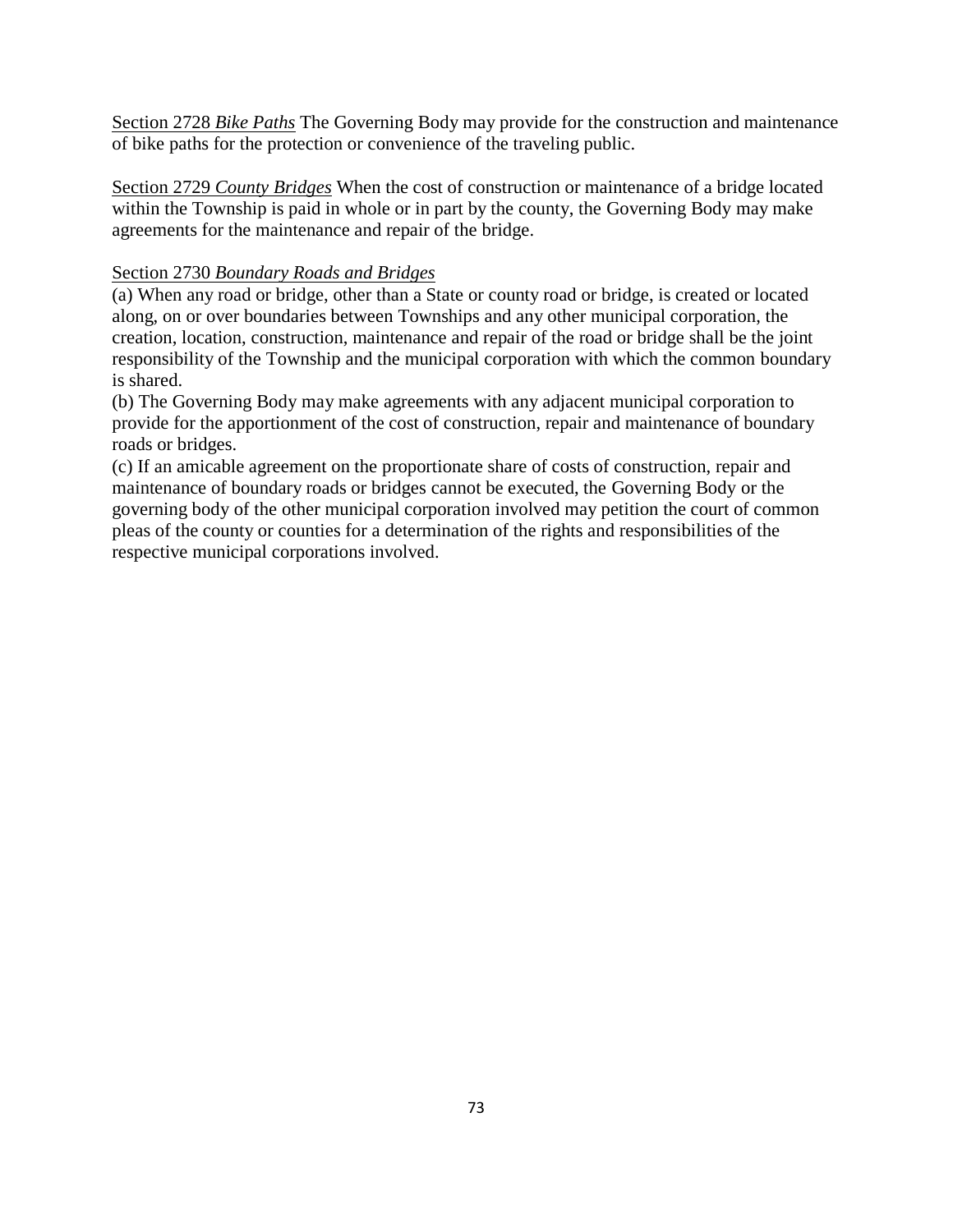### **ARTICLE XXVIII SIDEWALKS, FOOTPATHS AND CURBS**

Section 2801 *Location, Lines, Grades and Width of Curbs, Sidewalks or Footpaths; Costs* (a) The Governing Body may by Ordinance regulate the line, grade and width of curbs, sidewalks or footpaths constructed along the roads or highways in the Township, shall have general supervision over them and may establish a grade or grades for curbs, sidewalks or footpaths, which grade or grades may be separate and apart from the grade or grades established for the cartway or roadway.

(b) The costs of construction of sidewalks, footpaths or curbs may be paid by one of the following methods:

(1) The Board of Supervisors, upon the request of any landowner whose land fronts upon a public road or highway within the Township, may establish a sidewalk or curbs along one or both sides of the road or highway along the lands of the owner. When the sidewalks or curbs are established, the landowner shall pay for the construction of the sidewalks or curbs and keep them in repair.

(2) The Board of Supervisors may construct sidewalks or curbs along the roads or highways, upon the petition of property owners representing a majority in number of feet front of the properties abutting on the roads or highways where the sidewalks or curbs are to be constructed. When a petition is filed with the Board of Supervisors, the property owner shall be given notice by the Board of Supervisors to construct the sidewalk or curb. If the owner fails to complete the sidewalk or curb within a period of sixty days after the receipt of the notice, the Board of Supervisors may construct the sidewalk or curb. When any sidewalk or curb is constructed by the Board of Supervisors, the expense of the construction of the sidewalk or curb shall be paid by the abutting property owners in proportion to their frontage. If the owners fail to pay the expenses of the construction of the sidewalk or curb, the Board of Supervisors may recover the amount by action of assumpsit or may file municipal liens therefor against the abutting properties under law for the filing and collection of municipal liens.

(3) The Board of Supervisors may by ordinance in absence of a petition, provide for the construction, reconstruction and repair of sidewalks and curbs within the Township. When any sidewalks or curbs are constructed, reconstructed or repaired by the Board of Supervisors under the ordinance, the expense of the construction of the sidewalks or curbs shall be paid by the abutting property owners in proportion to their frontage, but no owner shall be liable for the cost of construction of the sidewalk or curb in an amount greater than fifteen percent of the assessed valuation of the abutting property. Any expense above the maximum liability of abutting property owners shall he paid by the Township. If abutting property owners fail to pay the expenses of the construction of the sidewalks or curbs for which they are liable, the Board of Supervisors may recover the amount by action of assumpsit or may file municipal liens therefor against the abutting properties under law for the filing and collection of municipal liens. (4) When the Board of Supervisors establishes that any part of any road or highway is dangerous to the traveling public and the danger could be materially reduced or lessened by the construction of a sidewalk, curb or footpath, the Board of Supervisors may lay out and construct a sidewalk, curb or footpath along the dangerous portion of the road or highway at Township expense. (c) All assessments for costs levied under this article shall be filed with the Township treasurer and collected under section 2202(a).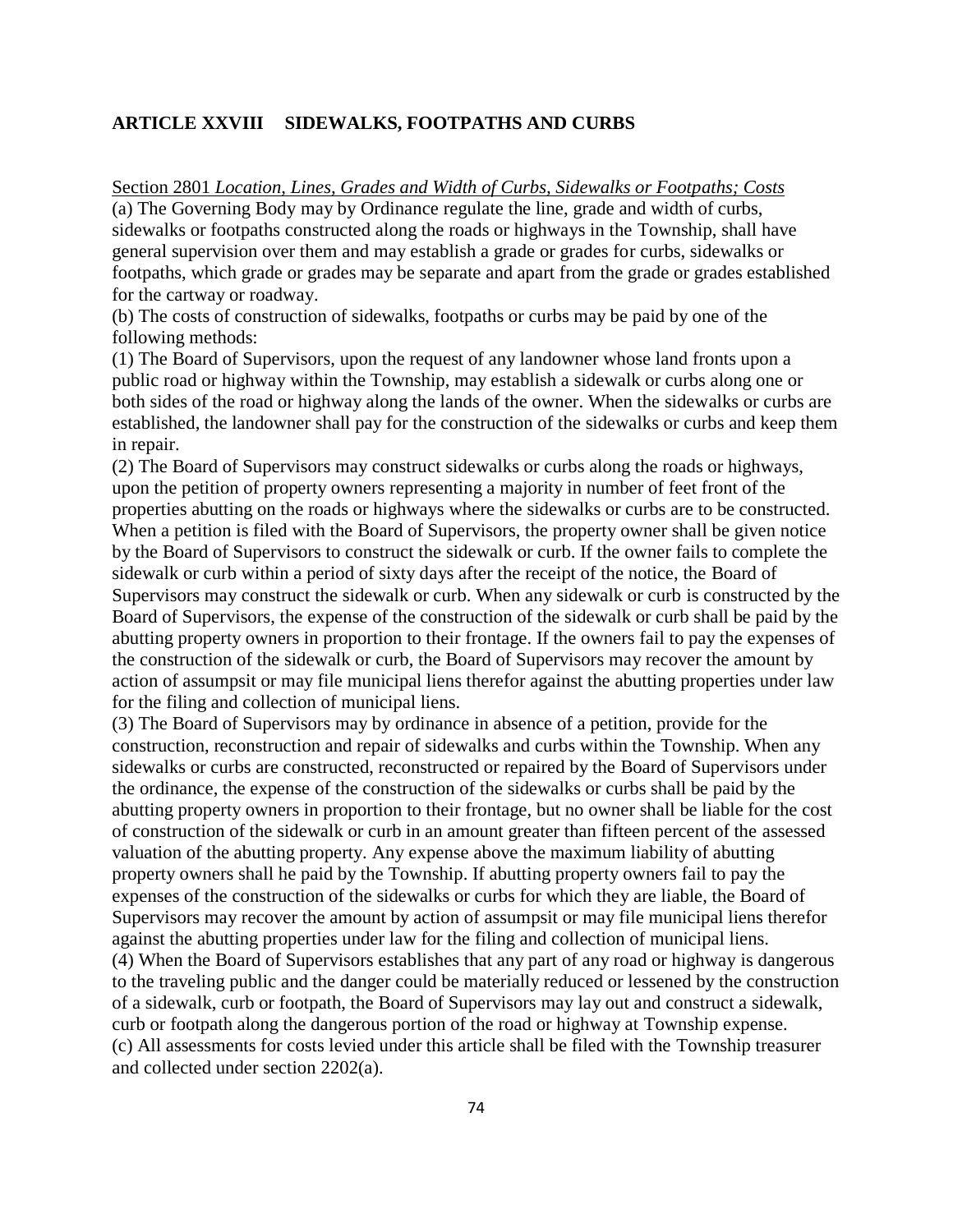### **ARTICLE XXIX PARKS, RECREATION CENTERS AND FORESTS**

Section 2901 *Acquisition of Lands and Buildings* The Governing Body may designate lands or buildings owned, leased or controlled by the Township for use as parks, playgrounds, playfields, gymnasiums, swimming pools, indoor recreation centers, public parks and other recreation areas and facilities and acquire lands or buildings by lease, gift, devise, purchase or by the exercise of the power of eminent domain for recreational purposes and construct and equip facilities for recreational purposes.

Section 2902 *Recreation Facilities Employees* The Board of Supervisors may employ persons to maintain the recreation facilities or supervise the use of the recreation facilities.

#### Section 2903 *Regulation of Parks and Public Amusements*

(a) The Governing Body may, by Ordinance, regulate the use and enjoyment by the public of any park or recreation grounds owned and operated by the Township or charitable organizations for the use of the public.

(b) The Board of Supervisors may prescribe rules for the use by the public of parks and recreation grounds and the facilities and amusements connected therewith and post the rules at conspicuous places in the parks or recreation grounds. Any person who violates the rules commits a summary offense.

(c) The Governing Body may by Ordinance regulate the time of opening and closing and the conduct of places of public entertainment, amusement and recreation.

(d) The Governing Body may by Ordinance or resolution appropriate funds for recreation programs not directly sponsored by the Township.

#### Section 2904 *Creation of Recreation Boards*

(a) The Governing Body may by Ordinance create a recreation board to supervise, regulate, equip and maintain Township-funded recreation programs and facilities. The recreation board has only those non-legislative powers specifically delegated to it by the Governing Body. (b) Recreation boards, when established, shall consist of five, seven or nine persons. The members shall be appointed by the Board of Supervisors and shall serve for terms of five years or until their successors are appointed, except that the members first appointed shall be appointed so that the terms of not more than two members expire annually. Members shall serve without pay but may be reimbursed by the Township for all expenses incurred in performing their duties. All persons appointed shall serve their full terms unless voluntarily resigned or removed by the Board of Supervisors for dereliction or neglect of duty. Vacancies occurring other than by expiration of term shall be for the unexpired term and shall be filled in the same manner as original appointments.

(c) The members of a recreation board shall elect a chairman and secretary and select all other necessary officers to serve for a period of one year. The recreation board may adopt rules and regulations for the conduct of all business within its jurisdiction and exercise powers and functions concerning parks and recreation facilities not in conflict with this Charter, as may be delegated to it by the Governing Body. The recreation board shall submit an annual report to the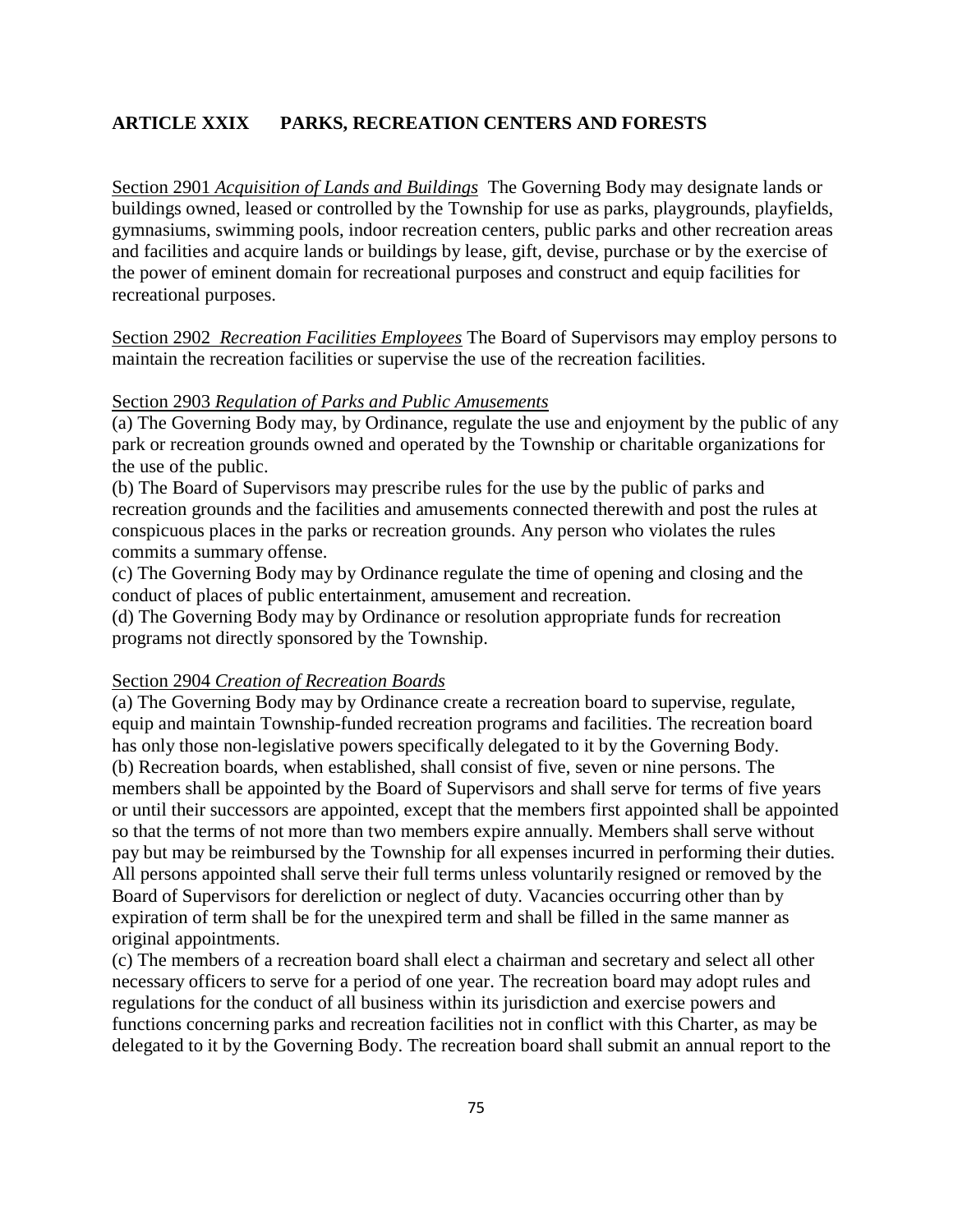Board of Supervisors, including an analysis of the adequacy and effectiveness of community recreation areas, facilities and leadership.

Section 2905 *Joint Ownership and Maintenance* The Board of Supervisors may join with any one or more municipal corporations, counties or school districts to acquire, create, equip, maintain and operate any park or recreation area to serve residents of the Township under the act of July 12, 1972 (P.L. 762, No. 180), referred to as the Intergovernmental Cooperation Law.

Section 2906 *Expenses for Maintenance* All expenses incurred in the operation of parks, recreation areas and facilities are payable from the general Township fund or from the treasury of the municipal corporations, counties or school districts under the agreement of those bodies.

# Section 2907 *Forest Lands*

(a) The Township may acquire, by purchase, gift or lease, and hold tracts of land covered with forest or tree growth, or suitable for the growth of trees. The tracts may be of any size and may be located inside or outside the Township limits.

(b) When the Governing Body intends to acquire any lands for forests, it shall so declare by an Ordinance, setting forth all facts and conditions relating to the proposed action.

(c) The rules governing the administration of the forests shall have for their main purpose the preservation and protection of natural communities and ecosystems.

(d) All revenue and emoluments arising from the forests shall be paid into the general Township fund.

(e) Township forests may be used by the public as general outing or recreation grounds, subject to the rules adopted by the Governing Body.

(f) When the Governing Body decides to sell or lease any Township forest, or part thereof, it shall so declare by an Ordinance, setting forth all the facts and conditions relating to the proposed action. No Ordinance shall be effective until it has been approved by a majority vote of the electorate at the next ensuing municipal or general election.

(g) The Board of Supervisors may, on behalf of the Township, accept the title to lands which may be donated to the Township.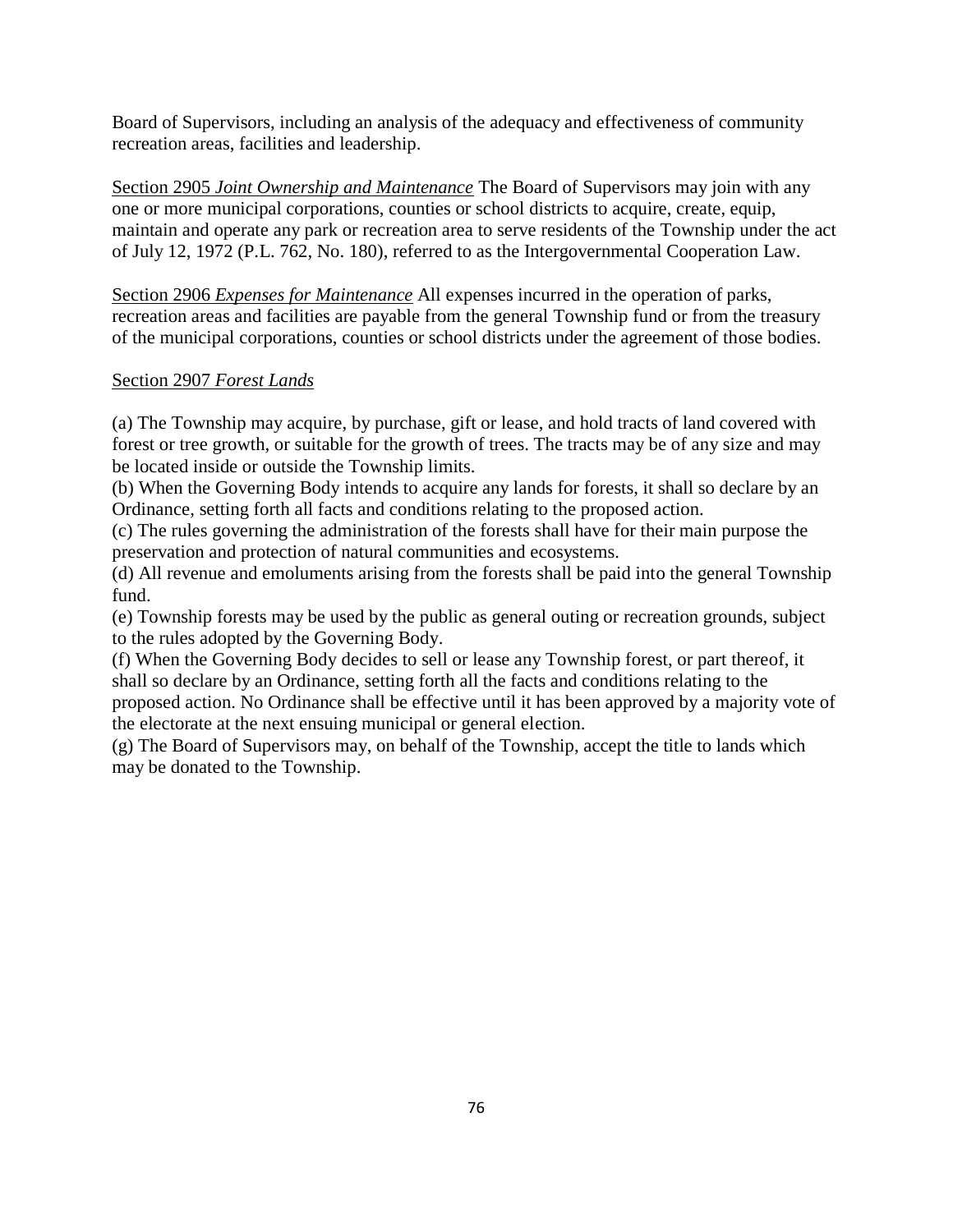## **ARTICLE XXX SHADE TREE COMMISSION**

Section 3001 *Right of Establishment* The Board of Supervisors may regulate the planting, maintenance and removal of shade trees in the Township, or it may appoint a shade tree commission to administer regulations for shade trees.

Section 3002 *Commission Members; Appointment; Terms; Vacancies* A shade tree commission shall be composed of three members who shall be residents of the Township. The initial terms of members shall be for periods of three years, four years and five years respectively. All subsequent terms shall be for a period of five years. Members of the commission shall serve without compensation but shall be reimbursed for actual and necessary expenses incurred in the performance of their duties. Vacancies in the office of shade tree commissioner shall be filled by the Board of Supervisors for the unexpired term.

Section 3003 *Powers May be Vested in Recreation Board* When there exists a board for the care of public parks, the Governing Body may by Ordinance confer on the recreation board all the powers and duties under this article for a shade tree commission.

Section 3004 *General Powers of Commission* The shade tree commission has exclusive control of the shade trees in the Township and is authorized to plant, remove, maintain and protect shade trees on the public streets and highways in the Township, excluding State highways.

Section 3005 *Hiring of Employees* The shade tree commission may with the approval of the Board of Supervisors employ persons to perform the duties and directions of the commission and make, publish and enforce regulations for the care and protection of the shade trees of the Township. No regulations shall be in force until approved by the Board of Supervisors and until published at least once in a newspaper of general circulation in the Township.

Section 3006 *Report of Commission* The shade tree commission shall annually report to the Board of Supervisors its transactions and expenses for the preceding fiscal year of the Township.

### Section 3007 *Removal of Diseased or Dangerous Trees*

(a) The shade tree commission or, if no commission exists, the Governing Body may by Ordinance require owners of property to cut and remove trees located on the property if the condition of the trees, through disease or otherwise, unreasonably affects or interferes with the health, safety or welfare of the public or the right of the public to the unobstructed use of public roads or property.

(b) If within thirty days after the date of notice by certified mail, return receipt requested, to remove the trees, the property owner has not complied with that order, the commission or the Board of Supervisors may enter the premises and remove the trees.

(c) The cost of cutting and removal of trees by the Township shall be charged to the property owner. The charge shall be a lien against the real estate of the property owner and shall be collected in the same manner as other municipal liens.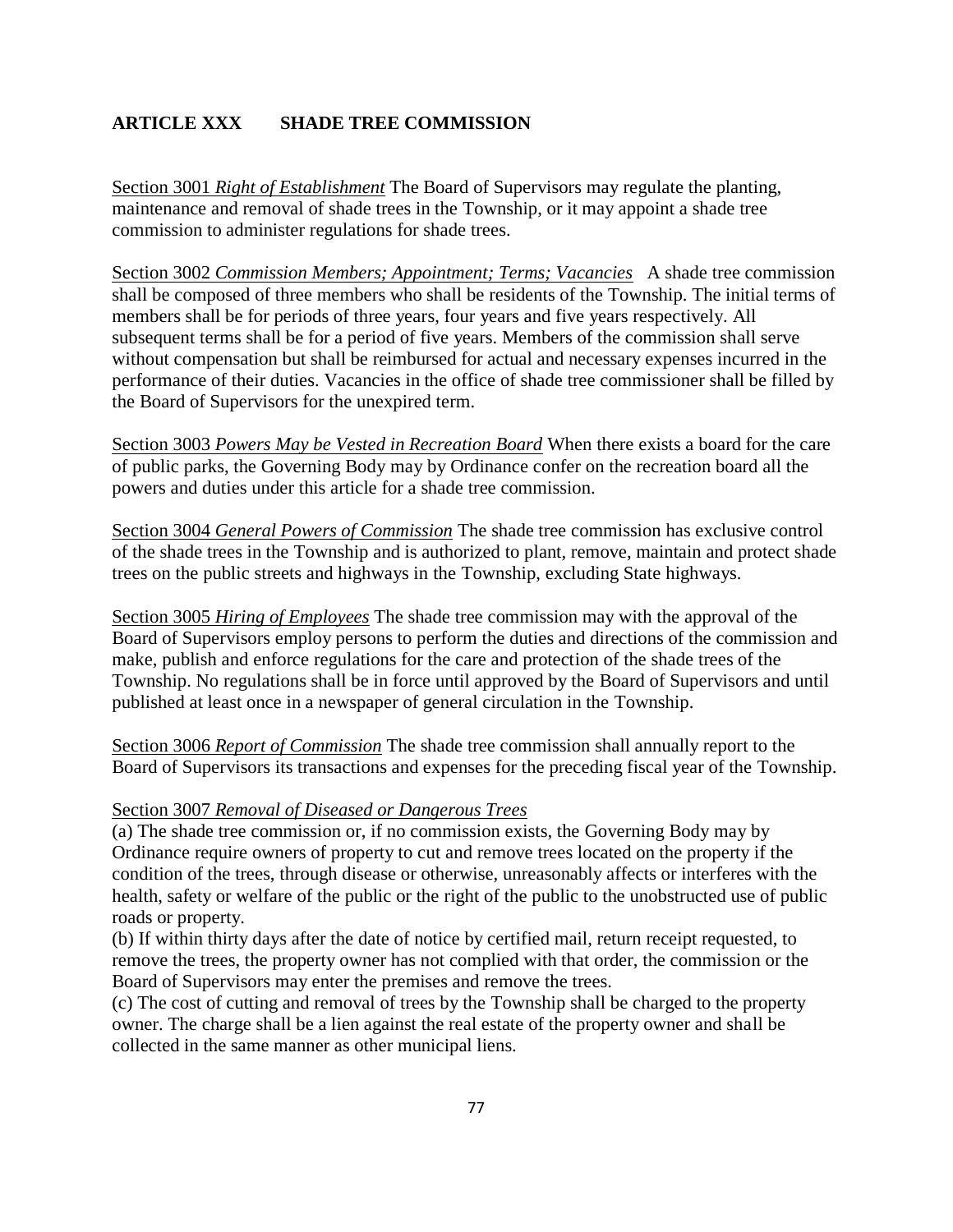Section 3008 *Maintenance by Township Funds* The shade tree commission shall annually certify the costs incurred under this article to the Board of Supervisors. The costs shall be paid from the general Township fund.

Section 3009 *Penalties* The shade tree commission, to the extent provided by ordinance of the Township, may assess penalties for the violation of its regulations and of this article as far as it relates to shade trees. Any penalty so assessed shall be a lien upon the real estate of the offender and may be collected as municipal claims are collected.

Section 3010 *Disposition of Penalties* All penalties or assessments imposed under this article shall be paid to the Township.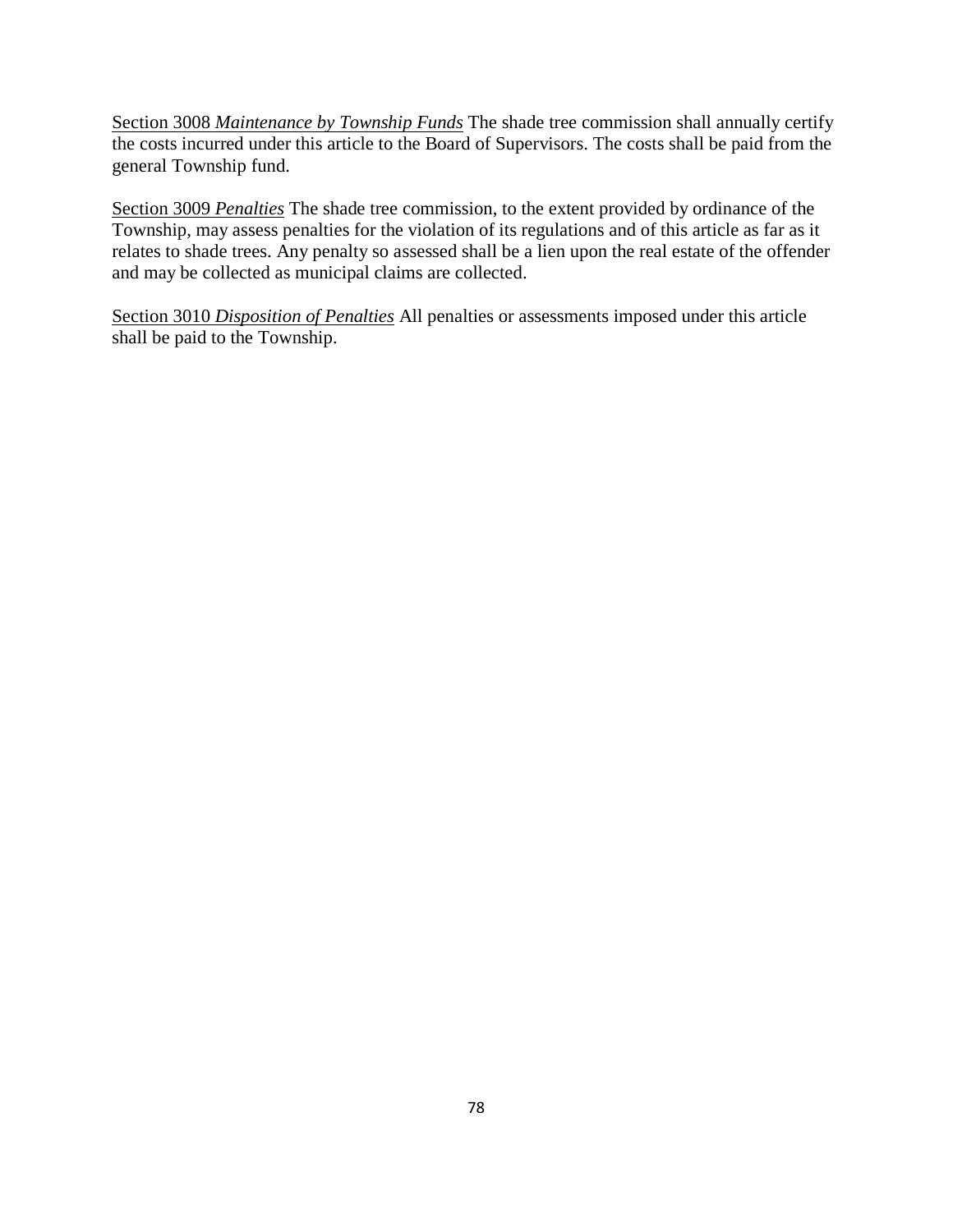# **ARTICLE XXXI STREET LIGHTS**

Section 3101 *Lighting* The Board of Supervisors may light and illuminate the highways, roads and other public places of the Township and remove, alter or improve lighting as may be appropriate and in the best interests of the Township and make contracts for securing and maintaining a supply of light.

## Section 3102 *Street Light Districts*

(a) The Board of Supervisors may provide streetlights and make regulations therefor within the Township or within any district of the Township established by the Board of Supervisors for that purpose.

(b) Upon receipt of a petition signed by seventy percent of the property owners within any defined area of the Township, the Board of Supervisors shall establish the defined area as a lighting district or include the defined area within an existing lighting district and shall provide public lighting within the area.

(c) The Board of Supervisors may contract with electric lighting companies to light and illuminate roads and highways and other public places, so long as such contract is in compliance with the Township's Sustainable Energy Policy.

### Section 3103 *Costs*

(a) The Board of Supervisors may pay for the cost of public lighting by any one or a combination of the following means, whether the installation of the lighting was initiated by action of the Board of Supervisors or by petition:

(1) From the general fund.

(2) Through uniform annual assessments made upon benefited properties on the foot-front basis.

(3) By uniform annual assessment upon each property benefited.

(4) By an equal assessment upon each property benefited, based upon the assessment for county tax purposes.

(5) By any combination of the above methods or other equitable means of assessment as the Board of Supervisors may determine.

(b) If public street lighting is currently in existence and is being paid for by a certain means or method, the Board of Supervisors may alter or amend the means of assessing the cost of the lighting.

(c) Properties are subject to assessment for this purpose, whether or not the property is exempt from taxation by existing law.

(d) If the foot-front method of assessment is used, the assessment shall be by equal assessment on all property in proportion to the number of feet the property fronts on the street or highway or portion thereof to be lighted. The Board of Supervisors may provide for an equitable reduction from the frontage of lots at intersections or where, due to the irregular shape of lots, an assessment of the full frontage would be inequitable. No assessment shall be made against any farmland, but vacant lots between built-up sections, whether tilled or not tilled, are not farmland. The assessment for each foot front against vacant lots shall be only twenty-five percent of the assessment for each foot front against property with improvements.

(e) All annual assessments for streetlights shall be filed with the Township tax collector under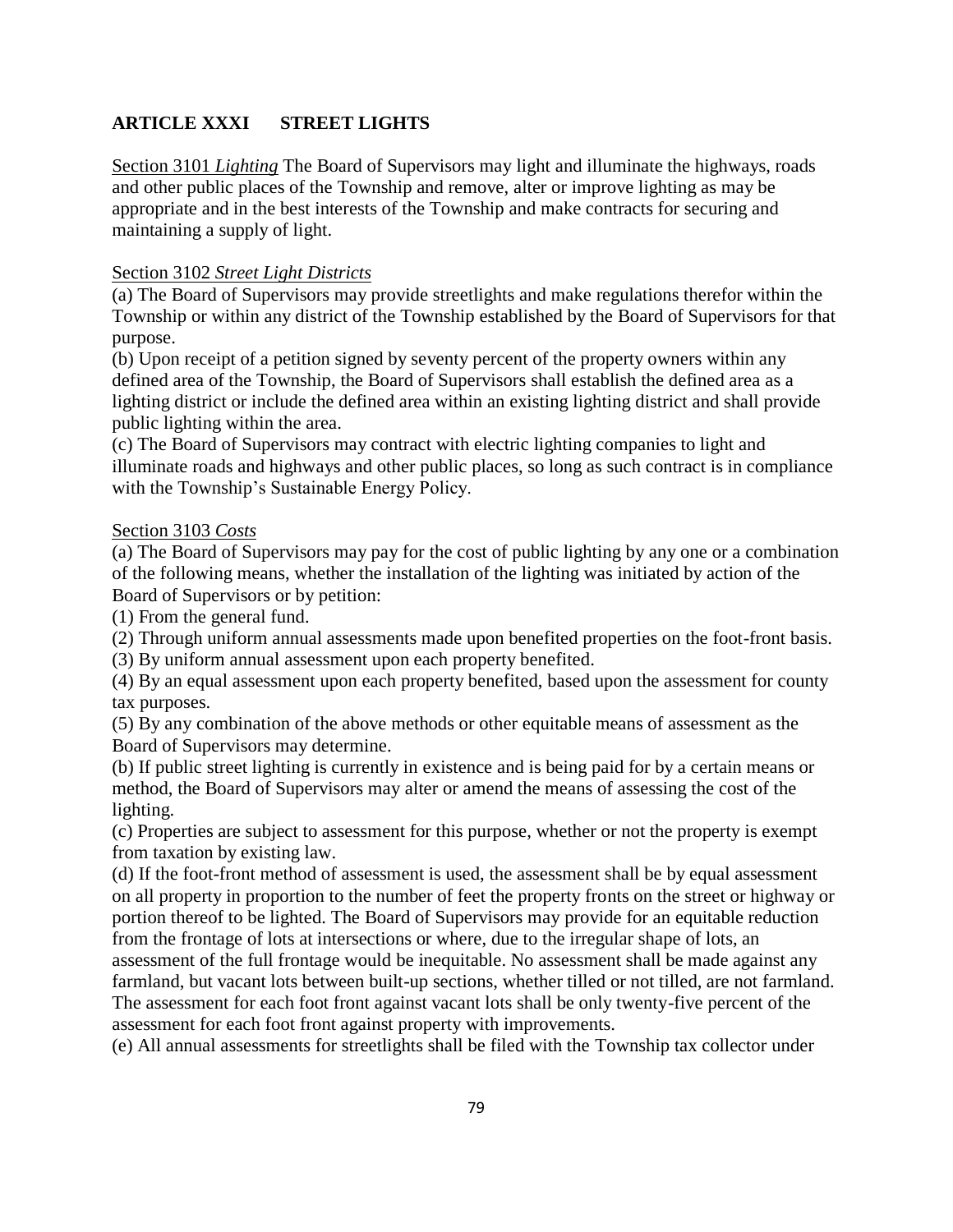section 2201(a). The assessment may be billed on the annual real estate tax bill for general Township purposes if authorized by the Board of Supervisors.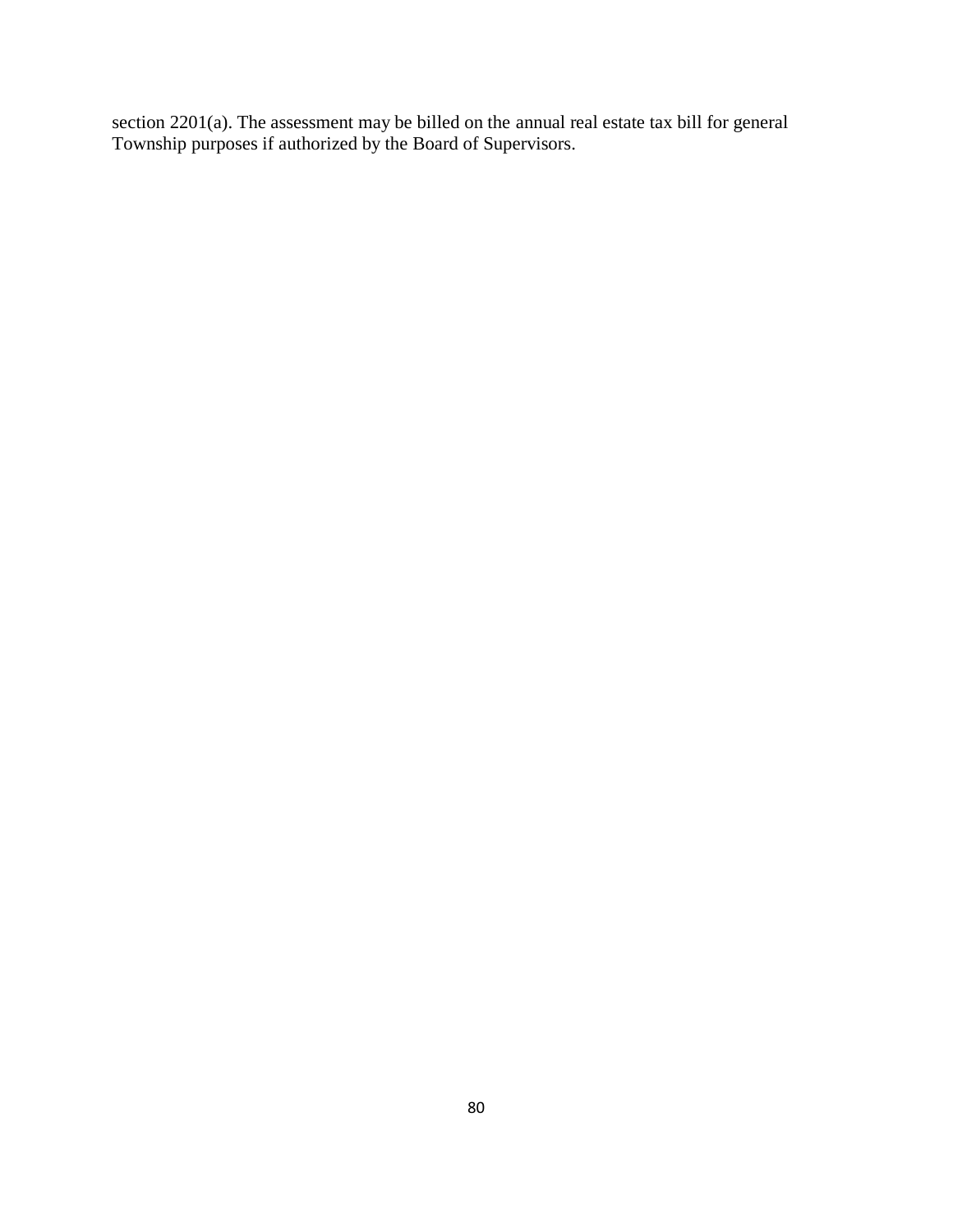# **ARTICLE XXXII PUBLIC BUILDINGS**

Section 3201 *Township Buildings* The Governing Body may procure by purchase, gift, devise or the exercise of eminent domain a lot or lots of ground located within the Township and erect or use buildings thereon for Township purposes. No land or property used for any cemetery, burying ground, public or parochial school, educational or charitable institution, seminary or place of public worship shall be taken or appropriated under this section.

Section 3202 *Use of Public Land Acquired for Other Purposes* When the Governing Body desires to take any public lands previously granted or dedicated to a use or purpose for which they are no longer used, it shall pass an Ordinance declaring its intention and shall petition the court of common pleas for leave to file the bond of the Township to secure any person or persons who may be entitled to compensation for the taking. The court shall direct notice to be given by publication in at least one newspaper circulating generally in the Township. The court may increase the amount of the bond, shall hear all exceptions that are filed against the petition and the sufficiency of the bond and may grant or deny the request of the petition. Upon the granting of the petition and the approval of the bond, the Board of Supervisors may enter lands for the purposes of erecting public buildings.

Section 3203 *How Damages Are Assessed* The compensation and damages arising from taking, using and appropriating private or public property for Township purposes shall be ascertained, determined, awarded and paid under the provisions of this Charter for eminent domain proceedings.

Section 3204 *Garages and Warehouses* The Board of Supervisors may purchase or lease land inside or outside the limits of the Township and erect garages, warehouses or other buildings as may be necessary for handling and storing equipment, materials and supplies.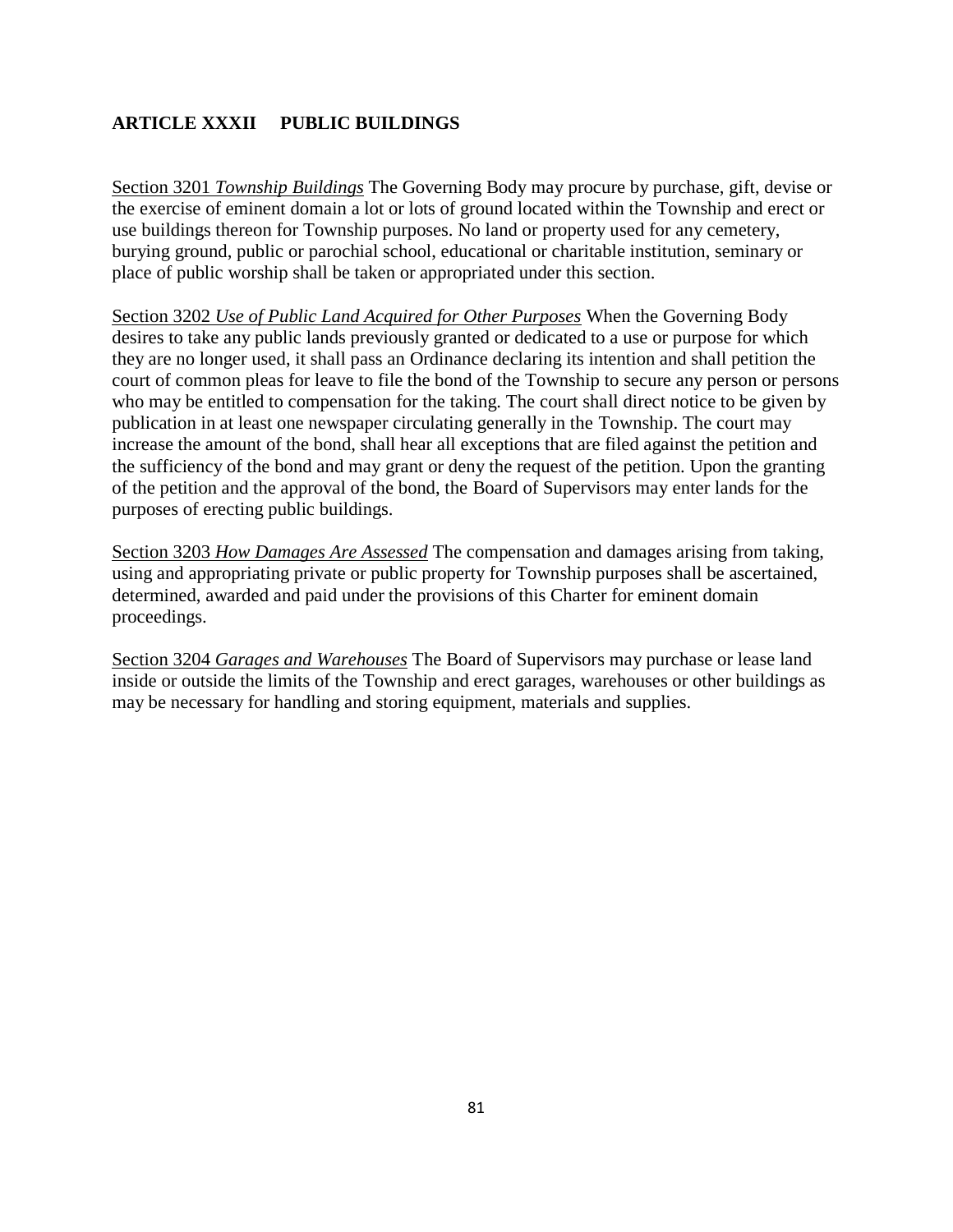# **ARTICLE XXXIII STORM WATER MANAGEMENT PLANS AND FACILITIES**

Section 3301 *Storm Water Management Systems Authorized* The Board of Supervisors may plan, design, construct, assemble, install and alter facilities, including, but not limited to, inlets, outlets, systems of piping, diversion terraces, grass waterways, energy dissipaters, storm water retention devices and natural or artificial infiltration areas, to manage surface water runoff.

Section 3302 *Construction of Storm Water Management Facilities* The Governing Body may acquire by purchase, deed of dedication or eminent domain proceedings all or part of any existing system or facility for the management of surface water runoff which may have been established or constructed by any property owner in the Township or establish, construct and maintain systems or facilities in the best interest of the Township.

Section 3303 *Ordinances* The Governing Body may enact storm water management Ordinances and require persons conducting earthmoving activities to obtain approval from the Governing Body for those activities.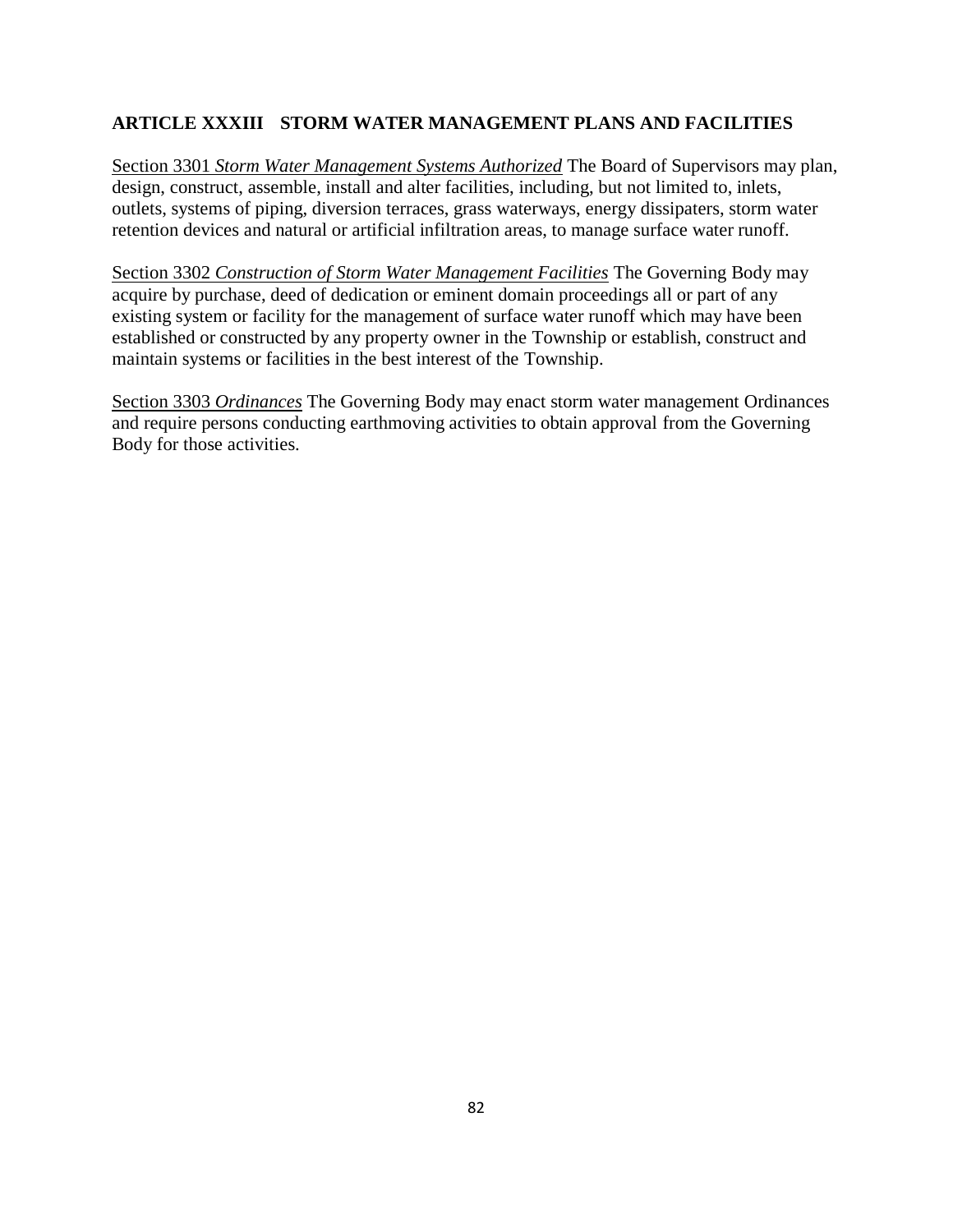### **ARTICLE XXXIV EMINENT DOMAIN**

Section 3401 *Private Property and Eminent Domain* The power of eminent domain shall not be delegated to any person, agency, institution or corporation, nor shall the People of Blaine Township recognize as legitimate its exercise by any authority but that of the People. The taking of private property shall be justified only for a public use that expands or upholds rights that failure to exercise eminent domain powers would otherwise harm. The Township shall not take private property or apply private property to any public use without specific authorization directly from the People through a public referendum, nor without the Township first making or securing just compensation. In any assessment of damages, corporations shall have no claim to "future lost profits" as property interests and thus corporations shall not have standing to recover damages for unrealized gains because of the exercise of the power of eminent domain by Blaine Township. In all instances where the power of eminent domain is mentioned within this Charter, its exercise must conform to the limitations, obligations, and conditions of this Article.

Section 3402 *Scope of Article* When the power of eminent domain or the ascertainment and assessment of damages and benefits in viewer proceedings is exercised by the Township, the proceeding shall be as set forth in this Article.

Section 3403 *Title Acquired* When land or property is taken under eminent domain proceedings, other than for road purposes, or is acquired by gift, purchase or otherwise, the title obtained by the Township is in fee simple. In particular instances, a different title may by agreement be acquired.

Section 3404 *Assessment of Damages and Benefits* The damages may be paid in whole or in part by the Township or may be assessed in whole or in part upon the property benefited. In the latter case, the viewers, having first determined the damages apart from the benefits, shall assess the total cost of the improvement, or so much thereof as may be just and reasonable, upon the properties peculiarly benefited, including in the assessment all parties for which damages have been allowed, and shall report the findings to the court. The total assessment for benefits shall not exceed the total damages awarded or agreed upon. In no case shall a claim to "lost future profits" by a corporation or a person acting on behalf of or in a corporate capacity be included in the ascertainment and assessment of damages.

Section 3405 *Assessment Awards* In proceedings to assess damages and benefits, if the land or property is both benefited and damaged by the improvements, the excess of damages over benefits or the excess of benefits over damages, or nothing if the benefits and damages are equal, shall be awarded to or assessed against the owner of land or property affected thereby. In no case shall a claim to "lost future profits" by a corporation or a person acting on behalf of or in a corporate capacity be included in the assessment of awards.

Section 3406 *Assessments to Bear Interest* All assessments for benefits and costs shall bear interest at six percent annually from the expiration of thirty days after they have been finally ascertained and shall be payable to the Township treasurer.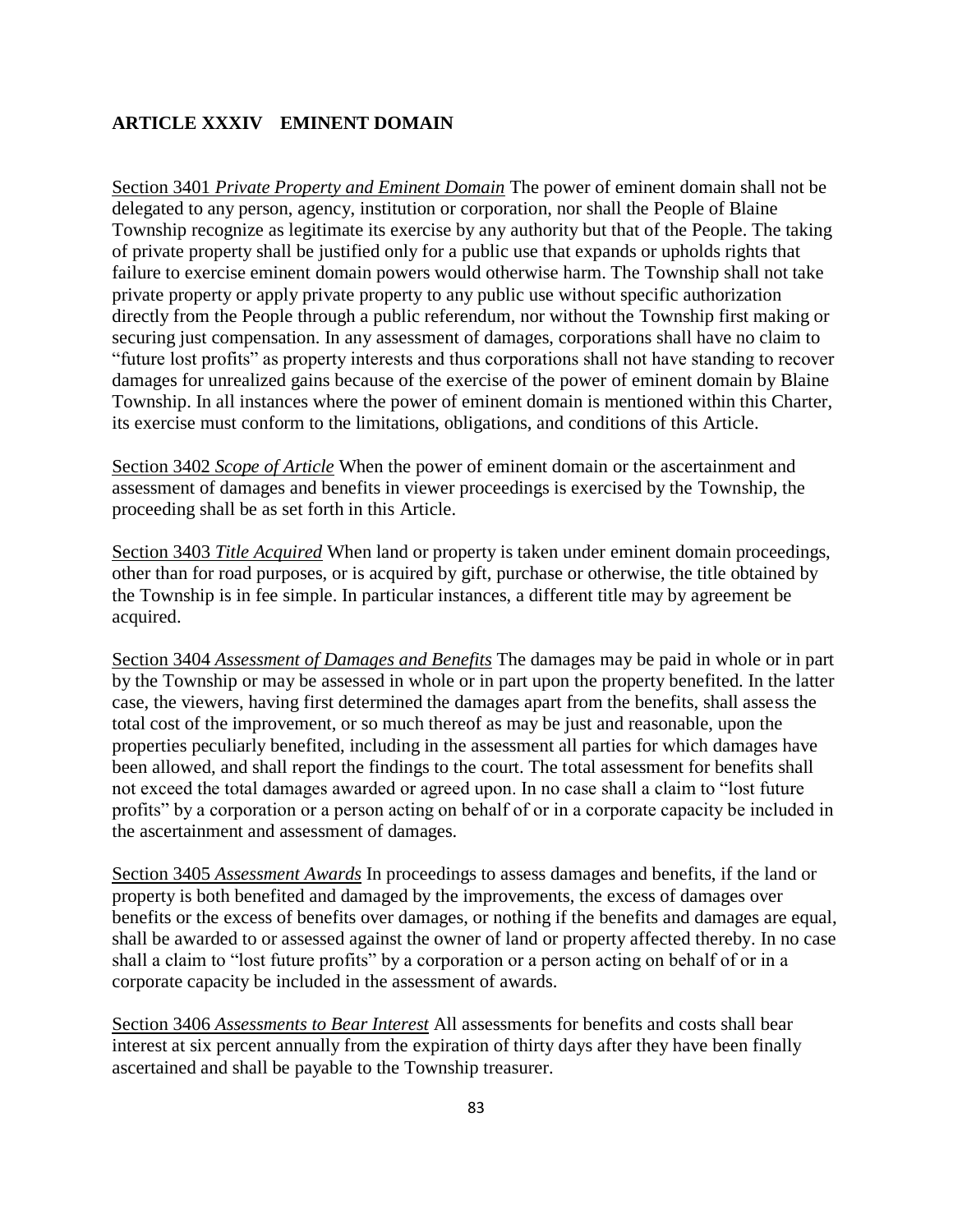## **ARTICLE XXXV WASTE POLICY**

Section 3501 *Right to Establish a Waste Policy* The residents of Blaine Township possess a right to establish policies to protect the human and natural communities of the Township from harms imposed by imported wastes. That right includes the right to make laws that prohibit the importation, storage, transfer, processing, treatment, disposal or "beneficial use" of waste materials generated outside of Blaine Township within its jurisdiction. The human and natural communities of Blaine Township possess inalienable rights, including the right not to be trespassed upon by toxic or potentially toxic substances, the right to a healthy environment, and other rights enumerated in this Charter, and the people posses the power and authority to enforce laws of their Township that protect these rights.

Section 3502 *Findings and General Purpose* The general purpose of this Policy is to recognize that corporations engaged in certain types of waste storage, "beneficial use" and/or waste disposal within the Township constitute a threat to the health, safety, welfare, and rights of the residents of Blaine Township due to the limited liability of those corporations, which may prevent full recovery for damages in the event of injuries caused to Township residents and natural communities. That limited liability privilege shields and protects the individuals operating the corporation, and thus serves to thwart any deterrent effect from lawsuits brought to remedy injuries caused by those persons using the corporation to engage in waste disposal. The People of Blaine Township declare that persons using corporations to store or dump dredged material, coal ash, sewage sludge, hazardous waste, construction and demolition (C&D) waste, radioactive material, and other waste deemed by the Township to be hazardous, toxic, or dangerous, place the residents and environment of the Township at increasing risk, due to the harmful and dangerous composition of those wastes. The People of Blaine Township also declare that corporations, engaging in waste disposal in any neighboring municipality, that causes harm to residents of the Township, shall be held strictly liable for the migration of toxic and hazardous contaminants across municipal borders. The People of Blaine Township also declare that waste management, "beneficial use" of waste, waste disposal and mine "reclamation" corporations increasingly determine waste policy in the Commonwealth, and that the Township must take affirmative steps to subordinate the powers of those corporations to the will of the majority within Blaine Township.

Section 3503 *Interpretation* Anyone interpreting, implementing, or applying the provisions of this policy shall give priority to the findings and purposes stated in section 3502 of this Article, over such accounting and business terms characterized as "economy," "efficiency," and "scheduling factors."

#### Section 3504 *Statements of Law*

(a) Accumulation of Ashes, Garbage, Solid Waste and Refuse Materials The Board of Supervisors may prohibit accumulations of ashes, garbage, solid waste and other refuse materials upon private property, including the imposition and collection of reasonable fees and charges for the collection, removal and disposal thereof.

(b) Collection The Board of Supervisors may collect and remove, by contract or otherwise,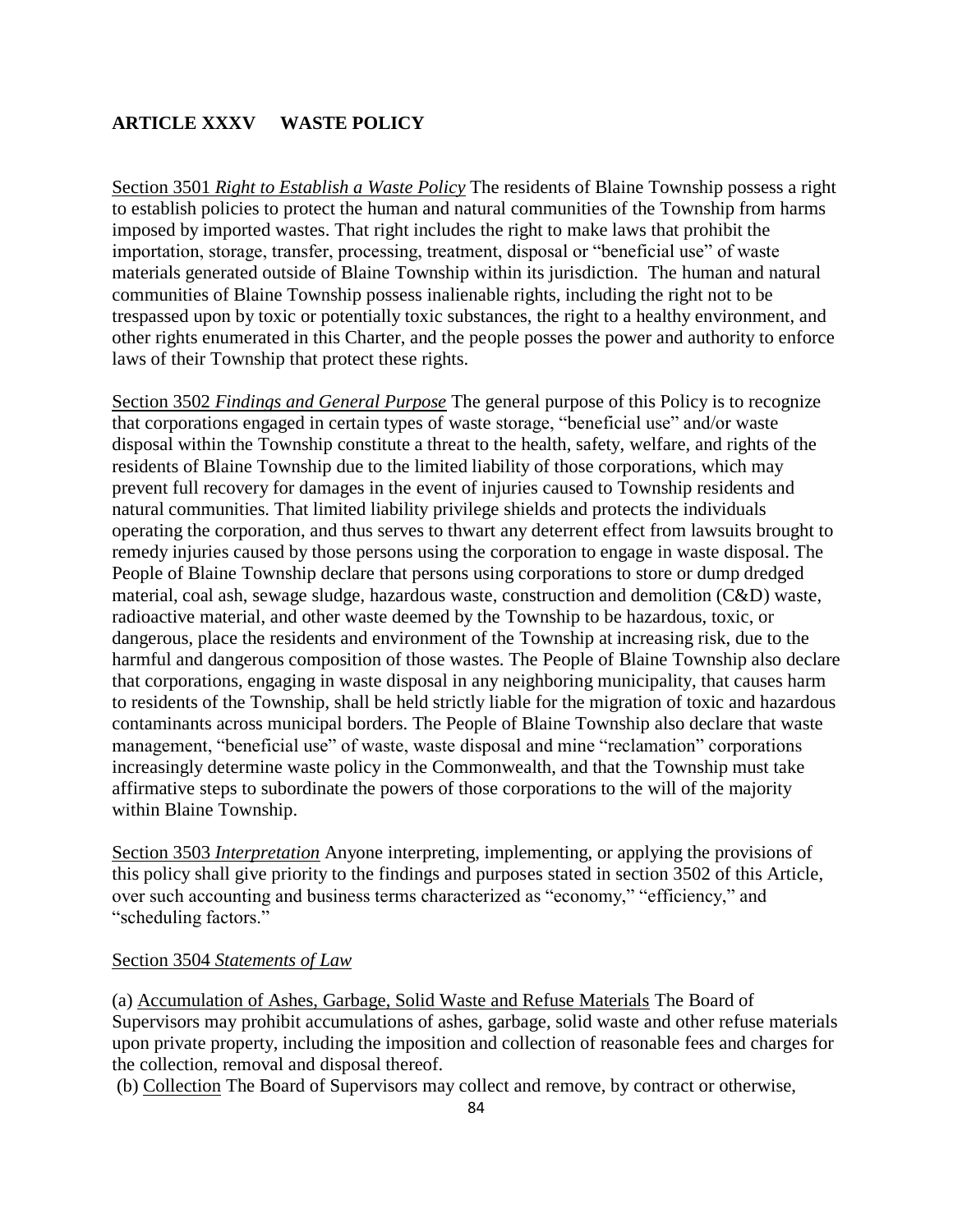ashes, garbage, solid waste and other refuse materials and recyclables and prescribe penalties for the enforcement thereof. Any contract with refuse haulers may be made for a period not exceeding five years.

(c) Acquisition of Land The Board of Supervisors may acquire any real property and erect, maintain, improve, operate and lease, either as lessor or lessee, facilities for incineration, landfill or other methods of disposal, either inside or outside the limits of the Township, including equipment, either separately or jointly, with any county or municipal corporation in order to provide for the destruction, collection, removal and disposal of ashes, garbage, solid waste or other refuse materials, for the collection and storage of recyclable materials or for the composting of leaf and yard waste. The Board of Supervisors may provide for the payment of the cost thereof out of the funds of the Township. The Board of Supervisors may acquire land for landfill purposes, either amicably or by exercising the power of eminent domain, and maintain lands and places for the dumping of ashes, garbage, solid waste and other refuse materials. (d) Charge for Services The Board of Supervisors may establish, alter, charge and collect rates and other charges for the collection, removal and disposal of ashes, garbage, solid waste, other refuse materials and recyclable materials, and the costs of including the payment of any indebtedness incurred for the construction, purchase, improvement, repair, maintenance and operation of any facilities therefore, and the amount due under any contract with any county or municipal corporation furnishing the services or facilities.

(e) Appropriations The Board of Supervisors may make appropriations to any county or municipal corporation for the construction, purchase, improvement, repair, maintenance and operation of any facilities for the collection, removal, disposal or marketing of ashes, garbage, solid waste, other refuse materials, recyclable materials or composted leaf and yard waste. (f) Prohibitions on Importation of Waste Within Blaine Township it shall be unlawful for any person, corporation, or other entity to use a corporation or to assist a corporation to engage in the storage, transfer, "beneficial use," land application, or disposal of waste originating outside the Township, including but not limited to hazardous waste, coal ash, slag or slurry from mining, "frack water," carbon "sequestration," residual waste or materials derived from residual waste, sewage sludge, dredged material, PCB-containing waste, construction and demolition (C&D) waste, chemotherapeutic waste, infectious waste, or radioactive material as those terms are defined within Title 25, Chapter 271 *et seq*., of the Pennsylvania Code, the Atomic Energy Act of 1954, and the definitions and provisions of this Charter.

Section 3505 *Administration* This policy shall be administered by Blaine Township.

Section 3506 *Enforcement* This policy, including civil rights provisions, shall be enforced in accordance with Article XLV of this Charter and other applicable Articles and provisions of the Charter.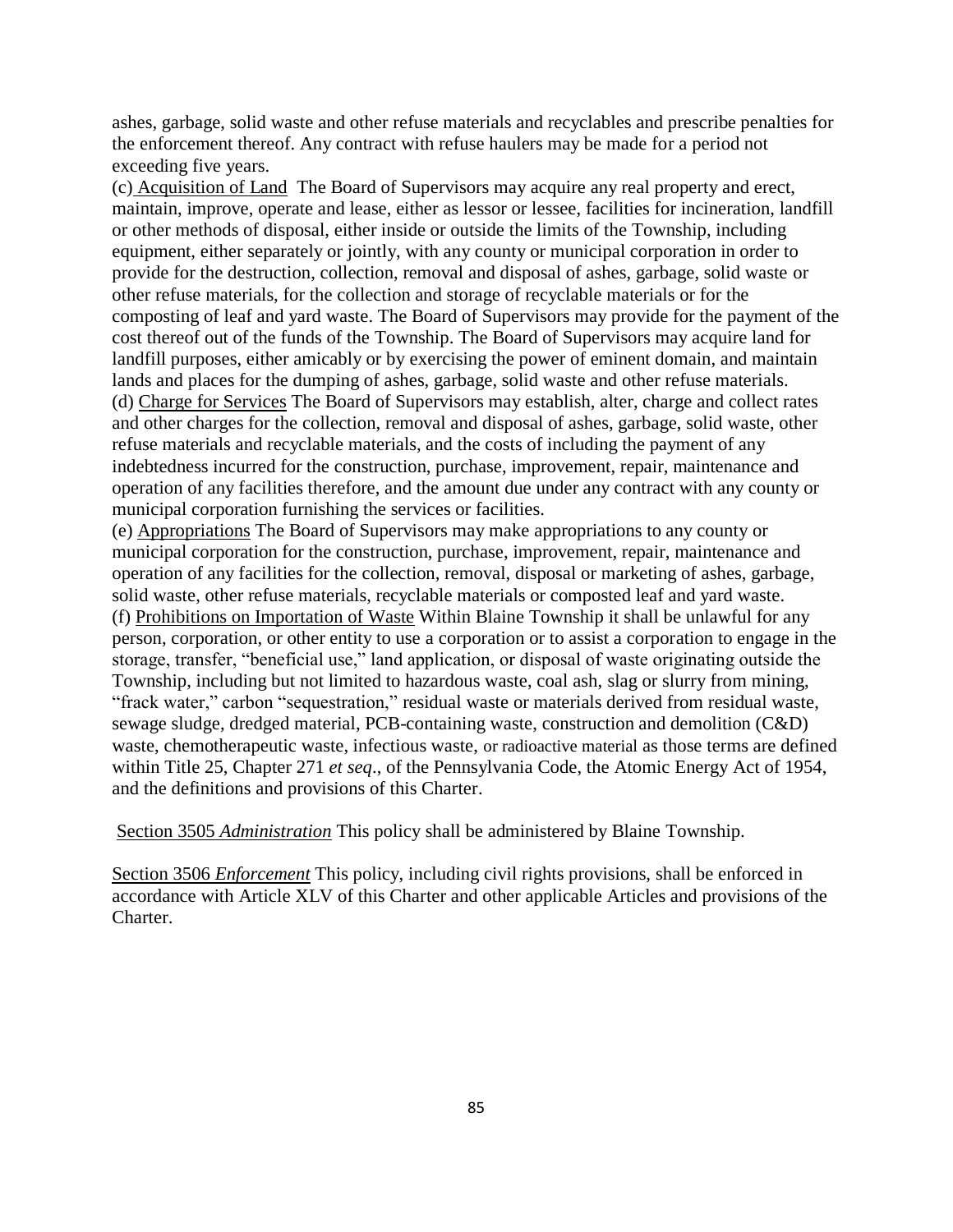### **ARTICLE XXXVI TOXIC TRESPASS POLICY**

Section 3601 *Right to Establish a Toxic Trespass Policy* The residents of Blaine Township possess a right to establish policies to protect the people, natural communities and ecosystems from toxic trespass within the Township. That right includes the right to make laws that declare the involuntary intrusion of corporate produced, mined, transported and processed chemicals, toxins, radioactive materials and genetically modified organic materials into the bodies of Township residents and ecosystems of the community a form of trespass. The human and natural communities of Blaine Township possess inalienable rights, including the right not to be trespassed upon, the right to a healthy environment, and other rights enumerated in this Charter, and the people possess the power and authority to enforce laws of their Township that protect these rights.

Section 3602 *Findings and General Purpose* The People of Blaine Township recognize that over eighty thousand (80,000) corporate-produced chemicals are currently used in the United States, and that scientists estimate that over seven hundred (700) of those corporate-produced chemicals are now found within the body of every human. Only a small percentage of those chemicals have ever been screened for even one potential health effect, such as cancer, reproductive toxicity, developmental toxicity, or injury to the immune system. Among the approximately fifteen thousand (15,000) chemicals tested, few have been studied enough to conclude that there are no risks from exposure. Even when testing is done, each chemical is tested individually rather than in synergistic combinations that reflect actual human exposure in the real world.

The People recognize that one thousand eight hundred (1,800) new chemicals enter the stream of commerce annually – thus entering into the bodies of People, and into the air, water, soil, and food - with few of those chemicals tested for adverse impacts on human health or ecosystems. The People of the Township also recognize that sufficient data and experience exist for a reasonable person to conclude that a significant percentage of both currently used and newly manufactured chemicals are harmful to humans, animals, and ecosystems.

One purpose of this Article is to recognize that it is an inviolate, fundamental, and inalienable right of each person residing within the Township of Blaine to be free from involuntary invasions of their bodies by corporate chemicals. Since government is the People's means of protecting rights and enforcing laws that have that effect, and since it is the Township's responsibility to protect the health, safety, and welfare of the residents, it is inextricably the essence of that responsibility for the Township to protect residents against bodily chemical trespass. Therefore, the People of Blaine Township declare that persons owning and managing corporations that manufacture, distribute, sell and deposit chemicals and chemical compounds found to be trespassing on the bodies of residents of the Township, or into the ecosystems within Blaine Township, must be held liable for those trespasses. The People of Blaine Township also declare that the failure and refusal of the United States government and the government of the Commonwealth of Pennsylvania to ensure that corporate chemicals do not trespass on the residents of Blaine Township makes them jointly and severally liable for those trespasses.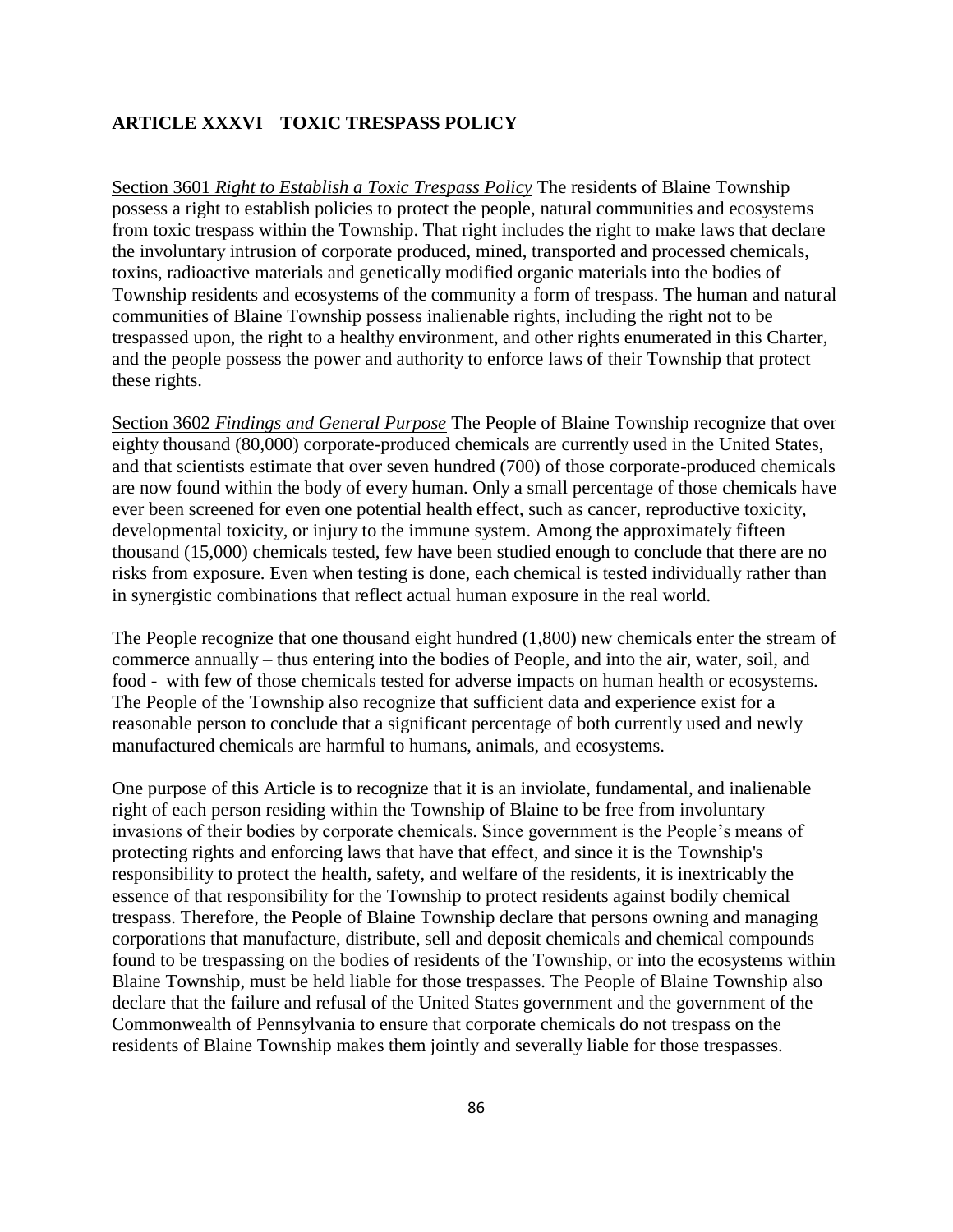Section 3603 *Interpretation* Anyone interpreting, implementing, or applying the provisions of this policy shall give priority to the findings and purposes stated in Section 3602 of this Article, over such accounting and business terms characterized as "economy," "efficiency," and "scheduling factors."

### Section 3604 *Statements of Law*

(a) *Poisoning is Trespass; Prohibition Against Toxic Trespass* The deposition of toxic substances or potentially toxic substances within the body of any resident of Blaine Township, or into any natural community or ecosystem, which results from activities prohibited by provisions of this Charter, Ordinances of the Township, or through negligence, is declared a form of trespass, and is hereby prohibited. It shall be unlawful for any corporation engaged in activities prohibited by provisions of this Charter, or Ordinances of the Township to engage in the production, generation, distribution, use, transportation, mining, disposal or sale of toxic and potentially toxic substances within the Township.

(b) *Culpable Parties* Persons owning or managing corporations which manufacture, generate, sell, mine, distribute, apply, transport, use or dispose of toxic or potentially toxic substances detected within the body of any resident of Blaine Township or within any natural community or ecosystem within the Township and that through negligence, or by engaging in activities prohibited by provisions of this Charter, or Ordinances of the Township, shall be deemed culpable parties, along with the corporation itself, for the recovery of trespass damages, compensatory damages, punitive damages, and the instatement of permanent injunctive relief. If more than one corporation manufactured or generated the detected toxic or potentially toxic substance, persons owning and managing those corporations, along with the corporations themselves, shall be held jointly and severally liable for those damages, in addition to being subject to injunctive relief.

(c) *Provision of Information* Corporations that through negligence, or by engaging in activities prohibited by provisions of this Charter, or Ordinances of the Township, and that manufacture, generate, sell, mine, distribute, apply, transport, use or dispose of toxic or potentially toxic substances detected within the body of a Township resident, shall provide information about the manufacture or generation of those chemicals to the municipality sufficient for a determination by the municipality of the culpability of that particular corporation for the manufacturing or generation of a particular toxic or potentially toxic chemical.

(d) *Duty of the Township* It shall be the duty of the Township to protect the right of Township residents, natural communities and ecosystems to be free from chemical trespass under the provisions of this Charter, and to obtain damages for any violation of that right. If the presence of toxic or potentially toxic substances is detected within the body of any Township resident, or within a natural community or ecosystem within the Township, the municipality shall initiate litigation to recover trespass, compensatory, and punitive damages – and permanent injunctive relief - from all culpable parties. If a significant number of Township residents have been similarly trespassed against, the municipality shall select representative plaintiffs and file a class action lawsuit on behalf of all Township residents to recover trespass, compensatory, and punitive damages – and permanent injunctive relief - from all culpable parties.

(e) *Strict Liability* Persons, corporations, and other entities engaged in the manufacture, generation, sale, mining, distribution, application, transportation, use or disposal of toxic or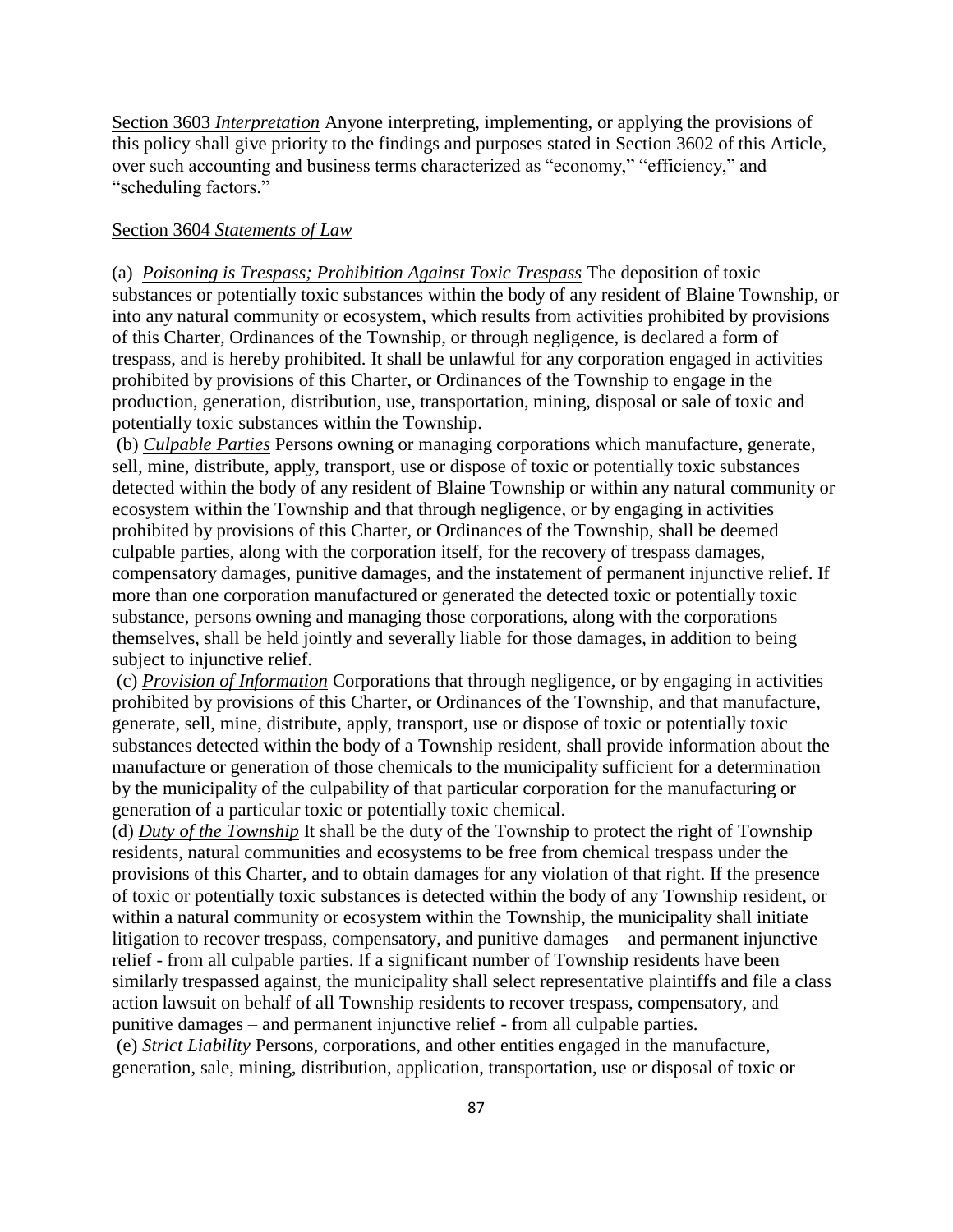potentially toxic substances within the Township shall be strictly liable for the deposition of toxic substances and potentially toxic substances into the bodies of residents of the Township and within natural communities and ecosystems within the Township when that trespass occurs through negligence, or by engaging in activities prohibited by provisions of this Charter, or Ordinances of the Township. Culpable parties shall be deemed strictly liable if one of their toxic or potentially toxic substances is discovered within the body of a Township resident or within any natural community or ecosystem within the Township. The municipality's showing of the existence of that substance within the body of a resident living in the Township or within a natural community or ecosystems within the Township, and the municipality's showing that the Defendant(s) are responsible for the manufacture, generation, sale, mining, distribution, application, transportation, use or disposal of that substance within the Township, shall constitute a *prime facie* showing of causation under a strict liability standard. Current and future damages resulting from the culpable parties' trespass shall be assumed, and the burden of proof shall shift to the culpable parties for a showing that the substance could not cause harm or contribute to causing harm, either alone or in combination with other factors, or that the culpable parties are not responsible for the trespass of that particular substance into the body of residents of the Township or within a natural community or ecosystem within the Township. (f) *Testing* The Township shall select a laboratory with expertise in the testing for toxic substances and potentially toxic substances, including, but not limited to, those chemical compounds and other substances defined as toxic or potentially toxic in this Charter. The Township shall provide financial resources for the first ten residents who request to be tested for the presence of toxic substances and potentially toxic substances within their bodies, and make all reasonable efforts to provide financial resources for the testing of additional residents. (g) *Permits Void* No permit, license, privilege or charter issued by any State or federal Regulatory Agency, Commission or Board to any person or any corporation operating under a State charter, or any director, officer, owner, or manager of a corporation operating under a State charter, which would violate the provisions of this Article or deprive any Township resident(s), natural community, or ecosystem of any rights, privileges, or immunities secured by this Charter, the Pennsylvania Constitution, the United States Constitution, or other laws, shall be deemed valid within the Township of Blaine. Additionally, any employee, agent or representative of any State or federal Regulatory Agency, Commission or Board who issues a permit, license, privilege or charter to any person or any corporation operating under a State charter, or any director, officer, owner, or manager of a corporation operating under a State charter, which would violate the provisions of this Charter or deprive any Township resident(s), natural community, or ecosystem of any rights, privileges, or immunities secured by this Charter, the Pennsylvania Constitution, the United States Constitution, or other laws, shall be liable to the party injured and shall be responsible for payment of compensatory and punitive damages and all costs of litigation, including, without limitation, expert and attorney's fees. Compensatory and punitive damages paid to remedy the violation of the rights of natural communities and ecosystems shall be paid to the Township of Blaine for restoration of those natural communities and ecosystems.

Section 3605 *Administration* This policy shall be administered by Blaine Township.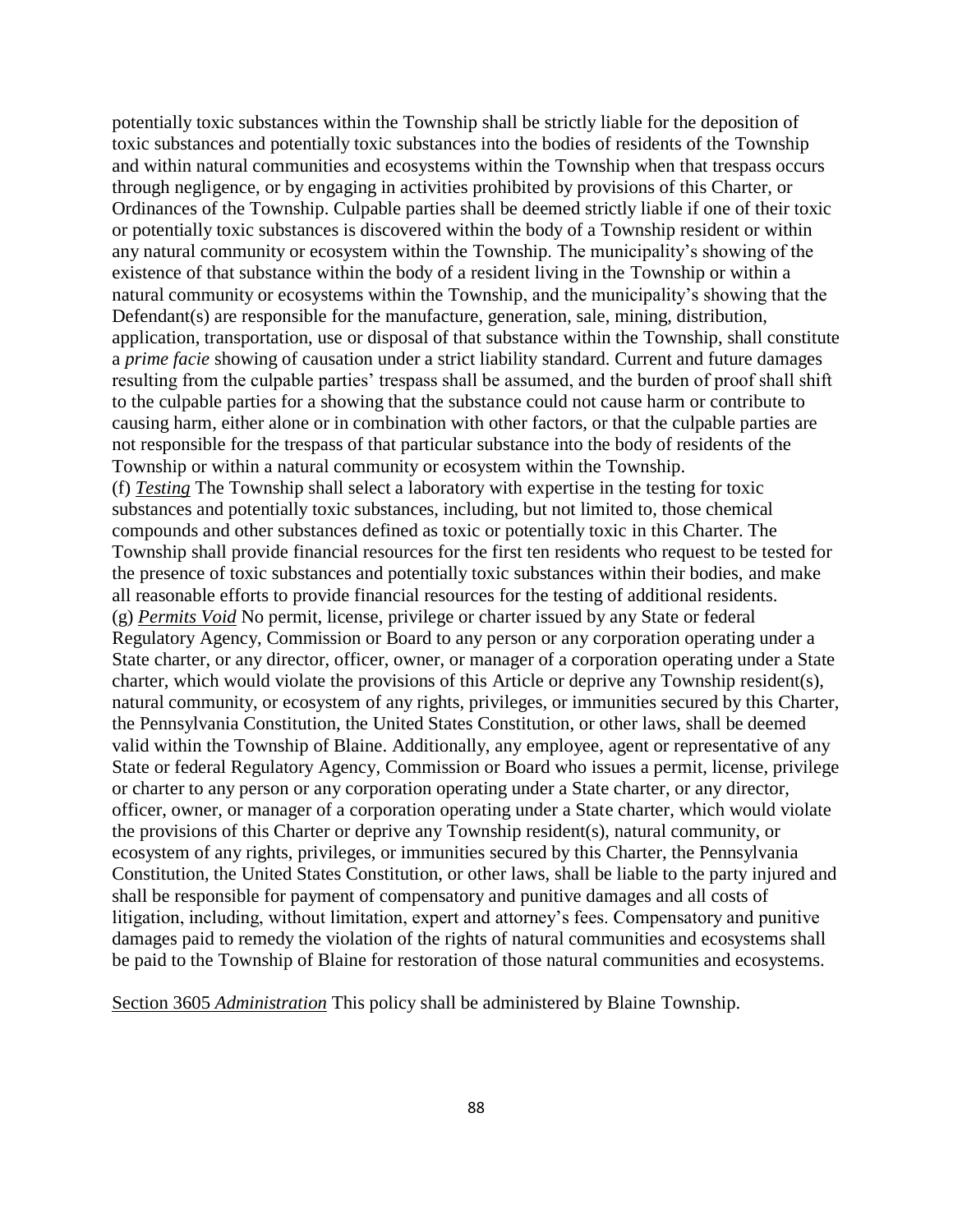Section 3606 *Enforcement* This policy, including civil rights provisions, shall be enforced in accordance with Article XLV of this Charter and other applicable Articles and provisions of the Charter.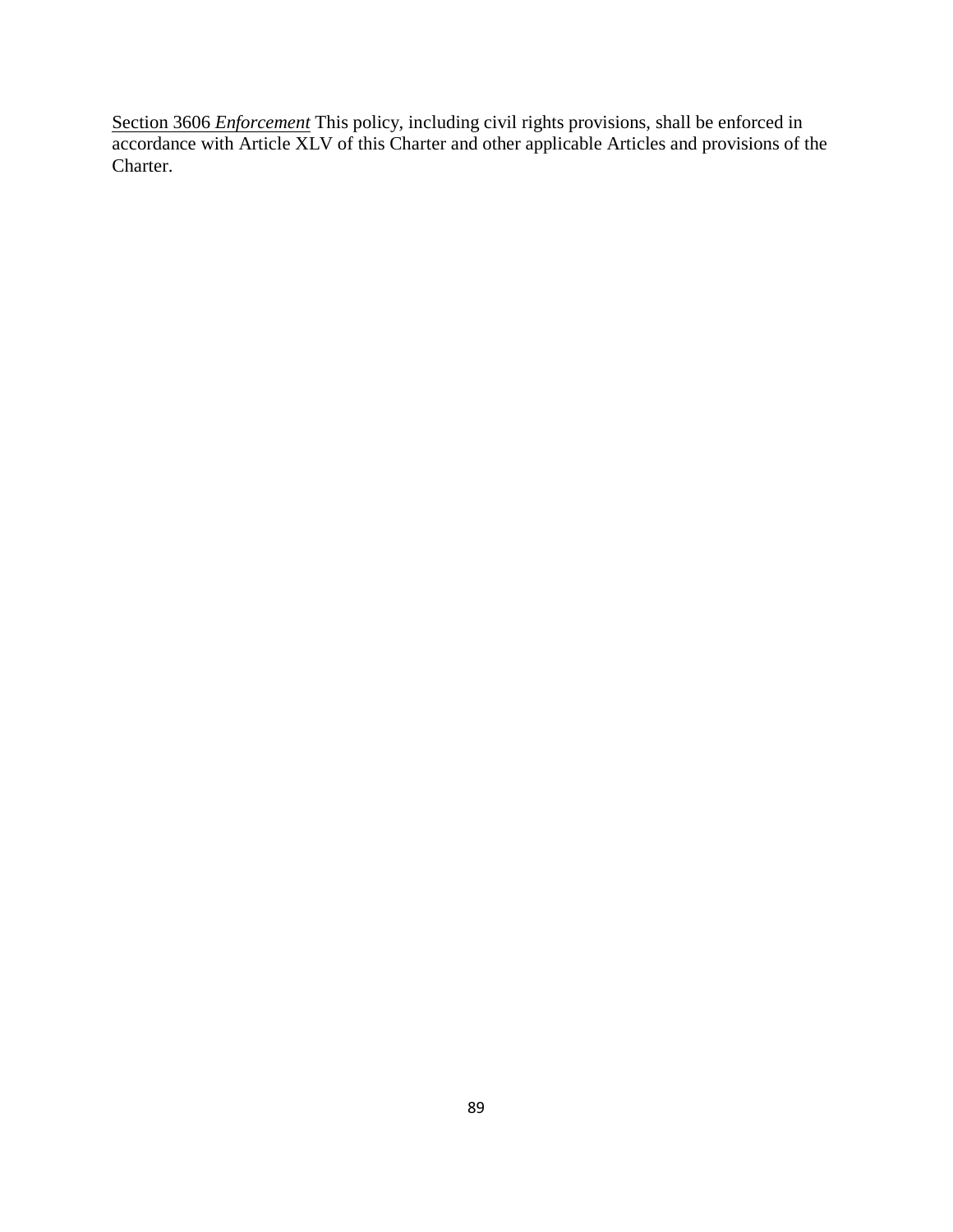# **ARTICLE XXXVII SUSTAINABLE AGRICULTURE POLICY**

Section 3701 *Right to Establish a Sustainable Agriculture Policy* The residents of Blaine Township possess a right to establish policies to promote and support locally-based, sustainable agriculture within the Township. That right includes the right to make laws that support a system of agriculture which is economically and environmentally sustainable, which supports the ability of farms to produce food indefinitely - without causing damage to ecosystems, which sustains the economic viability of independent farm operations, and which does not violate the rights secured by this Charter.

Section 3702 *Purpose* One purpose of this policy is to recognize and protect the inalienable rights of the residents and natural communities of Blaine Township including but not limited to those enumerated in this Charter, particularly the Right to Self-Government in the place of residence, to Establish Sustainability Policies, to Water, to Self, to a Healthy Environment, to Home and Livelihood, and to Cultural Heritage.

The people of Blaine Township understand that responsibility for remedying or simply enduring harmful industrial farming practices, both locally and globally, is borne predominantly by the public. State and federal authorities regularly sanction damaging industrial and corporate behavior, and the people of Blaine Township recognize that they are forced to endure or attempt to repair the harm to their environment that they are told they have no commensurate authority to prevent, under current state and federal law. The people of Blaine Township adopt this policy as part of their Charter to correct that error.

The State of Pennsylvania and the federal government have bestowed legal protections and immunities upon corporations and those who benefit from them, and have disallowed the people from making those persons reaping financial benefits from harmful corporate activities bear responsibility for damage inflicted. In light of this fundamental denial of the right of the people to self-determination, the interference with ecosystems' right to exist and flourish, and the denial of the right to demand restitution for harms, the Township of Blaine, under authority of the people, subordinates corporations to the rights and self-governance of the people, prohibits corporations from violating rights, and to achieve the purposes herein outlined, enacts this Charter policy.

Section 3703 *Interpretation* Anyone interpreting, implementing, or applying the provisions of this policy shall give priority to the findings and purposes stated in Section 3702 of this Article, over such accounting and business terms characterized as "economy," "efficiency," and "scheduling factors."

#### Section 3704 *Statements of Law*

(a) Corporations Shall Not Engage In Farming No corporation may acquire, or otherwise obtain an interest, whether legal, beneficial, or otherwise, in any real estate used for farming in this Township, or engage in farming. The phrase "engaging in farming" shall include corporate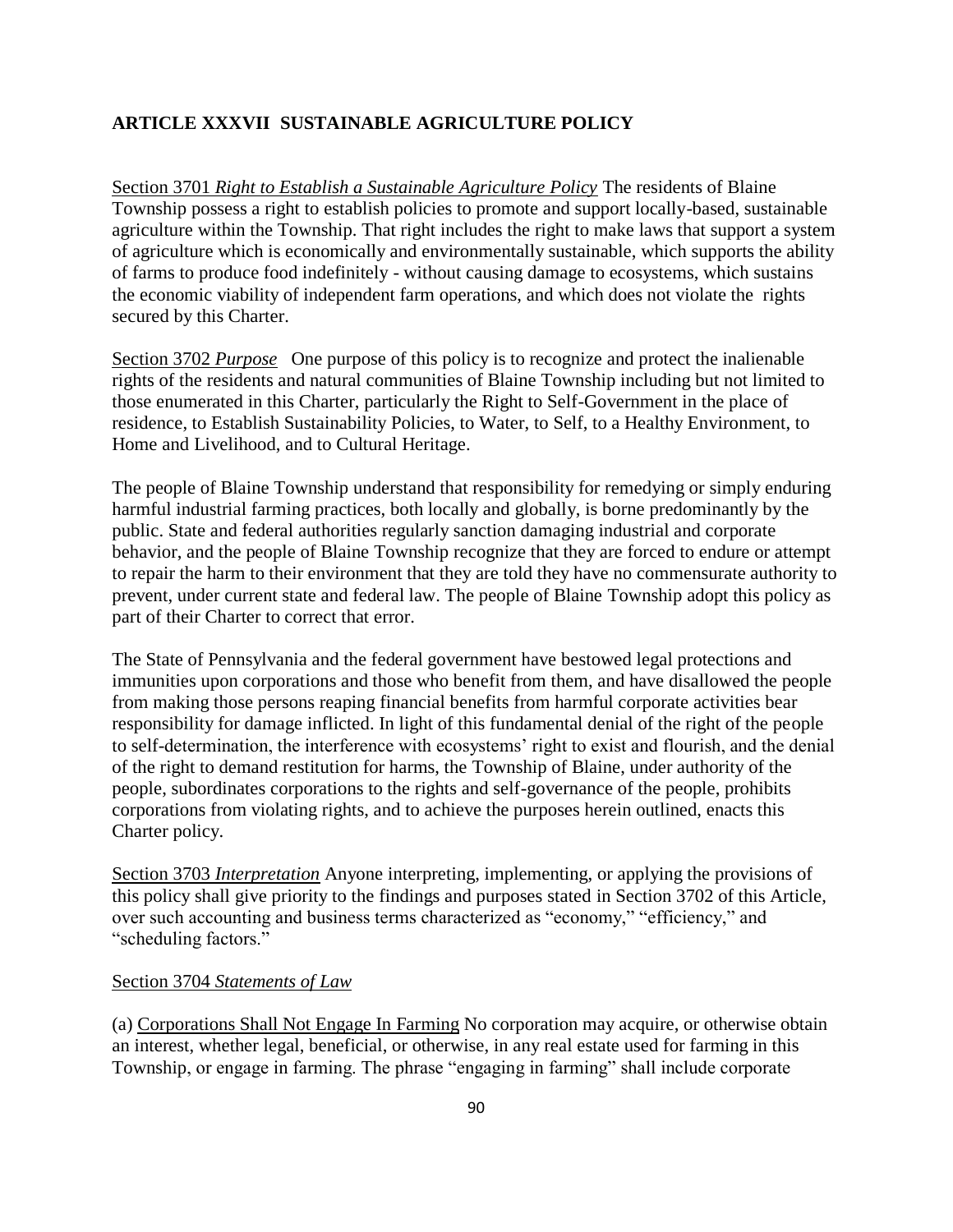involvement in the day-to-day management of a farming operation, corporate ownership of livestock, control over agricultural processes, or contractual arrangements entered into between an individual and a corporation in which control over the farm operation, the marketing of produce, or the ownership of animals, is transferred to the corporation.

(b) Exceptions The restrictions in section 3704(a) of this Charter do not apply to: (1) A family farm corporation. A family farm corporation is a corporation engaged in farming or the ownership of agricultural land, in which seventy-five percent (75%) of the partnership interests, shares, stock, or other ownership interests are held by members of a family or a trust created for the benefit of a member of that family. In order to qualify for this exception, at least one of the family members in a family farm corporation shall reside on or be actively engaged in the day-to-day labor and management of the farm located within Blaine Township. Day-to-day labor and management shall require both daily and routine substantial physical exertion and administration. None of the corporation's partners, members, or stockholders may be nonresident aliens, or other corporations, unless all of the stockholders, members, or partners of such entities are persons related within the fourth degree of kinship to the majority of partners, members, or stockholders in the family farm corporation;

(2) Agricultural land acquired or leased, or livestock kept, fed or owned, by a cooperative organized under the laws of any state, if a majority of the shares or other interests of ownership in the cooperative are held by members in the cooperative who are natural persons actively engaged in the day-to-day labor and management of a farm, or family farm corporations, and who either (1) acquire from the cooperative, through purchase or otherwise, such livestock, or crops produced on such land, or

(3) Nonprofit corporations organized under state non-profit corporation law;

(4) Mineral rights on agricultural land;

(5) Agricultural lands or livestock acquired by a corporation by process of law in the collection of debts, or by any procedures for the enforcement of a lien, encumbrance, or claim thereon, whether created by mortgage or otherwise. Any lands so acquired shall be disposed of within a period of five (5) years and may not be used for farming before being disposed of, except under a lease to a family farm corporation, or a non-corporate farm. Any livestock so acquired shall be disposed of within six months;

(6) Agricultural lands held by a state or nationally chartered bank as trustee for a person, corporation, that is otherwise exempt from the provisions of this Charter, inclusive of this Article;

(7) A bona fide encumbrance taken for purposes of security;

(8) Custom spraying, fertilizing, or harvesting;

(c) Disqualification If a family farm corporation that has qualified under all the requirements of a family farm corporation ceases to meet the defined criteria, it has three months (if the ownership of the majority of the stock of such corporation continues to be held by persons related to one another within the fourth degree of kinship or their spouses, and their land holdings are not increased), to either requalify as a family farm corporation or dissolve and return to personal ownership.

(d) Animal and Livestock Surveillance Prohibited It shall be unlawful to require that animals within Blaine Township be "tagged" or "chipped" with electronic tracking devices, and any such requirement, law or rule shall constitute a violation of the right of the People of Blaine Township to be free from involuntary surveillance.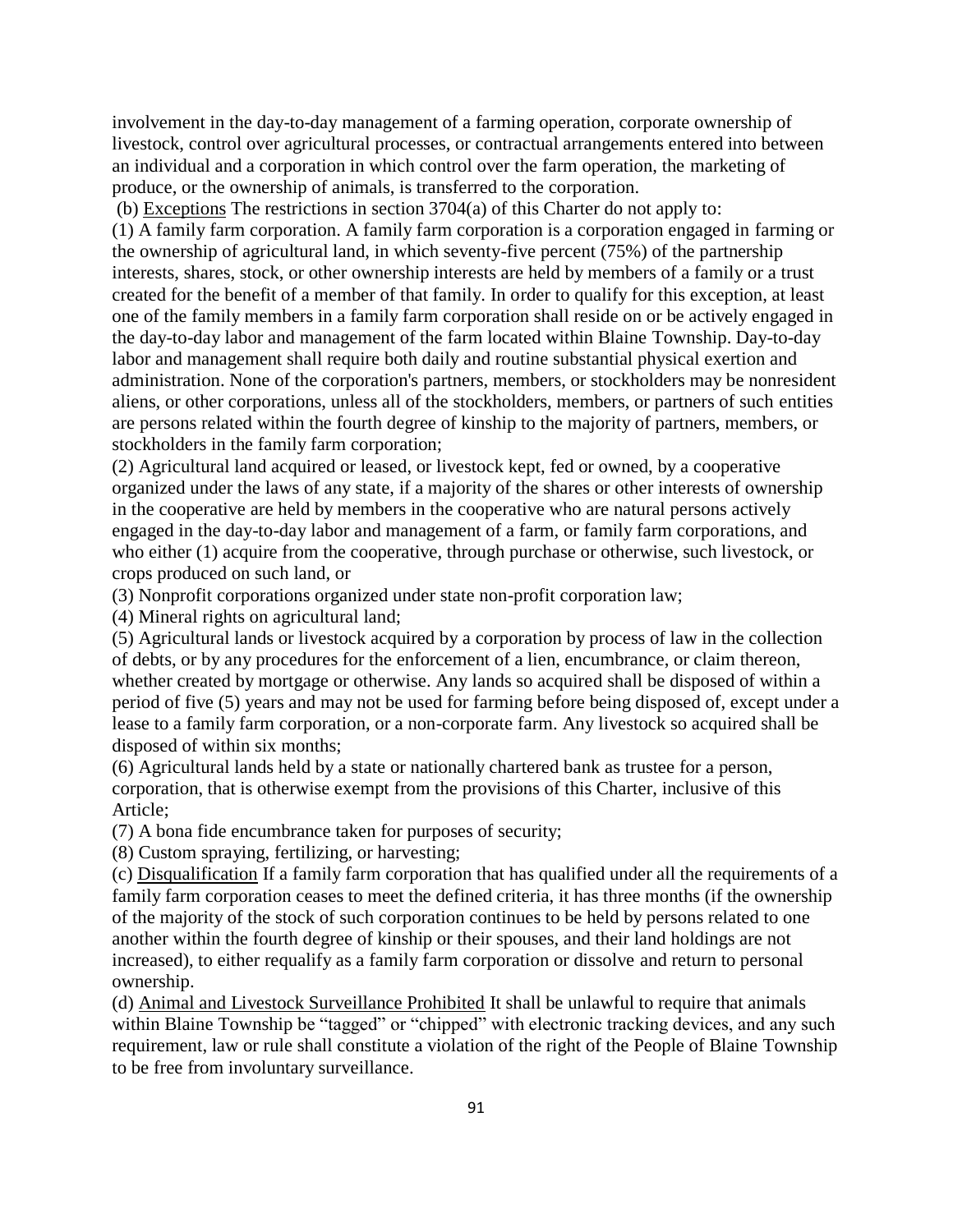(e) Genetic Trespass Prohibited It shall be unlawful to plant, propagate or harvest genetically modified vegetation within Blaine Township. A violation of this prohibition, which results in an infestation of genetically engineered organisms or the pollination of any resident's crops or plants with the genetic traits of such organisms, shall be an unlawful trespass, and the land owner, grower, patent holder, and distributor of those genetically modified organisms shall be liable for damages and recovery of all costs associated with recovery of those damages and for the violation of the rights of natural communities and ecosystems.

(f) Agricultural Security Areas The agricultural security areas and conservation easements in effect prior to adoption of this Charter remain in effect to the extent that they do not conflict with the Sustainable Agriculture Policy or other provisions of this Charter.

Section 3705 *Administration* This policy shall be administered by Blaine Township

Section 3706 *Enforcement* This policy, including civil rights provisions, shall be enforced in accordance with Article XLV of this Charter and other applicable Articles and provisions of the Charter.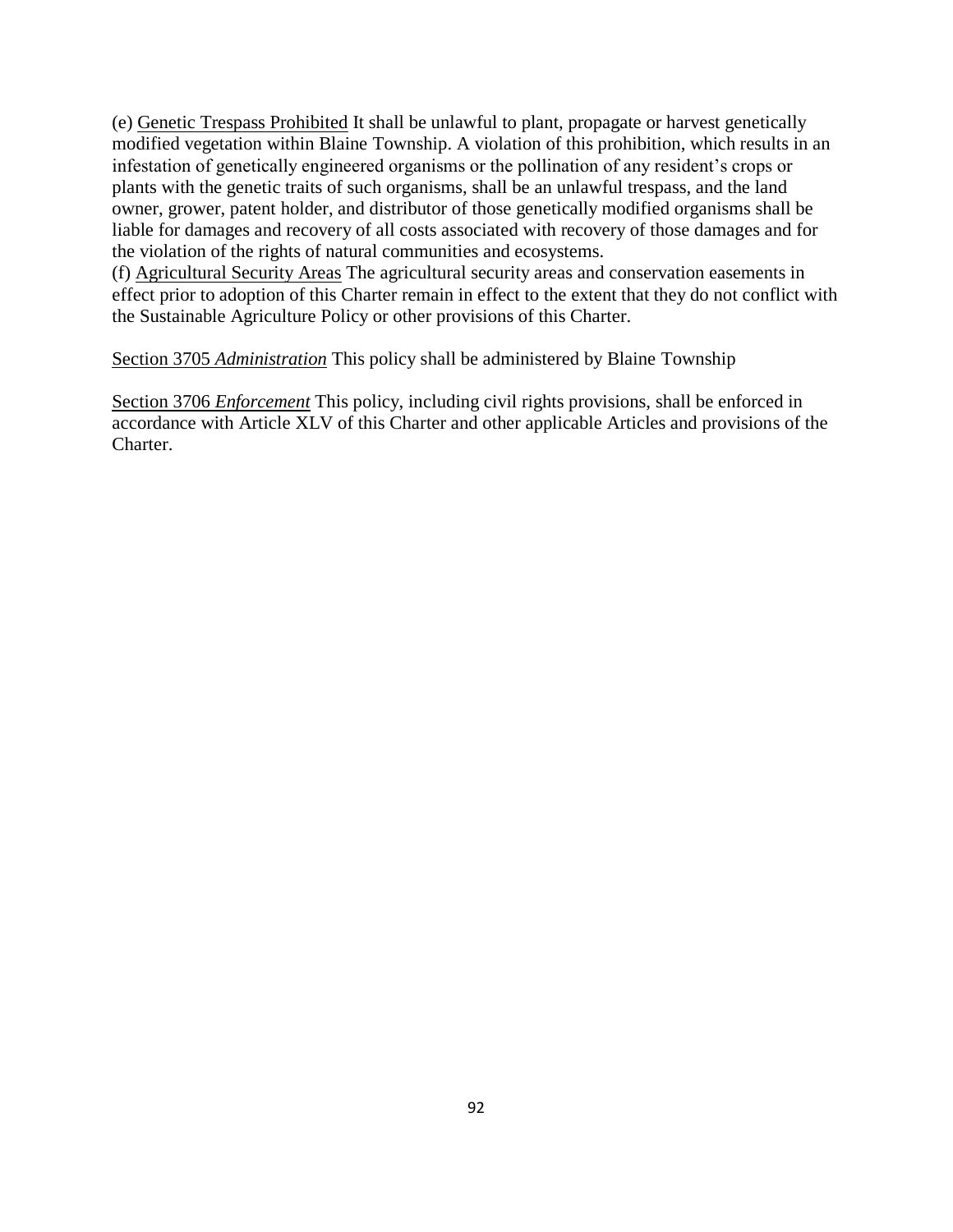## **ARTICLE XXXVIII SUSTAINABLE WATER POLICY**

Section 3801 *Right to Establish a Sustainable Water Policy* The residents of Blaine Township possess a right to establish policies to promote and support the sustainable use and management of water within the Township. That right includes the right to make laws that prohibit certain corporate activities, including but not limited to water withdrawal for export outside the Township, and damage to surface and subsurface water sources resulting from mining. All residents, natural communities and ecosystems in Blaine Township possess a fundamental and inalienable right to sustainably access, use, consume, and preserve water drawn from natural water cycles and sources that provide water necessary to sustain life within the Township. The Blaine Township Sustainable Water Policy is a responsible exercise of the People's authority to make binding decisions about water that vindicate the rights secured by this Charter.

Section 3802 *Purpose* The People of Blaine Township understand that responsibility for remedying or simply enduring harmful effects brought about by the privatization of water and corporate damage to natural water sources, is borne predominantly by the public. State and federal authorities regularly sanction damaging industrial and corporate behavior, and state and federal lawmakers and courts exercise preemptive authority over community attempts to prohibit harmful corporate behavior locally. Water is essential for the life, prosperity, sustainability and health of the community and damage to natural water sources imposes great tangible loss, to the People, natural communities and ecosystems of Blaine Township, not just for today but for future generations. The People of Blaine Township recognize that they are forced to endure or attempt to repair the harm to their environment and to their vital water supply, which they have no commensurate authority to prevent, under current state and federal law. The people of Blaine Township adopt this Sustainable Water Policy to correct that error.

While the State of Pennsylvania and the federal government have bestowed legal protections and immunities upon corporations and those who benefit from them, they have concurrently disallowed the people from making those persons reaping financial benefits from harmful corporate activities bear responsibility for damage inflicted. In light of this fundamental denial of the right of the people to self-determination, the interference with ecosystems' right to exist and flourish, the denial of peoples' freedom from chemical trespass, the denial of peoples' right to natural water cycles Blaine Township, under authority of the People, subordinates corporations to the rights and self-governance of the people, prohibits corporations from violating rights, and to achieve the purposes herein outlined, enacts this policy.

Section 3803 *Interpretation* Anyone interpreting, implementing, or applying the provisions of this policy shall give priority to the findings and purposes stated in Section 3802 of this Article, over such accounting and business terms characterized as "economy," "efficiency," and "scheduling factors."

Section 3804 *Statements of Law*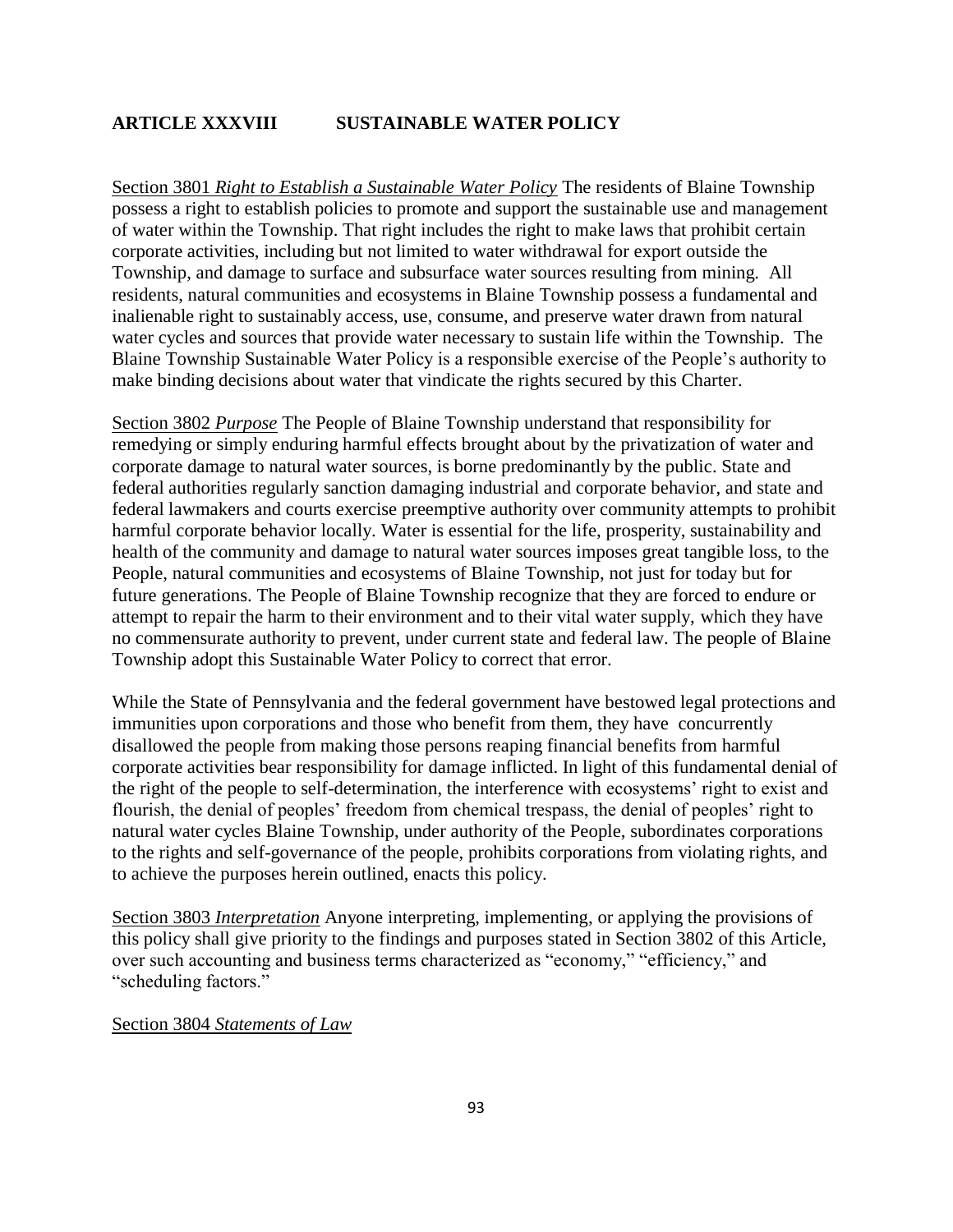(a) Corporate Water Withdrawal Prohibited Within Blaine Township it shall be unlawful for any corporation to engage in water withdrawal for export and sale outside the Township. It shall be unlawful for any person to assist a corporation to engage in water withdrawal within Blaine Township for export and resale outside of Blaine Township. It shall be unlawful for any director, officer, owner, or manager of a corporation to use a corporation to engage in water withdrawal within Blaine Township for export and resale outside Blaine Township.

(b) Exceptions The people of Blaine Township hereby allow the following exceptions to the Statements of Law contained within Section 3804(a) of this Charter:

(1) Municipal authorities established under the laws of the State of Pennsylvania engaged in water withdrawals providing water only to residential and commercial users within Blaine Township;

(2) Nonprofit educational and charitable corporations organized under state non-profit corporation law, and qualified under  $\S501(c)(3)$  of the federal Tax Code, which do not sell water withdrawn within Blaine Township outside of Blaine Township;

(3) Utility corporations operating under valid and express contractual provisions in agreements entered into between Blaine Township and those utility corporations, for the provision of service within Blaine Township;

(4) Corporations operating under valid and express contractual provisions in agreements entered into between persons in Blaine Township and those corporations, when the withdrawn water is used solely for on-site residential, household, agricultural, or commercial use within Blaine Township, provided that such commercial use does not involve the withdrawal of water for export and sale outside of Blaine Township, or involve the purchase of water withdrawn from Blaine Township for export and sale outside of the Township.

(c) Water Not to be Used for Mining It shall be unlawful for any corporation, or any director, officer, owner, or manager of a corporation to use a corporation, to extract water from any source, whether surface or subsurface, within Blaine Township, for the purpose of engaging in mining activities.

(d) Water Not to be Damaged by Corporations It shall be unlawful for any corporation or any director, officer, owner, or manager of a corporation to use a corporation to damage natural water sources, whether surface or subsurface, within Blaine Township, including but not limited to aquifers, springs, wetlands, streams, creeks, rivers, lakes and ponds, and the compensatory value for loss or damage to those natural water sources resulting from or associated with mining activities shall be set at a dollar amount equal to or greater than the fair market value of all the mineral, fossil fuel or energy sources mined and extracted from Blaine Township by a mining corporation, as calculated from the time this Charter takes effect until such mining activities permanently cease. For damage to water sources resulting from or associated with non-mining corporate activities, the compensatory lost value of the water source shall be equal to or greater than the full market value of all materials produced, extracted or processed by a corporation in Blaine Township, as calculated from the time this Charter takes effect until such production, extraction or processing activities permanently cease. Monies collected by the Township for damage to natural water sources shall be used to restore that water source and ecosystem to its original state. Any remaining monies shall be used for environmental protection within the Township.

(e) *Compensation to Township for Corporate Impact on Water* Corporations and their directors, officers, owners and managers shall be liable to the Township for full compensation of damaged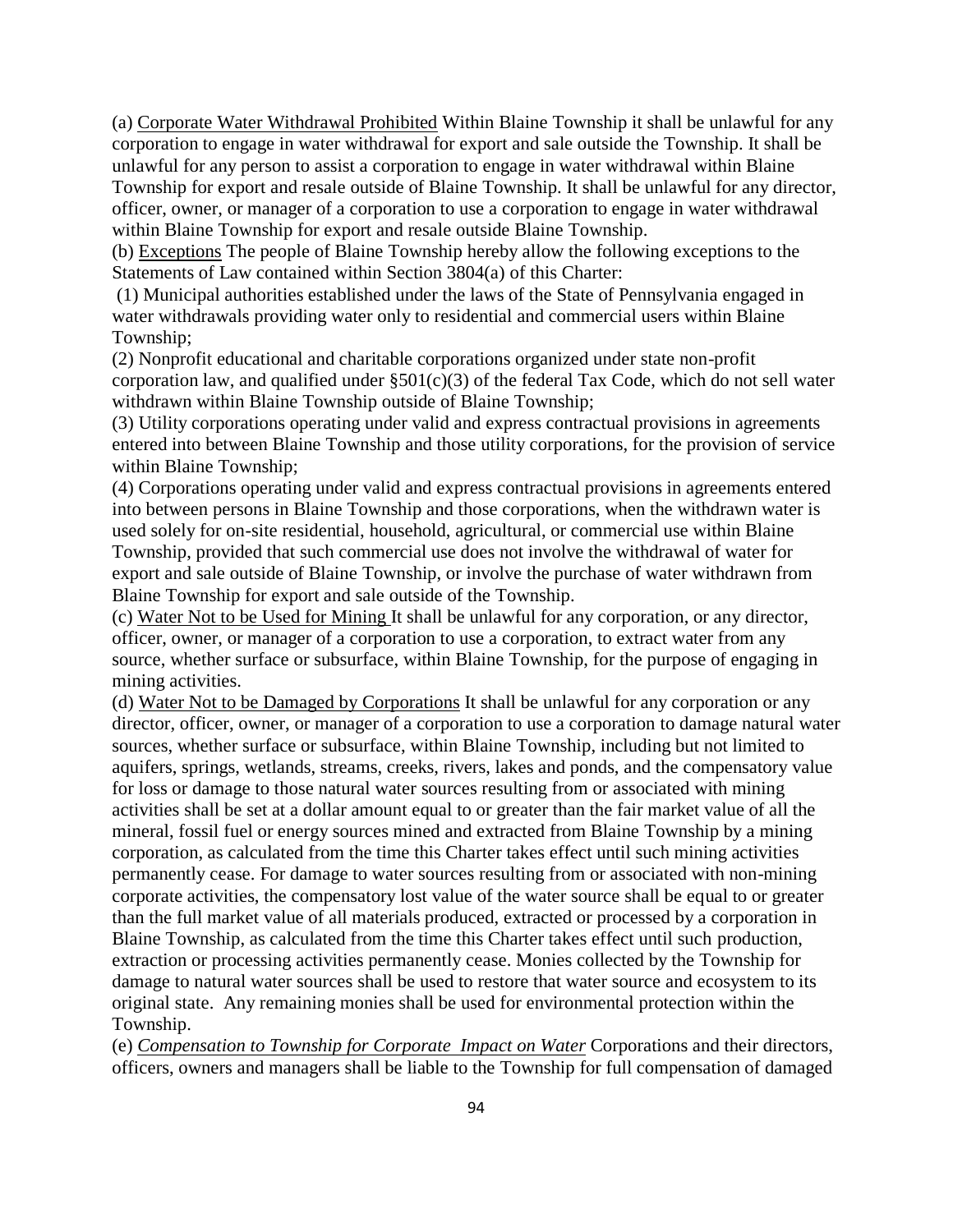water sources when surface or subsurface water sources are extracted, diverted, lost, damaged, altered, chemically trespassed upon or lessened in quality to any degree upon in the course of mining activities anywhere in the Township. The amount of compensation to be paid to the Township shall be equal to or greater than the fair market value for all the mineral, fossil fuel or energy sources mined and extracted by the corporation from beneath that surface estate, as calculated from the time this Charter takes effect until mining activities permanently cease. For damage to water sources resulting from or associated with non-mining corporate activities, the compensatory lost value of the water source shall be equal to or greater than the full market value of all materials produced, extracted or processed by a corporation in Blaine Township, as calculated from the time this Charter takes effect until such production, extraction or processing activities permanently cease. Monies collected by the Township for damage to natural water sources shall be used to restore that water source and ecosystem to its original state. Any remaining monies shall be used for environmental protection within the Township.

(f) Surface Estate Compensation for Corporate Damage to Water Corporations and their directors, officers, owners and managers shall be liable to the owner of the surface rights upon land where surface or subsurface water sources are extracted, diverted, lost, damaged, altered or chemically trespassed upon in the course of mining activities. The amount of compensation to be paid to the owner of those surface rights shall be equal to or greater than the fair market value for all the mineral, fossil fuel or energy sources mined and extracted by the corporation from beneath that surface estate, as calculated from the time this Charter takes effect until mining activities permanently cease. For damage to water sources resulting from or associated with nonmining corporate activities, the compensatory lost value of the water source shall be equal to or greater than the full market value of all materials produced, extracted or processed by a corporation in Blaine Township, as calculated from the time this Charter takes effect until such production, extraction or processing activities permanently cease. Monies collected by the owner of the surface estate for damage to natural water sources shall be used to restore that water source and ecosystem to its original state. Any remaining monies shall be used for environmental protection within the Township.

(g) Contracts with Water Companies and Municipal Corporations and Acquisition of Water Systems

(1) The Board of Supervisors may by contract with any private corporation or any adjacent municipal corporation owning a waterworks system provide water for public and private uses, to be delivered through lines owned by that company or municipal corporation within the Township. The contract shall provide the manner by which the cost of the water service shall be paid by the consumers.

(2) The Board of Supervisors may purchase or acquire a privately owned water system to provide water for public and private uses. If a privately owned water company fails to render service, the Governing Body may exercise the right of eminent domain to acquire the water system of the water company to provide water for public and private uses.

(3) The Township may by agreement connect with an existing water system owned by any adjacent municipal corporation.

(h) Water Lines and Connections The Board of Supervisors may contract with any private corporation or any adjacent municipal corporation owning a water system to provide water for public and private uses to be delivered into the lines of the Township at or near the boundary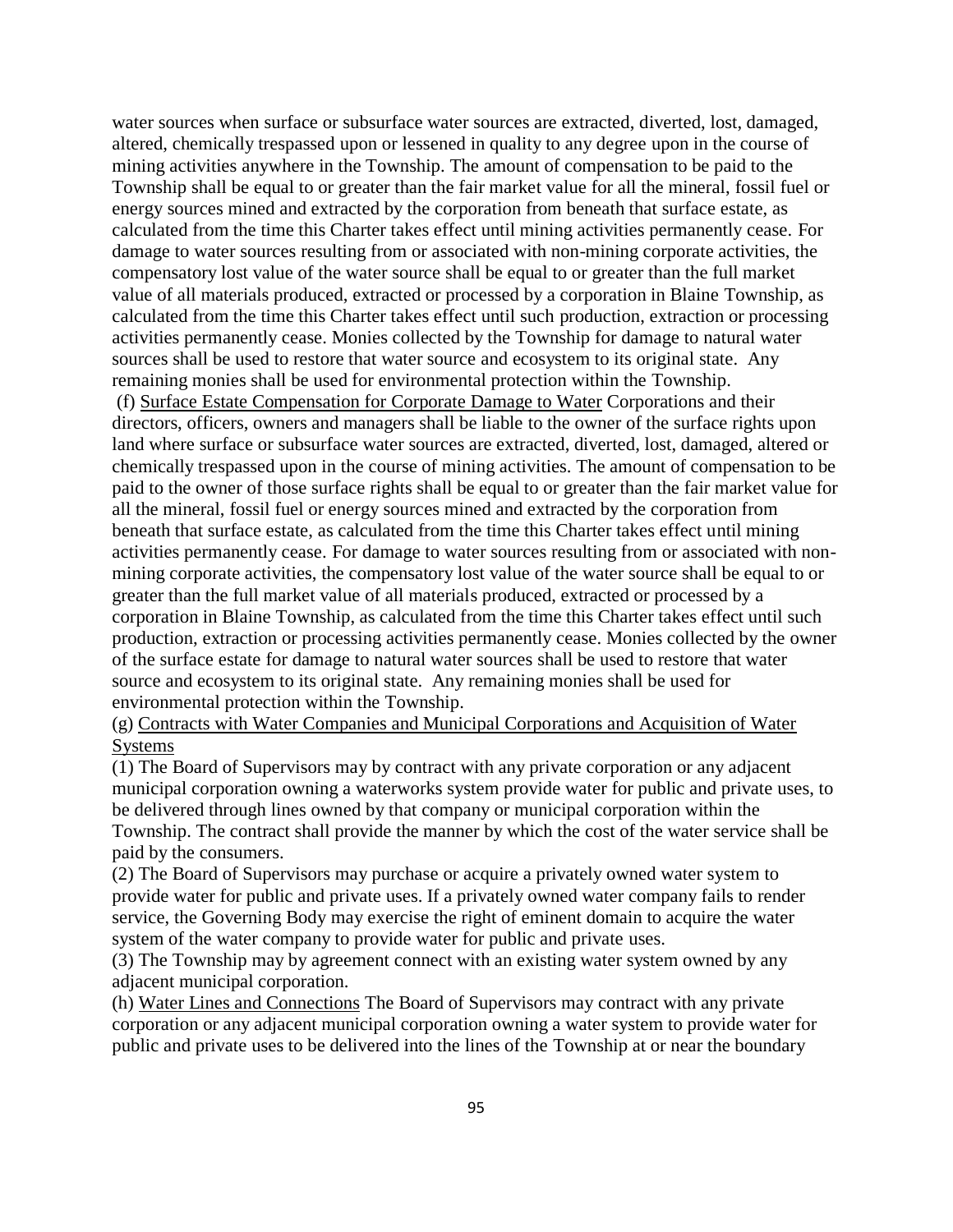thereof. The Board of Supervisors may by contract lay water lines and extensions and regulate the making of connections therewith.

(i) Connection to Water System: The Board of Supervisors may not require that abutting property owners of a water system provided by the Township or a municipality authority or a joint water board connect with and use the system. If any owner of property abutting the water system fails to connect with and use the system within ninety days after notice of the opportunity to do so has been served by the Board of Supervisors, all costs for connecting to the system after that time shall be the sole responsibility of the property owner.

(j) *Water Rents* The Board of Supervisors may provide for the collection of water rents from users of water supplied by the Township.

(k) Cost of Construction; How Paid All or part of the cost of construction of any water system constructed by the authority of this article may be charged upon the properties accommodated or benefited thereby.

(l) Joint Construction, Acquisition or Maintenance of Water Systems: The Township may join with any municipal corporation in the construction or acquisition and maintenance of water systems.

Section 3805 *Administration* This policy shall be administered by Blaine Township

Section 3806 *Enforcement* This policy, including civil rights provisions, shall be enforced in accordance with Article XLV of this Charter and other applicable Articles and provisions of the Charter.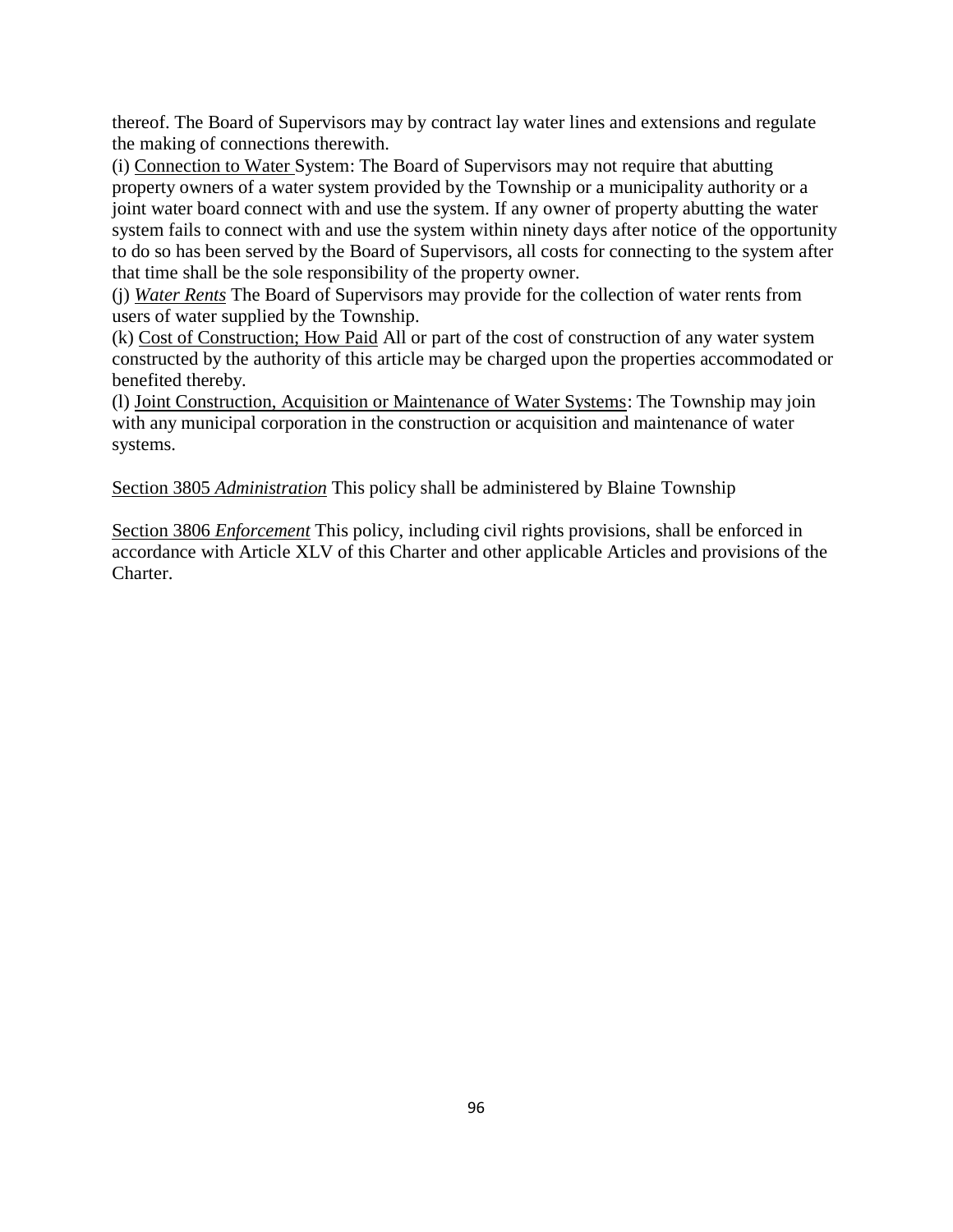## **ARTICLE XXXIX SUSTAINABLE ENERGY POLICY**

Section 3901 *Right to Establish a Sustainable Energy Policy* The residents of Blaine Township possess a right to establish policies to promote and support the sustainable production and consumption of energy and extraction of fossil fuels within the Township. That right includes the right to make laws that declare certain energy production, consumption and extraction activities environmentally unsustainable, that support the ability of residents to enjoy a healthy and pleasant quality of life indefinitely, and that do not violate the rights as secured by this Charter.

#### Section 3902 *Purpose*

(a) Declaration of Unsustainability The people of Blaine Township recognize that the current energy policy of Pennsylvania and the United States – based on non-renewable fossil fuels and radiation-creating nuclear fission for energy generation – is inherently destructive to the health of human and natural communities, requires tremendous infrastructure expenditures and military control over oil resources, results in atmospheric damage caused by global warming, and the emission of radiation harmful to all life. The people of this Township recognize that the energy policy of Pennsylvania and the United States has long been directed by a handful of oil and other energy corporations and the directors of those corporations. That control, in turn, has denied the ability of people and communities over the past century to create and implement their own sustainable energy futures – to make sane, logical, and appropriate decisions about energy investments and technologies.

(b) Declaration of Sustainable Energy Policy for Blaine Township The people of Blaine Township, exercising their right to establish sustainability policies for the Township, declare that they reject the current unsustainable and anti-democratic energy policy enabled and regulated by the Commonwealth of Pennsylvania and the United States and therefore, through this Article, adopt a sustainable, locally-defined energy policy based on truly renewable energy sources. Energy investments, production, transmission, and use within the Township of Blaine shall be guided by that principle, and that principle shall serve as the foundation for the development of an annual Sustainable Energy Plan for Blaine Township.

Section 3903 *Interpretation* Anyone interpreting, implementing, or applying the provisions of this policy shall give priority to the findings and purposes stated in Section 3902 of this Article, over such accounting and business terms characterized as "economy," "efficiency," and "scheduling factors."

#### Section 3904 *Statements of Law*

(a) Unsustainable Energy Production It shall be unlawful for any person or corporation to engage in unsustainable energy production, or the manufacture of unsustainable energy sources, or to engage in the extraction, mining, distribution or transmission of unsustainable energy or unsustainable energy sources within Blaine Township.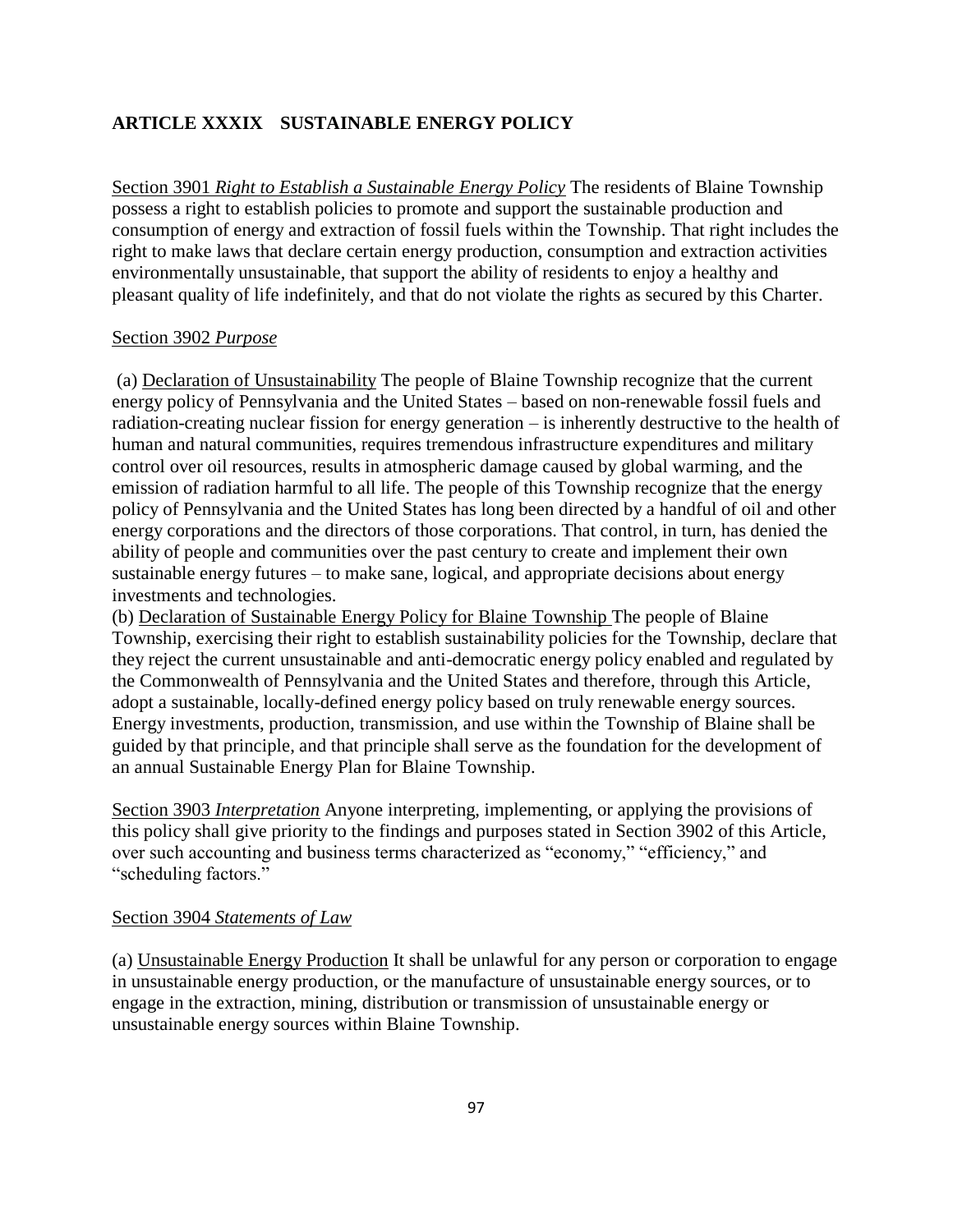(b) Unsustainable Energy Extraction, Specifically The Blaine Township Corporate Mining Policy, Article XL of this Charter, shall govern the extraction and mining of unsustainable energy sources and fuels.

(c) Unsustainable Energy Distribution It shall be unlawful for any person or corporation to engage in unsustainable energy distribution within Blaine Township. It shall be unlawful for a corporation to purchase or lease land or secure rights of way for use in the conveyance or distribution of unsustainable energy or unsustainable energy sources within Blaine Township. (d) Unsustainable Energy Use The use of energy within Blaine Township generated from unsustainable energy production shall be reduced by 20% during each three year period, beginning within 60 days of publication of the first Sustainable Energy Plan, through the installation and use of sustainable energy systems, until the residents and businesses within the Township are relying on energy generated by unsustainable energy systems only for energy that cannot be generated by sustainable energy production. The goals set by this policy shall be based on an annual survey of energy consumption completed by the Sustainable Energy Committee; the methods for reaching these goals and the procedures for participation by residents shall be determined by the annual Sustainable Energy Plan.

(e) Exemption for Production and Distribution Corporations and persons using unsustainable energy systems to actively produce, extract or distribute unsustainable energy or fuels within the Township prior to, and on the date of, the adoption of this Charter shall be exempted from the operation of this Article only if those corporations and persons are producing, extracting or distributing unsustainable energy or fuels under a valid and pre-existing contractual agreement. This exemption only applies for the duration of the existing contractual arrangement under which corporations and persons are engaged in energy production, distribution or fuel extraction within the Township, and no such contractual arrangement shall be amended, transferred, sold or renewed.

(f) Annual Sustainable Energy Plan The Township shall adopt and publish an annual Sustainable Energy Plan for Blaine Township, identifying specific measures to which the Township is committed during each fiscal year to achieve the targeted reduction in unsustainable energy consumption. Revenue sources and application procedures for sustainable energy assistance shall be included in the annual Plan. Accordingly, the Township Board of Supervisors shall, within three months of adoption of this Charter, appoint a Sustainable Energy Committee, made up of five residents of the Township, to survey Township residences and businesses to make an assessment of energy consumption that is based on unsustainable energy production. Residential and business participation in each survey shall be voluntary, but only residences and locally owned and controlled businesses that participate shall be eligible for assistance from the Township in transitioning to sustainable energy systems. The Sustainable Energy Committee shall publish the first annual Sustainable Energy Plan within twelve months of the Committee being formed, and each year following.

(g) Financing Sustainable Energy Transition Blaine Township shall adopt all necessary financial measures, including the issuance of general revenue bonds, to assist and subsidize residents and locally owned and controlled businesses to transition from unsustainable energy systems to sustainable energy systems, and to create local jobs to attain that transition. At the discretion of the Township Board of Supervisors, these means and methods may include tax credits, subsidies or other financial incentives for private residences and locally owned and controlled businesses, to be applied by the recipients to the financing of a transition to sustainable energy systems, and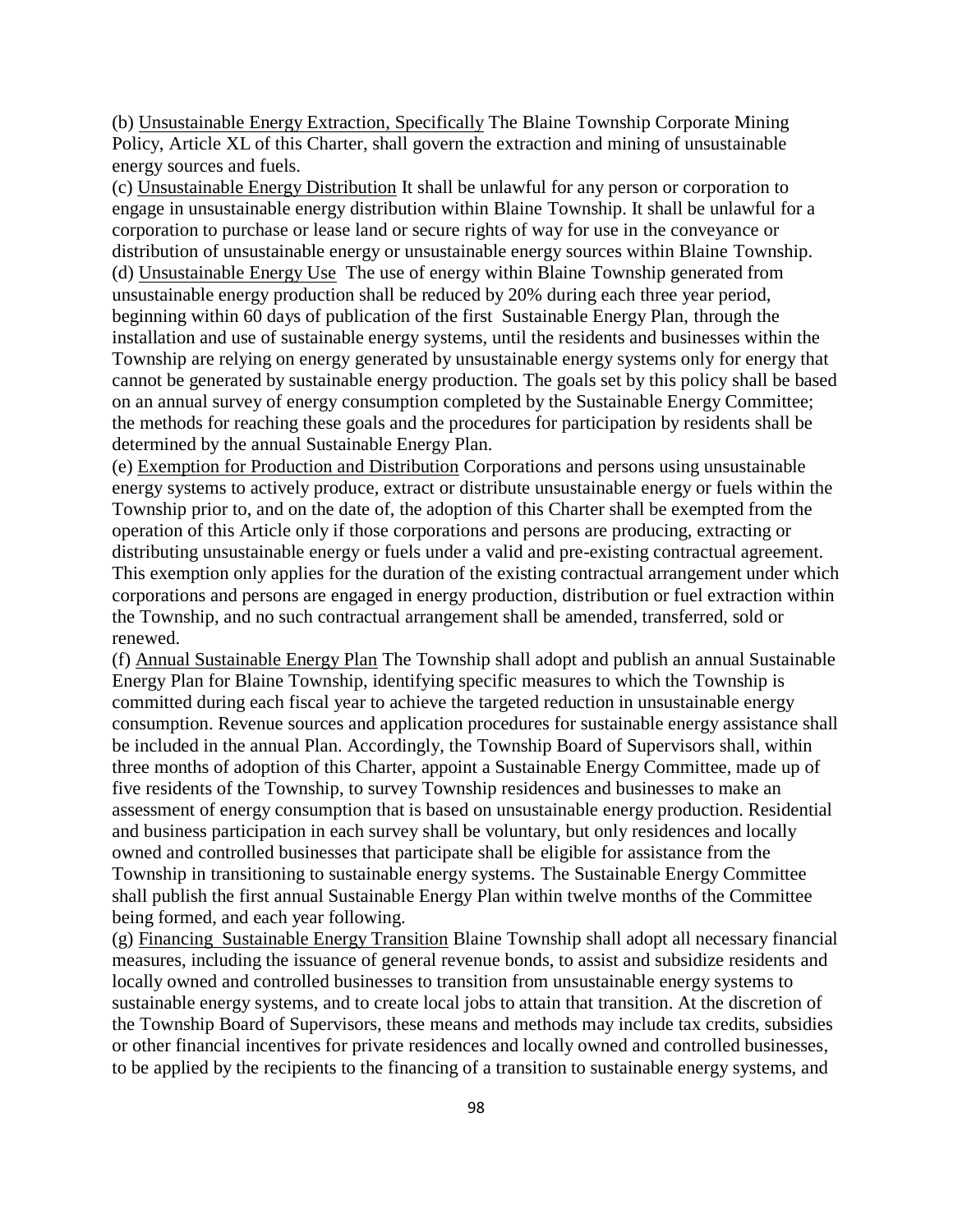for no other purpose. Any resident or locally owned and controlled business seeking a tax credit, subsidy, or other financial incentive must produce evidence, records, or other proof of having installed or adapted residential sustainable energy systems as the Sustainable Energy Committee may define them.

(h) Certain Permits Invalid No permit, license, privilege or charter issued by any municipal, county, state or federal regulatory agency, commission, or board that would allow a person or corporation to violate the provisions of this Article or deprive any Township resident, natural community, or ecosystem of any rights, privileges, or immunities secured by this Charter shall be valid. This prohibition shall also apply to permits issued to corporations and persons engaging in unsustainable energy production, distribution, and extraction in a neighboring municipality, county, or state.

(i) Government Agents It shall be unlawful for any employee, agent, or representative of any municipal, county, state or federal regulatory agency, commission, or board to issue a permit, license, privilege, or charter to any person or any corporation operating under a State charter – or to any director, officer, owner, or manager of a corporation operating under a State-issued charter – that would violate the provisions of this Charter, or deprive any resident, natural community, or ecosystem of any rights, privileges, or immunities secured by this Charter, the Pennsylvania Constitution, the United States Constitution, or other laws. This prohibition shall also apply to permits issued to corporations and persons engaging in unsustainable energy production, distribution, and extraction in a neighboring municipality, county, or state.

(j) Governmental Agent Liability Any government agent violating the preceding section of this Article shall be liable to any parties injured by the agent's actions and shall be responsible for payment of compensatory and punitive damages and all costs of litigation, including, without limitation, expert and attorney's fees. Compensatory and punitive damages paid to remedy the violation of the rights of natural communities and ecosystems shall be paid to the Township for restoration of those natural communities and ecosystems.

(k) Manufacture and Sale of Electricity The Township may engage in sustainable energy production by means of facilities owned or operated by the Township for the use of the inhabitants of the Township. The Township may make contracts for the sale of electricity to persons engaged in the business of the manufacture or sale of electricity.

(l) Regulation of Use and Prices The Township may govern the production and use of electricity in dwellings, business places and other places in the Township and the rate to be charged for electricity generated by the Township.

(m) Submission to Electors Before the Township constructs or purchases a power generating facility, the question shall first be submitted to the qualified voters of the Township.

Section 3905 *Administration* This policy shall be administered by Blaine Township.

Section 3906 *Enforcement* This policy, including civil rights provisions, shall be enforced in accordance with Article XLV of this Charter and other applicable Articles and provisions of the Charter.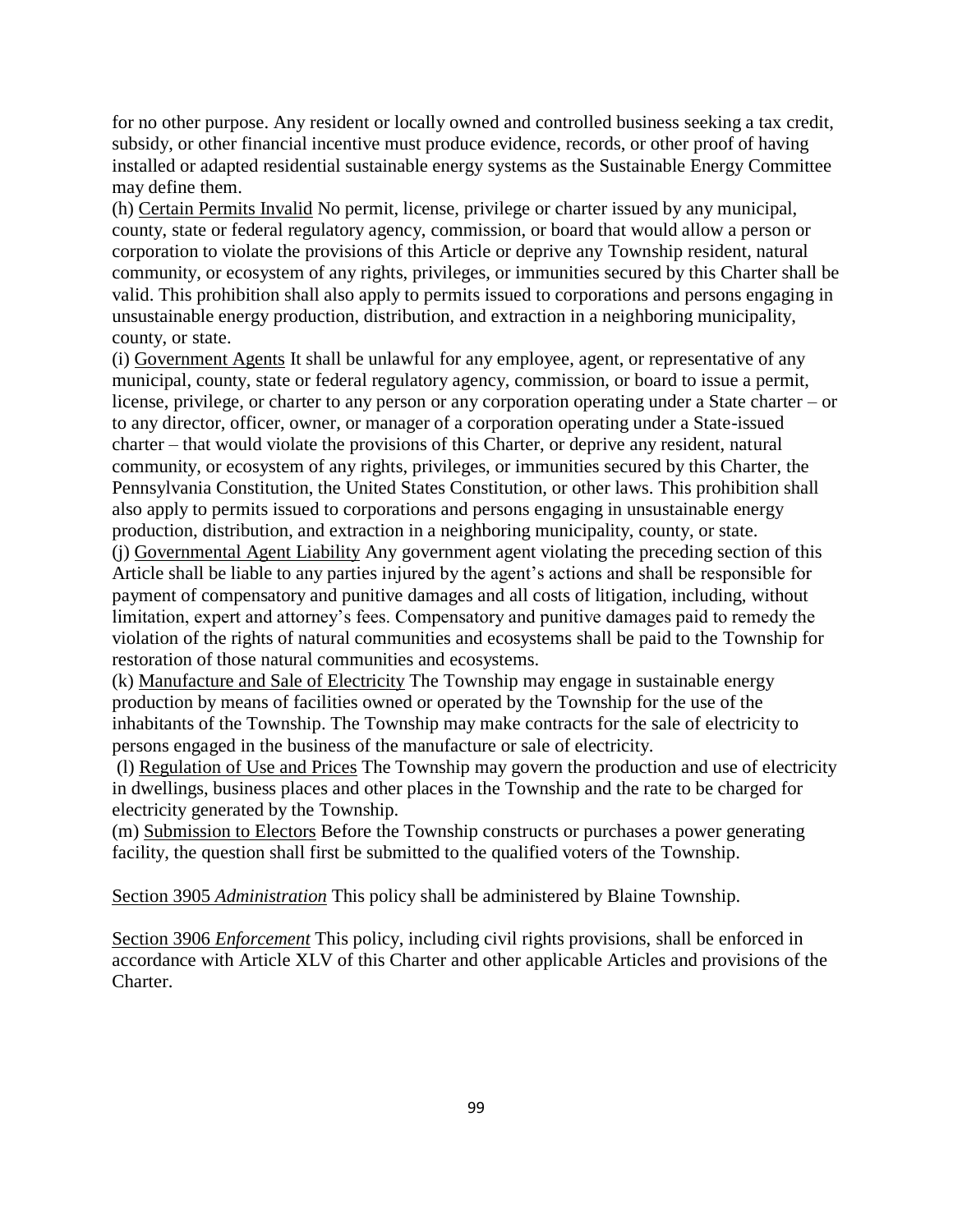## **ARTICLE XL CORPORATE MINING POLICY**

Section 4001 *Right to Establish a Sustainable Mining Policy* The residents of Blaine Township possess a right to establish policies to promote and support sustainable practices regarding mining within the Township. That right includes the right to make laws that prohibit environmentally unsustainable mining activities, that support the ability of residents to enjoy a healthy and pleasant quality of life indefinitely, and that do not violate the rights secured by this Charter.

Section 4002 *Purpose* In support of the enactment of the Blaine Township Corporate Mining Policy, the People of Blaine Township find and declare that:

Corporations engaged in mining activities in Western Pennsylvania have damaged and harmed and continue to damage and harm - people's lives, properties, livelihood, their pursuit of happiness, and their quality of life.

Corporations engaged in mining have also damaged and harmed - and continue to damage and harm - ecosystems and natural communities. Those ecosystems and natural communities are essential for thriving human and natural communities – for both present and future generations.

Damages and harms to residents and ecosystems include subsidence of land and homes, loss of and damage to water, property devaluation, devastation of mountains and natural features, and destruction of complex natural communities, hydrological systems, and other ecosystems. In addition, a small number of multinational mining organizations – run by a handful of corporate Directors and Managers – have used accumulated corporate wealth gained from years of destructive corporate mining to enact statewide laws that strip almost all community decisionmaking from the citizens of Blaine Township.

The People of Blaine Township find that county, state, and federal governments have failed to protect and preserve either the health, safety, and welfare of residents and natural communities within the Township, or the fundamental right of Blaine Township residents to local control and self-government. The People find that the Pennsylvania Department of Environmental Protection – along with the State's entire environmental regulatory structure – have legalized continuing corporate assaults on life, liberty, and people's basic rights, contrary to the common-sense understanding of the purpose of the rule of law.

In addition, having examined the legacy of regulatory laws and agencies in Pennsylvania and the United States, the People clearly understand that the Department of Environmental Protection's enabling of mining corporations has not been the exception in this State and Nation, but a normal governmental practice.

The People of Blaine Township find that corporate mining in Western Pennsylvania is incompatible with the protection and preservation of the health, safety, and welfare of residents in Blaine Township; and that corporate mining is incompatible with the protection and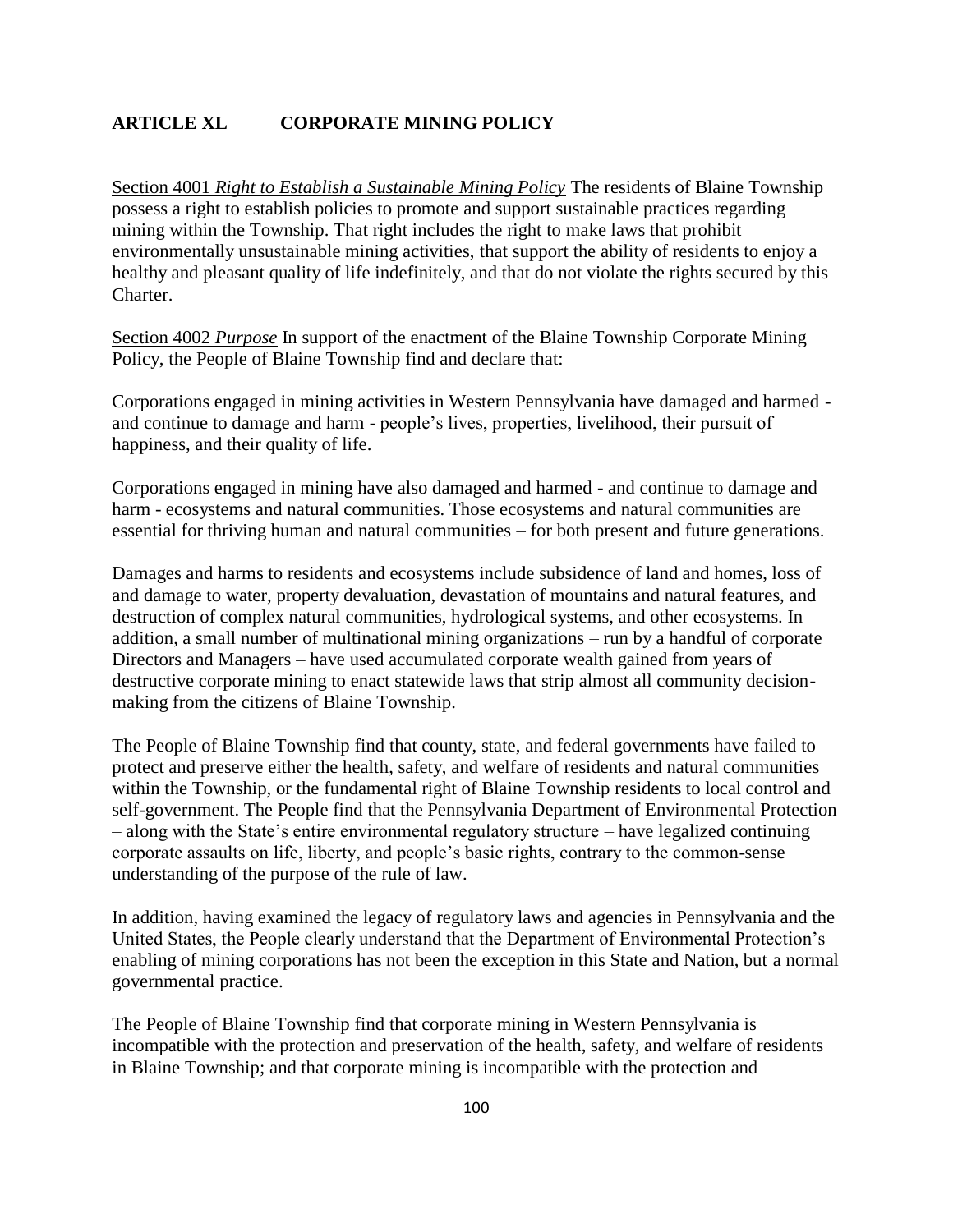preservation of the health, safety, and welfare of natural communities and ecosystems within Blaine Township. The People of Blaine Township find that corporate mining – backed by laws which empower small numbers of corporate directors and managers to override the wishes and values of majorities of citizens – destroys the authority and ability of People within Blaine Township to govern their communities democratically.

As a community in the path of mining corporations seeking ore from under people's homes and within people's communities, the People of Blaine Township find it necessary to take action to prevent the creation of yet one more "sacrifice zone." As we do so, we call for changes in corporate laws and constitutional interpretations regarding legal privileges conferred upon a corporate few, so that people in communities across this nation can take logical steps towards assuring energy needs without subjecting people, communities and nature to long-term destructions and rights-denials.

In order to protect the health, safety, and welfare of the residents of Blaine Township, the soil, groundwater and surface water, cultural heritage, the environment and its flora and fauna, rural quality of life, and democratic self-government within the Township, the Township finds it necessary to ban corporations from engaging in mining within the Township, and to ban corporate ownership of land and mineral estates used for mining. The People also find it necessary to assert thier inherent power and right of self-government against competing claims to "rights" asserted by mining corporations, and to restore ownership over land and minerals within the Township to non-corporate mining interests.

Section 4003 *Interpretation* Anyone interpreting, implementing, or applying the provisions of this policy shall give priority to the findings and purposes stated in Section 4002 of this Article, over such accounting and business terms characterized as "economy," "efficiency," and "scheduling factors."

#### Section 4004 *Statements of Law*

(a) Corporate Mining Prohibited It shall be unlawful for any corporation to engage in mining activities within Blaine Township. It shall be unlawful for any person to assist a corporation to engage in mining activities within Blaine Township.

(b) Corporate Officers It shall be unlawful for any director, officer, owner, or manager of a corporation to use a corporation to engage in mining activities within Blaine Township. (c) Rights of Nature It shall be unlawful for any corporation or its directors, officers, owners, or managers to interfere with the rights of natural communities and ecosystems to exist and flourish, or to cause damage to those natural communities and ecosystems. The Township of Blaine, along with any resident of the Township, shall have standing to seek declaratory, injunctive, compensatory, and punitive relief for damages caused to natural communities and ecosystems within the Township, regardless of the relation of those natural communities and ecosystems to Township residents or the Township itself. Township residents, natural communities, and ecosystems shall be considered to be "persons" for purposes of the enforcement of the civil rights of those residents, natural communities, and ecosystems.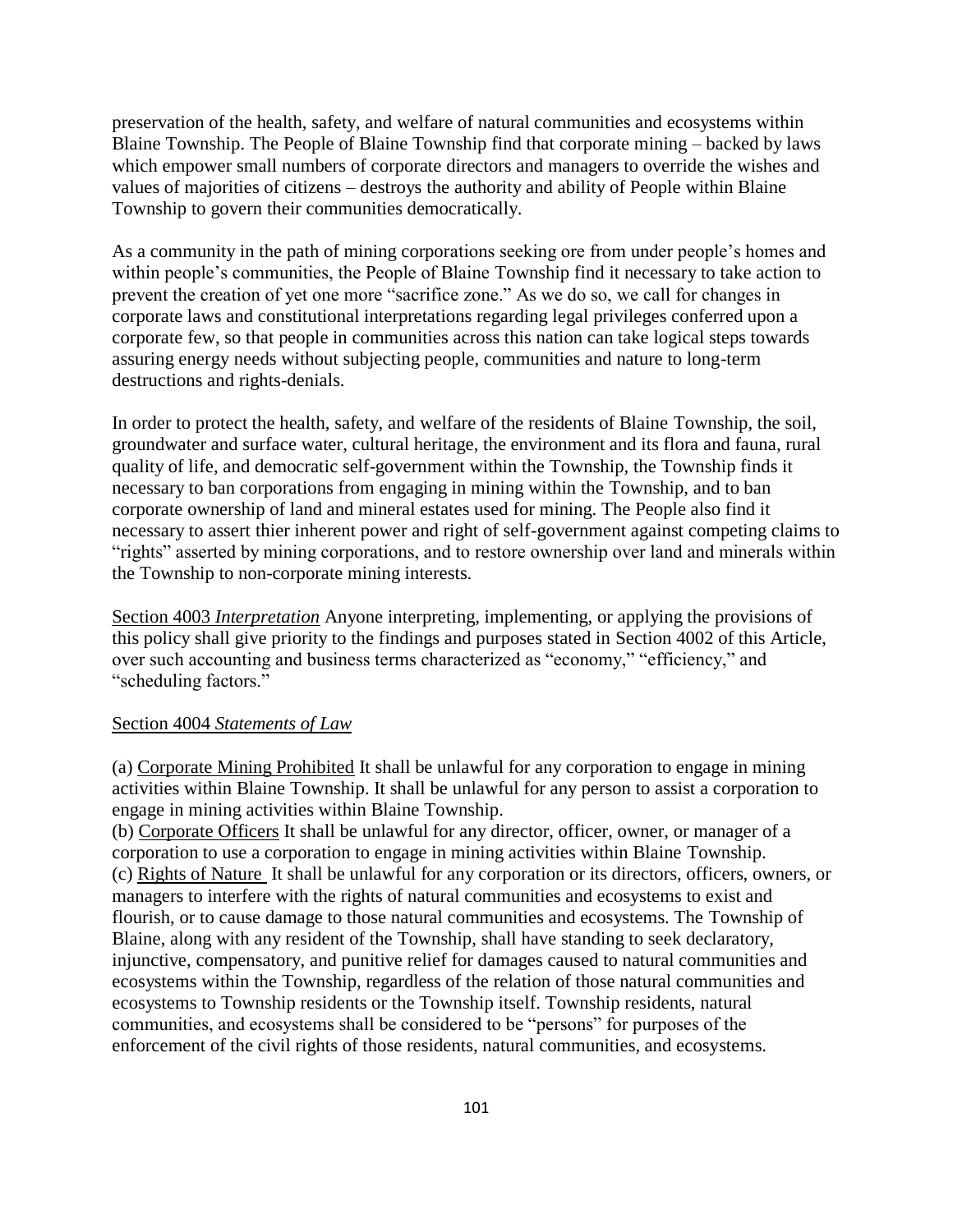(d) Water Not to be Used for Mining It shall be unlawful for any corporation, or any director, officer, owner, or manager of a corporation to use a corporation, to extract water from any source in Blaine Township for the purpose of engaging in mining activities.

(e) Water Not to be Damaged by Mining It shall be unlawful for any corporation, or any director, officer, owner, or manager of a corporation to use a corporation, to extract, divert, damage, trespass upon or alter in quality any natural water source within the Township in the course of mining activities.

(f) Compensation to Township for Mining's Impact on Water Corporations and their directors, officers, owners and managers shall be liable to the Township for damage to natural water sources within the Township, when surface or subsurface water sources are extracted, diverted, lost, damaged, altered or chemically trespassed upon in the course of mining activities. Corporations engaged in mining activities that cause water to be extracted, diverted, lost, damaged, trespassed upon, or lessened in quality to any degree, after adoption of this Charter, shall pay compensation to the Township in the full amount of the value of all minerals, fuels and energy sources extracted from within the Township, calculated from the time this Charter takes effect until mining activities permanently cease.

(g) Surface Estate Compensation for Mining Damage to Water Corporations and their directors, officers, owners and managers shall be liable to the owner of the surface rights upon land where surface or subsurface water sources are extracted, diverted, lost, damaged, altered or chemically trespassed upon in the course of mining activities. The amount of compensation to be paid to the owner of those surface rights shall be equal to or greater than the fair market value for all the mineral, fuel or energy sources mined and extracted by the corporation from beneath that surface estate, as calculated from the time this Charter takes effect until mining activities permanently cease. The supply of water from other sources, whether transported or piped to the owner of the surface estate, shall not constitute sufficient compensation or restitution, but shall be required. (h) Corporate Influence on Local Decision-Making It shall be unlawful for any corporation - or the corporation's directors, officers, owners, or managers operating in their corporate capacities – to transfer any monies, services, products, or any other thing of value, to persons serving as candidates for elected or appointed offices within the Township. It shall be unlawful for any corporation – or the corporation's directors, officers, owners, or managers operating in their corporate capacities – to contact, or to communicate with, any resident of Blaine Township concerning any issue related to the substance or enforcement of this policy, after the adoption of this Charter.

(i) Land Purchase It shall be unlawful for any corporation engaging in mining activities, or planning to engage in mining activities, to purchase any land, rights of way or mineral estates within the Township after the effective date of this Charter.

(j) Title Divestment Mining corporations holding existing titles to land to be used for surface mining, or holding existing titles to minerals to be extracted during mining operations, shall divest those titles within sixty (60) days of submitting a permit application to any State agency which seeks a permit to extract minerals within Blaine Township. Persons and entities holding title to surface estates shall possess the right of first refusal to purchase title to minerals beneath those estates. Mineral titles shall be available for purchase at the same price that the titles were originally purchased at the time of original severance from the surface estate. Mineral estates not sold to persons or entities holding title to the surface estate must be conveyed to other persons, or to entities that do not qualify as mining corporations under this Charter, within sixty (60) days of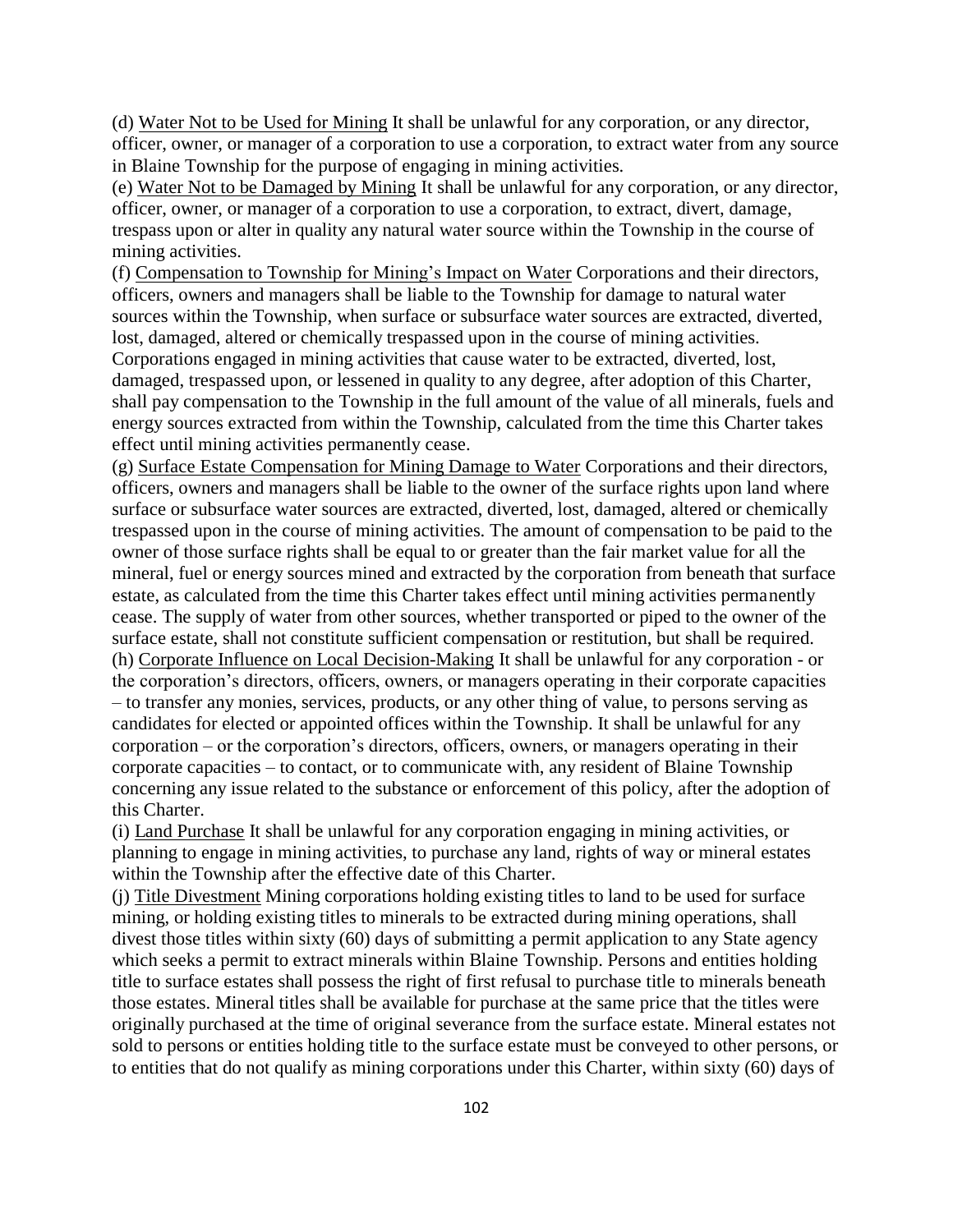submitting a permit application to any State agency seeking a permit to extract minerals within Blaine Township. Titles to land to be used for surface mining must be conveyed to persons, or to entities that do not qualify as mining corporations under this Charter, within sixty (60) days of submitting a permit application to any State agency seeking a permit to extract minerals within Blaine Township.

(k) Liability of Corporations in Neighboring Municipalities Persons using corporations to engage in mining in a neighboring municipality shall be strictly liable for all harms caused to the health, safety, and welfare of the residents of Blaine Township from those activities, and for all harms caused to ecosystems and natural communities within the Township.

(l) Illegitimacy of Permits and Public Servant Liability No permit, license, privilege or charter issued by any State or federal Regulatory Agency, Commission or Board to any person or any corporation operating under a State charter, or any director, officer, owner, or manager of a corporation operating under a State charter, which would violate the provisions of this Charter or deprive any Blaine Township resident, natural community, or ecosystem of any rights, privileges, or immunities secured by this Charter, the Pennsylvania Constitution, the United States Constitution, or other laws, shall be deemed valid within the Township of Blaine. Additionally, any employee, agent or representative of any State or federal Regulatory Agency, Commission or Board who issues a permit, license, privilege or charter to any person or any corporation operating under a State charter, or any director, officer, owner, or manager of a corporation operating under a State charter, which would violate the provisions of this Charter or deprive any resident, natural community, or ecosystem of any rights, privileges, or immunities secured by this Charter, the Pennsylvania Constitution, the United States Constitution, or other laws, shall be liable to the party injured and shall be responsible for payment of compensatory and punitive damages and all costs of litigation, including, without limitation, expert and attorney's fees. Compensatory and punitive damages paid to remedy the violation of the rights of natural communities and ecosystems shall be paid to the Township of Blaine for restoration of those natural communities and ecosystems.

Section 4005 *Administration* This policy shall be administered by Blaine Township.

Section 4006 *Effective Date and Existing DEP Permitholders* This policy shall be effective immediately upon adoption of the Blaine Township Charter, at which point the policy shall apply to any and all mining corporations, and mining corporation employees, directors, and officers in Blaine Township regardless of the date of the applicable DEP permits.

Section 4007 *Enforcement* This policy, including civil rights provisions, shall be enforced in accordance with Article XLV of this Charter and other applicable Articles and provisions of the Charter.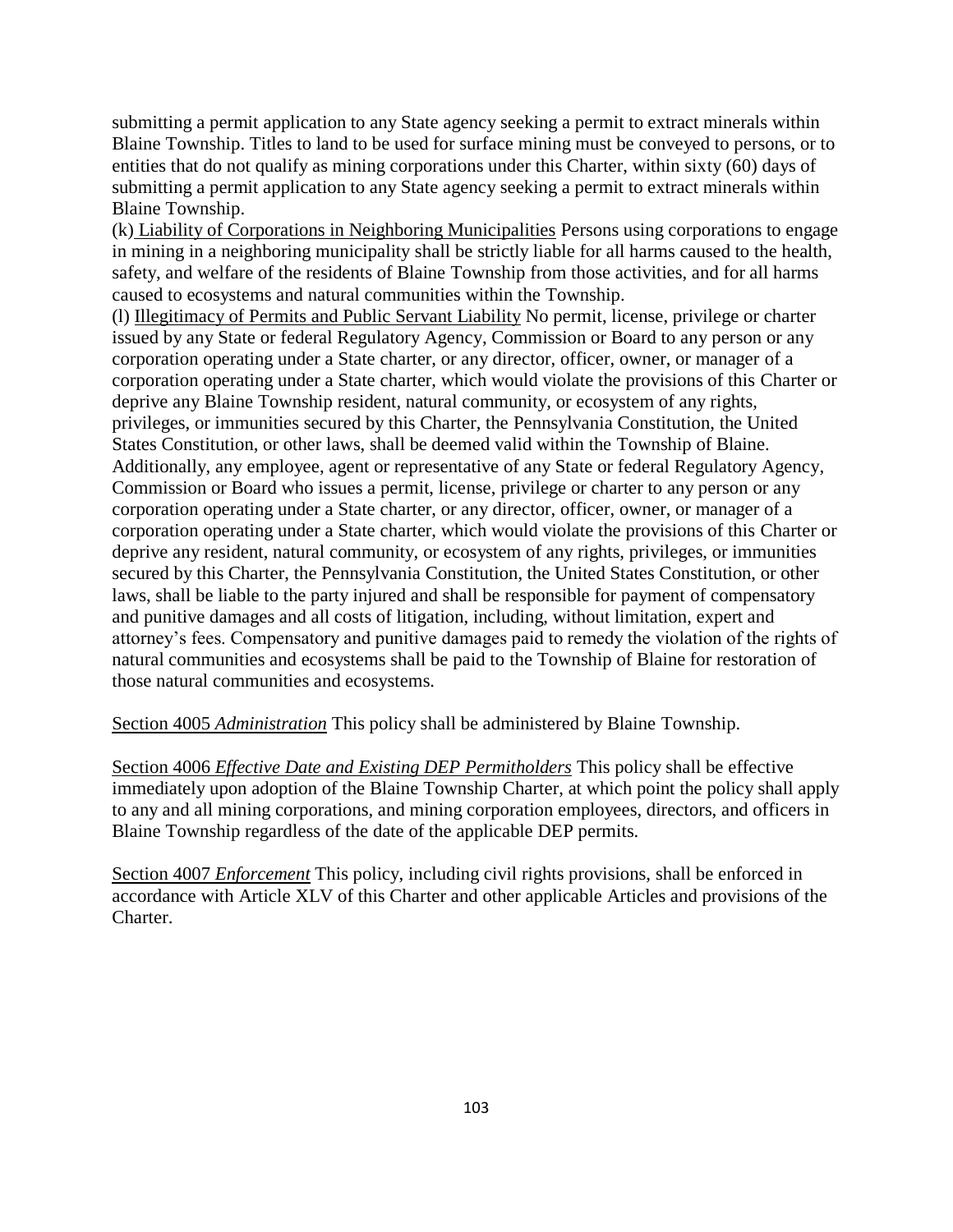# **ARTICLE XLI ENFORCING THE RIGHTS OF NATURE**

Section 4101 *Right to Establish a Policy to Enforce the Rights of Nature* All residents of Blaine Township possess a fundamental and inalienable right to a healthy environment, which includes the right to unpolluted air, water, soil, flora, and fauna, and the right to protect the rights of natural communities and ecosystems, upon which each resident is both intrinsically a part and dependent. Natural communities and ecosystems possess inalienable and fundamental rights to exist, flourish and naturally evolve within Blaine Township. Human and natural communities that have established sustainable interdependencies within a proliferating and diverse matrix of living organisms, including populations of wildlife, flora, fauna, soil-dwelling and aquatic organisms, coexisting within a natural ecosystem that includes the soil, hills, valleys, atmosphere, wetlands, streams, rivers, aquifers, and other water systems, possess inalienable and fundamental rights that the People and Township of Blaine have the authority, power, and duty to protect.

Section 4102 *Findings and General Purpose* The People of Blaine Township recognize that:

(a) Governments are created to secure and protect inalienable and fundamental rights;

(b) People and their communities are trustees of nature, and communities of nature and ecosystems form part of the natural trust;

(c) It is well-settled law that trustees are required to protect and preserve the trust,

(d) As trustees, People and communities are obligated to protect and preserve natural communities and ecosystems;

(e) Natural communities and ecosystems are currently being destroyed, degraded, and weakened by corporations and other business entities;

(f) Governments empower those corporations and other business entities through the bestowal of constitutional "rights" and powers upon them;

(g) The environmental regulatory system merely regulates how quickly natural communities and ecosystems will be destroyed and degraded;

(h) The environmental regulatory system has failed to protect and preserve natural communities and ecosystems because regulations focus solely on minimizing the adverse environmental impacts resulting from certain activities,

(i) The environmental regulatory system fails to protect and preserve natural communities and ecosystems because it treats those communities and systems as property;

(j) Creation and validation of the environmental regulatory system thus fails to satisfy the duties of humans and communities to be trustees of natural communities and ecosystems;

(k) Recognition by humans and communities that natural communities and ecosystems have fundamental and inalienable rights is necessary to satisfy the obligation and duty of People and communities as trustees;

(l) Creating a process for the legal enforcement of those fundamental and inalienable rights by People and communities is necessary to fulfill Peoples' role as trustees for natural communities and ecosystems.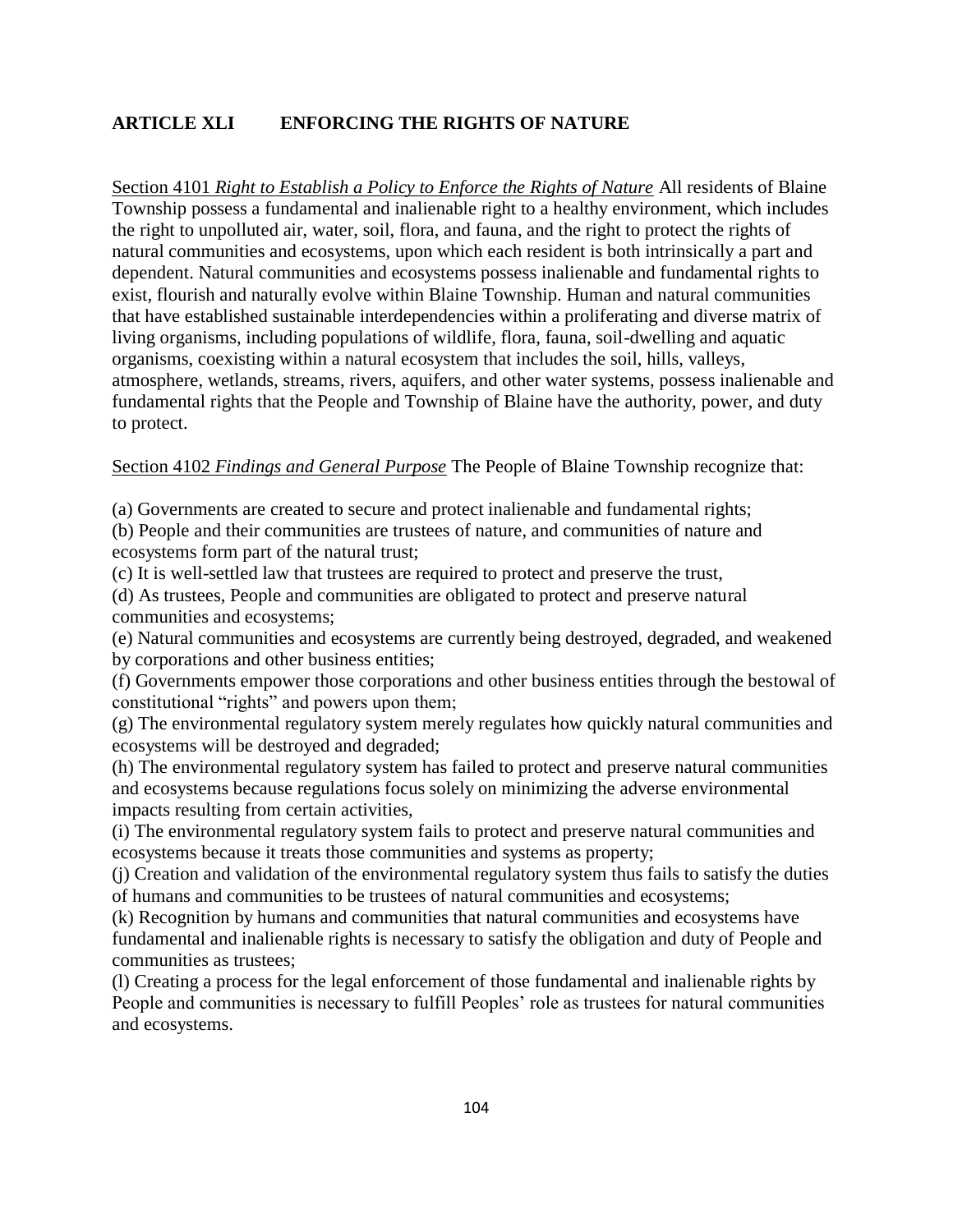Section 4103 *Specific Purpose* The specific purpose of this Article is to acknowledge the inalienable, fundamental rights of nature, and establish an enforcement system whereby People and communities can protect and vindicate the rights of nature against actions taken by corporations and other business entities.

Section 4104 *Interpretation* Anyone interpreting, implementing, or applying the provisions of this policy shall give priority to the findings and purposes stated in Sections 4102 and 4103 of this Article, over such accounting and business terms characterized as "economy," "efficiency," and "scheduling factors."

## Section 4105 *Statements of Law*

(a) Rights of Nature Natural communities and ecosystems possess inalienable and fundamental rights to exist and flourish, and no corporation or business entity – or persons acting in corporate or business capacities – shall deny those rights, cause harm, or interfere with the vitality or functioning of those communities or ecosystems.

(b) Living Creatures Part of Natural Communities Every living creature within the Township of Blaine possesses an inalienable and fundamental right to be an integral part of a community of nature and ecosystem, and no corporation or business entity shall deprive or deny living creatures that right.

(c) Limitation on Township Authority The Governing Body of the Township shall not make or enforce any law which shall abridge the rights of natural communities and ecosystems.

(d) Rights Not Enumerated are Retained The enumeration in this Charter, of certain rights, shall not be construed to deny or disparage others retained by natural communities, living creatures, and ecosystems within the Township of Blaine.

(e) Corporations and Rights of Nature It shall be unlawful for any corporation or its directors, officers, owners, or managers to interfere with the existence and flourishing of natural communities or ecosystems, or to cause damage to those natural communities and ecosystems. Such interference shall include but not be limited to the deposition of toxic chemicals and potentially toxic substances into natural communities and ecosystems in the Township.

(f) Duty of Township to Enforce When this Article or the underlying rights recognized by this Charter are violated, it shall be the duty of the Board of Supervisors of the Township to file an enforcement action against any corporation, business entity, or persons acting in corporate or business capacities. Such action shall seek to protect, preserve, and vindicate the rights of nature as recognized by this Charter. Any natural person shall also have the authority to file an action in the appropriate judicial forum against any corporation, business entity, or persons acting in corporate or business capacities, which has violated, is violating, or threatens to violate, the rights of animals or ecosystems within Blaine Township as outlined by this provision. Protecting, preserving, and vindicating the rights acknowledged in this Charter shall include seeking both punitive and compensatory damages against a corporation, business entity, and/or managers of those entities, under the authority of state and federal civil rights statutes.

Section 4106 *Administration* This policy shall be administered by Blaine Township.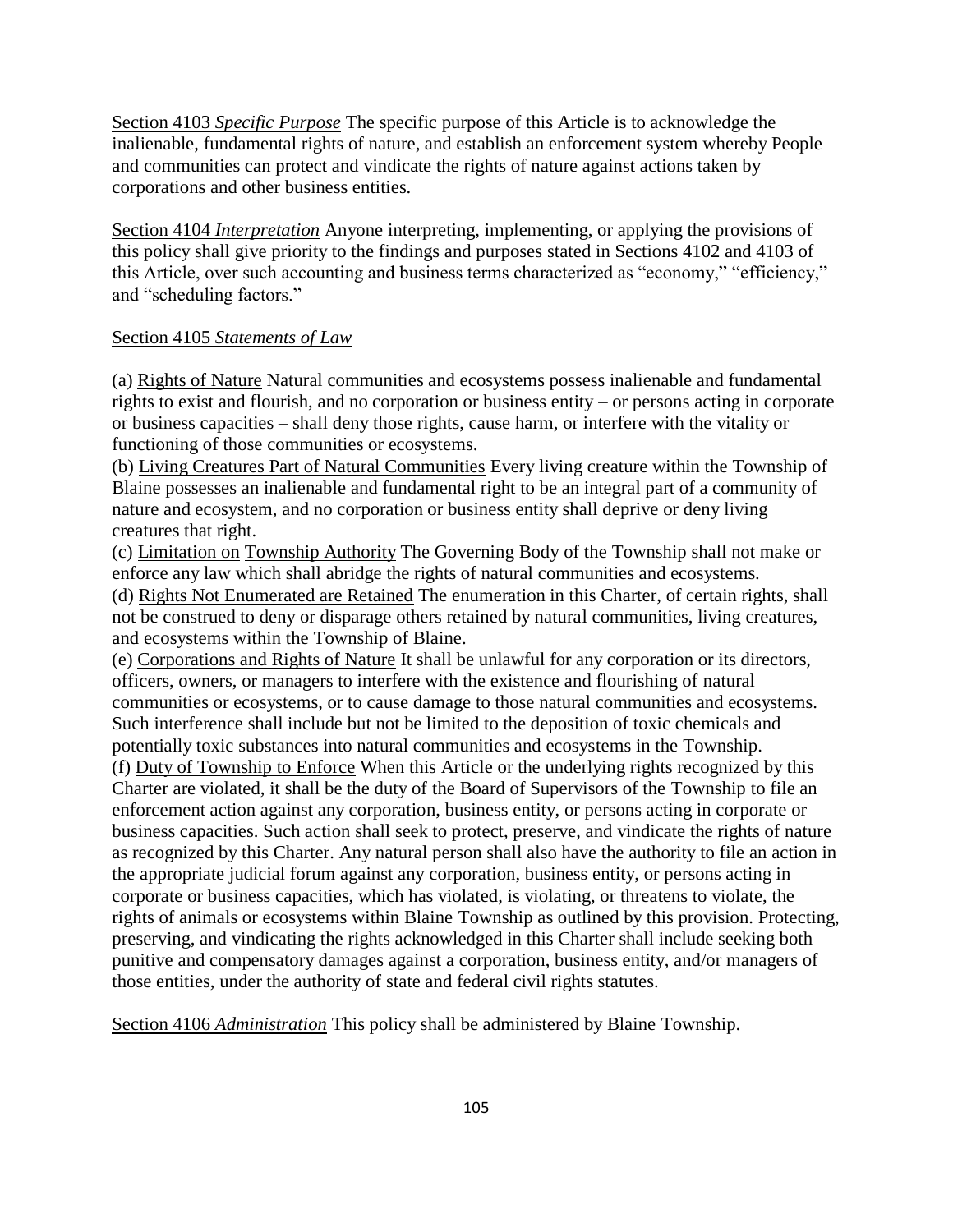Section 4107 *Enforcement*. For purposes of the enforcement of the rights acknowledged in this Article, natural communities and ecosystems shall be considered "persons" within 42 U.S.C. §1983 and other federal and state laws adopted to vindicate and enforce rights. The enforcement of these rights shall be in accordance with Article XLV and other applicable Articles and provisions of the Charter.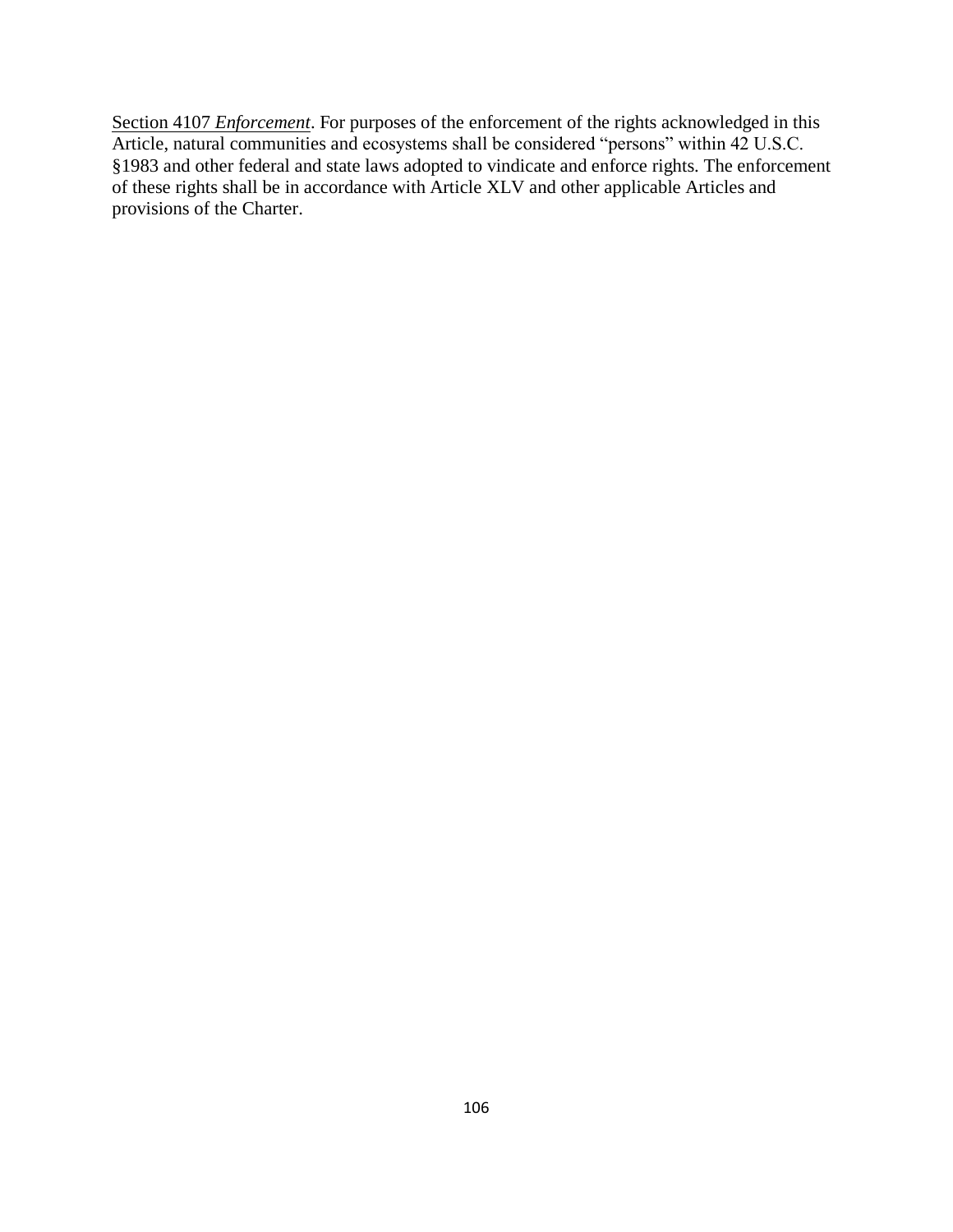# **ARTICLE XLII CORPORATIONS**

Section 4201 *Right to Establish a Policy on Corporations* The residents of Blaine Township possess a right to establish policies to promote and support sustainable self-governance in the Township. That right includes the right to make laws that revoke certain privileges bestowed by government upon small cliques of people using corporations and exercising those privileges in ways that deprive the residents of Blaine Township of their right to govern themselves in this community

Section 4202 *Purpose* The People of Blaine Township recognize that:

(a) A corporation is a legal fiction created and operated by the express permission of the people of Blaine Township as citizens of the Commonwealth of Pennsylvania;

(b) Interpretation of the U.S. Constitution by unelected Supreme Court justices to include corporations in the term "persons" has long denied the peoples' exercise of rights by endowing corporations with constitutional privileges intended solely to protect the citizens of the United States or natural persons within its borders. Enforcement of those corporate "rights" by courts and governments has long wrought havoc on the peoples' democratic process;

(c) Interpretation of the U.S. Constitution by Supreme Court justices to afford corporations the protections of the Commerce Clause (Article I, §8 of the Constitution of the United States) and the Contracts Clause (Article I, §10 of the Constitution of the United States) has prevented communities and governments from securing the health, safety, welfare, and rights of citizens and natural persons;

(d) This illegitimate judicial bestowal of civil and political rights upon corporations prevents the administration of laws within Blaine Township and usurps basic human and constitutional rights guaranteed to the people of Blaine Township;

(e) The illegitimate judicial designation of corporations as "persons" and the bestowal of constitutional rights upon corporations empowers corporations to sue municipal governments for adopting laws that violate corporate "rights";

(f) The illegitimate judicial designation of corporations as "persons" requires that municipal governments recognize corporations as legitimate participants in public hearings, zoning hearing board appeals, and other governmental matters in Blaine Township;

(g) The illegitimate judicial designation of corporations as "persons" gives corporations First Amendment rights and unfettered access to elections. Those powers enable corporations to deny outright peoples' First Amendment rights to debate and establish public policy on important issues;

(h) Buttressed by those constitutional rights, corporate wealth enables corporations – and the few who run corporations - to wield the coercive force of law to overpower citizens and communities, thus denying the peoples' exercise of their constitutional rights;

(i) Democracy means government by the majority, with citizen rights secured to all. Only citizens of Blaine Township should be able to participate in the democratic process in Blaine Township and enjoy a republican form of government therein;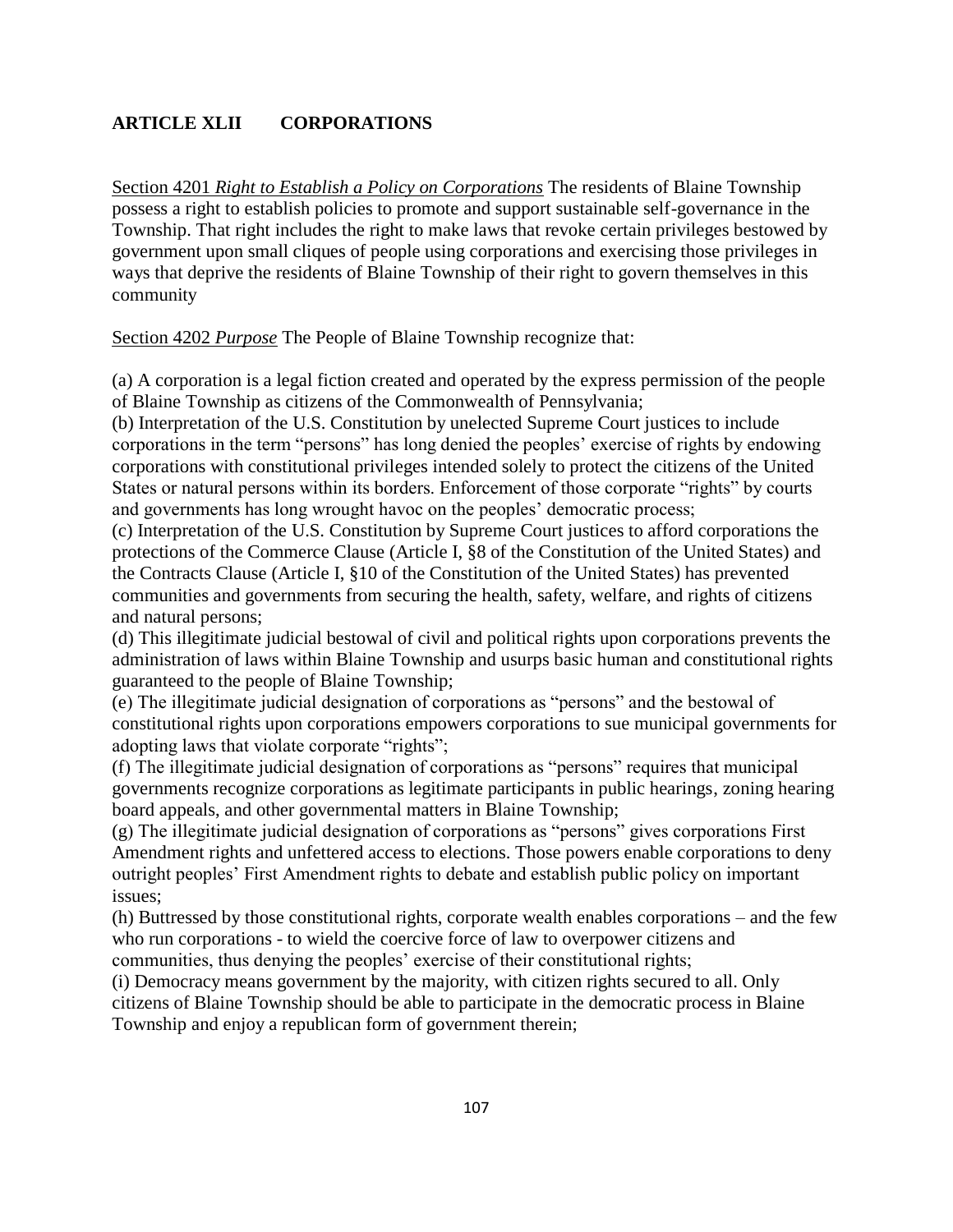(j) Usurpation of the democratic process by corporations – and the few who run them - denies the rights of human persons to participate in their democracy in Blaine Township and enjoy a republican form of government therein;

(k) The ability of citizens of Blaine Township to adopt laws to protect the health, safety, and welfare of Township residents has been denied by the wielding of constitutional "rights" by corporations. The ability of the Blaine Township Governing Body to guarantee to residents a republican form of governance has been, and will be, denied by the wielding of constitutional "rights" by corporations.

Section 4203 *Specific Purpose* The specific purpose of this Article is to guarantee to the residents of Blaine Township their right to a republican form of governance by refusing to recognize the purported constitutional rights of corporations. By doing so, the People of Blaine Township seek to remedy current and future harms that corporations have caused - and will continue to cause - to the people of Blaine Township by the exercise of such "rights."

Section 4204 *Interpretation* Anyone interpreting, implementing, or applying the provisions of this policy shall give priority to the findings and purposes stated in Sections 4202 and 4203 of this Article, over such accounting and business terms characterized as "economy," "efficiency," and "scheduling factors."

## Section 4205 *Statements of Law*

(a) Corporations Not "Persons" Within Blaine Township, corporations shall not be considered to be "persons" protected by the Constitution of the United States or the Constitution of the Commonwealth of Pennsylvania.

(b) Corporations Not Afforded Same Rights As Township Residents Corporations chartered by government acquire their being, their authority, and their ability to act from the State. Within Blaine Township, corporations shall be prohibited from denying the rights of residents and shall be liable for any such deprivation or denial of rights. To ensure that the rights of the People to make self-governing decisions are never subordinated to the privileges of a few, corporations shall not be afforded the protections of the Commerce Clause (Article I, §8) of the United States Constitution; or the Contracts Clause of the United States Constitution (Article I, §10) and the Constitution of the Commonwealth of Pennsylvania (Article I, §17), as interpreted by the Courts, within Blaine Township.

(c) Corporations Subordinate to the People of Blaine Township Rights of Blaine Township residents secured by this Charter and by other local, state, or federal law cannot be subordinated by the rights of corporations. Accordingly, public and private corporations shall not enjoy privileges or powers under the law that make community majorities subordinate to them or have the effect of nullifying local law. Nor shall corporations possess the authority to enforce State or federal preemptive law against the people of Blaine Township.

(d) Right of the People to Govern Corporate Actions The people of Blaine Township shall have power and authority, through exercise of the initiative and referendum process, and through law making by their elected officials, to limit or prohibit activities by public and private corporations within Blaine Township.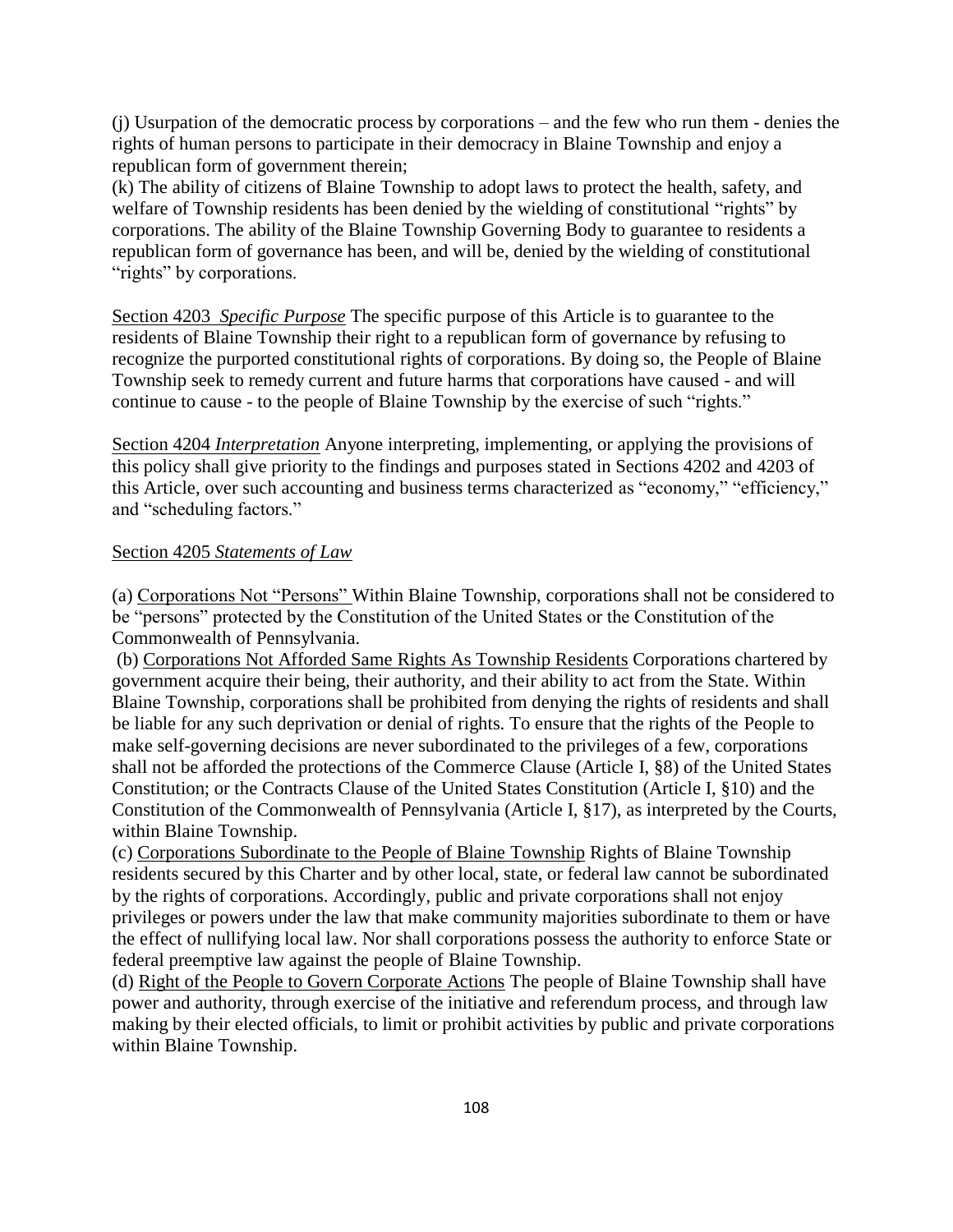(e) Future Profits Not Property Within the Township of Blaine, corporate claims to "lost future profits" or value speculated but not tangibly possessed shall not be considered property interests under the law, and thus, shall not be recoverable by corporations seeking those damages as a result of the enforcement of any Article, section, policy, prohibition, requirement or provision of this Charter or Ordinances of the Township.

(f) Corporate Disclosure of Violations Corporations shall comply with the Blaine Township Corporate Disclosure Policy.

(g) Municipal Corporations Subordinate to the People Use of the "Blaine Township" municipal corporation by the People of the Township to make law shall not be construed to limit or surrender the sovereign authority or immunities of the People to a municipal corporation that is subordinate to them in all respects at all times. The People at all times enjoy and retain an inalienable and indefeasible right to self-governance in the community where they reside. The Township of Blaine shall be the People's convenient tool for self-governance responsible to, and governed by, the residents of the Township.

Section 4206 *Administration* This policy shall be administered by Blaine Township

Section 4207 *Enforcement* This policy, including civil rights provisions, shall be enforced in accordance with Article XLV of this Charter and other applicable Articles and provisions of the Charter.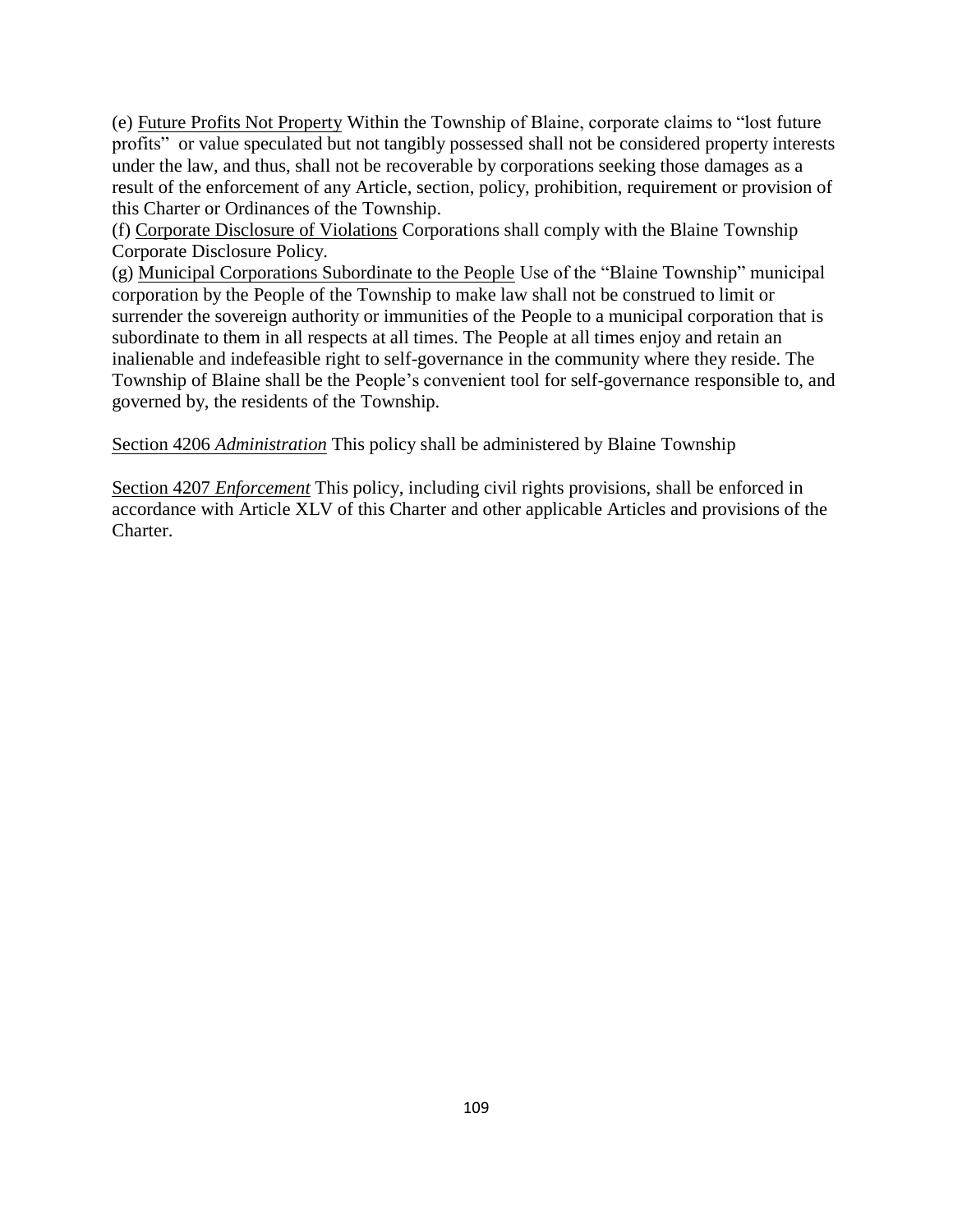### **ARTICLE XLIII CORPORATE DISCLOSURE POLICY**

Section 4301 *Right to Establish a Corporate Disclosure Policy* The residents of Blaine Township possess a right to establish policies to promote and support sustainable business practices within the Township. That right includes the right to make laws that ensure that the People of Blaine Township are aware of the activities engaged in by chartered corporations within Blaine Township, to limit or prohibit those activities and those corporations that pose a threat to the rights, health, safety, quality of life and welfare of the People and environment of the Township.

Section 4302 *Purpose* The purpose of this Charter provision is to protect the health, safety, and welfare of Blaine Township residents by ensuring that the Township is informed about the nature of business being conducted by corporations within the municipality; and to guarantee that corporations doing business or planning to do business within Blaine Township are aware of all applicable taxes and do not have a history of consistent violations of law, and that corporations' Principal Owners do not have a history of violating the law. The purpose of this Charter provision is also to provide for the security and protection of the health, safety, and welfare of Blaine Township residents by ensuring that the Directors or Officers of corporations doing business or planning to do business in Blaine Township do not serve as Officers or Directors of other corporations that have a history of violating the law. The people of Blaine Township find it necessary to adopt this Charter provision because the people have found that the Township cannot adequately enforce its existing laws – or future laws - without knowing the activities being undertaken by corporations within its jurisdiction. In addition, the people of Blaine Township find it necessary to adopt this Charter provision because the people find that corporations – and those managing corporations – which possess a consistent history of violating the law, pose a threat to the health, safety, and welfare of the residents of the Township.

Section 4303 *Interpretation* Anyone interpreting, implementing, or applying the provisions of this policy shall give priority to the findings and purposes stated in Section 4302 of this Article, over such accounting and business terms characterized as "economy," "efficiency," and "scheduling factors."

#### Section 4304 *Statements of Law*

(a) Disclosure Application All corporations doing business within the Township of Blaine shall submit to the Blaine Township Supervisors a disclosure application form a minimum of sixty (60) days prior to commencement of any activity, or if activity has commenced prior to the adoption of this Charter provision, within sixty (60) days of the adoption of this Charter provision.

(b) Disclosure Statement The disclosure form submitted to the Blaine Township Supervisors shall include details that describe the nature and extent of the business pursued, or to be pursued, within the municipality by that corporation, with such particularity to enable the Supervisors and residents of Blaine Township to understand the effect and impact of that business. A separate disclosure form shall be used for each location within the Township in which the corporation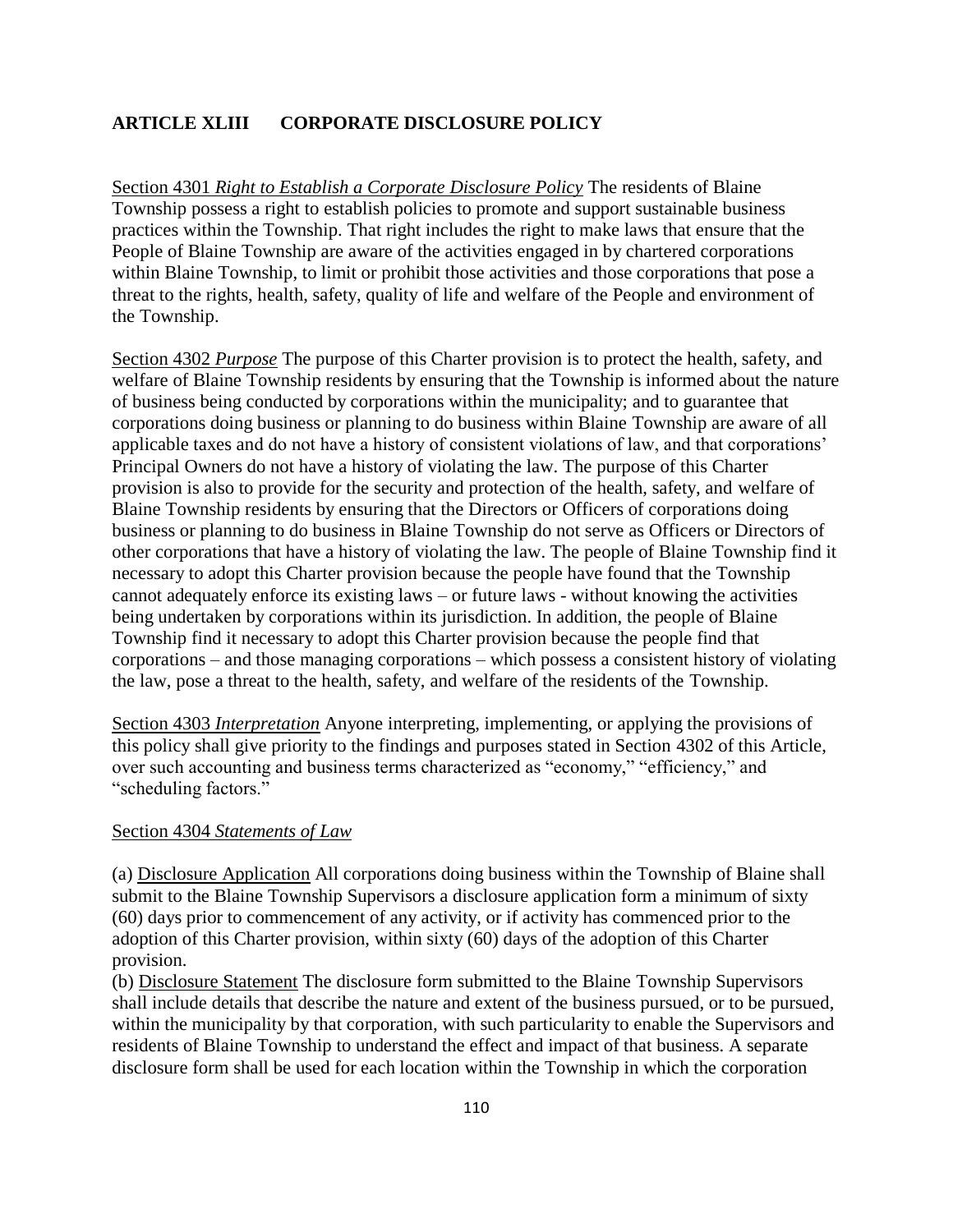plans to do business, or is currently doing business. The form shall include a statement detailing which State Routes and Township roads will be used for that business and the impact upon those roads. The form shall also include the anticipated hours of operation for the location and the use of roads within the Township. The form shall include whether or not subcontractors are being used at the location and shall identify those subcontractors. Subcontractors shall also be required to complete a disclosure statement and disclose to Blaine Township the details of their proposed activities. It shall be the responsibility of the corporation doing business within the Township to ensure compliance by its subcontractors. Use of undisclosed subcontractors shall constitute a violation of this Charter provision.

(c) Corporate Activities Prohibited Proposed activities at locations covered by the disclosure statement shall be prohibited until an application is submitted, taxes or fees paid and the disclosure form accepted as complete by the Board of Supervisors of Blaine Township. Incomplete applications or submittals that do not meet the requirements as detailed by this Charter provision shall not be approved and the acceptance of the disclosure statement shall be delayed until the Board of Supervisors of Blaine meet again at a regularly scheduled Township meeting. The requirements of this Charter provision and submission of a disclosure statement shall not replace or bypass compliance with the Blaine Township Building Code, Blaine Township's Zoning Charter provision and/or Blaine Township's Subdivision and land development Charter provisions.

(d) Annual License Fee Doing business within Blaine Township shall require the payment of an annual license fee from Blaine Township, which shall be set by resolution adopted by the Blaine Township Supervisors, and which shall reflect the actual cost of the administration of this provision, which shall include, but not be limited to, the staff cost incurred in reviewing and filing the disclosure forms, the staff cost of verifying the information within the disclosure forms, and the staff cost of informing the entity doing business in the Township concerning compliance with Township Charter provisions and Ordinances.

(e) Corporate History of Violations No Corporation shall be allowed to do business within the Township if it has a history of consistent violations or if its Parent Corporation or a Subsidiary Corporation has a history of consistent violations of the law. In addition, this Charter provision prohibits any corporation from doing business within the Township if a Director or Officer of the Applicant Corporation is a Director or Officer of another corporation that has a history of consistent violations of the law.

(f) Principal Owner History of Violations No Corporation shall be allowed to do business within the Township if a Principal Owner of the Applicant Corporation is also the Principal Owner of other corporations that cumulatively possess a history of consistent violations of the law. (g) Submission of Records If the Supervisors have reason to believe that a corporation currently doing business within the Township has a history of consistent violations, or that a Director or Officer of that corporation is a Director or Officer in another corporation that has a history of consistent violations, or that a Parent Corporation or Subsidiary Corporation has a history of consistent violations, the Supervisors shall request that the entity submit a compliance history and/or compliance histories to the Supervisors within thirty (30) days of the written request. (h) Submission of Records If the Supervisors have reason to believe that a corporation planning to do business within the Township has a history of consistent violations, or that a Director or Officer of that corporation is a Director or Officer in another corporation that has a history of consistent violations, or that the Parent Corporation or Subsidiary Corporation has a history of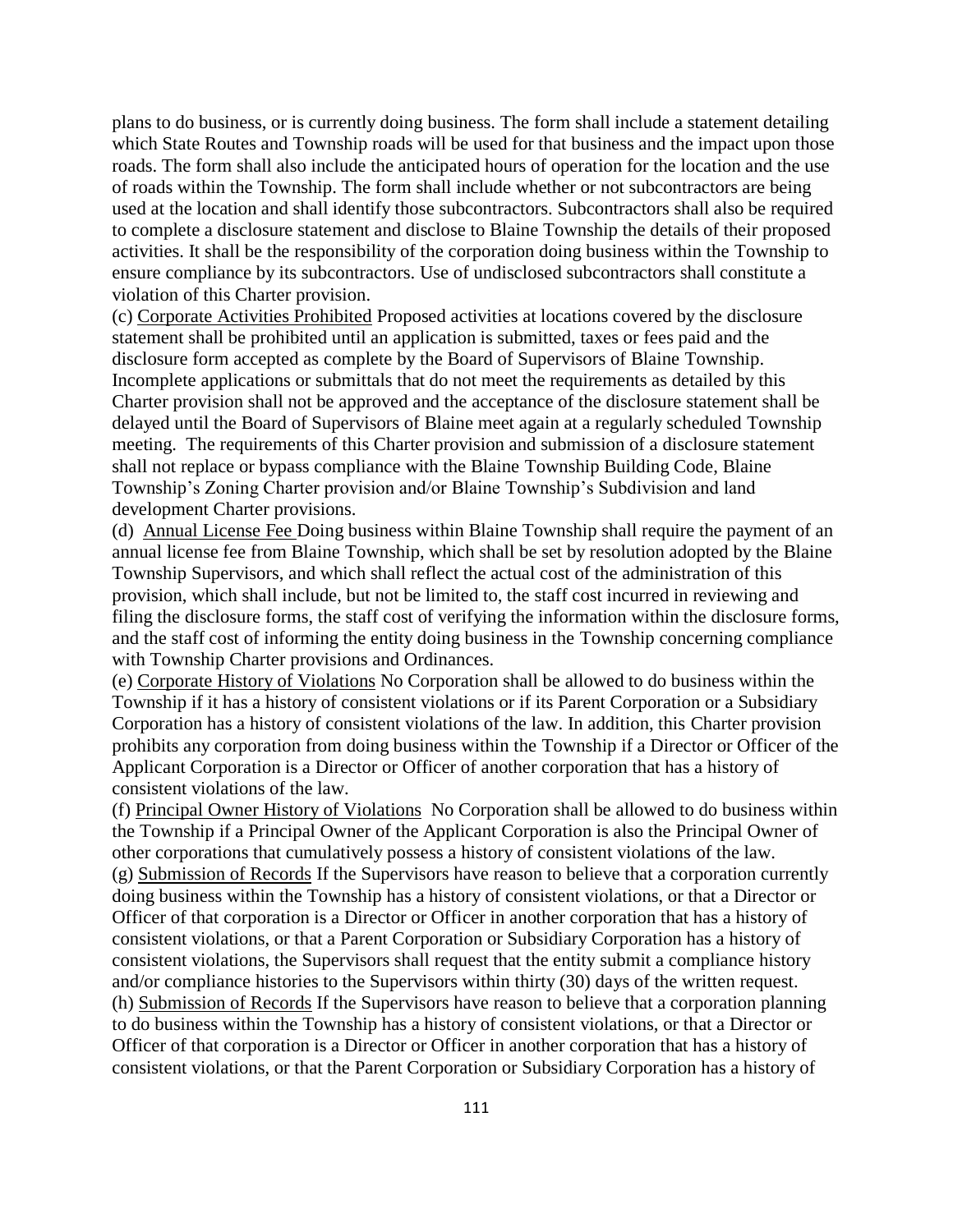consistent violations, the Supervisors shall request that the entity submit a compliance history and/or compliance histories to the Supervisors within thirty (30) days of the written request. (i) Submission of Records If the Supervisors have reason to believe that the Principal Owner of an Applicant Corporation is also the Principal Owner of corporations that cumulatively possess a history of consistent violations, the Supervisors shall request that the Principal Owner submit a compliance history for those corporations within thirty (30) days of the written request. (j) Compliance History The compliance history shall consist of a listing of the following:

(1) Corporate Compliance History - The Applicant Corporation shall provide the Township with a listing of its Officers and Directors, and a listing of any violations that the corporation has committed over the past twenty years. In addition, the corporation shall list other corporations upon which the Applicant Corporation's Officers and Directors serve, and a complete compliance history for each of those corporations. In addition, such Compliance History shall also contain a Compliance History for any Parent Corporation or Subsidiary Corporation.

The Corporate Compliance History shall be provided to the Township in the following form:

- a) Name of the Applicant Corporation;
- b) Current Directors and Officers of the Applicant Corporation;
- c) Violations committed by the Applicant Corporation in the last twenty years;
- d) A listing of other corporations in which the Directors and Officers of the Applicant Corporation serve as Directors or Officers;
- e) A Compliance History for each of the corporations listed in response to d);
- f) An identification of any Parent Corporation and Subsidiary Corporations and a Compliance History for the Parent Corporation and Subsidiary Corporations.

(2) Principal Owner Compliance History - If the Township has reason to believe that a Principal Owner of a corporation possesses a consistent history of violations under this Charter provision, then a Principal Owner Compliance History shall be provided to the Township in the following form:

- a) Name of the Applicant Corporation;
- b) Name of the Principal Owner;
- c) A listing of other corporations in which the Principal Owner of the Applicant Corporation is a Principal Owner;
- d) A Corporate Compliance History for each of the corporations listed in c). The Corporate Compliance History and the Principal Owner Compliance History shall be provided to the Township within thirty (30) days of the written request submitted by the Township Supervisors.

(k) *Powers of the Township Supervisors* The Township Supervisors shall have the authority, under this Charter provision, to prohibit a corporation from doing business in the Township that has a history of consistent violations. The Township Supervisors shall also have the authority to prohibit a corporation from doing business in the Township if the Current Directors or Officers in the Applicant Corporation serve in other corporations that have a history of consistent violations. The Township Supervisors shall also have the authority to prohibit a corporation from doing business in the Township if the Parent Corporation or Subsidiary Corporations of the Applicant Corporation have a history of consistent violations. The Township Supervisors shall also have the authority to prohibit a corporation from doing further business within the Township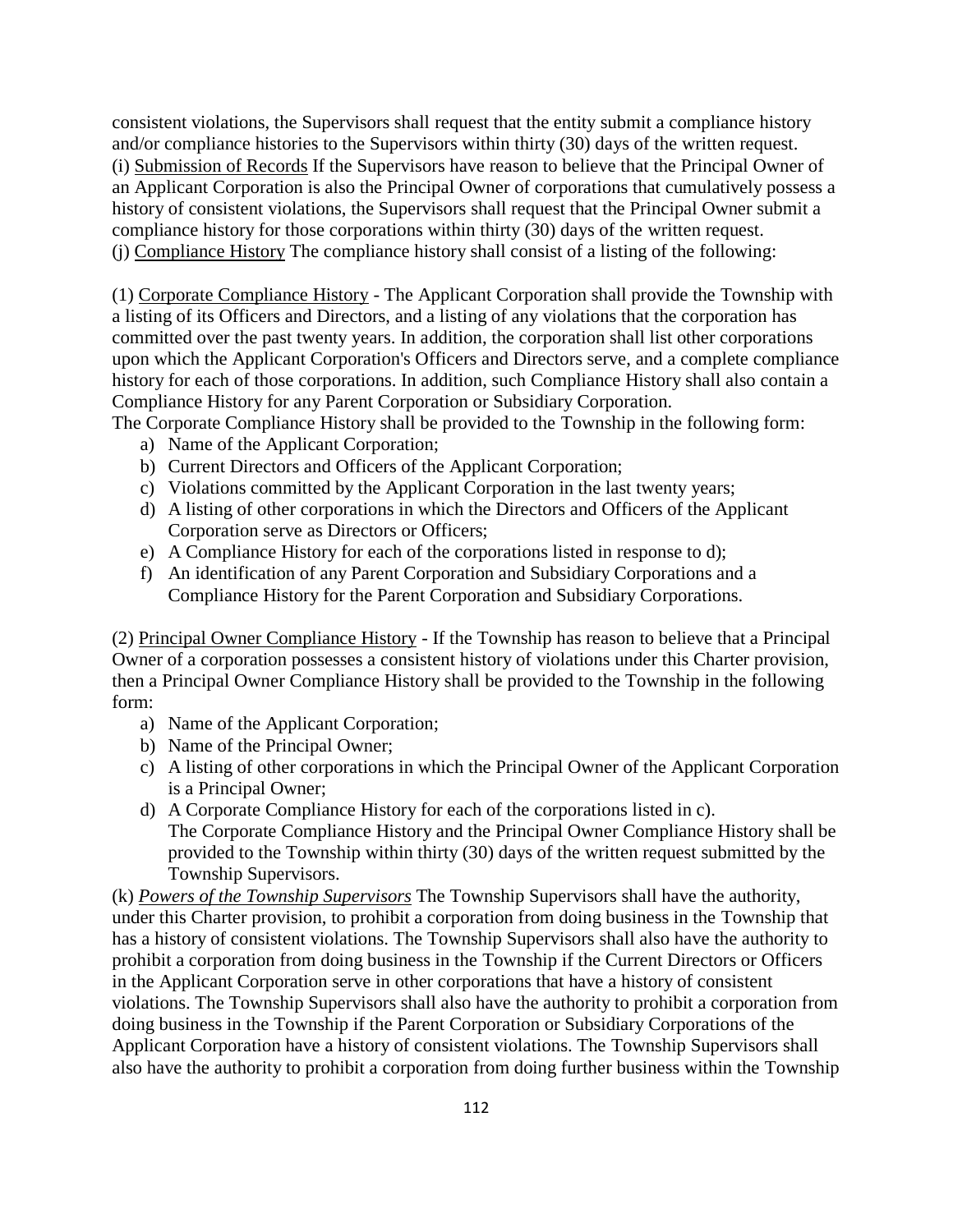if it is found to be violating any Township Charter provision, state or federal environmental laws, or any other governing law which protects the health, safety, and welfare of the residents of Blaine Township or laborers working within Blaine Township.

(l) Powers of the Township The Township Supervisors shall have the authority to prohibit an Applicant Corporation, a Parent Corporation, Subsidiary Corporations, or Principal Owners from doing business within the Township if the entity submits false or misleading information in any documents submitted to the Township under this Charter provision, or if the entity fails to comply with the provisions of this Charter provision.

(m) Powers of the Township The Township Supervisors shall have the authority to prohibit an Applicant Corporation from doing business within the Township if the Principal Owner of the Applicant Corporation is a Principal Owner of other corporations that cumulatively possess a history of consistent violations.

(n) Powers of the Township Supervisors The Township Supervisors shall have all the powers necessary to make this Charter provision effective.

Section 4305 *Administration* This policy shall be administered by Blaine Township.

Section 4306 *Enforcement* This policy shall be enforced in accordance with Article XLV of this Charter.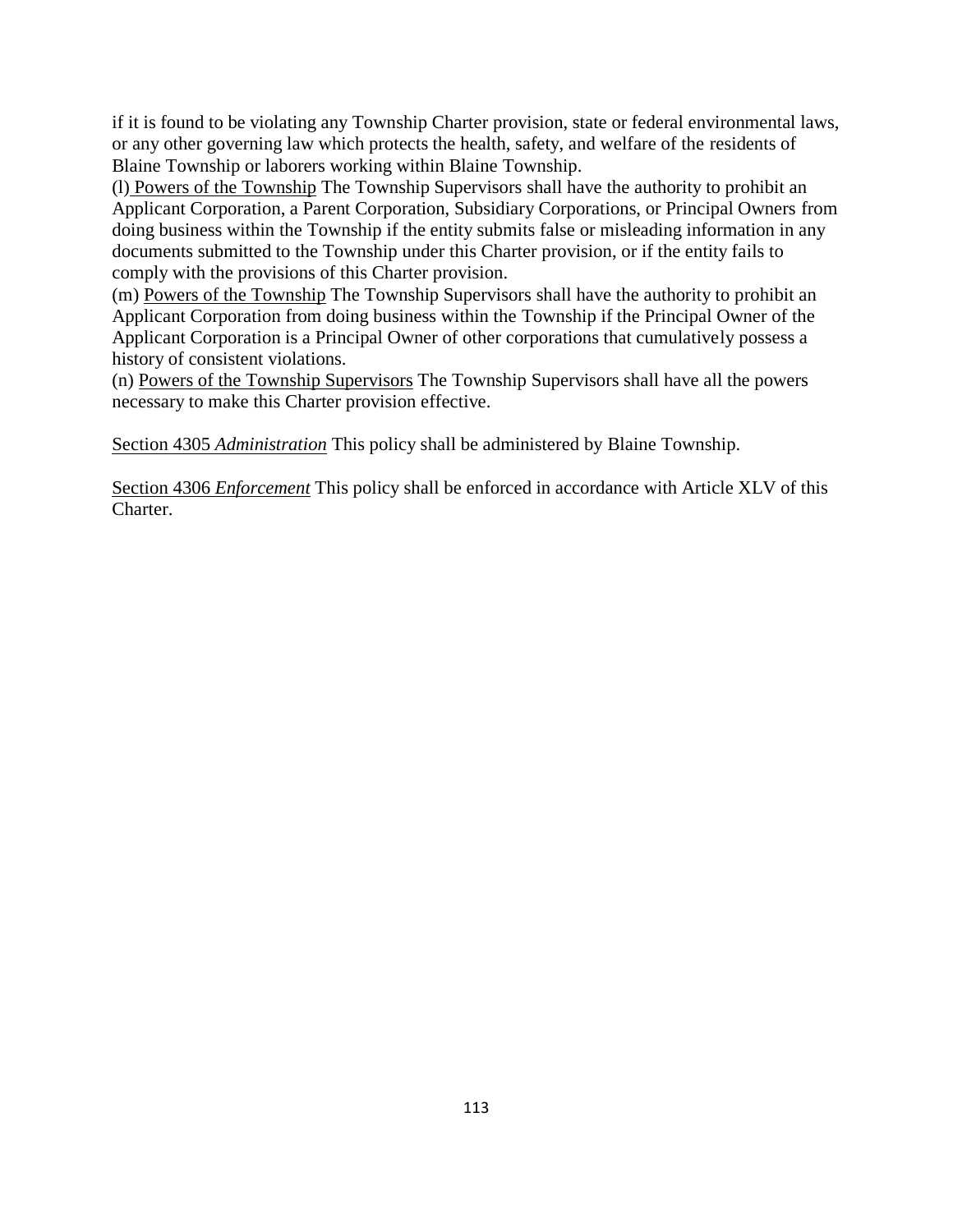### **ARTICLE XLIV CONSTITUTIONAL NATURE OF THE BLAINE CHARTER**

Section 4401 *Home Rule Charter as Constitution* The People of Blaine Township recognize the Home Rule Charter they have adopted as the Constitution of the People of Blaine Township, entered into freely by Blaine Township residents, and recognize that the Charter constitutes a constitutionalization of their interests, values, beliefs, and visions. The People of Blaine Township declare that the sole authority for the determination of the constitutionality of Home Rule Charter provisions or local laws adopted under the authority of this Home Rule Charter, is the People of Blaine Township, and they recognize no other authority for that determination, subject to the exception contained within Section 4402 of this Article.

Section 4402 *Creation of Blaine Township Constitutional Commission* Within thirty (30) days following the adoption of this Home Rule Charter by the People of Blaine Township, the Board of Supervisors shall create a Constitutional Commission and select seven electors of Blaine Township to serve on that Commission. Members of the Commission shall be subject to Recall by the Township electors, and shall serve for no more than five years consecutively. The Commission shall be convened within thirty (30) days of a written challenge to a provision of the Charter or of an Ordinance of the Township. When sitting, the Commission shall determine the constitutionality or legality of any challenge to provisions of the Charter or of an Ordinance of the Township, and shall render a written decision on that question. The Constitutional Commission shall base its findings on a presumption that the rights enumerated in the Charter are inviolable, enforceable and beyond preemption. Challenges may be filed by natural persons or by an unincorporated association of natural persons residing within the Township who seek to expand or vindicate the civil or political rights of natural person(s) or of a natural community in the Township, The Township shall provide adequate compensation to legal counsel chosen by the Commission to assist the Commission in its work, and shall provide reasonable expenses for the members of the Commission.

Section 4403 *Appeal of Decision of Blaine Township Constitutional Commission* Within thirty (30) days following the issuance of a decision by the Blaine Township Constitutional Commission, the entity which filed the written challenge may file an appeal with the Constitutional Commission Appeals Board, which shall consist of thirteen electors of Blaine Township selected by the Board of Supervisors upon the convening of the Blaine Township Constitutional Commission. The Appeals Board shall render a decision within ninety (90) days of the rendering of a decision by the Constitutional Commission. The decision by the Appeals Board shall be final.

Section 4404 *Preemption of Constitution* As the sovereign authority in Blaine Township, the People of Blaine Township reject the authority of any County, State, or Federal administrative, legislative, judicial, or executive entity to preempt or overturn any portion of this Charter, unless the administrative, legislative, judicial, or executive entity seeks to expand the civil or political rights, as recognized by this Charter, of natural persons residing within the Township.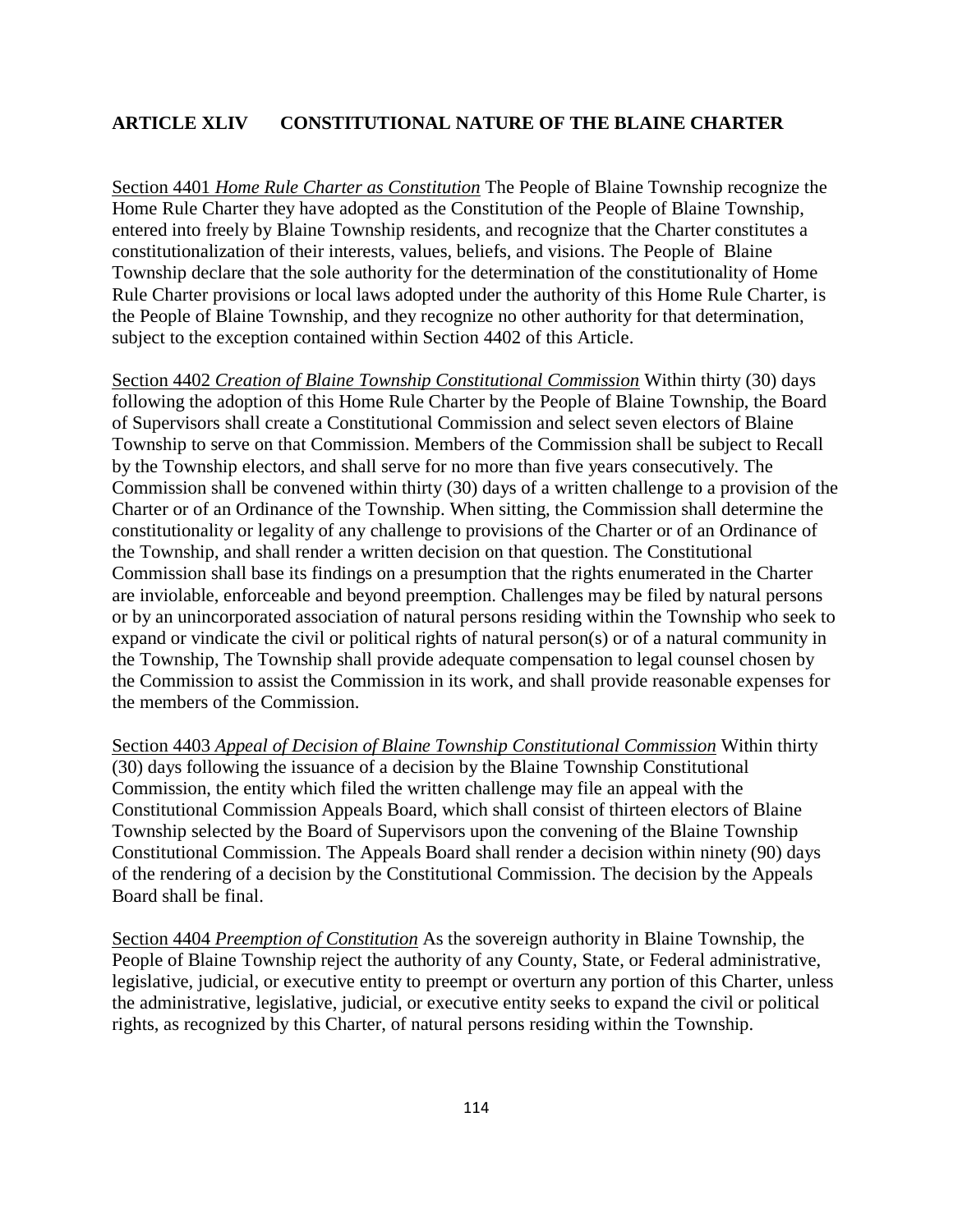Section 4405 *Right of Separation* As the sovereign authority in Blaine Township, the People of Blaine Township recognize their right to separate from the County, State, or Federal level of government that attempts to preempt or overturn any portion of this Charter or Ordinances of the Township, subject to the exception contained within section 4402 of this Article. Article 1, Section 2 of the Constitution of the Commonwealth of Pennsylvania declares, *"All power is inherent in the people, and all free governments are founded on their authority and instituted for their peace, safety and happiness. For the advancement of these ends they have at all times an inalienable and indefeasible right to alter, reform or abolish their government in such manner as they may think proper."* The People of Blaine Township declare, ordain and adopt the Process of Separation included as section 4406 of this Article of the Blaine Township Charter, to be the manner we think proper for the abolition of ties to those governments which attempt to exercise administrative, legislative, judicial or executive power to deny, deprive, usurp or impair the indefeasible rights of human and natural communities in Blaine Township.

Section 4406 *Process for Amendment or Separation* Upon adoption of County, State or Federal legislative, judicial, executive or administrative actions which in the judgment of the Board of Supervisors preempts provisions of this Charter or of an Ordinance of the Township, the following process, leading either to separation or to an amending of the Charter or Ordinance, shall be followed:

(a) Within 30 days of a County, State or federal legislative, administrative, executive or judicial action, which has the effect of preempting or overturning a provision or provisions of this Charter or of an Ordinance of the Township, the Board of Supervisors shall:

(1) Address a letter to the appropriate officer of the preempting government or agency, advising that officer that the People of Blaine Township recognize their Charter to be the Constitution of the Community, that the act of preemption or nullification by the legislature, administrative body, executive or court may, if allowed to stand, deprive the People or natural communities of Blaine Township of indefeasible rights, that the County, State or federal action will be reviewed by the Blaine Township Constitutional Commission, and that the Township will advise the appropriate officer of that government or agency of the Commission's findings. (2) Convene the Blaine Township Constitutional Commission, convey all information and correspondences pertaining to the question of law to the Commission, and instruct the Commission in writing that it shall submit its findings as to the constitutionality or legality of any provision of the Charter or of an Ordinance of the Township so challenged, as well as an opinion as to the right or rights the offending government's action would have the effect of violating, denying, impairing or usurping,

(b) The question of the conflict between the County, State or federal legislative, administrative, executive or judicial action and the Charter or Ordinance of the Township shall be reviewed by the Blaine Township Constitutional Commission, and its findings shall be submitted to the Board of Supervisors within 30 days. The Constitutional Commission shall base its findings on a presumption that the rights enumerated in the Blaine Charter are inviolable, indefeasible, enforceable and beyond preemption.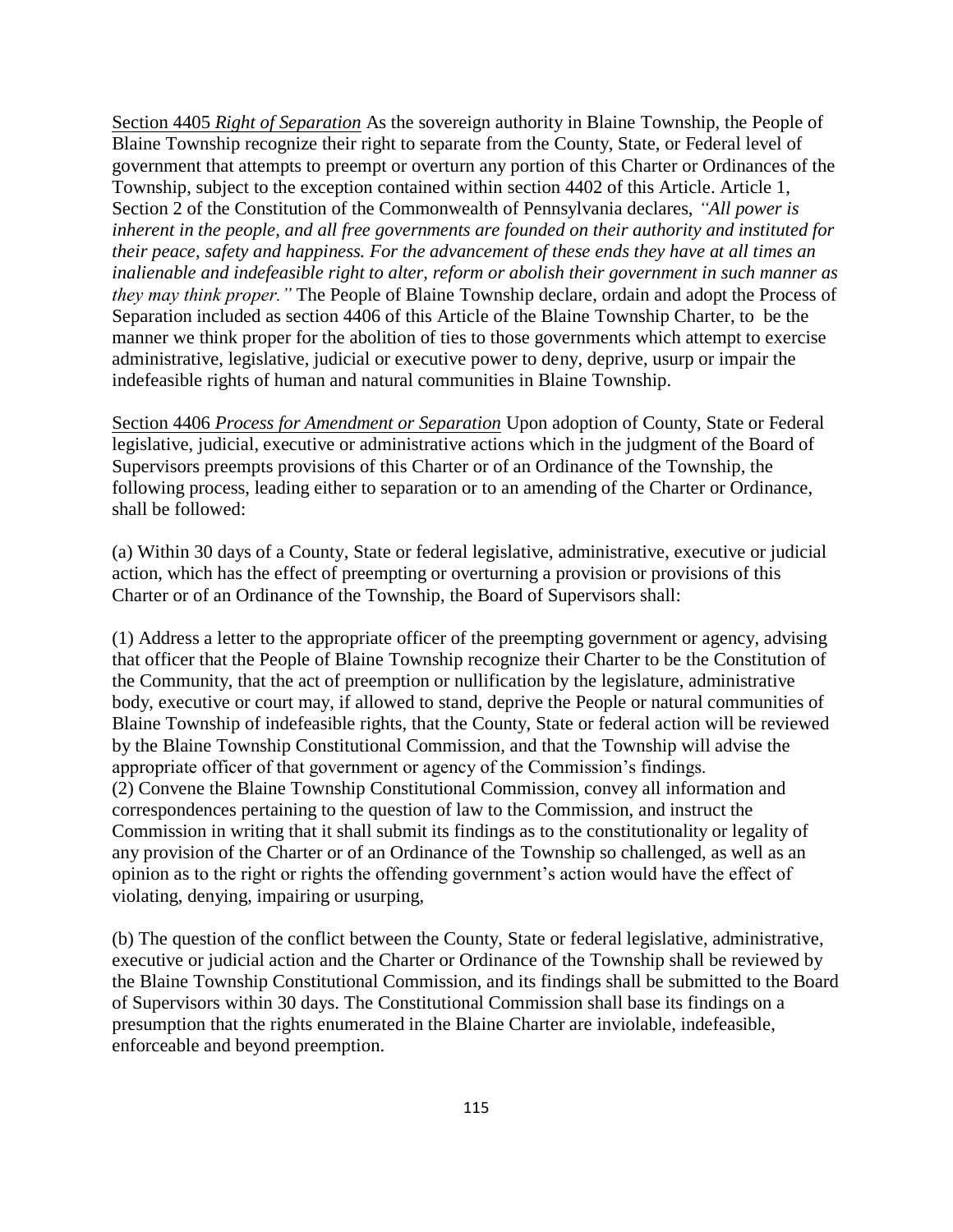(c) If the Constitutional Commission reports to the Board of Supervisors that the County, State or federal law, regulation or court ruling does not violate the Charter or Ordinance or the rights of the People or of nature, but constitutes only a conflict in practical administration of the law, the Board of Supervisors shall:

(1) Publish the Commission's findings in a newspaper of general circulation within Blaine Township within 10 days of that finding being submitted to the Township.

(2) Advise the appropriate officer of the County, State or federal government of the Commission's finding.

(3) Within 30 days of receiving the findings of the Constitutional Commission, call a special Town Meeting, advertising that meeting as required, and placing a question on the agenda that summarizes the nature of the County, State or federal action and the conflict between it and the Charter or Ordinance of the Township.

(4) The question to be placed on the agenda and before the People shall summarize the effect of the County, State or federal action and shall require the electorate, acting in their capacity as the sovereign Governing Body of Blaine Township, to vote yes or no on the question of amending the Charter or Ordinance to remove the conflict. If the People vote in the majority to amend either the Charter or the Ordinance, the Board of Supervisors shall initiate those required procedures to place a question of amending the Charter before the people, or to adopt an amendment to the Ordinance in question. In either case, the amendment shall extend only and exclusively to the issue of law found to be in conflict and constituting only a conflict in practical administration of the law, the amending of which shall not result in the denial, impairment, deprivation or usurpation of any rights secured by the Blaine Charter.

(d) If the Constitutional Commission reports to the Board of Supervisors that the County, State or federal law, regulation, action or court ruling violates provisions of the Charter, of an Ordinance of the Township, or the rights of the People or of nature, and does not constitute a mere conflict in practical administration of the law, the Board of Supervisors shall:

(1) Publish the facts of the disputed question and the findings of the Constitutional Commission in a newspaper of general circulation in the Township within 10 days of those findings being submitted to the Township.

(2) Within 30 days of receiving the findings of the Constitutional Commission, call a special Town Meeting, advertising that meeting as required, and placing a question on the agenda that summarizes the nature of the preemption or nullification intended by the County, State or federal action. That summary shall indicate which right or rights the County, State or federal action violates.

(3) The question to be placed on the agenda and before the People shall summarize the rights violations as indicated, and shall require the electorate, acting in their capacity as the sovereign Governing Body of Blaine Township, to vote yes or no on the question of separation from the offending level of government

(c) If the People, in their capacity as Governing Body of the Township, vote yes by a majority vote to the question of separation, the Board of Supervisors shall: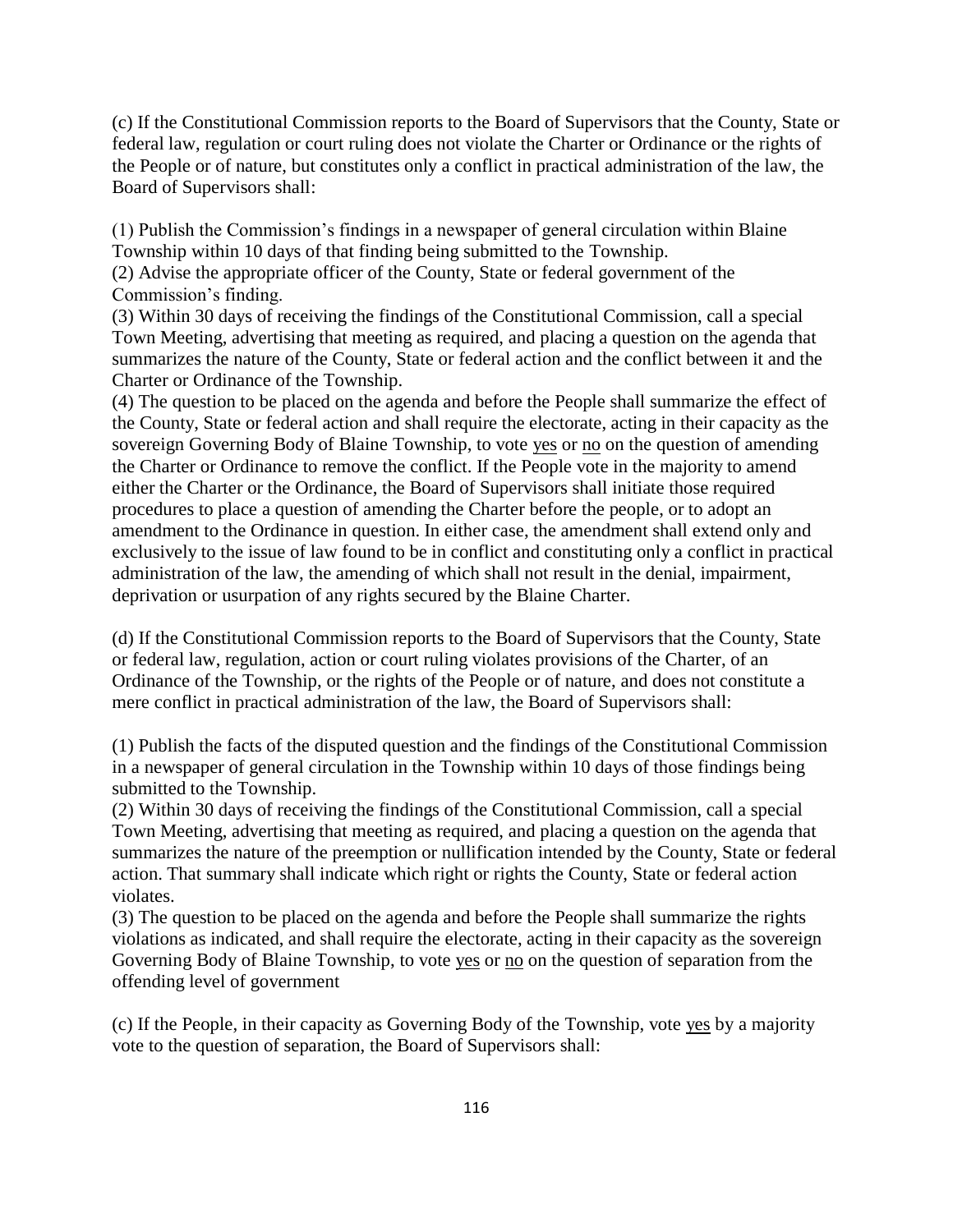(1) Initiate the separation process by sending a certified letter to the appropriate officer of the offending government or agency;

(2) Sever financial ties with that preempting level of government or agency;

(3) Withdraw recognition of that government's or agency's authority in Blain Township by adopting an Emergency Ordinance and scheduling a referendum vote to amend the Blaine Charter to codify the separation and further ordain, as appropriate, the Charter of Blaine Township to be the Constitution of the community.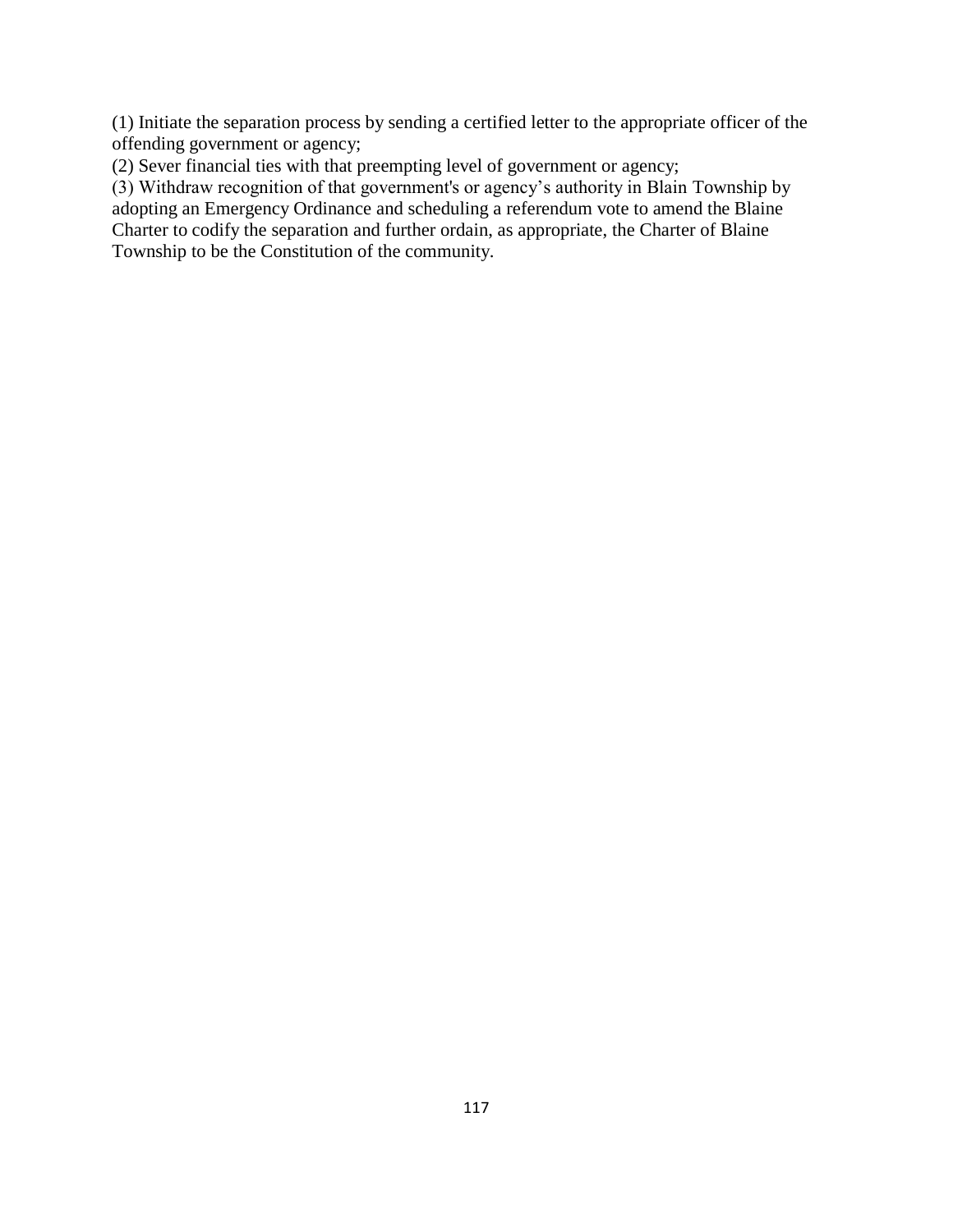# **ARTICLE XLV VIOLATION AND ENFORCEMENT OF CHARTER**

### Section 4501 *Enforcement of Charter Provisions and Prohibitions*

(a) Blaine Township shall enforce the provisions and prohibitions in this Charter by an action brought before a district justice in the same manner provided for the enforcement of summary offenses under the Pennsylvania Rules of Criminal Procedure. (*See* 53 P.S. § 66601(c.1)(2).) (b) Any person who violates any provision of this Charter shall be guilty of a summary offense and, upon conviction thereof by a district justice, shall be sentenced to pay a fine of \$750 for first-time violations, \$1000 for second-time violations, and \$1000 for each subsequent violation, and shall be imprisoned to the extent allowed by law for the punishment of summary offenses. (c) Any corporation that violates any provision of this Charter shall be guilty of a summary offense and, upon conviction thereof by a district justice, shall be sentenced to pay a fine of \$5000 for first-time violations, \$7500 for second-time violations, and \$7500 for each subsequent violation.

(d) Any person, corporation, or other entity chartered, permitted or licensed by the State, or acting under authority of the State or any government agency, that violates, or is convicted of violating any provisions of this Charter or Ordinances of the Township two or more times shall be permanently prohibited from business activities in Blaine Township. This prohibition applies to that person's, corporation's, or other entity's parent, sister, and successor companies, subsidiaries, and alter egos, and to any person, corporation, or other entity substantially owned or controlled by the person, corporation, or other entity (including its officers, directors, or owners) that twice violates any provision of this Charter, and to any person, corporation, or other entity that substantially owns or controls the person, corporation, or other entity that twice violates any provision of this Charter.

(e) A separate offense shall arise for each day or portion thereof in which a violation occurs and for each section of this Charter that is found to be violated.

(f) Blaine Township may also enforce every provision of this Charter through an action in equity brought in the Court of Common Pleas of Washington County. In such an action, Blaine Township shall be entitled to recover all costs of litigation, including, without limitation, expert and attorney's fees.

(g) All monies collected for violation of provisions and prohibitions in this Charter shall be paid to the Treasurer of Blaine Township.

(h) Any Township resident shall also have the authority to enforce the provisions and prohibitions of this Charter through an action in equity brought in the Court of Common Pleas of Washington County. In such an action, the resident shall be entitled to recover all costs of litigation, including, without limitation, expert and attorney's fees.

(i) Blaine Township and the People of Blaine Township shall have authority to enforce all provisions, actions and penalties and recover all compensation, damages, penalties, fees or fines provided for in Articles, Policies, Sections and provisions of this Charter and Ordinances of Blaine Township, and in other applicable laws.

Section 4502 *Civil Rights Enforcement*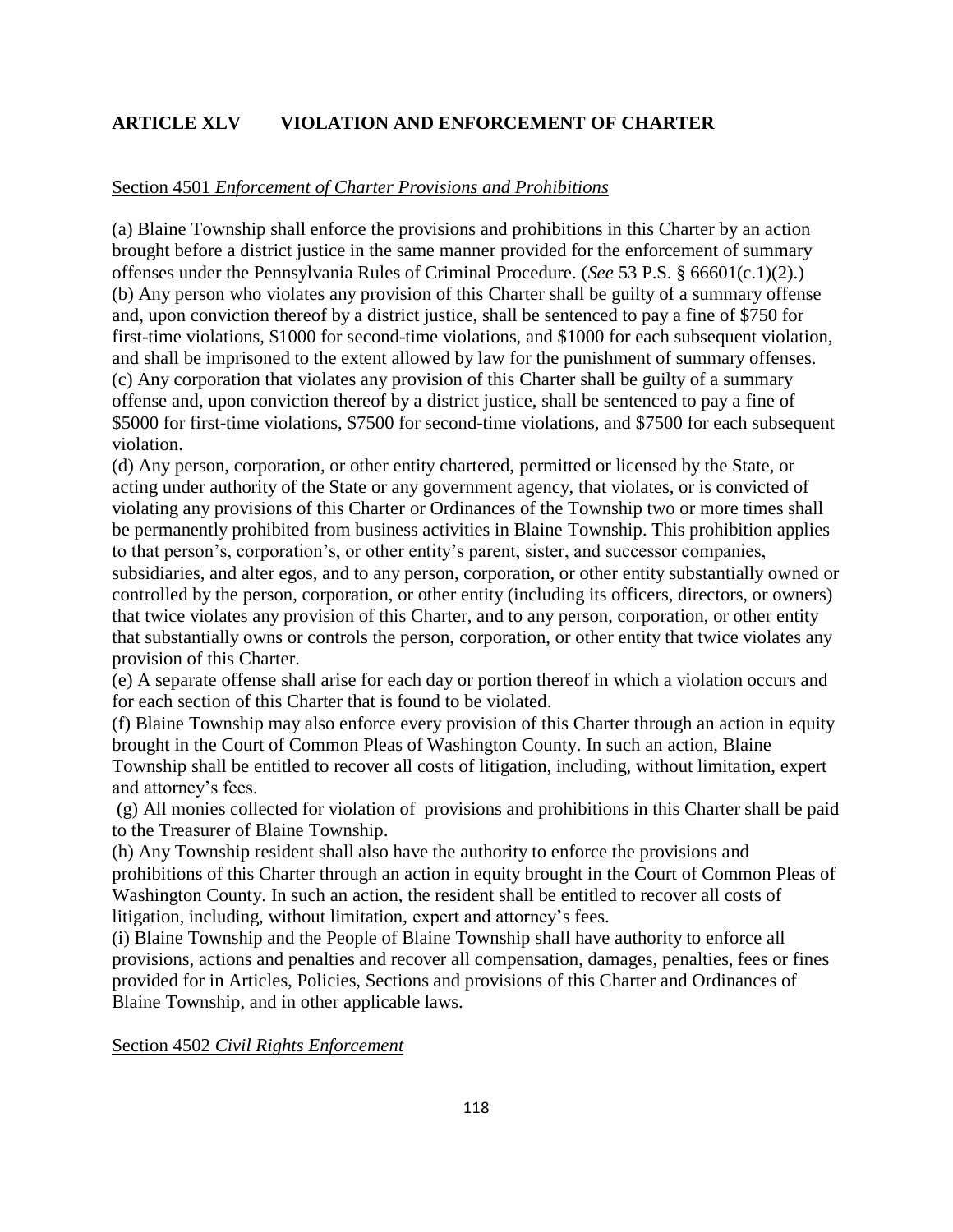(a) Any person acting under color of law or under the authority of a permit issued by a State or federal agency, any corporation operating under a State charter, or any director, officer, owner, or manager of a corporation operating under a State charter, who deprives any Township resident, natural community, or ecosystem of any rights, privileges, or immunities secured by this Charter, the Pennsylvania Constitution, the United States Constitution, or other laws, shall be liable to the party injured and shall be responsible for payment of compensatory and punitive damages and all costs of litigation, including, without limitation, expert and attorney's fees. Compensatory and punitive damages paid to remedy the violation of the rights of natural communities and ecosystems shall be paid to Blaine Township for restoration of those natural communities and ecosystems.

(e) Blaine Township may also enforce the provisions, prohibitions, rights and obligations of this Charter through an action in equity brought in the Court of Common Pleas of Washington County. (*See* 53 P.S. § 66601 (c.1)(4).) In such an action, Blaine Township shall be entitled to recover all costs the party injured and shall be responsible for payment of compensatory and punitive damages and all costs of litigation, including, without limitation, expert and attorney's fees. Compensatory and punitive damages paid to remedy the violation of the rights of natural communities and ecosystems shall be paid to Blaine Township for restoration of those natural communities and ecosystems.

(b) Any Township resident shall have standing and authority to bring an action under this Charter's civil rights provisions, or under state and federal civil rights laws, for violations of the rights of natural communities, ecosystems, or Township residents, as recognized by the provisions of this Charter.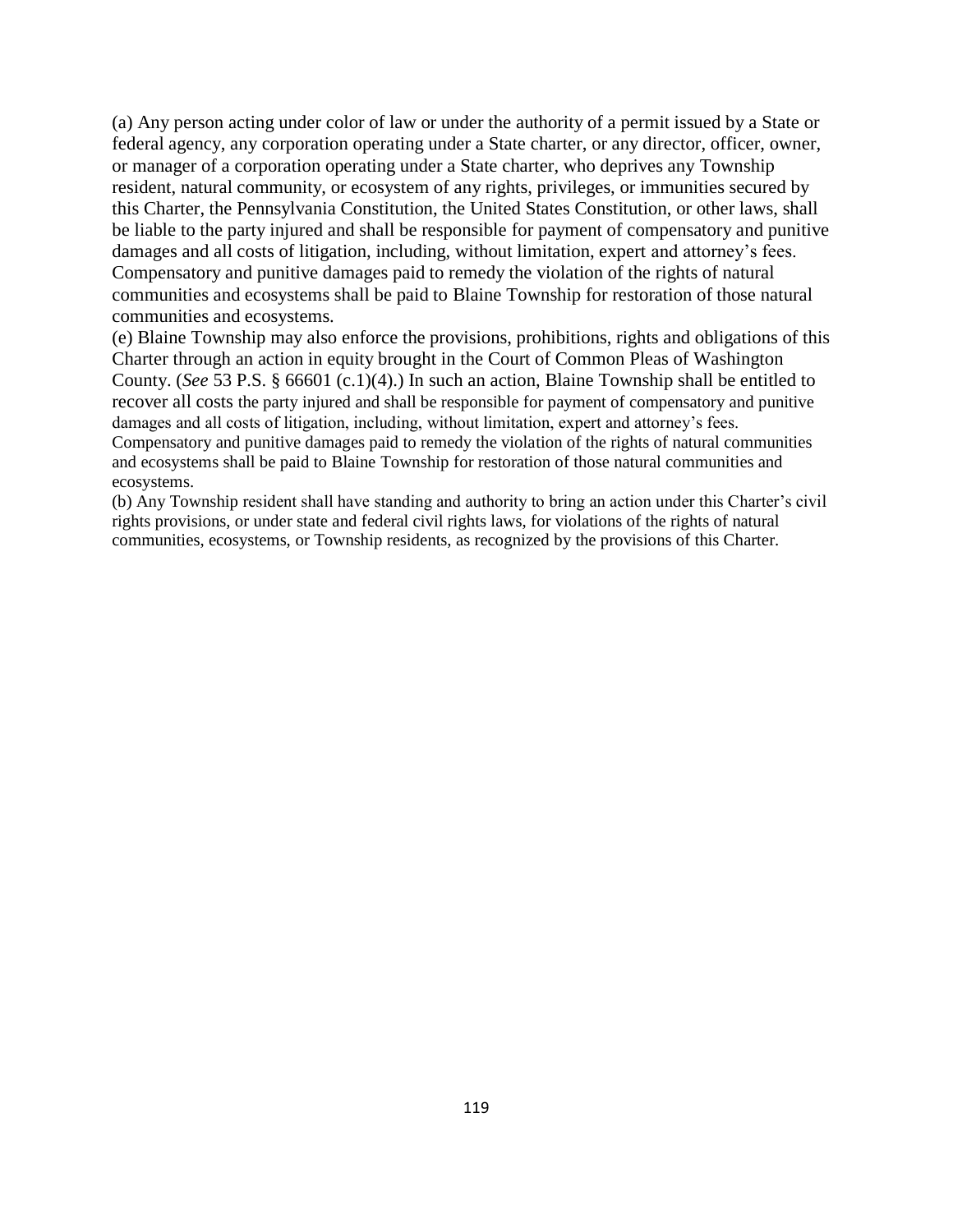# **ARTICLE XLVI AMENDING THE CHARTER**

Section 4601 *Process for Amending Charter* No proposed amendment shall be withheld from consideration by the People on account of its content, purpose, or effect or as prior restraint upon provisions deemed by any authority to be "illegal" or "unconstitutional," unless it would have the effect of denying, abridging or removing rights of People, natural communities or ecosystems. Amendments to this Charter shall be adopted according to any one of these procedures:

(a) In conformity with the provisions of PA Act 62 of 1972 and as amended.

(b) According to the procedures for Initiative and Referendum, as given in Article VII of this **Charter** 

(c) As part of the Process for Amendment or Separation, as given in Article XLIV, section 4406 of this Charter.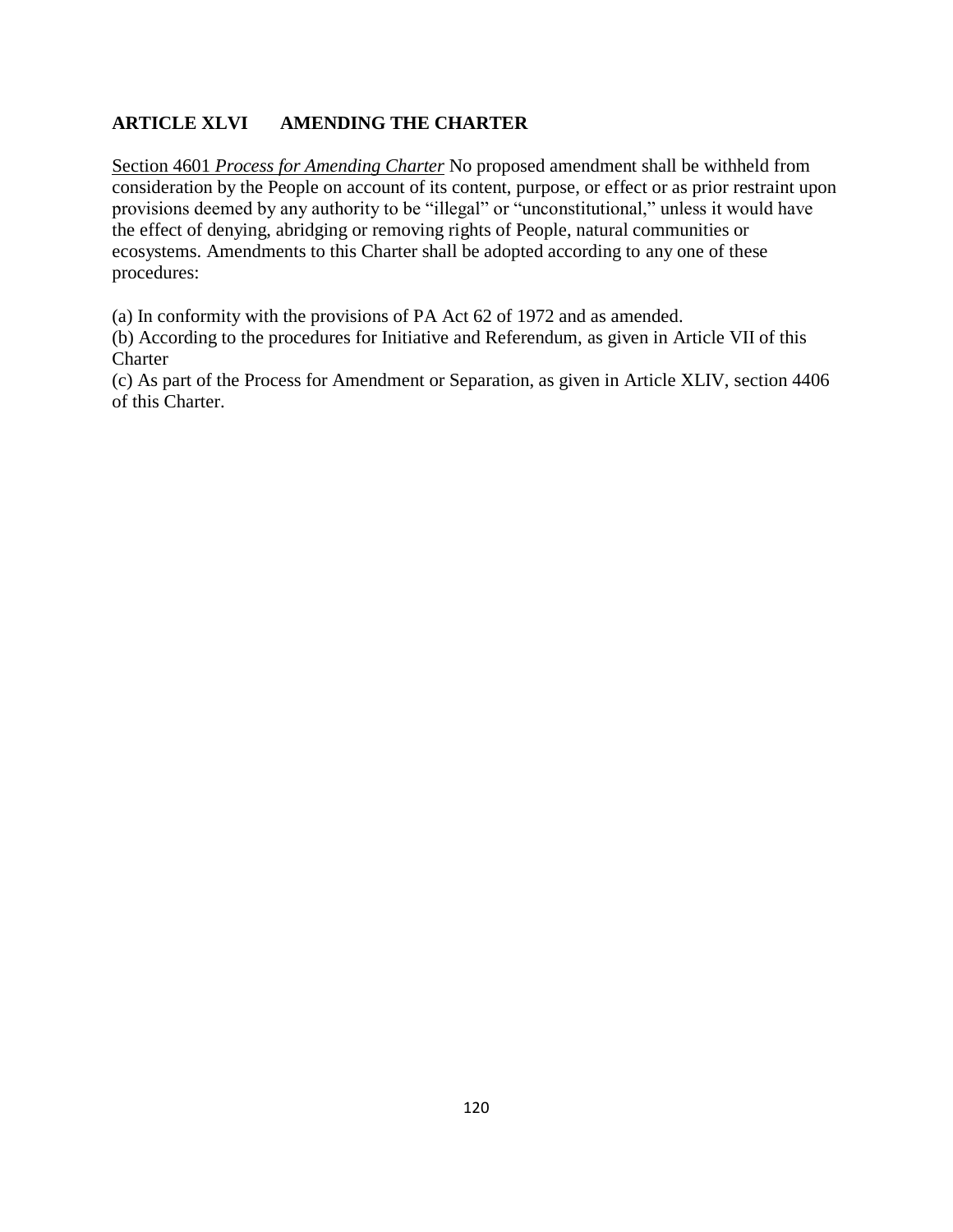# **ARTICLE XLVII REPEALS**

Section 4701 The Articles, sections, policies and provisions of this Charter hereby repeal the provisions of any prior Ordinances, laws or rules of the Township that are inconsistent with this Charter.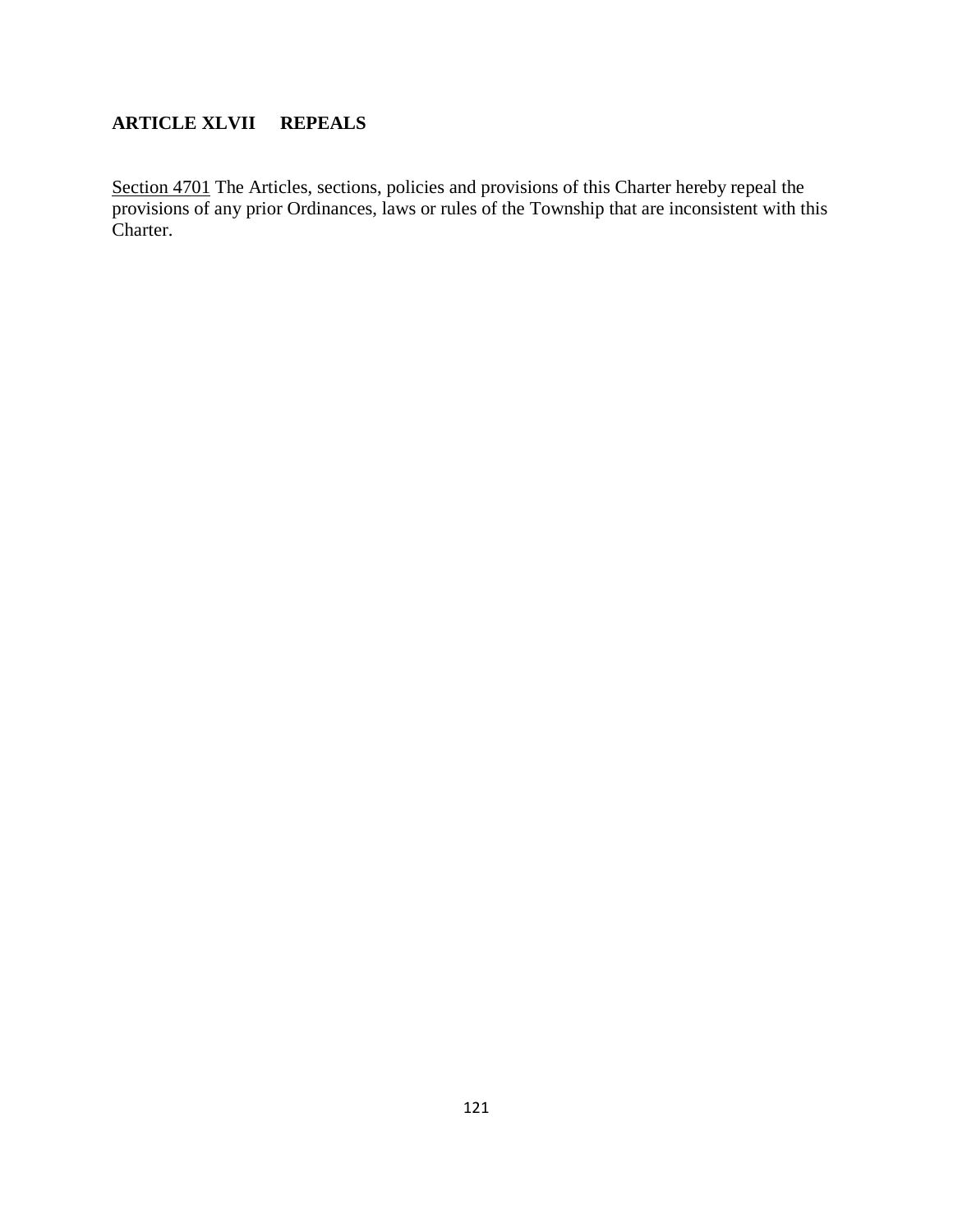# **ARTICLE XLVIII TRANSITION**

Section 4801 *Legal Claims and Liabilities of the Township* Upon enactment of this Charter, the Township shall continue to own, possess, and control all legal claims, power and property, of every kind and nature, owned, possessed or controlled by it prior to when this Charter takes effect, and shall be subject to all its debts, obligations, liabilities, and duties.

Section 4802 *Continuance of Contracts, Public Improvements and Taxes* All contracts entered into by the Township, or for its benefit, prior to the taking effect of this Charter, shall be reviewed within 120 days of the adoption of this Home Rule Charter by the People of Blaine Township. At the discretion of the Board of Supervisors, those contracts may be reaffirmed through ratification, or consent to those contracts may be withdrawn by the Board of Supervisors during that period. All taxes and assessments levied or assessed, all fines and penalties imposed, and all other obligations owing to the Township which are uncollected at the time this Charter becomes effective, shall continue in full force and effect and shall be collected as if no change had been made.

Section 4803 *Pending Actions and Proceedings* No enforcement action or proceeding, civil or criminal, which was brought by the Township or any office, department, agency or officer thereof, pending at the time this Charter shall take effect, shall be affected by the adoption of this Charter or by anything herein contained. Any action or proceeding, civil or criminal, pending against the Township or any office, department, agency, or officer thereof, pending at the time this Charter shall take effect, shall be evaluated by appropriate legal counsel and, if the transformation to a Home Rule municipality is deemed to transform the nature and character of the proceeding, for the Township Board of Supervisors to instruct legal counsel to request a dismissal of those proceedings, or a re-filing of the action against the Home Rule municipality.

Section 4804 *Continuation of Ordinances* All Ordinances, resolutions, rules, and regulations, or portions thereof in force when this Charter takes effect which have been directly incorporated into this Charter, shall be deemed to have been repealed or amended to the extent that they duplicate provisions of this Charter. Other Ordinances, resolutions, rules, and regulations, or portions thereof in force when this Charter takes effect shall temporarily be continued in force and effect until the Board of Supervisors has reviewed them, and determined to re-adopt them as Ordinances of the Home Rule municipality, or has determined that they should be repealed or amended

Section 4805 *Temporary Ordinances* The Board may adopt, within 60 days after the date upon which this Charter takes effect, temporary Ordinances to deal with cases in which there is an urgent need for prompt action in connection with the transition of government. Every temporary Ordinance shall be plainly labeled as such but shall be introduced in the form and manner prescribed for Ordinances generally. All temporary Ordinances and subsequent amendments made following adoption shall be automatically repealed as of the ninety-first day following the date of adoption. They shall not be re-adopted, renewed or otherwise continued unless adopted in the manner prescribed by this Charter.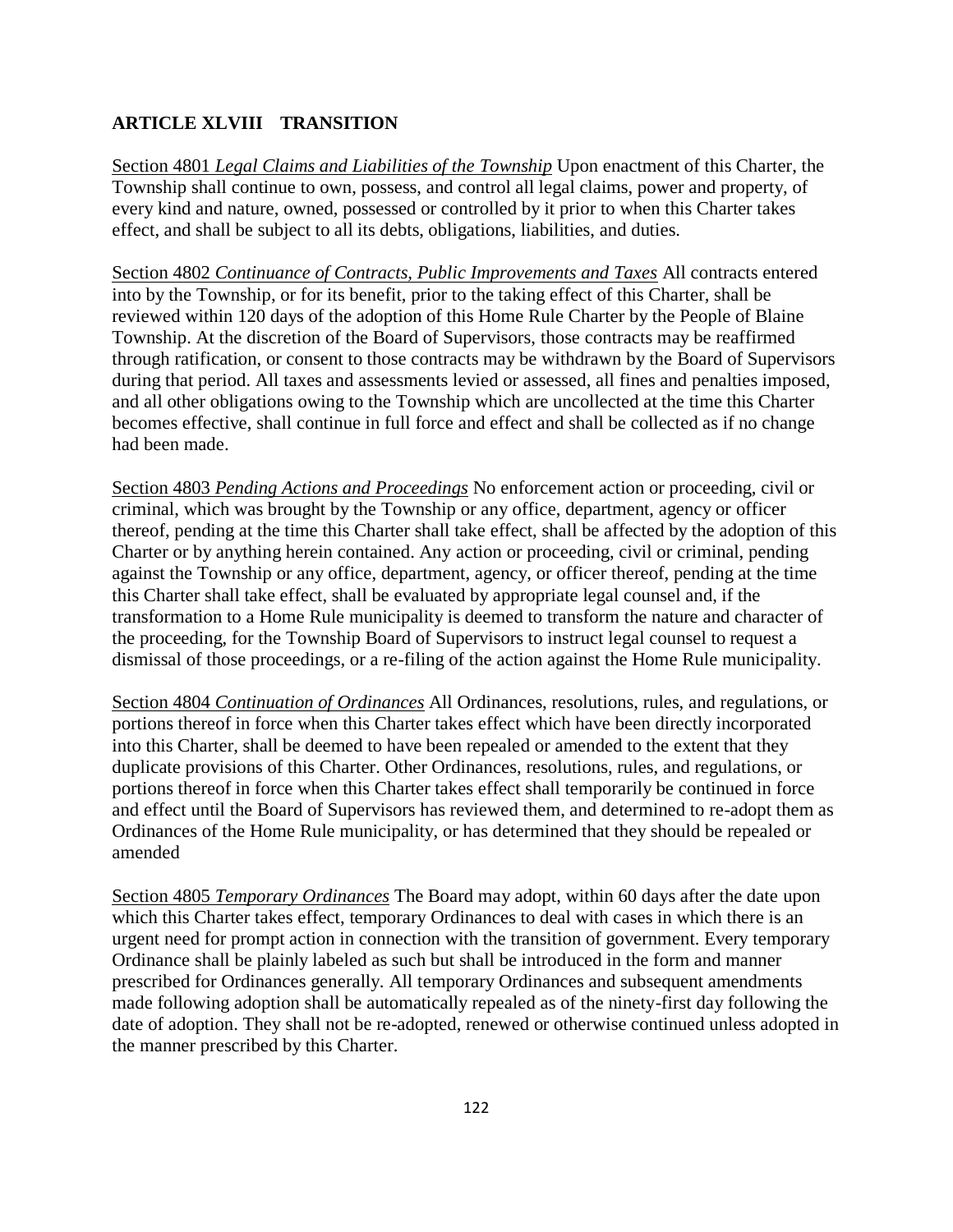Section 4806 *Authority of Existing Officers* The Supervisors in office at the time this Charter becomes effective shall remain in office for the full terms for which they were originally elected, and receive the same compensation until their terms expire. However, they shall have the responsibilities, duties and authority only as set forth in and pursuant to this Charter. All other elected officials of the Township in office at the time this Charter becomes effective shall remain in office for the full term for which they were elected and they shall receive the same compensation which they received prior to the adoption of this Charter. All officers and appointed officials shall perform the duties designated for their positions by this Charter.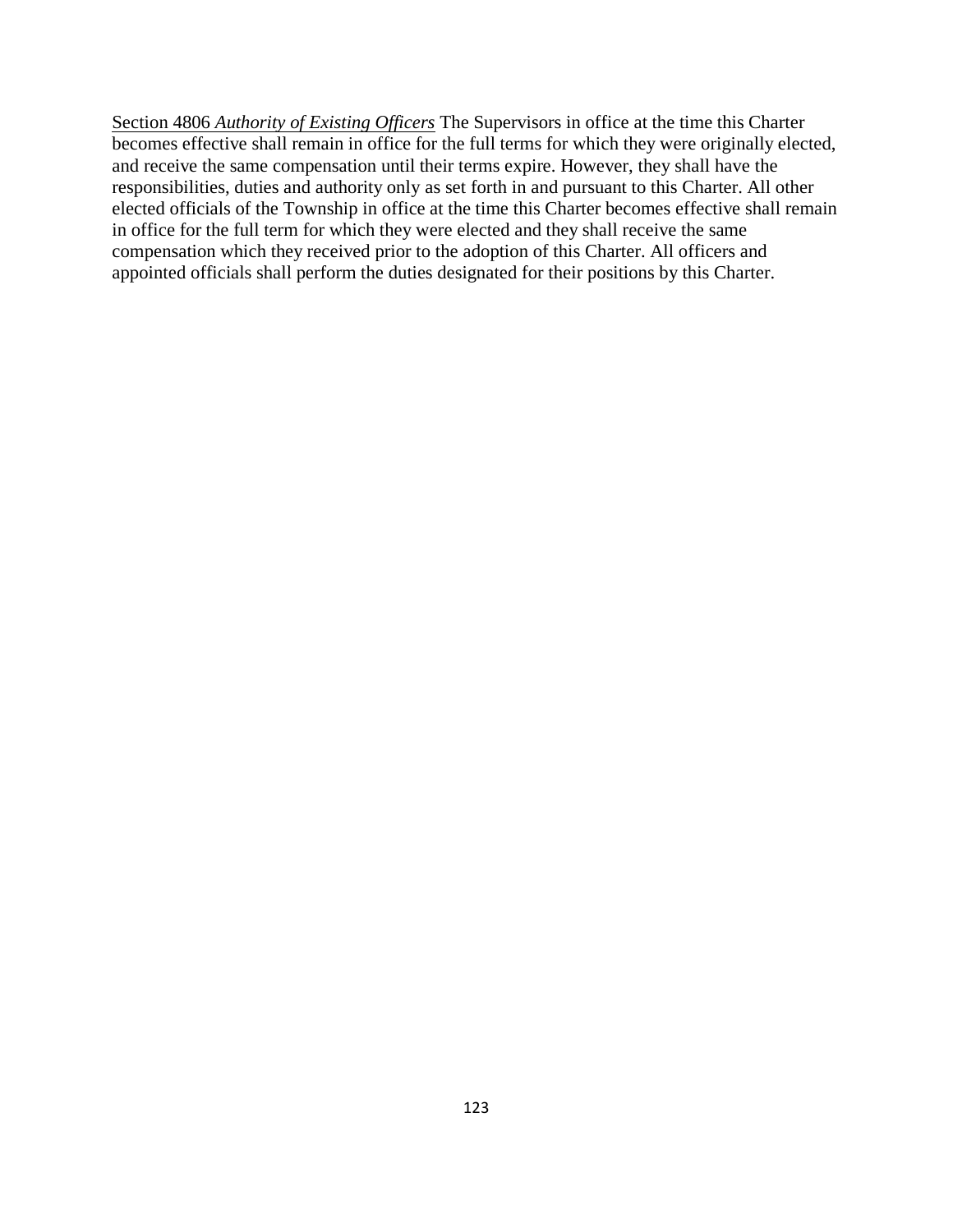## **ARTICLE XLIX SEVERABILITY**

Section 4901 All provisions, sections and subsections of this Charter are severable, and if any sub-section, clause, sentence, part, or provision thereof shall be held illegal, invalid or unconstitutional by any court of competent jurisdiction, such decision of the court shall not affect, impair, or invalidate any of the remaining sections, clauses, sentences, parts or provisions of this Charter. It is hereby declared to be the intent of the People that this Charter would have been adopted if such illegal, invalid, or unconstitutional section, clause, sentence, part, or provision had not been included herein.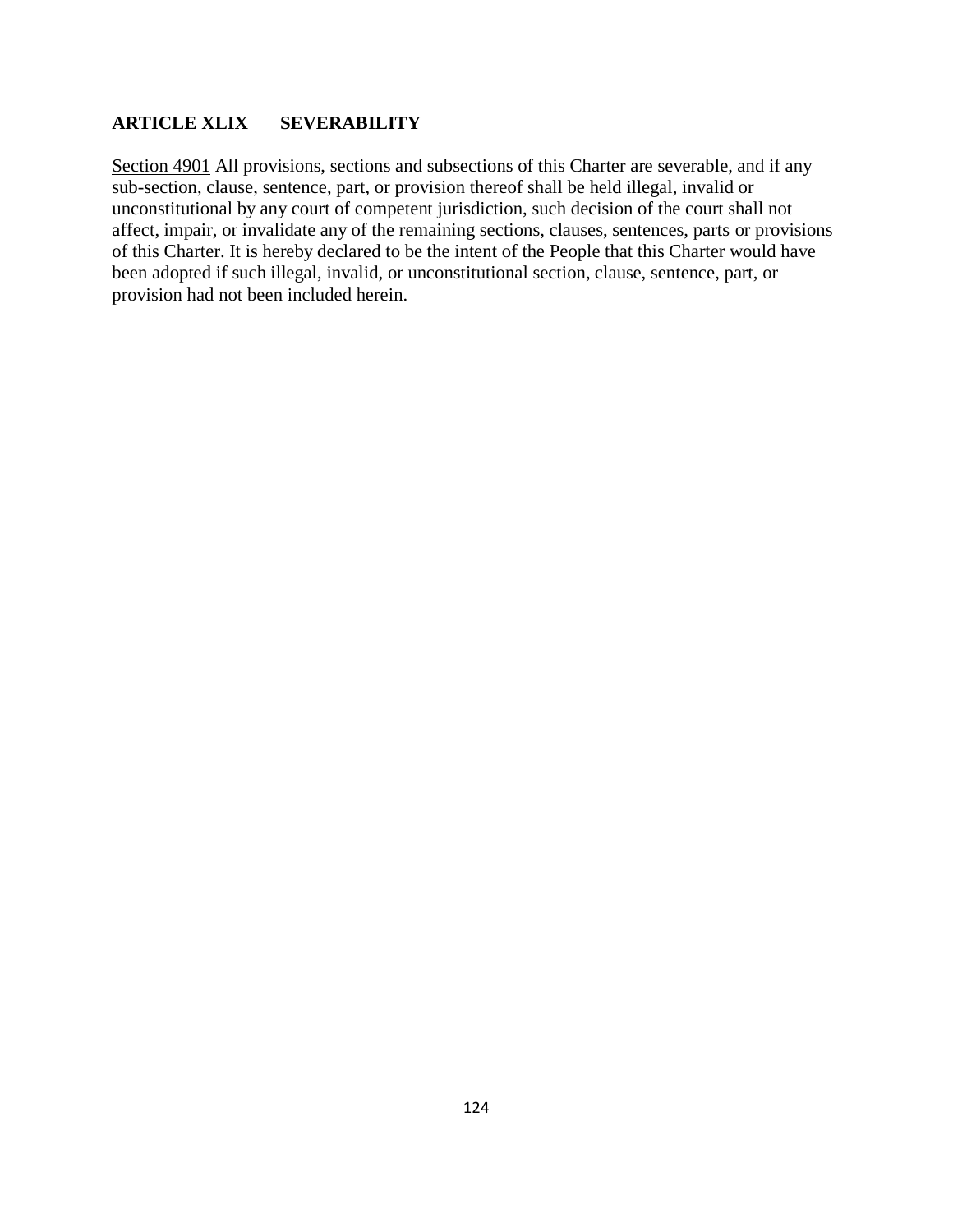# **ARTICLE L DEFINITIONS**

The following terms shall have the meanings defined in this section wherever they are used in this Charter, unless otherwise expressly stated.

Applicant Corporation: The corporation that is already doing business within the borders of Blaine Township or the corporation that plans to do business within the borders of Blaine Township.

Article: A numbered Article of this Charter, and each of its sections, sub-sections and provisions.

Bio-fuel: This term shall include all solid, liquid, or gas fuels consisting of, or derived from, recently dead biological material, including plants.

Beneficial Use: Use or reuse of residual waste or material derived from residual waste for commercial, industrial, or governmental purposes where the use or reuse does not harm or threaten public health, safety, welfare, or the environment, or the use or reuse of processed municipal waste for any purpose where the use or reuse does not harm or threaten public health, safety, welfare, or the environment. (*See* 25 Pa. Code Chapter 271, Subchapter A, § 271.1.)

Board: The Blaine Township Board of Supervisors

Carbon Sequestration: The long-term capture and storage of carbon dioxide or other forms of carbon within subsurface aquifers, reservoirs, aging or depleted oil or gas deposits, or other natural or manmade reservoirs for the accumulation and storage of carbon-containing chemical compounds.

Cause Damage to Natural Communities and Ecosystems: This term and equivalent terms shall include but not be limited to alteration, removal, destruction, eradication, or other actions inflicted upon natural communities and ecosystems, in whole or in part, that bring about the cessation of the ability of natural communities and ecosystems to exist and flourish independent of human intervention. The term and equivalent terms shall also include the deposition of toxic substances or potentially toxic substances, manufactured chemicals and toxins, genetically engineered life forms, and radioactive substances and their progeny, whether synthetic or of altered or engineered natural origin, within, upon, or adjacent to human and natural communities and ecosystems in Blaine Township.

Charter: The Home Rule Charter of Blaine Township

Chemotherapeutic Waste: Waste, defined under Title 25, §271.1 of the Pennsylvania Code, which results from the production or use of antineoplastic agents used for the purpose of inhibiting or stopping the growth of malignant cells or killing malignant cells.

Coal Ash: Waste, defined under Title 25, §287.1 of the Pennsylvania Code, including fly ash, bottom ash or boiler slag resulting from the combustion of coal, that is or has been beneficially used, reused or reclaimed for a commercial, industrial or governmental purpose. The term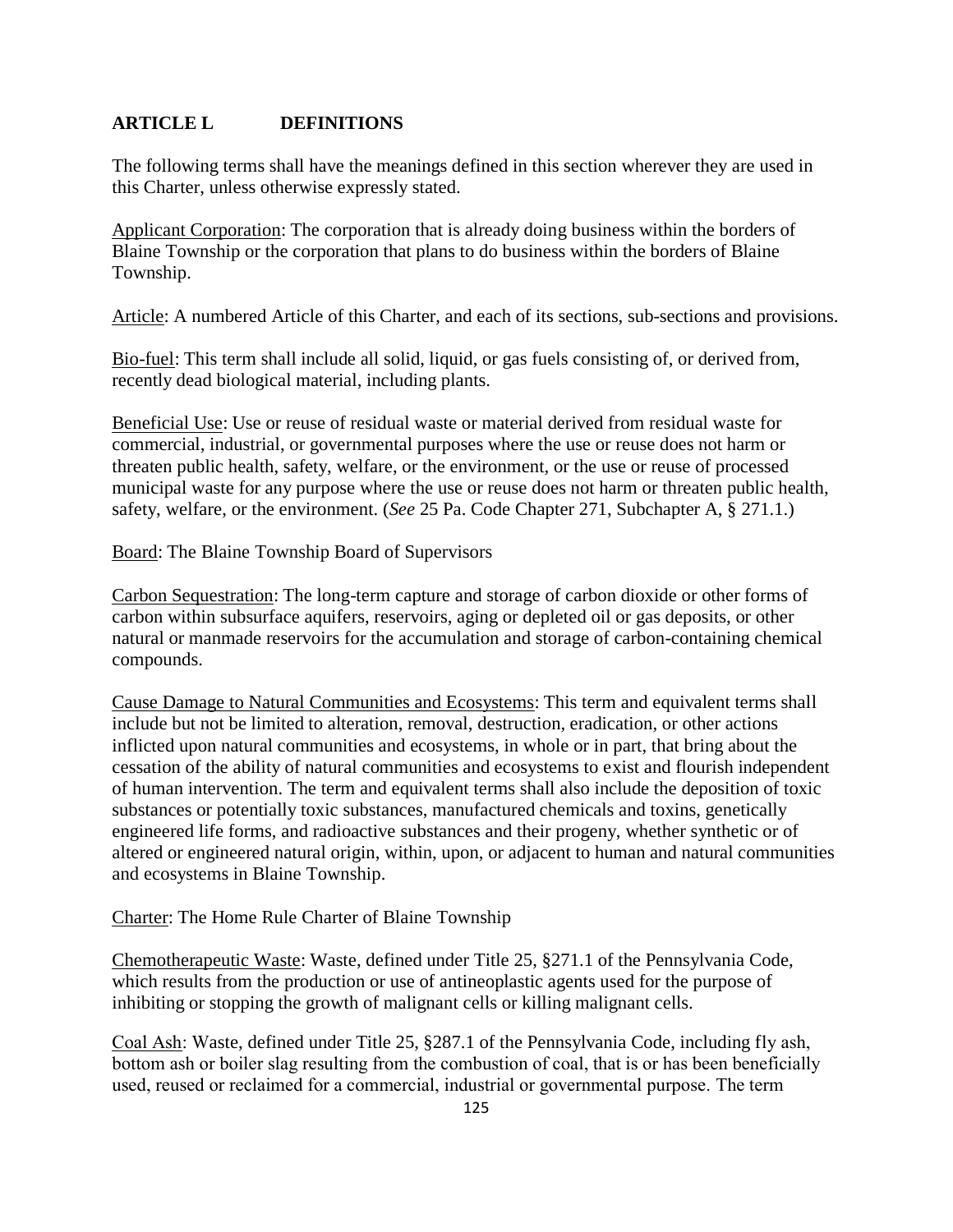includes such materials that are stored, processed, transported or sold for beneficial use, reuse or reclamation. For purposes of this Charter, the term also includes fly ash, bottom ash or boiler slag resulting from the combustion of coal, that is not and has not been beneficially used, reused or reclaimed for a commercial, industrial or governmental purpose. This definition explicitly does not include individually generated residential coal combustion waste on residential premises.

Compliance History: A record compiled by a corporation that lists each violation committed by the corporation in the prior twenty years at the request of the Blaine Township Board of Supervisors. The History shall include all violations committed by the Applicant Corporation; a listing of the current Officers and Directors of the Applicant Corporation, and a compliance history for other corporations in which the Officer or Director of the Applicant Corporation is either an Officer or Director. Such Compliance History shall also list any Parent Corporation or Subsidiary Corporations. A Principal Owner Compliance History shall list other corporations in which the Principal Owner of the Applicant Corporation is a Principal Owner, and a compliance history for each of these corporations. The Corporate Disclosure Policy, Article XLIII of this Charter, specifically outlines the contents of the Compliance History, and is incorporated herein into this definition.

Construction and Demolition Waste: Waste, defined under Title 25, §271.1 of the Pennsylvania Code, which results from the construction or demolition of buildings and other structures, including, but not limited to, wood, plaster, metals, asphaltic surfaces, bricks, block and unsegregated concrete.

Corporation: Any corporation organized under the laws of any state of the United States or under the laws of any country. The term shall also include any limited partnership, limited liability partnership, business trust, or limited liability company organized under the laws of any state of the United States or under the laws of any country, and any other business entity that possesses State-conferred limited liability attributes for its owners, directors, officers, and/or managers. The term shall also include any business entity in which one or more owners or partners is a corporation or other entity in which owners, directors, officers and/or managers possess limited liability attributes.

Crime: Harm to a person, human or natural community or ecosystem that involves the denial or abridgement of a right.

Culpable Parties: Persons owning or managing corporations which manufacture, generate, sell, dispose of, or land apply toxic or potentially toxic substances detected within the body of any resident of Blaine Township or within any natural community or ecosystem within the Township.

Damage to Natural Water Sources: This term shall include, but not be limited to the extraction, diversion, loss, damage, alteration, chemical trespass upon or lessening in quality to any degree of surface or subsurface water sources, including but not limited to aquifers, springs, wetlands, streams, creeks, rivers, lakes and ponds.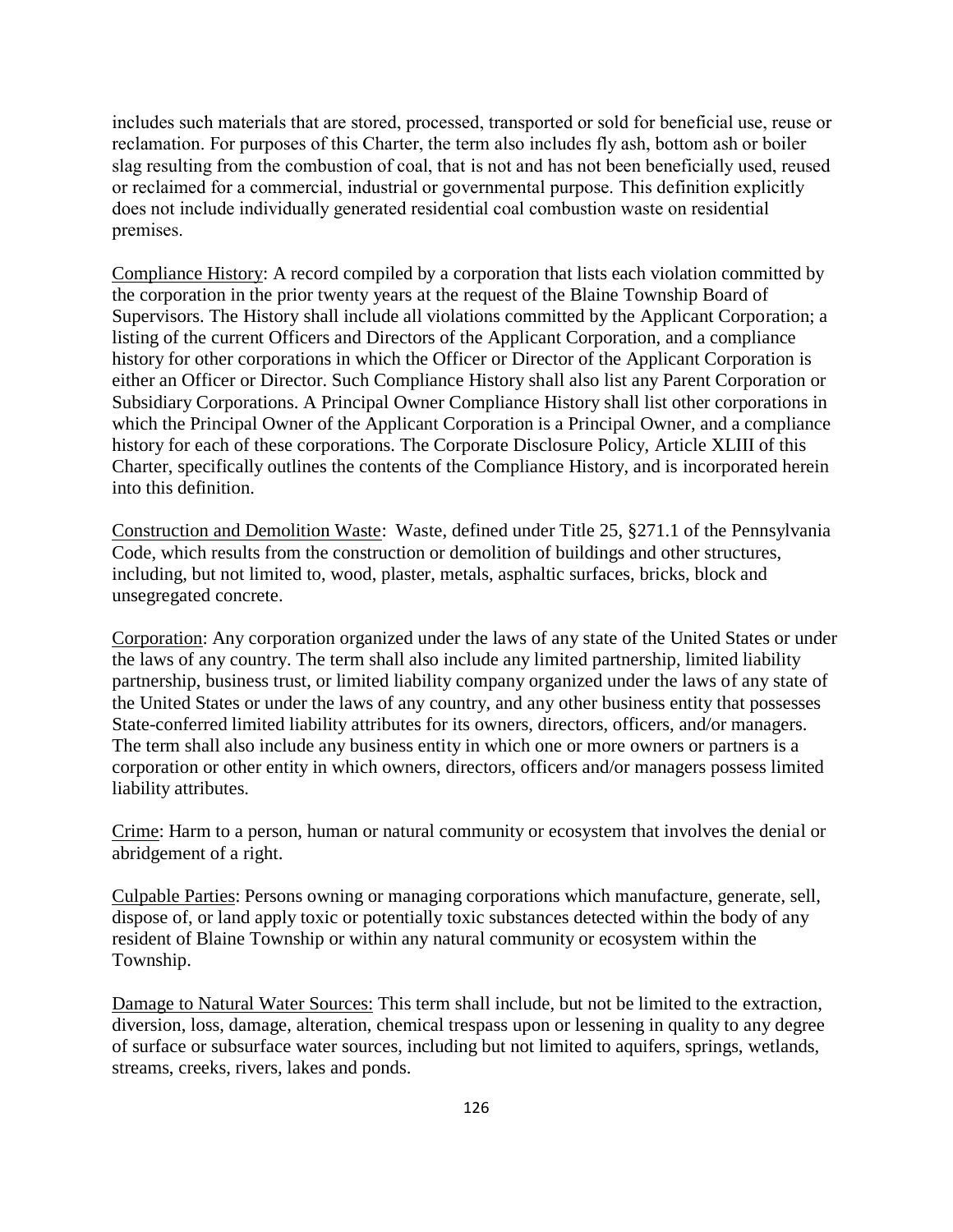DEP: The Pennsylvania Department of Environmental Protection.

Deposition: The placement of a toxic chemical or potentially toxic chemical within the body of a person. The act of deposition shall be assumed if a toxic chemical or potentially toxic chemical is detected within the body of a person.

Doing Business: Any corporation does business within the Township if it owns or operates a facility within the Township (or plans to own or operate a facility within the Township), or has physical residence within the boundaries of the Township (or plans to have a physical residence within the Township), or engages in profit making activity within the boundaries of the Township (or plans to engage in profit-making activity within the Township). An application for a permit or license from the Township shall constitute doing business within the definition of this term, and an application for a permit or license from any agency of the Commonwealth of Pennsylvania or any agency of the federal government for activities within the Township shall constitute doing business within the Township.

Dredged Material: Material, defined under Title 25, §271.1 of the Pennsylvania Code, which is dredged or excavated from waters for the direct or indirect purpose of establishing or increasing water depth, or increasing the surface or cross-sectional area of a waterway and which includes sediment, soil, mud, shells, gravel, or other aggregate.

Ecosystem: The term shall include, but not be limited to, wetlands, streams, rivers, aquifers, and other water systems, as well as all naturally occurring habitats that sustain wildlife, flora and fauna, soil-dwelling or aquatic organisms.

Energy Production: This term shall include but not be limited to the manufacture or storage of any form of potential energy or kinetic energy from mechanical, chemical, hydraulic, meteorological, solar, combustible, fissile, geothermal or other sources, including any type of fuel, manual work, radioactive decay, heat source, or any means whatever.

Engage in Agriculture: Day-to-day operation, ownership of livestock, control of agricultural processes, or contractual arrangements entered into between an individual and a corporation in which control over the farm operation, the marketing of produce, or the ownership of animals, is transferred to the corporation.

Engage in Disposal: A phrase that includes, but is not limited to, any activities associated with the disposal of wastes within Blaine Township.

Engage in Mining: Any commercial activity conducted within Blaine Township in which mineral resources, fossil fuels, and unsustainable energy sources and fuels are extracted from the ground within the Township.

Engage in Water Withdrawal: The term shall include, but not be limited to, the physical extraction of water from subsurface aquifers or surface bodies of water for use in mining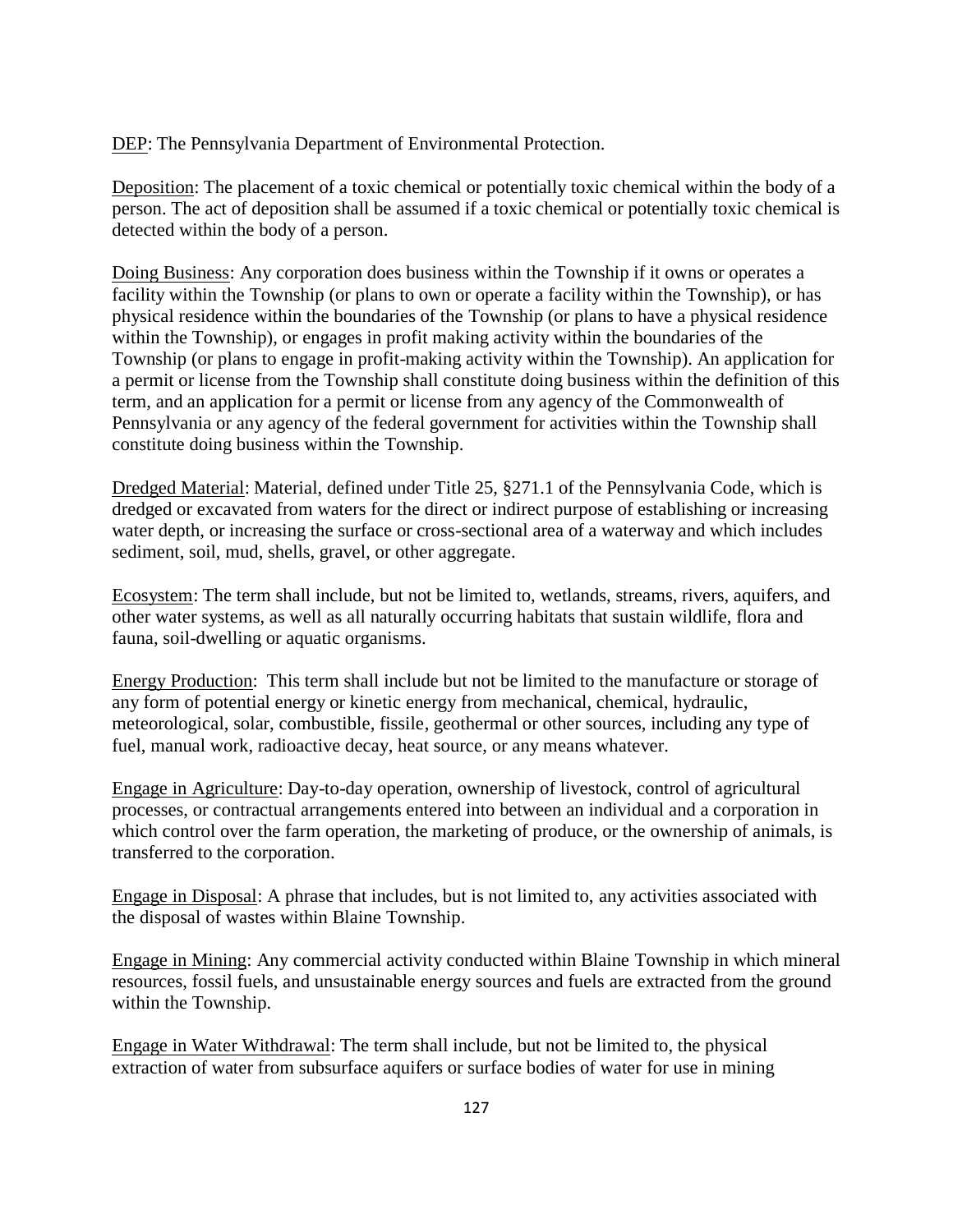activities or for the buying and/or selling of water that has been extracted within Blaine Township.

Enumerated Right: Those legal, ethical or moral rights, powers or liberties, which have been legally articulated.

Exist and Flourish: The term shall include but not be limited to the ability of natural communities and ecosystems to sustain and continue to exercise natural tendencies to promote life, reproduction, non-synthetic interactions and interdependencies among proliferating and diverse organisms; the term shall also include the ability of natural communities and ecosystems to establish and sustain indefinitely the natural processes and evolutionary tendencies that promote well-being among flora, fauna, aquatic life, and the ecosystems upon which their mutual benefit depends.

Factory Farm: An agricultural operation wholly or substantially owned or controlled by a corporation that is not a family farm corporation.

Family Farm Corporation: A family farm corporation or syndicate is a corporation engaged in farming or the ownership of agricultural land, in which seventy-five percent (75%) of the partnership interests, shares, stock, or other ownership interests are held by members of a family or a trust created for the benefit of a member of that family.

Family: Natural persons related to one another within the fourth degree of kinship according to civil law, or their spouses.

Frack Water: The term includes but is not limited to water containing brine, total dissolved solids (TDS), friction reducers, biocides, surfactants, scale inhibitors and other materials recovered from high-volume hydraulic fracturing (HVHF), slick water fracturing, and other mining and drilling techniques used to extract natural gas from the earth.

Genetically Engineered Life Forms or Genetically Modified Organisms: These and equivalent terms, shall refer to organisms and their genetic makeup in which genetic material or inherited genetic material has been directly altered through recombinant DNA technology, genetic modification, genetic manipulation (GM) or gene splicing. The term shall not refer to traditional breeding where the organism's genes are manipulated indirectly.

Governing Body: The Governing Body shall consist of all those voting qualified electors when they engage in the process of Initiative or Referendum, or when gathered at a Town Meeting and exercising their authority to vote on measures in compliance with the provisions of this Charter. Otherwise, this term shall refer to the Board of Supervisors of the Township.

Hazardous Waste: Waste, defined under Title 25, §271.1 of the Pennsylvania Code, which includes garbage, refuse, or sludge from an industrial or other waste water treatment plant; sludge from a water supply treatment plant or air pollution control facility; and other discarded material, including solid, liquid, semisolid or contained gaseous material resulting from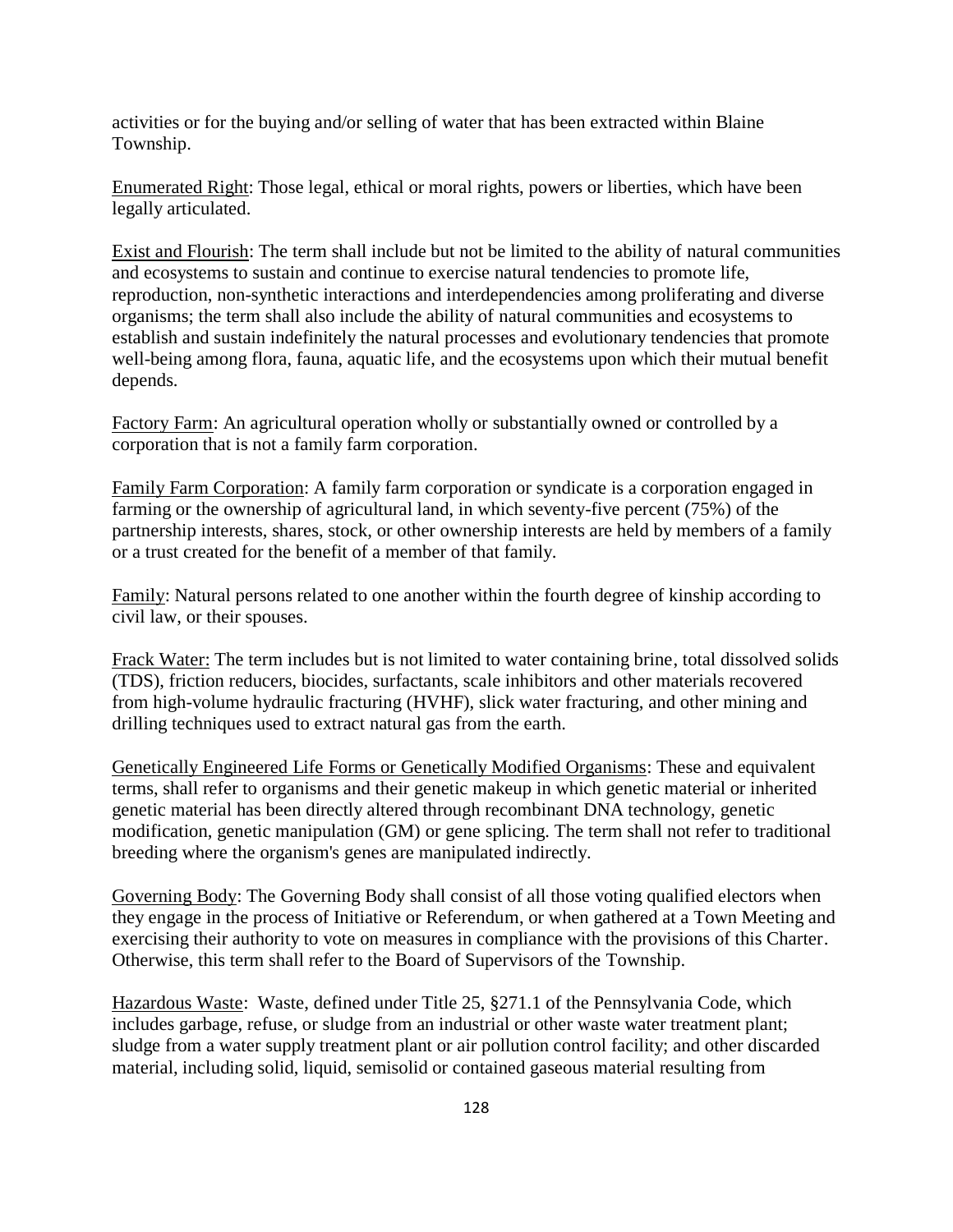municipal, commercial, industrial, institutional, mining, or agricultural operations, and from community activities; or a combination of the above, which because of its quantity, concentration, or physical, chemical or infectious characteristics may (1) cause or significantly contribute to an increase in mortality or increase in morbidity in either an individual or the total population; or (2) pose a substantial present or potential hazard to human health or the environment when improperly treated, stored, transported, disposed of, or otherwise managed.

History of Consistent Violations: Three or more violations committed over the prior twenty year period.

Infectious Waste: Waste, defined under Title 25, §271.1 of the Pennsylvania Code, which is generated in the diagnosis, treatment, immunization or autopsy of human beings or animals, in research pertaining thereto, in the preparation of human or animal remains for interment or cremation, or in the production or testing of biologicals.

Laboratory or Qualified Laboratory: A facility that tests samples for pollutants, pathogens, and vector attractants in compliance with DEP regulations, including, without limitation, those regulations (*see* 25 Pa. Code § 271.906) that dictate approved methodologies for conducting such tests.

Land Applicant or Sewage Sludge Applicant: Any person responsible for complying with all Federal, State, and local laws and regulations concerning the land application of sewage sludge.

Land Application or Land Apply: The spraying or spreading of sewage sludge onto the land surface for beneficial use; the injection of sewage sludge below the land surface for beneficial use; or the incorporation of sewage sludge into the soil for beneficial use so that the sewage sludge can either condition the soil or fertilize crops for vegetation grown in the soil. (*See* 25 Pa. Code Chapter 271, Subchapter J, § 271.907.) The term shall also include the spraying, spreading, injection, or incorporation of sewage sludge onto, into, or below the land surface for reclamation of previously mined lands.

Locally Owned and Controlled Business: A business located in Blaine Township is locally owned and controlled if at least seventy-five percent (75%) of the partnership interests, shares, stock, or other ownership interests are held by a natural person who maintains a primary residence in Blaine Township or are cumulatively held by natural persons each of whom maintain a primary residence in Blaine Township. A franchise does not qualify as a locally owned and controlled business.

Major Land Development: Construction projects exceeding one million dollars in construction costs, as annually adjusted for inflation.

Mineral Estate: Any interest held in subsurface mineral or fossil fuel resources, which shall include, but not be limited to, interests held in coal, uranium, natural gas, or oil.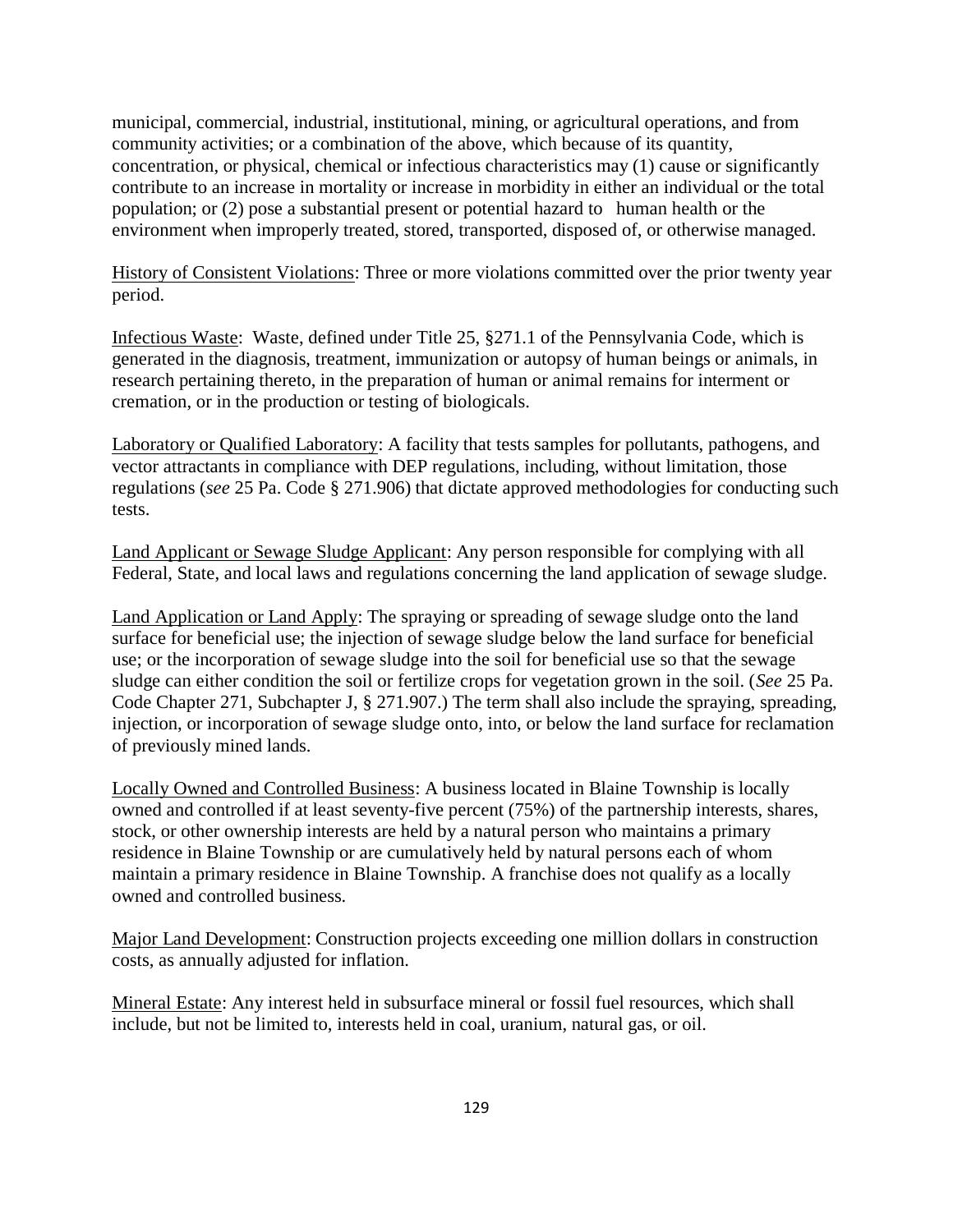Mining: Any commercial activity conducted within Blaine Township in which mineral resources, unsustainable energy sources or fossil fuels are extracted by any means from the ground within the Township. The term shall specifically include, but not be limited to, long-wall mining; room and pillar mining; mountaintop removal and valley fill; drilling and extraction of natural gas, oil, or water; "fracking" and all other methods and practices used for the removal of minerals, liquids and gasses from the earth, where those materials will be removed from the Township and sold.

Mining Corporation: Any corporation engaged in, or planning to engage in, mining.

Municipal Corporation: When the term is used to refer to "Blaine Township," the term shall mean the convenient tool for self-governance originally chartered by the State, but now selfchartered by the People of Blaine Township, who constitute its citizenry and sovereign authority; an institution of local government subordinate to, responsible to, and governed by, the residents of the Township.

Natural Communities: Wildlife, flora, fauna, soil-dwelling and aquatic organisms, as well as humans and human communities that have established sustainable interdependencies within a proliferating and diverse matrix of organisms, within a natural ecosystem.

Natural Water Source: The term shall include but not be limited to subsurface aquifers, surface and subsurface springs, wetlands, brooks, streams, creeks, lakes, ponds, rivers, and all other naturally occurring sources of water.

Natural Water System: The term shall include but not be limited to the natural and unmanaged circulation of water between atmosphere, land, and sea by evaporation, precipitation, and percolation through soils and rocks.

Parent Corporation: A corporation that owns over 50% of the Applicant Corporation.

PCB-Containing Waste: Waste, defined under Title 25, §271.1 of the Pennsylvania Code, which contains polychlorinated biphenyls in any measurable concentration.

People: All natural persons residing in Blaine Township.

Person: A natural person, or an association of natural persons that does not qualify as a corporation under this Charter. For enforcement of the rights enumerated in this Charter, the term shall also apply to natural communities and ecosystems.

Pesticide: Any chemical, compound, pheromone, biological agent or substance that is spread, dropped, applied or sprayed for the eradication or control of organisms identified as "pests" by any agency of a state or federal government.

Principal Owner: An individual that owns over 50% of a corporation.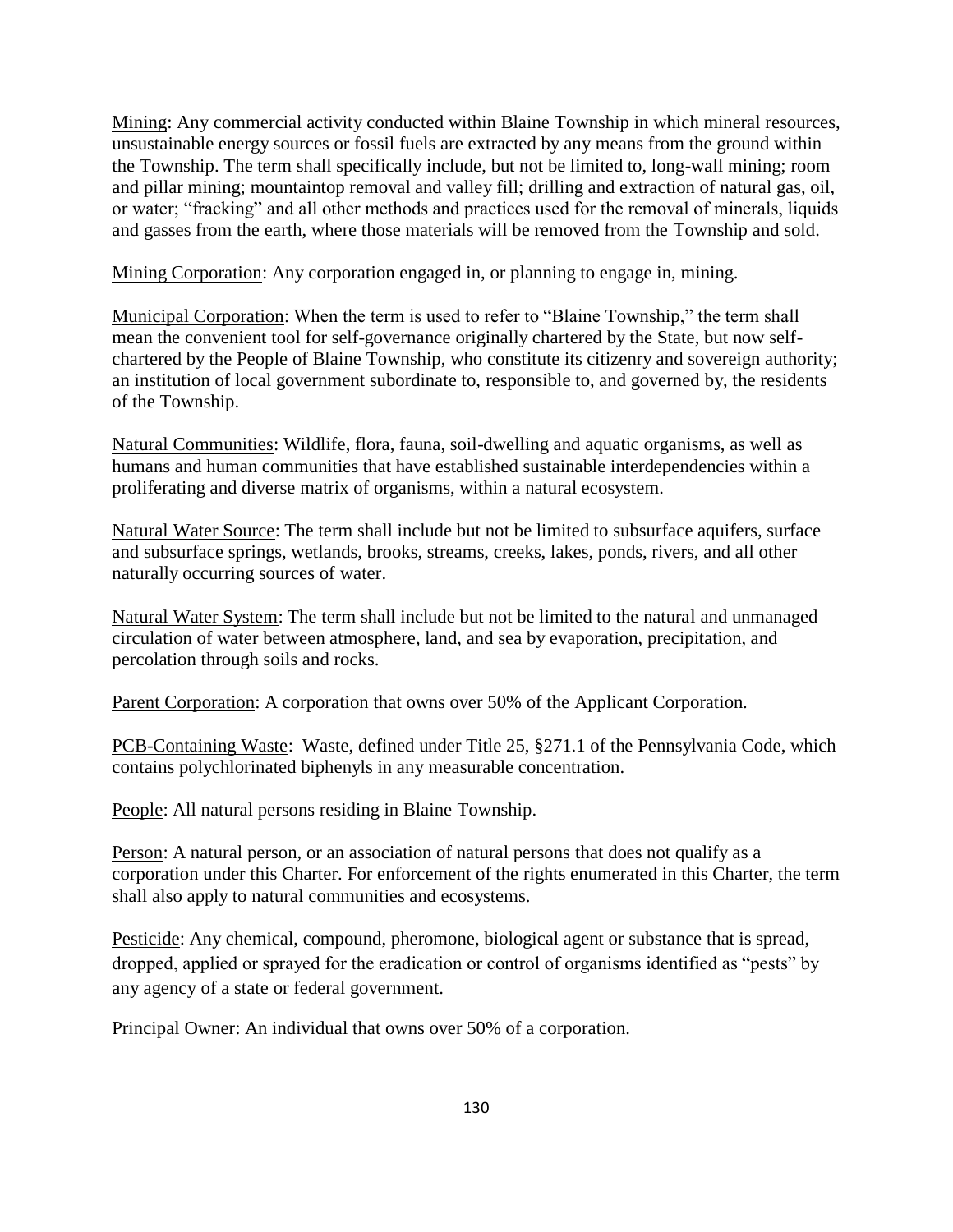Radioactive Material: Materials, as defined under Title 25, §271.1 of the Pennsylvania Code, which spontaneously emit alpha or beta particles or photons (gamma radiation) in the process of decay or transformation of the atom's nucleus. This term shall include, but not be limited to, source, special nuclear or byproduct material as defined by the Atomic Energy Act of 1954.

Reason to Believe: The Blaine Township Supervisors shall have reason to believe that a corporation has a history of consistent violations if a Township resident submits agency or government verified documents that prove that the Applicant Corporation or a Parent Corporation, or a corporation that shares Officers or Directors with the Applicant Corporation, or other corporations in which the Principal owner of the Applicant Corporation is a Principal Owner, has a history of consistent violations.

Renewable: Refers to energy derived from existing flows of energy generated by on-going natural processes, including, but not limited to, energy generated from the sun, flowing water, wind flows, and geothermal heat flows. The term shall not include energy generated from fossil fuels, nuclear fission, or any derivative of those energy sources.

Residual Waste: Waste, defined under Title 25, §271.1 of the Pennsylvania Code, which includes solid, liquid, semisolid or contained gaseous materials resulting from industrial, mining, and agricultural operations; and sludge from an industrial, mining or agricultural water supply treatment facility, waste water treatment facility or air pollution control facility, if not hazardous.

Right: Any universal, inalienable and indefeasible legal, ethical or moral possession, power or liberty to which living things are inherently entitled and which they inherit and merit though birth. Also, those qualities, authorities and powers that are legally, morally and ethically unassailable which are not bestowed or granted by law, but which precede and preempt law, have in their character the legitimacy and weight of law, and which constitutions, law and judicial mandates may not legitimately abrogate.

Section: A numbered section of this Charter, and each of its sub-sections and provisions.

Self Government: The inalienable and legitimate authority of the People of Blaine Township to decide as a community the future of their community, and to protect the rights, health, safety, welfare, environment and quality of life of Township residents, natural communities, and ecosystems, constrained only by the rights of natural persons, natural communities and ecosystems. The term shall refer to community decision-making that is free from preemptive usurpations and unencumbered by corporate participation in elections, law-making, law enforcement or any aspect of the administration of local law. Also, the power and authority of the citizens, as sovereign authority over "Blaine Township," to use the municipality as the convenient tool for law-making, setting enforceable policies, and deciding all questions of concern to the community.

Sewage Sludge or Sludge: Liquid or solid sludge and other residue from a municipal sewage collection and treatment system, and liquid or solid sludge and other residue from septic and holding tank pumpings from commercial, industrial, or residential establishments. The term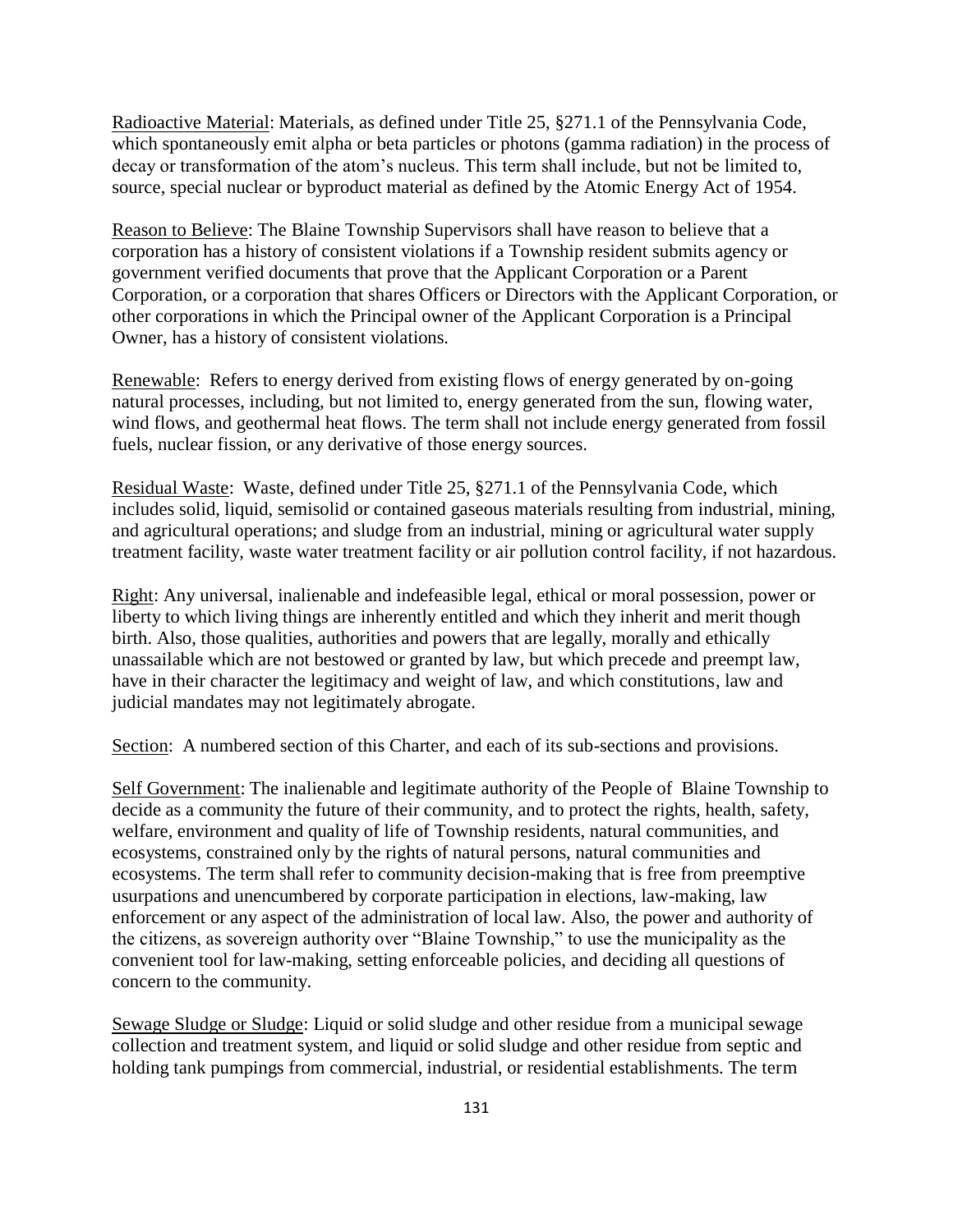includes material derived from sewage sludge. The term does not include ash generated during the firing of sewage sludge in a sewage sludge incinerator, grit and screenings generated during preliminary treatment of sewage sludge at a municipal sewage collection and treatment system, or grit, screenings, or inorganic objects from septic and holding tank pumpings. (*See* 25 Pa. Code Chapter 271, Subchapter A, § 271.1.)

Significant Departure: Land use, zoning, and subdivision measures, permits, variances or waivers, including conditions set for approval of plans and permits, shall significantly depart from Charter provisions, Ordinances, Policies or the Comprehensive Plan of Blaine Township if they would result in the violation of any rights secured by this Charter, if they would significantly alter the quality of life in the Township, as determined by the electors acting in their capacity as Governing Body, if they would have the effect of making moot a land use, zoning or subdivision Ordinance, or if they would create a precedent allowing the mooting of all or parts of this Charter, Ordinances, Policies or the Comprehensive Plan of Blaine Township.

SOUR: Specific oxygen uptake rate, which is the mass of oxygen consumed per unit time per unit mass of total solids (dry weight basis) in the sewage sludge.

Storage: The temporary or permanent placement of materials, equipment, chemicals, waste, or any matter associated with prohibited activities within the Township within or upon any vehicle, receptacle, building, structure, "transfer" facility, and upon or beneath any land or water within the Township

Subsidiary Corporation: A corporation with over 50% ownership held by the Applicant corporation.

Substantially Owned or Controlled: A person, corporation, or other entity substantially owns or controls another person, corporation, or other entity if it has the ability to evade the intent of this Charter by using that person, corporation, or other entity to engage in prohibited activities in Blaine Township.

Supervisors: The Blaine Township Supervisors.

Surcharge: An assessment of indebtedness to the Township or party represented by the Township levied against an appointed or elected officer of the Township for the amount of any loss to the Township or its represented parties caused in whole or in part by the officer's act or omission in violation of this Charter. The surcharge be levied by the board of auditors and shall include but not be limited to damages incurred for the violation of any rights, policies or prohibitions, and for failing to seek remedy and restitution as required by provisions of this Charter, as well as cases involving fraud or collusion on the part of the officers

Sustainable energy production: The production of energy from sources other than fossil fuels or nuclear fission. The phrase shall include, but not be limited to, energy derived from the sun, closed and open loop geothermal systems, wind flows, as well as installations, siting, and measures taken to retrofit buildings to improve energy efficiency and energy conservation.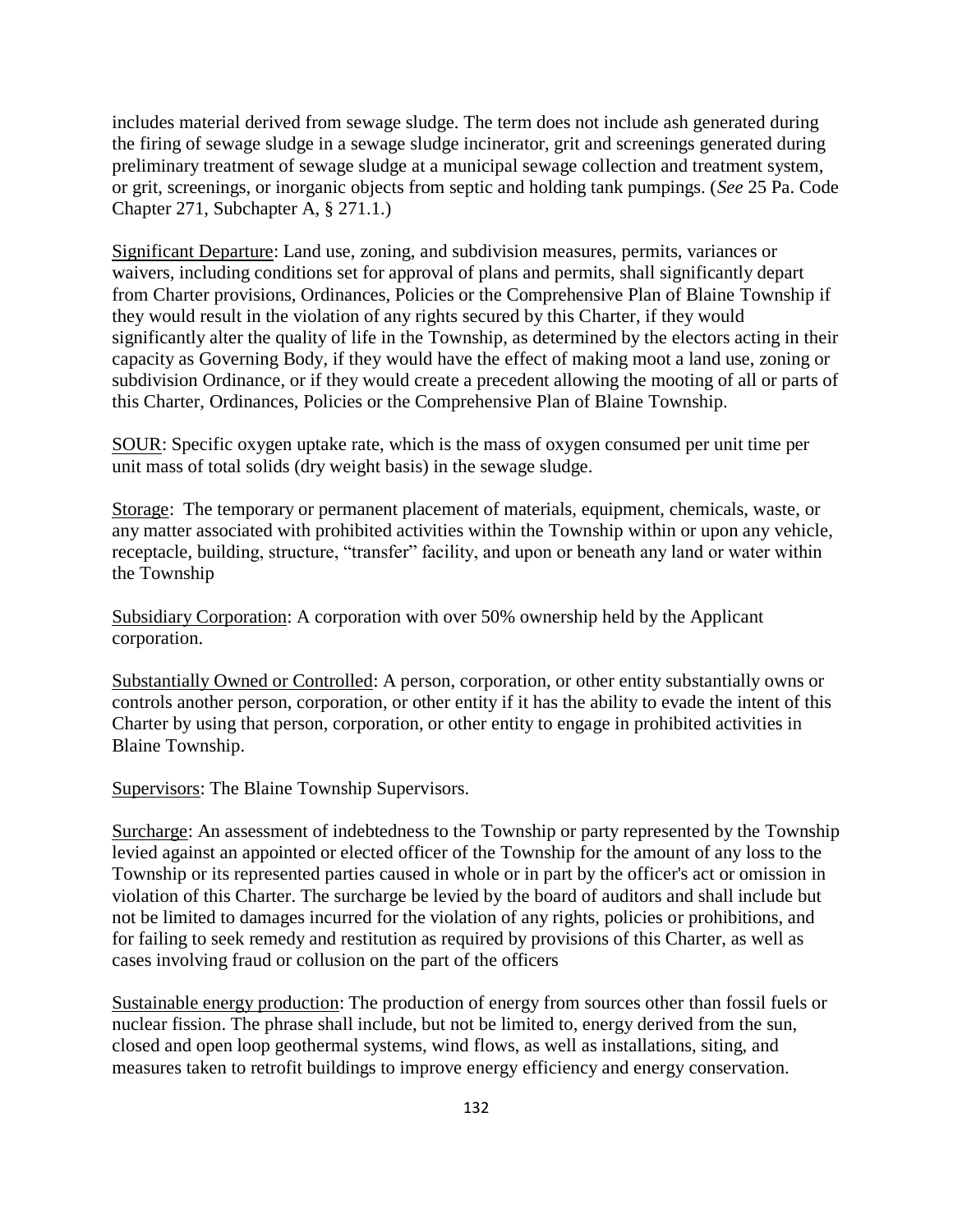Sustainable energy systems: Systems and processes using sustainable energy production to heat, cool, and provide electricity or other power for household, commercial, industrial, and agricultural use.

Sustainable Interdependencies: Co-existence of human and non-human organisms and communities, where human health and survival can be maintained and where human activities do not cause damage to natural communities and ecosystems.

The People or The People of Blaine Township: All natural persons residing within Blaine Township.

Town Meeting: A gathering of electors of the Township which constitutes and acts in the capacity of the sovereign Governing Body of the Township, held at least once yearly, on a date or dates set by the Board of Supervisors or at the direction of the electors via petition and which is advertised in accordance with the requirements of this Charter

Township: Blaine Township in Washington County, Pennsylvania, its Governing Body, or its representatives or agents.

Township Resident: A natural person who maintains a primary residence within the Township.

Toxic Substances and Potentially Toxic Substances: The phrase shall include chemicals or chemical compounds, sludges and waste, radioactive ores, mine tailings, millings, waste liquors and radioactive progeny, particulate matter and gasses, and genetically modified life forms that have been found to cause adverse effects to animals, humans, or ecosystems, including those chemicals, chemical compounds, sources of radiation, and all other substances deemed to be mutagenic, neurotoxic, carcinogenic, teratogenic, reproductive or developmental toxicants, or any other toxic chemical or hazardous substance identified by the Governing Body of the Township of Blaine by resolution as subject to this Charter. The phrase shall specifically include, but shall not be limited to, chlorinated solvents, polychlorinated biphenyls, organophosphate pesticides, organochlorine pesticides, carbamate insecticides, polybrominated diphenyl ethers (PBDEs), polychlorinated dioxins and dibenzofurans, pyrethroid pesticides, polynuclear aromatic hydrocarbons, cyanide, arsenic, cadmium, chromium, lead, mercury, asbestos, petroleum products, and industrial solvents.

Trespass: as used within this Charter, the deposition of toxic or potentially toxic chemicals and substances or a genetically modified organism or material within a human body, natural community or ecosystem.

Unsustainable Energy Distribution: The transmission, transportation or conveyance of unsustainable energy or unsustainable energy sources or fuels by any means including but not limited to pipelines, power lines and compression stations within or transiting through Blaine Township.